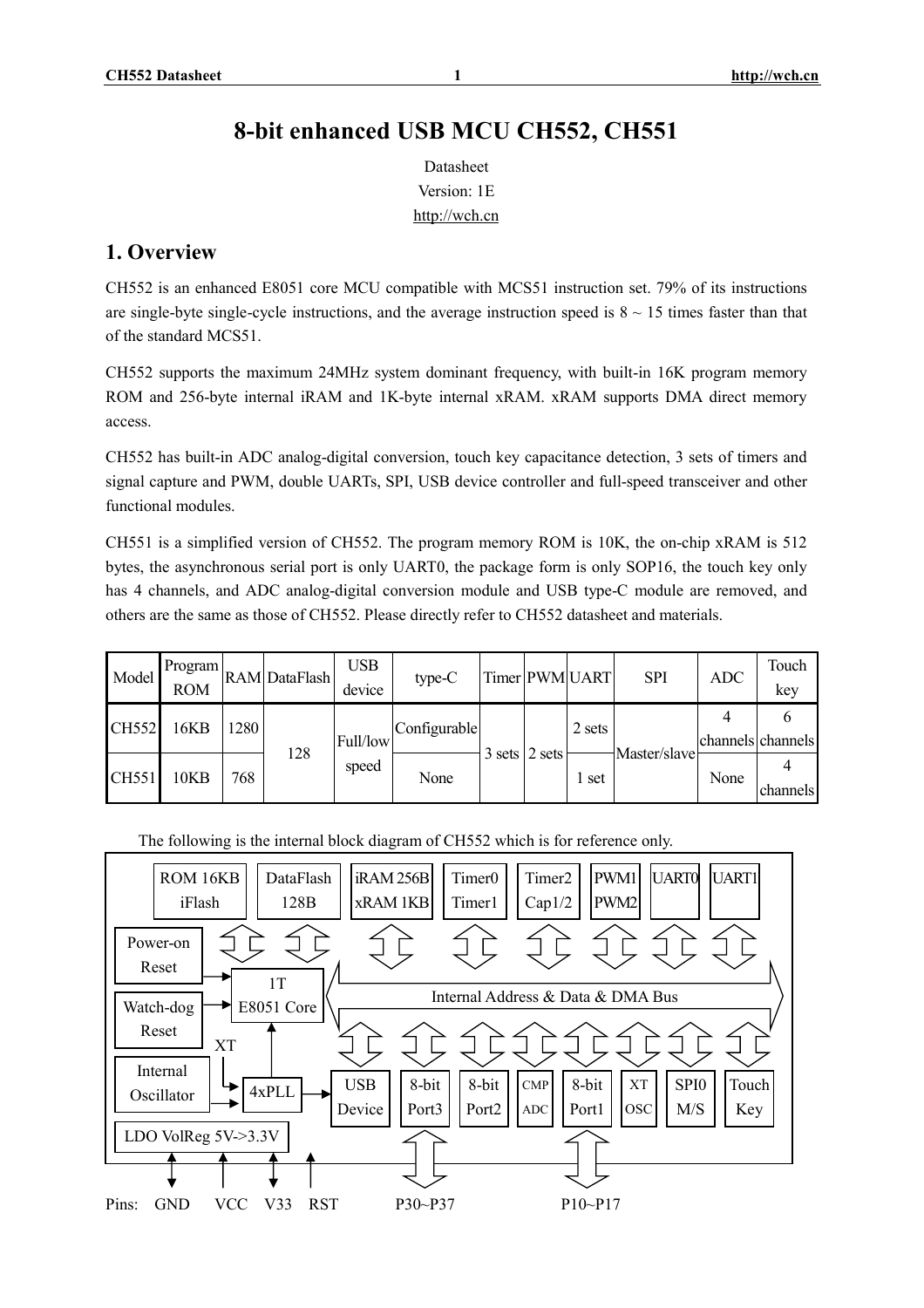# **2. Features**

- Core: Enhanced E8051 core compatible with MCS51 command set, 79% of its commands are single-byte single-cycle commands, and the average command speed is  $8 \sim 15$  times faster than that of the standard MCS51, with special XRAM data fast copy command, and double DPTR pointer.
- ROM: Non-volatile memory ROM that can be programmed for many times, with the capacity of 16KB, can all be used for program storage. Or it can be divided into a 14KB program storage area and a 2KB BootLoader/ISP program area.
- l DataFlash: 128-byte non-volatile data memory that can be erased for multiple times and supports rewrite data in unit of byte.
- RAM: 256-byte internal iRAM, which can be used for fast temporary storage of data and stack. 1KB on-chip xRAM, which can be used for temporary storage of large amount of data and DMA direct memory access.
- l USB: Built-in USB controller and USB transceiver, support USB-Device mode, support USB type-C master-slave detection, support USB 2.0 full speed 12Mbps or low speed 1.5Mbps. Support data packet of up to 64 bytes, built-in FIFO, and support DMA.
- l Timer: 3 sets of timers, T0/T1/T2 is the standard MCS51 timer.
- Capture: Timer T2 is extended to support 2-channel signal capture.
- l PWM: 2 sets of PWM output, PWM1/PWM2 is 2-channel 8-bit PWM output.
- UART: 2 sets of UARTs. Both support higher communication baud rate. UART0 is a standard MCS51 serial port.
- l SPI: The SPI controller has built-in FIFO, and the clock frequency can reach half of the system dominant frequency Fsys. It supports simplex multiplex of serial data input and output, and Master/Slave mode.
- l ADC: 4-channel 8-bit A/D converter. It supports voltage comparison.
- l Touch-key: 6-channel capacitance detection. It supports up to 15 touchkeys, and supports independent timing interrupt.
- l GPIO: It supports up to 17 GPIO pins (including XI/XO and RST as well as USB signal pins).
- l Interrupt: It supports 14 sets of interrupt signal sources, including 6 sets of interrupts compatible with the standard MCS51 (INT0, T0, INT1, T1, UART0, T2), and 8 sets of extended interrupts (SPI0, TKEY, USB, ADC, UART1, PWMX, GPIO, WDOG). And GPIO interrupt can be selected from 7 pins.
- Watch-Dog: 8-bit presettable watchdog timer WDOG, support timing interrupt.
- l Reset: It supports 4 kinds of reset signal sources, built-in power on reset, supports software reset, watchdog overflow reset and optional pin external input reset.
- l Clock: Built-in 24MHz clock source, which can support external crystals by multiplexing GPIO pins.
- l Power: Built-in 5V to 3.3V low dropout voltage regulator. It supports 5V or 3.3V or even 2.8V supply voltage. Support low-power sleep mode and external wake-up of USB, UART0, UART1, SPI0 and part of GPIOs.
- $\bullet$  Unique built-in ID number of chip.

# **3. Package**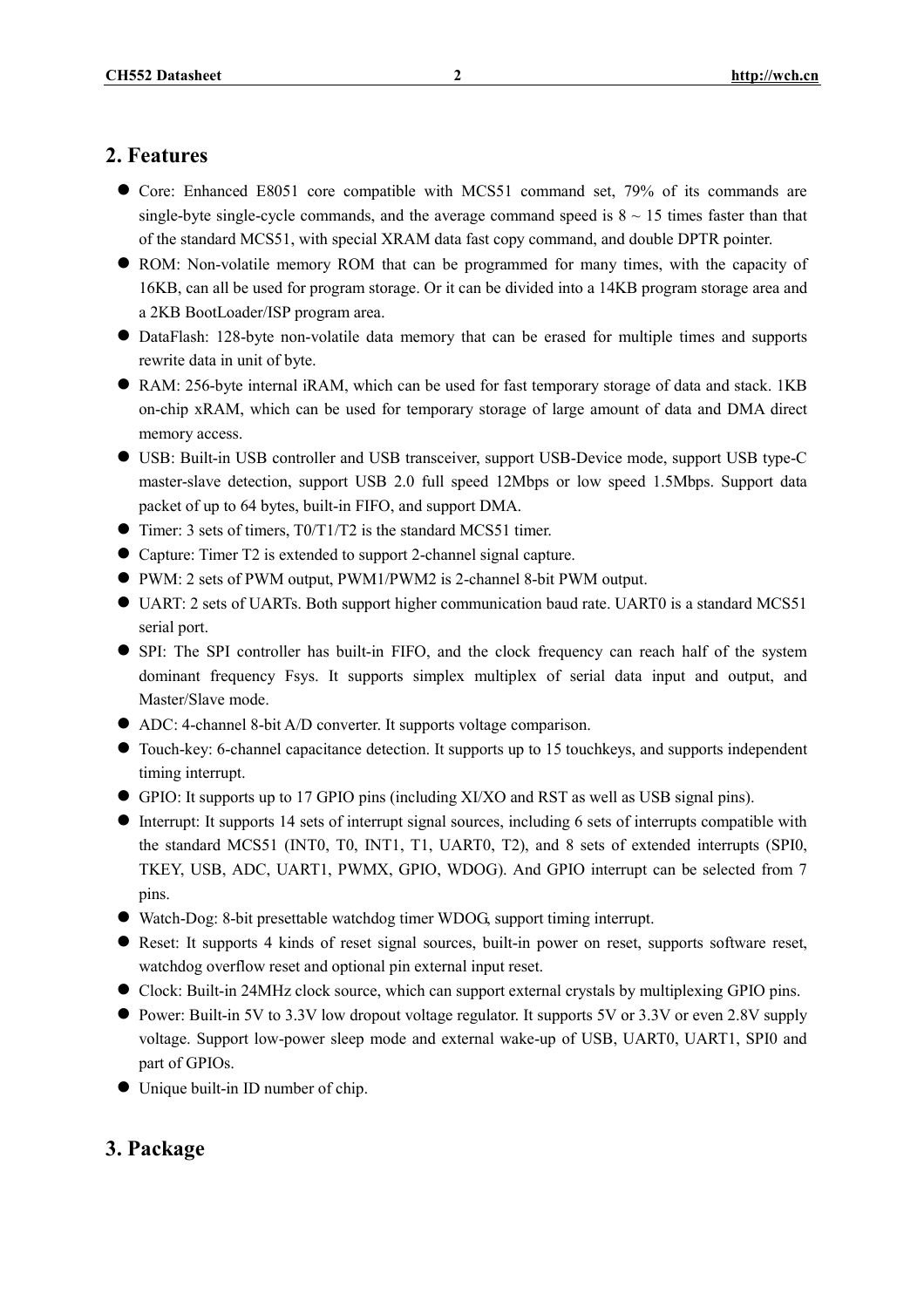| Package   | Width of Plastic  |           | Pitch of Pin |                     | <b>Instruction of Package</b> | Ordering<br>Information |
|-----------|-------------------|-----------|--------------|---------------------|-------------------------------|-------------------------|
| TSSOP-20  | 4.40mm            | $173$ mil | $0.65$ mm    | $25$ mil            | Small and thin 20-pin patch   | <b>CH552T</b>           |
| $SOP-16$  | 3.9 <sub>mm</sub> | $150$ mil | $1.27$ mm    | 50 <sub>mil</sub>   | Standard 16-pin patch         | <b>CH552G</b>           |
| $QFN-16$  | $3*3mm$           |           | $0.50$ mm    | 19.7 <sub>mil</sub> | Square leadless 16-pin        | <b>CH552P</b>           |
| $MSOP-10$ | 3.0 <sub>mm</sub> | $118$ mil | $0.50$ mm    | $19.7$ mil          | Miniature 16-pin patch        | <b>CH552E</b>           |
| $SOP-16$  | 3.9 <sub>mm</sub> | $150$ mil | $1.27$ mm    | 50 <sub>mil</sub>   | Standard 16-pin patch         | <b>CH551G</b>           |



# **4. Pins**

| Pin No.<br>Other function |    |    |     |                                      |                                                                        |
|---------------------------|----|----|-----|--------------------------------------|------------------------------------------------------------------------|
| TSSOP20 SOP16 QFN16 Name  |    |    | Pin | names<br>(Left function<br>priority) | Other function description                                             |
| 19                        | 15 | 16 |     | VCC VDD                              | Power input, requires an external 0.1uF power<br>decoupling capacitor. |
| 20                        | 16 |    | V33 |                                      | Internal USB power regulator output and internal                       |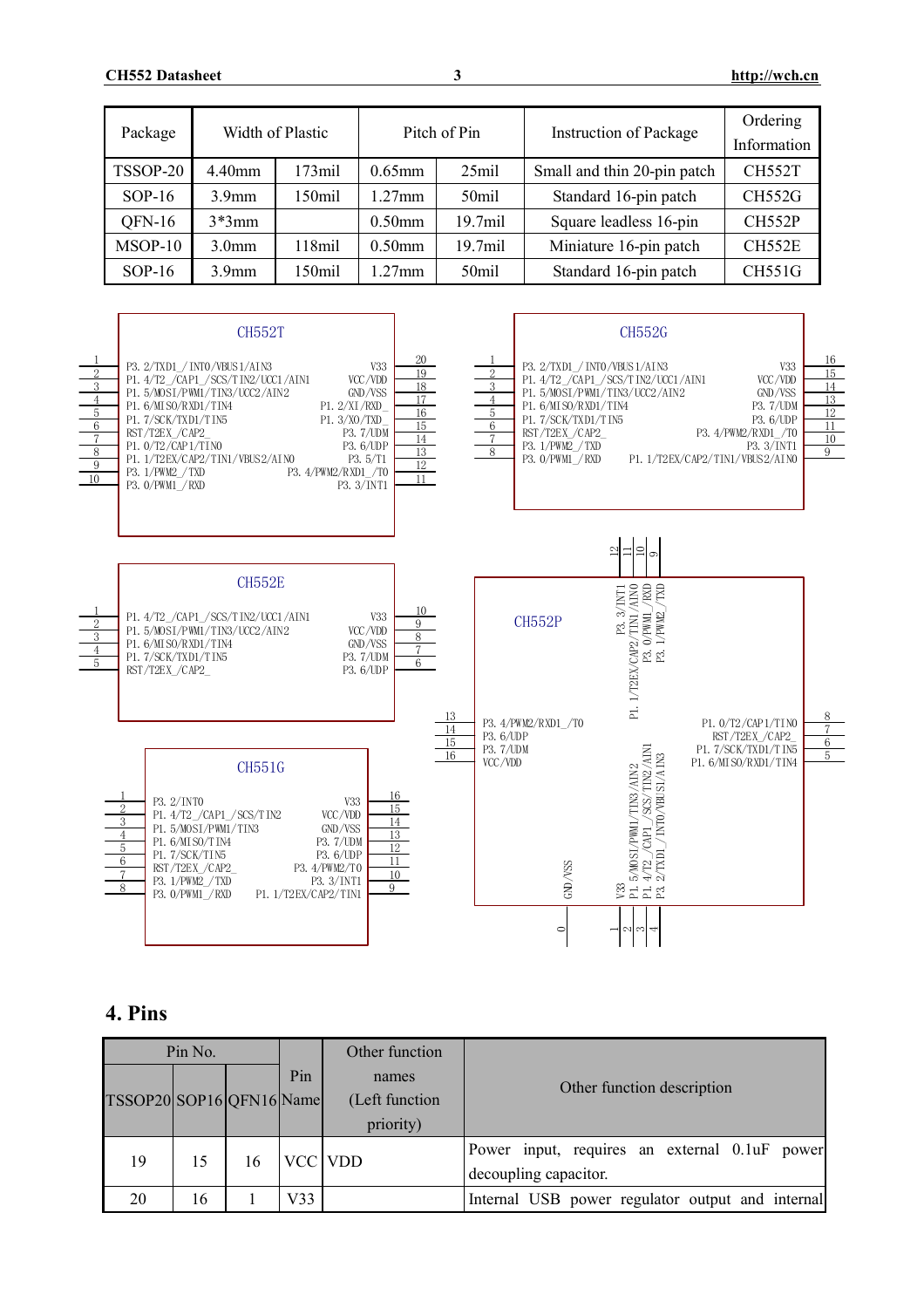|                |                          |                          |                  |                      | USB power input,                                         |
|----------------|--------------------------|--------------------------|------------------|----------------------|----------------------------------------------------------|
|                |                          |                          |                  |                      | When supply voltage is less than 3.6V, connect with      |
|                |                          |                          |                  |                      | VCC to input external power supply.                      |
|                |                          |                          |                  |                      | When supply voltage is greater than 3.6V, connect        |
|                |                          |                          |                  |                      | with an external 0.1uF power decoupling capacitor.       |
|                |                          | $\mathbf{0}$             |                  |                      |                                                          |
| 18             | 14                       | bottom GND VSS           |                  |                      | Common ground.                                           |
|                |                          | PAD                      |                  |                      |                                                          |
| 6              | 6                        | $\tau$                   | <b>RST</b>       | RST/T2EX /CAP2       | The pin with underscore suffix is a mapping of the       |
| $\tau$         |                          | 8                        | P1.0             | T2/CAP1/TIN0         | homonymous pin with no underscore.                       |
|                |                          |                          |                  | T2EX/CAP2/TIN1       | RST pin built-in pull-down resistor. Other GPIO have     |
| 8              | 9                        | 11                       | P1.1             | /VBUS2/AIN0          | pull-up resistor in default.                             |
| 17             | $\overline{\phantom{0}}$ | $\overline{\phantom{a}}$ | P1.2             | XI/RXD               | RST: External reset input.                               |
| 16             |                          |                          | P1.3             | XO/TXD               | T2:<br>External<br>input/clock<br>count<br>output<br>of  |
|                |                          |                          |                  | T2 /CAP1 /SCS        | Timer/Counter 2.                                         |
| $\overline{2}$ | $\overline{2}$           | 3                        | P1.4             | /TIN2/UCC1/AIN1      | T2EX: Reload/capture input of Timer/Counter 2.           |
|                |                          |                          |                  | MOSI/PWM1/TIN3       | CAP1, CAP2: Capture input 1, 2 of Timer/Counter 2.       |
| 3              | 3                        | $\overline{2}$           | P1.5             | /UCC2/AIN2           | $TINO \sim TIN5$ : Touch key capacitance detection input |
| $\overline{4}$ | $\overline{4}$           | 5                        |                  | P1.6 MISO/RXD1/TIN4  | of channel $0# \sim 5#$ .                                |
| 5              | 5                        | 6                        | P <sub>1.7</sub> | SCK/TXD1/TIN5        | AIN0 ~ AIN3: ADC analog signal input of channel $0#$     |
|                |                          |                          |                  |                      | $\sim$ 3#.                                               |
| 10             | 8                        | 10                       |                  | P3.0 PWM1 /RXD       | UCC2:<br>bidirectional<br>UCC1,<br><b>USB</b><br>type-C  |
| 9              | $\tau$                   | 9                        | P3.1             | PWM2 /TXD            | configuration channel.                                   |
| 1              | 1                        | $\overline{4}$           | P3.2             | TXD1 /INT0           | VBUS1, VBUS2: USB type-C bus voltage detection           |
|                |                          |                          |                  | /VBUS1/AIN3          | input.                                                   |
| 11             | 10                       | 12                       |                  | P3.3 INT1            | XI, XO: External crystal oscillation input, inverted     |
| 12             | 11                       | 13                       |                  | $P3.4$ PWM2/RXD1 /T0 | input.<br>RXD, TXD: UART0 serial data input, serial data |
| 13             |                          |                          | P3.5 T1          |                      | output.                                                  |
| 14             | 12                       | 14                       | P3.6             | <b>UDP</b>           | SCS, MOSI, MISO, SCK: SPI0 interface, SCS is chip        |
|                |                          |                          |                  |                      | selection input, MOSI is host output/slave input,        |
|                |                          |                          |                  |                      | MISO is host input/slave output, SCK is serial clock.    |
|                |                          |                          |                  |                      | PWM1, PWM2: PWM1 output, PWM2 output.                    |
|                |                          |                          |                  |                      | RXD1, TXD1: UART1 serial data input, serial data         |
|                |                          |                          |                  |                      | output.                                                  |
|                |                          |                          |                  |                      | INT0, INT1: External interrupt 0, external interrupt 1   |
| 15             | 13                       | 15                       | P3.7             | <b>UDM</b>           |                                                          |
|                |                          |                          |                  |                      | input.<br>T0, T1: Timer 0, Timer 1 external input.       |
|                |                          |                          |                  |                      |                                                          |
|                |                          |                          |                  |                      | UDM and UDP: D- and D+ signal terminals of USB           |
|                |                          |                          |                  |                      | device.                                                  |
|                |                          |                          |                  |                      | Note: P3.6 and P3.7 internally use V33 as I/O power,     |
|                |                          |                          |                  |                      | so the high level of the input and output can only       |
|                |                          |                          |                  |                      | reach the voltage V33, and 5V is not supported           |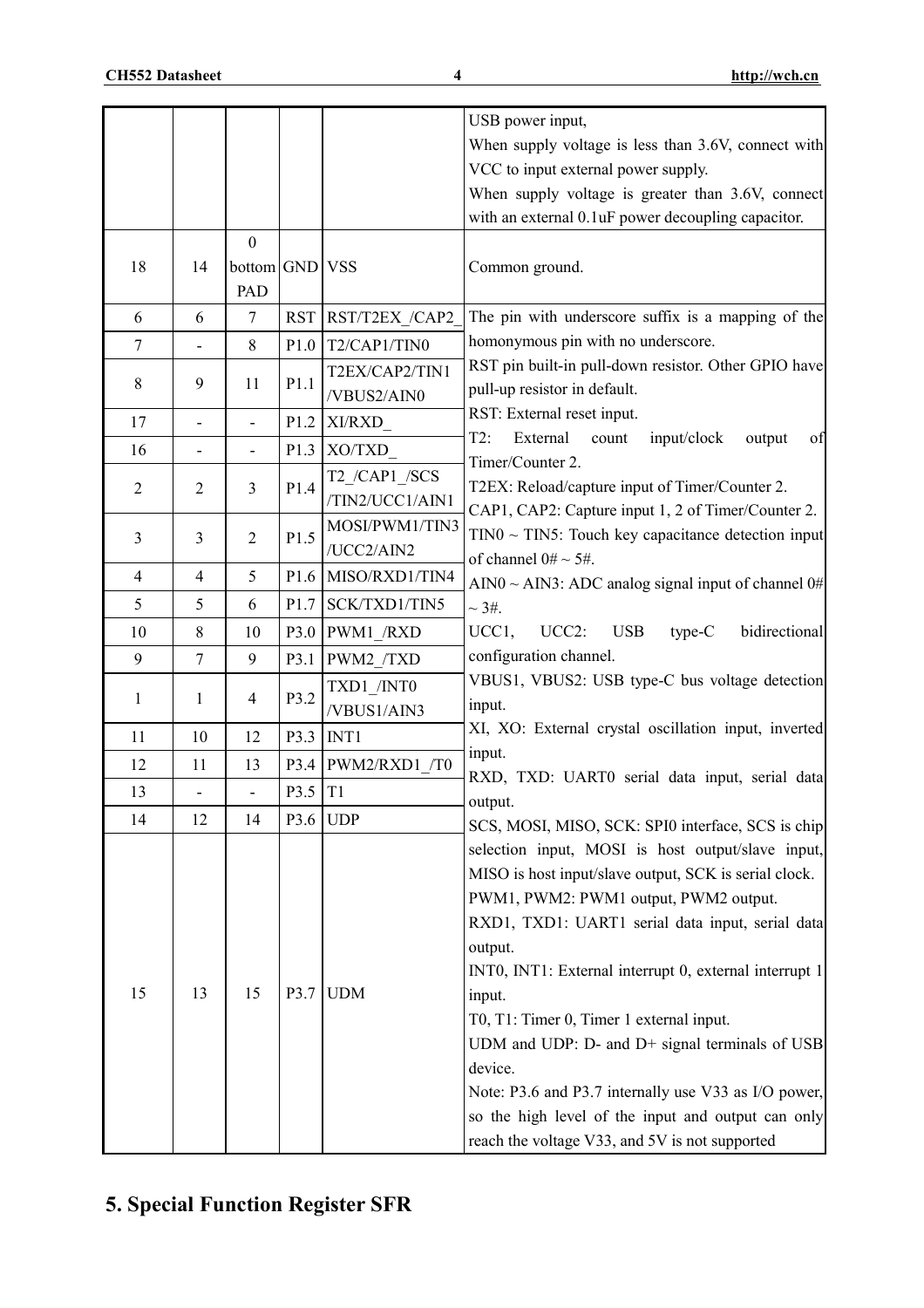The following abbreviations may be used in this datasheet to describe the registers:

| Abbreviation | Description                                  |
|--------------|----------------------------------------------|
| RO.          | Read only                                    |
| WΟ           | Write only, the read value is invalid        |
| <b>RW</b>    | Readable and writable                        |
| H            | End with it to indicate a hexadecimal number |
| R            | End with it to indicate a binary number      |

### **5.1 SFR Introduction and Address Distribution**

CH552 controls and manages the device, and sets the working mode with a special function register SFR.

SFR occupies 80H-FFH address range of the internal data storage space and can only be accessed by direct address commands. Registers with the address x0h or x8h are addressable by bit to avoid modifying the values of other bits when accessing a specific bit. Other registers with the addresses that are not the multiple of 8 can only be accessed by bytes.

Some SFRs can be written only in safe mode, while they can be read only in non-safe mode, for example: GLOBAL\_CFG, CLOCK\_CFG, WAKE\_CTRL.

Some SFRs have one or more aliases, for example: SPI0\_CK\_SE/SPI0\_S\_PRE.

Some addresses correspond to multiple independent SFRs, for example: SAFE\_MOD/CHIP\_ID, ROM\_CTRL/ROM\_STATUS.

CH552 contains the 8051 standard SFR register, and other device control registers are added. See the table below for the specific SFR.

| <b>SFR</b> | 0, 8               | 1,9                              | 2, A             | 3, B                     | 4, C              | 5, D              | 6, E                             | 7, F                              |
|------------|--------------------|----------------------------------|------------------|--------------------------|-------------------|-------------------|----------------------------------|-----------------------------------|
| 0xF8       | SPI0 STAT          | SPI0 DATA                        | SPIO CTRL        | SPIO_CK_SE<br>SPIO S PRE | SPIO SETUP        |                   | <b>RESET KEEP</b>                | WDOG COUNT                        |
| 0xF0       | B                  |                                  |                  |                          |                   |                   |                                  |                                   |
| 0xE8       | IE_EX              | $IP$ $EX$                        | UEP4 1 MOD       | UEP2 3 MOD               | <b>UEPO DMA L</b> | <b>UEPO DMA H</b> | <b>UEP1 DMA L</b>                | UEP1_DMA_H                        |
| 0xE0       | <b>ACC</b>         | USB INT EN                       | <b>USB CTRL</b>  | USB_DEV_AD               | UEP2 DMA L        | UEP2 DMA H        | <b>UEP3 DMA L</b>                | UEP3 DMA H                        |
| 0xD8       | <b>USB INT FG</b>  | USB INT ST                       | USB MIS ST       | <b>USB RX LEN</b>        | <b>UEPO CTRL</b>  | <b>UEPO T LEN</b> | <b>UEP4 CTRL</b>                 | <b>UEP4 T LEN</b>                 |
| 0xD0       | <b>PSW</b>         | <b>UDEV CTRL</b>                 | <b>UEP1 CTRL</b> | <b>UEP1 T LEN</b>        | <b>UEP2 CTRL</b>  | <b>UEP2 T LEN</b> | <b>UEP3 CTRL</b>                 | <b>UEP3 T LEN</b>                 |
| 0xC8       | T <sub>2</sub> CON | T <sub>2</sub> MOD               | RCAP2L           | RCAP2L                   | TL <sub>2</sub>   | TH <sub>2</sub>   | T <sub>2</sub> CAP <sub>1L</sub> | T <sub>2</sub> CAP <sub>1</sub> H |
| 0xC0       | SCON1              | <b>SBUF1</b>                     | <b>SBAUD1</b>    | TKEY_CTRL                | <b>TKEY DATL</b>  | <b>TKEY_DATH</b>  | PIN FUNC                         | GPIO_IE                           |
| 0xB8       | IP                 | CLOCK_CFG                        |                  |                          |                   |                   |                                  |                                   |
| 0xB0       | P <sub>3</sub>     | <b>GLOBAL_CFG</b>                |                  |                          |                   |                   |                                  |                                   |
| 0xA8       | IE                 | WAKE_CTRL                        |                  |                          |                   |                   |                                  |                                   |
| 0xA0       | P2                 | SAFE MOD<br>$CHIP$ <sub>ID</sub> | XBUS AUX         |                          |                   |                   |                                  |                                   |
| 0x98       | <b>SCON</b>        | <b>SBUF</b>                      | ADC CFG          | <b>PWM DATA2</b>         | <b>PWM DATA1</b>  | <b>PWM CTRL</b>   | PWM CK SE                        | ADC DATA                          |
| 0x90       | P <sub>1</sub>     | USB_C_CTRL                       | P1_MOD_OC        | P1_DIR_PU                |                   |                   | P3 MOD OC                        | P3 DIR PU                         |
| 0x88       | <b>TCON</b>        | TMOD                             | TL <sub>0</sub>  | TL1                      | TH <sub>0</sub>   | TH1               | <b>ROM DATA L</b>                | ROM DATA H                        |

| Table 5.1 Special Function Register Table |  |  |  |  |
|-------------------------------------------|--|--|--|--|
|-------------------------------------------|--|--|--|--|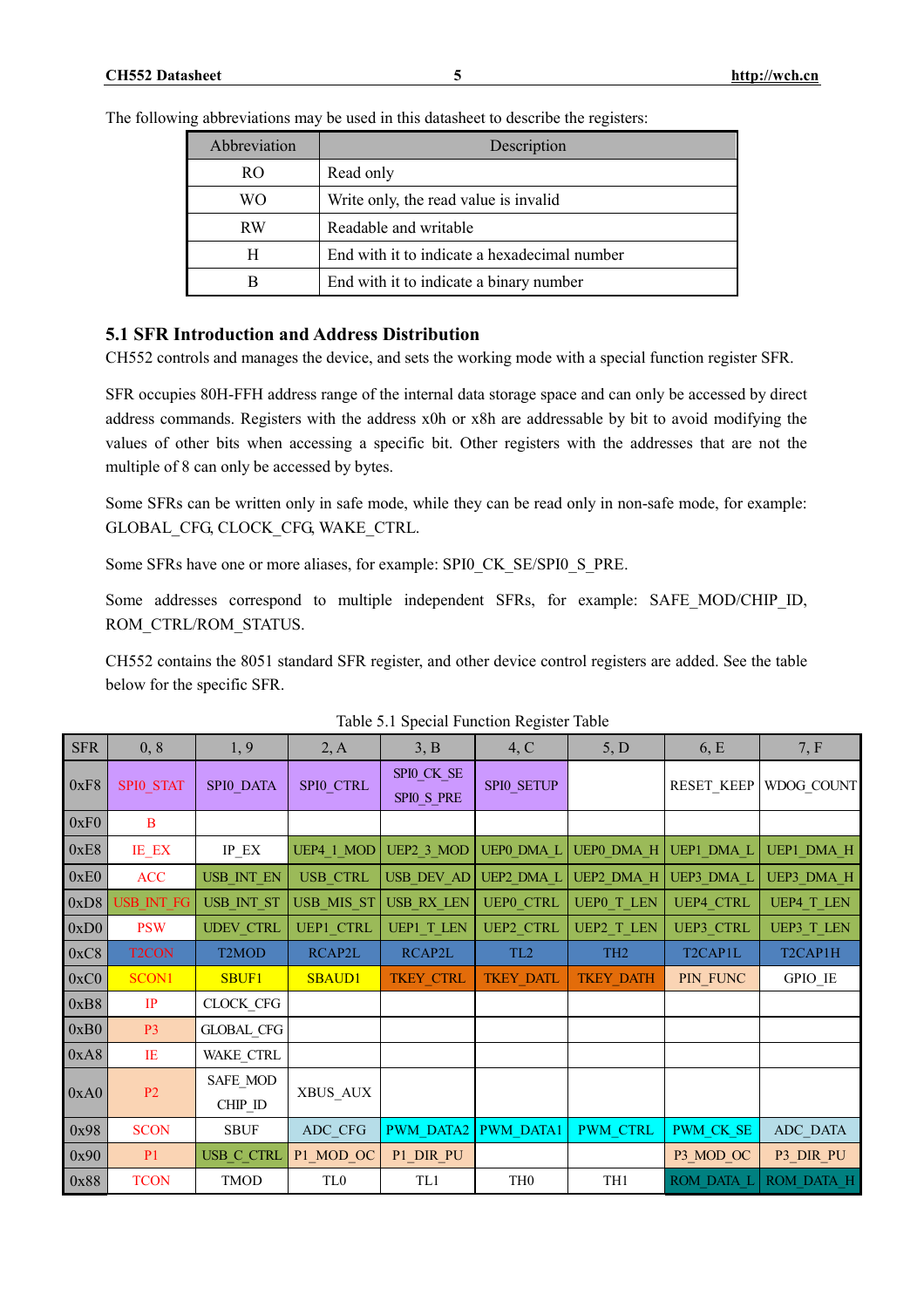**CH552 Datasheet 6 <http://wch.cn>**

| 0x80 | ADC CTRL | SP | DPL | <b>DPH</b> | __<br>__ | ROM ADDR LIROM ADDR H<br>$-$<br>__ | <b>ROM</b><br><b>STATUS</b><br>ЭM | <b>PCON</b> |
|------|----------|----|-----|------------|----------|------------------------------------|-----------------------------------|-------------|
|------|----------|----|-----|------------|----------|------------------------------------|-----------------------------------|-------------|

Notes :(1) Those with red text can be addressed by bit; (2) The following shows the corresponding description of the color box

| Register address                 |
|----------------------------------|
| SPI0 related register            |
| ADC related register             |
| Touch-Key related registers      |
| USB related register             |
| Timer/counter 2 related register |
| Port setting related register    |
| PWM1 and PWM2 related registers  |
| UART1 related register           |
| Flash-ROM related register       |

# **5.2 SFR Classification and Reset Value**

### Table 5.2 SFR Description and Reset Value

| Function<br>Classification | Name              | Address          | Description                                                           | Reset value |
|----------------------------|-------------------|------------------|-----------------------------------------------------------------------|-------------|
|                            | B                 | F <sub>0</sub> h | <b>B</b> register                                                     | 0000 0000b  |
|                            | <b>ACC</b>        | E0h              | Accumulator                                                           | 0000 0000b  |
|                            | <b>PSW</b>        | D <sub>0</sub>   | Program state register                                                | 0000 0000b  |
|                            |                   |                  | Global configuration register (in CH552<br>Bootloader state)          | 1010 0000b  |
|                            |                   | B1h              | Global configuration register (in CH552<br>application program state) | 1000 0000b  |
| System<br>setting          | <b>GLOBAL CFG</b> |                  | Global configuration register (in CH551<br>Bootloader state)          | 1110 0000b  |
| related<br>registers       |                   |                  | Global configuration register (in CH551<br>application program state) | 1100 0000b  |
|                            |                   | A1h              | ID code of CH552 (read only)                                          | 0101 0010b  |
|                            | CHIP ID           |                  | ID code of CH551 (read only)                                          | 0101 0001b  |
|                            | <b>SAFE MOD</b>   | A1h              | Safe mode control register (write only)                               | 0000 0000b  |
|                            | <b>DPH</b>        | 83h              | The higher 8 bits of data address pointer                             | 0000 0000b  |
|                            | <b>DPL</b>        | 82h              | The lower 8 bits of data address pointer                              | 0000 0000b  |
|                            | <b>DPTR</b>       | 82h              | DPL and DPH constitute a 16-bit SFR                                   | 0000h       |
|                            | <b>SP</b>         | 81h              | Stack pointer                                                         | 0000 0111b  |
| Clock, sleep               | WDOG COUNT        | FFh              | Watchdog count register                                               | 0000 0000b  |
| and power                  | <b>RESET KEEP</b> | FEh              | Reset hold register (in power on reset state)                         | 0000 0000b  |
| supply                     | <b>CLOCK CFG</b>  | B9h              | System clock configuration register                                   | 1000 0011b  |
| control                    | WAKE CTRL         | A9h              | Sleep wake-up control register                                        | 0000 0000b  |
| related                    | <b>PCON</b>       | 87h              | Power control register (in power on reset state)                      | 0001 0000b  |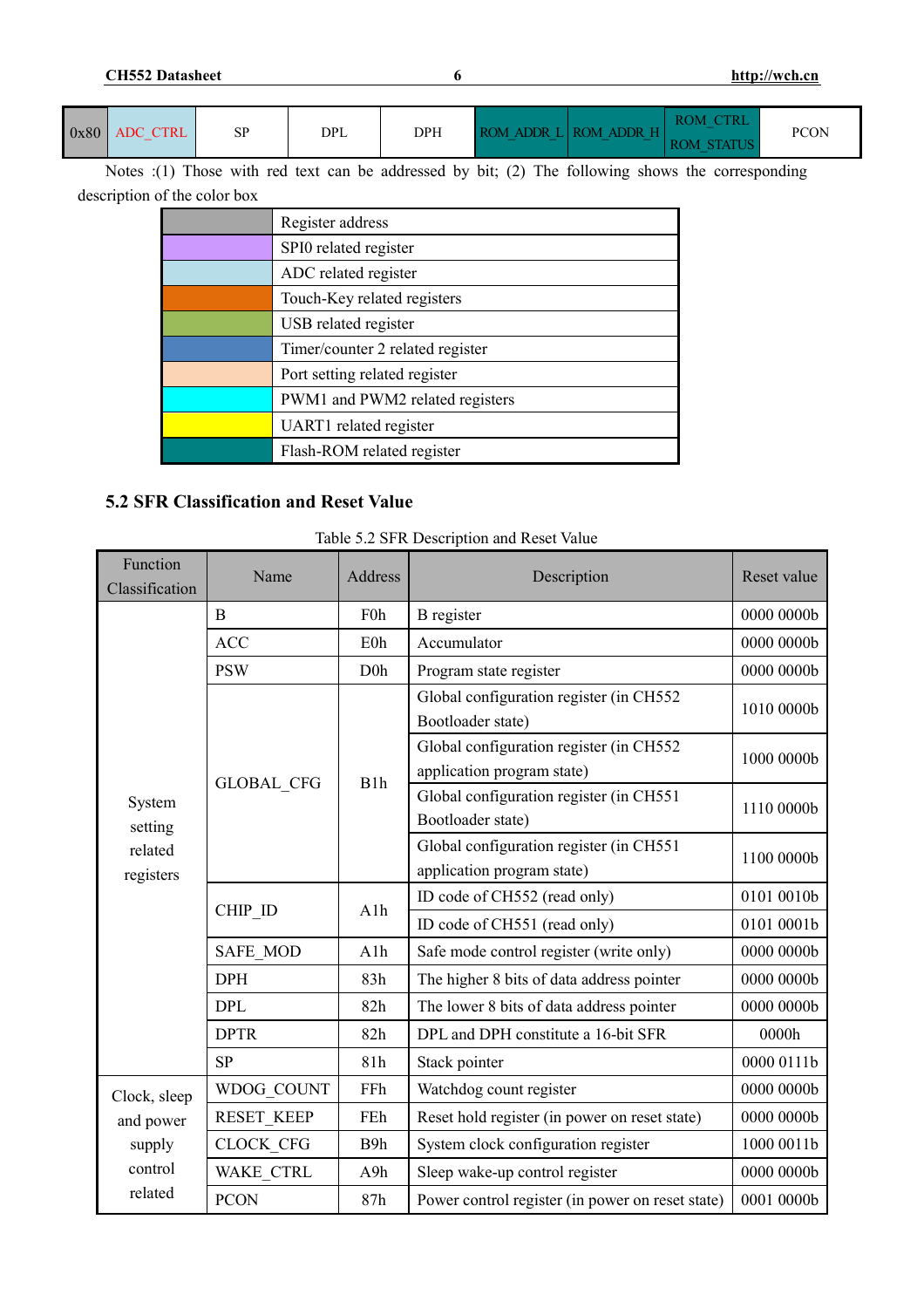| registers              |                                  |                  |                                                          |               |
|------------------------|----------------------------------|------------------|----------------------------------------------------------|---------------|
|                        | IP EX                            | E9h              | Extend interrupt priority control register               | 0000 0000b    |
| Interrupt              | IE EX                            | E8h              | Extend interrupt enable register                         | 0000 0000b    |
| control                | GPIO IE                          | C7h              | GPIO interrupt enable register                           | 0000 0000b    |
| related<br>registers   | IP                               | B8h              | Interrupt priority control register                      | 0000 0000b    |
|                        | IE                               | A8h              | Interrupt enable register                                | 0000 0000b    |
|                        | ROM DATA H                       | 8Fh              | Flash-ROM data register high byte                        | xxxx xxxxb    |
|                        | ROM DATA L                       | 8Eh              | Flash-ROM data register low byte                         | xxxx xxxxb    |
|                        | ROM DATA                         | 8Eh              | ROM DATA L and ROM DATA H<br>constitute a 16-bit SFR     | xxxxh         |
| Flash-ROM              | <b>ROM STATUS</b>                | 86h              | flash-ROM state register (read only)                     | 0000 0000b    |
| related<br>registers   | ROM CTRL                         | 86h              | flash-ROM control register (read only)                   | 0000 0000b    |
|                        | ROM ADDR H                       | 85h              | flash-ROM address register high byte                     | xxxx xxxxb    |
|                        | ROM ADDR L                       | 84h              | flash-ROM address register low byte                      | xxxx xxxxb    |
|                        | ROM ADDR                         | 84h              | ROM ADDR L and ROM ADDR H<br>constitute a 16-bit SFR     | xxxxh         |
|                        | PIN FUNC                         | C6h              | Pin function selection register                          | 1000 0000b    |
|                        | XBUS AUX                         | A2h              | External bus auxiliary setting register                  | 0000 0000b    |
|                        | P3 DIR PU                        | 97h              | P3 port direction control and pull-up enable<br>register | 1111 1111b    |
| Port setting           | P3 MOD OC                        | 96h              | P3 port output mode register                             | 1111 1111b    |
| related<br>registers   | P1 DIR PU                        | 93h              | P1 port direction control and pull-up enable<br>register | 1111 1111b    |
|                        | P1 MOD OC                        | 92h              | P1 port output mode register                             | 1111 1111b    |
|                        | P <sub>3</sub>                   | B <sub>0</sub> h | P3 port input and output register                        | 1111 1111b    |
|                        | P <sub>2</sub>                   | A0h              | P2 port output register                                  | 1111 1111b    |
|                        | P <sub>1</sub>                   | 90h              | P1 port input and output register                        | 1111 1111b    |
|                        | TH1                              | 8Dh              | Timer 1 count high byte                                  | xxxx xxxxb    |
| Timer/counter          | TH <sub>0</sub>                  | 8Ch              | Timer 0 count high byte                                  | xxxx xxxxb    |
| $0$ and $1$            | TL1                              | 8Bh              | Timer 1 count low byte                                   | xxxx xxxxb    |
| related                | TL <sub>0</sub>                  | 8Ah              | Timer 0 count low byte                                   | xxxx xxxxb    |
| registers              | <b>TMOD</b>                      | 89h              | Timer0/1 mode register                                   | $0000\ 0000b$ |
|                        | <b>TCON</b>                      | 88h              | Timer0/1 control register                                | 0000 0000b    |
| <b>UART0</b>           | <b>SBUF</b>                      | 99h              | UART0 data register                                      | xxxx xxxxb    |
| related<br>registers   | <b>SCON</b>                      | 98h              | UART0 control register                                   | 0000 0000b    |
|                        | T2CAP1H                          | CFh              | Timer2 capture 1 data high byte (read only)              | xxxx xxxxb    |
| Timer/counter          | T <sub>2</sub> CAP <sub>1L</sub> | CEh              | Timer2 capture 1 data low byte (read only)               | xxxx xxxxb    |
| 2 related<br>registers | T <sub>2</sub> CAP <sub>1</sub>  | CEh              | T2CAP1L and T2CAP1H constitute a 16-bit<br><b>SFR</b>    | xxxxh         |
|                        | TH <sub>2</sub>                  | CDh              | Timer 2 counter high byte                                | 0000 0000b    |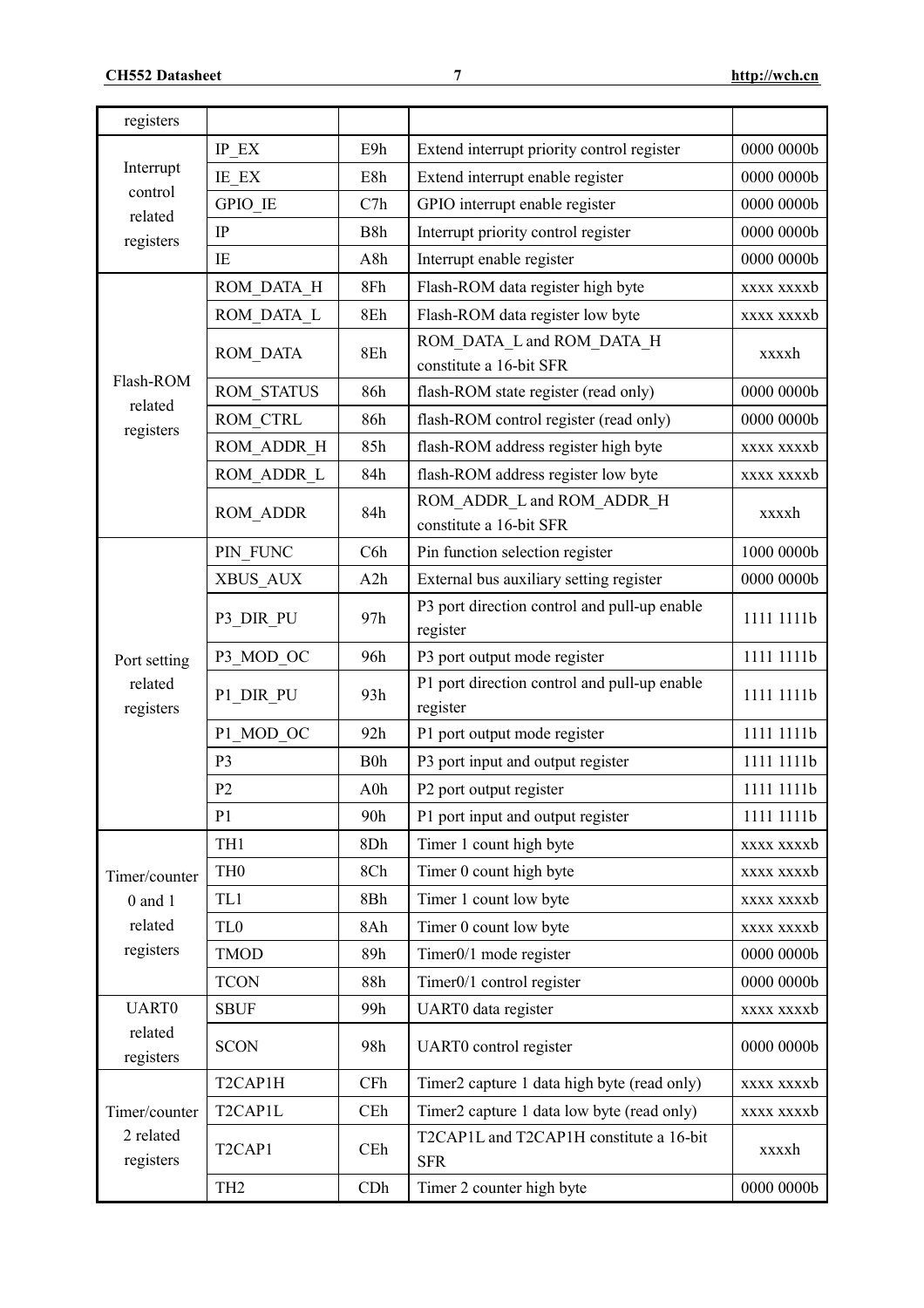|                             | TL <sub>2</sub>    | CCh              | Timer 2 counter low byte                                | 0000 0000b   |
|-----------------------------|--------------------|------------------|---------------------------------------------------------|--------------|
|                             | T2COUNT            | CCh              | TL2 and TH2 constitute a 16-bit SFR                     | 0000h        |
|                             | RCAP2H             | CBh              | Count reload/capature 2 data register high byte         | 0000 0000b   |
|                             | RCAP2L             | CAh              | Count reload/capature 2 data register low byte          | 0000 0000b   |
|                             | RCAP2              | CAh              | RCAP2L and RCAP2H constitute a 16-bit<br><b>SFR</b>     | 0000h        |
|                             | T <sub>2</sub> MOD | C9h              | Timer2 mode register                                    | 0000 0000b   |
|                             | T <sub>2</sub> CON | C8h              | Timer2 control register                                 | 0000 0000b   |
| PWM1 and                    | PWM CK SE          | 9Eh              | PWM clock frequency division setting register           | 0000 0000b   |
| PWM2                        | <b>PWM CTRL</b>    | 9Dh              | PWM control register                                    | 0000 0010b   |
| related                     | PWM DATA1          | 9Ch              | PWM1 data register                                      | xxxx xxxxb   |
| registers                   | PWM DATA2          | 9Bh              | PWM2 data register                                      | xxxx xxxxb   |
|                             | SPIO SETUP         | FCh              | SPI0 setting register                                   | 0000 0000b   |
|                             | SPIO S PRE         | FBh              | SPI0 slave mode preset data register                    | 0010 0000b   |
| SPI <sub>0</sub><br>related | SPIO CK SE         | FBh              | SPI0 clock frequency division setting register          | 0010 0000b   |
| registers                   | SPI0_CTRL          | FAh              | SPI0 control register                                   | 0000 0010b   |
|                             | SPI0 DATA          | F9h              | SPI0 data transmit and receive register                 | xxxx xxxxb   |
|                             | SPIO STAT          | F8h              | SPI0 state register                                     | 0000 1000b   |
| UART1                       | SBAUD1             | C2h              | UART1 baud rate setting register                        | xxxx xxxxb   |
| related                     | SBUF1              | C1h              | UART1 data register                                     | xxxx xxxxb   |
| registers                   | SCON1              | C <sub>0</sub> h | UART1 control register                                  | 0100 0000b   |
| <b>ADC</b>                  | ADC DATA           | 9Fh              | ADC data register                                       | xxxx xxxxb   |
| related                     | ADC CFG            | 9Ah              | ADC configuration register                              | 0000 0000b   |
| registers                   | ADC CTRL           | 80h              | ADC control register                                    | x000 0000b   |
|                             | TKEY DATH          | C5h              | Touch-Key data high byte (read only)                    | 0000 0000b   |
| Touch-Key                   | <b>TKEY DATL</b>   | C <sub>4</sub> h | Touch-Key data low byte (read only)                     | xxxx xxxxb   |
| related<br>registers        | TKEY DAT           | C <sub>4</sub> h | TKEY DATL and KEY DATH constitute a<br>16-bit SFR       | 00xxh        |
|                             | TKEY CTRL          | C3h              | Touch-Key control register                              | x000 0000b   |
|                             | UEP1 DMA H         | EFh              | Endpoint 1 buffer area start address high byte          | $000000$ xxb |
|                             | UEP1 DMA L         | EEh              | Endpoint 1 buffer area start address low byte           | xxxx xxxxb   |
|                             | UEP1 DMA           | EEh              | UEP1 DMA L and UEP1 DMA H constitute<br>a 16-bit SFR    | 0xxxh        |
| <b>USB</b>                  | UEP0 DMA H         | EDh              | Endpoint 0 and 4 buffer area start address high<br>byte | 0000 00xxb   |
| related<br>registers        | UEP0 DMA L         | ECh              | Endpoint 0 and 4 buffer area start address low<br>byte  | xxxx xxxxb   |
|                             | <b>UEPO DMA</b>    | ECh              | UEP0 DMA L and UEP0 DMA H constitute<br>a 16-bit SFR    | 0xxxh        |
|                             | UEP2 3 MOD         | EBh              | Endpoint 2, 3 mode control register                     | 0000 0000b   |
|                             | UEP4 1 MOD         | EAh              | Endpoint 1, 4 mode control register                     | 0000 0000b   |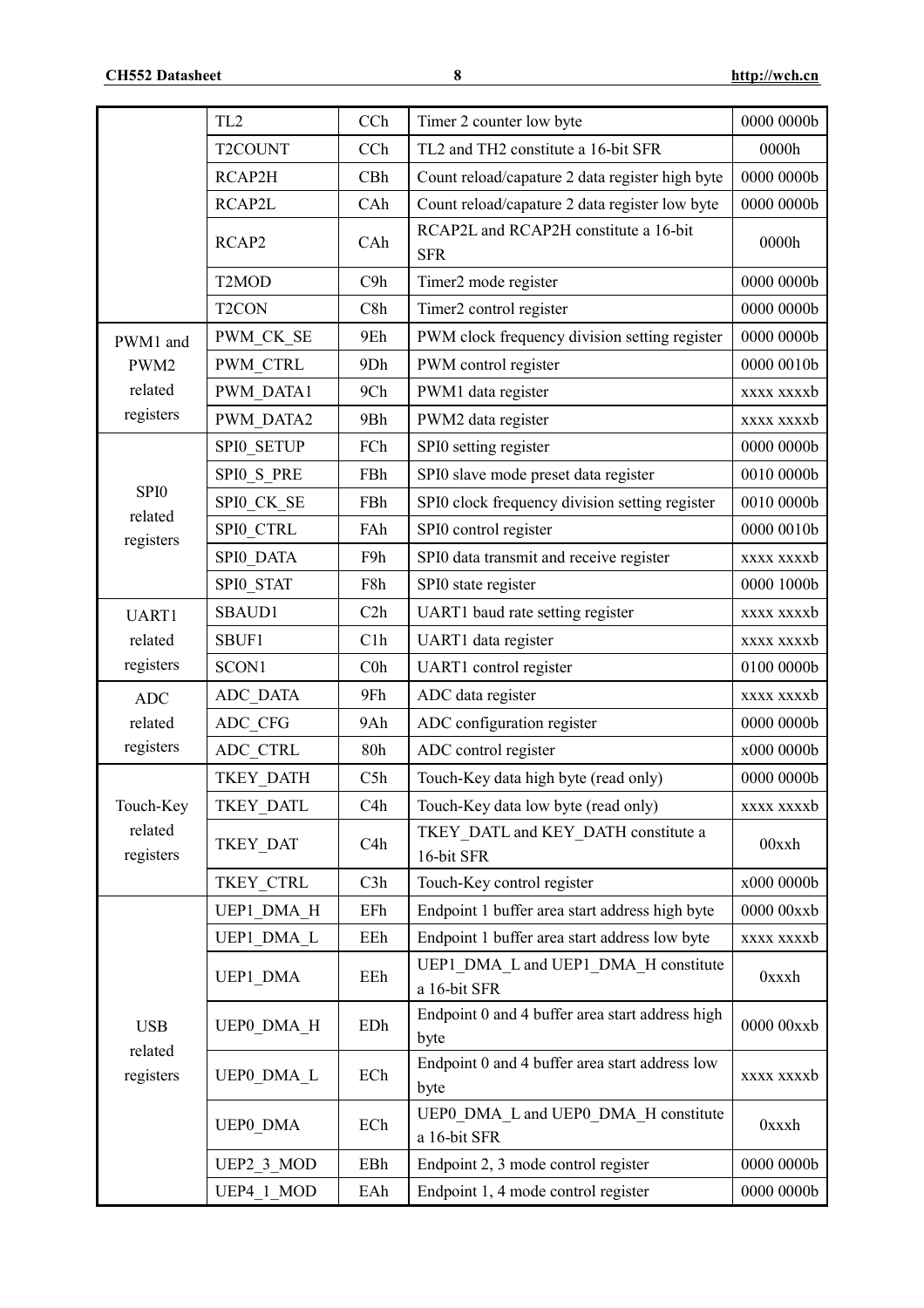| UEP3 DMA H        | E7h              | Endpoint 3 buffer area start address high byte       | $0000\;00$ xb          |
|-------------------|------------------|------------------------------------------------------|------------------------|
| UEP3 DMA L        | E6h              | Endpoint 3 buffer area start address low byte        | xxxx xxxxb             |
| UEP3 DMA          | E6h              | UEP3 DMA L and UEP3 DMA H constitute<br>a 16-bit SFR | 0xxxh                  |
| UEP2 DMA H        | E5h              | Endpoint 2 buffer area start address high byte       | $0000\;00\mathrm{xxb}$ |
| UEP2 DMA L        | E4h              | Endpoint 2 buffer area start address low byte        | xxxx xxxxb             |
| UEP2 DMA          | E4h              | UEP2 DMA L and UEP2 DMA H constitute<br>a 16-bit SFR | 0xxxh                  |
| USB DEV AD        | E3h              | USB device address register                          | 0000 0000b             |
| USB CTRL          | E2h              | USB control register                                 | 0000 0110b             |
| USB INT EN        | E1h              | USB interrupt enable register                        | 0000 0000b             |
| UEP4 T LEN        | DFh              | Endpoint 4 transmit length register                  | 0xxx xxxxb             |
| <b>UEP4 CTRL</b>  | DEh              | Endpoint 4 control register                          | $0000\ 0000b$          |
| <b>UEPO T LEN</b> | DDh              | Endpoint 0 transmit length register                  | 0xxx xxxxb             |
| <b>UEPO CTRL</b>  | DCh              | Endpoint 0 control register                          | 0000 0000b             |
| USB RX LEN        | DBh              | USB receive length register (read only)              | 0xxx xxxxb             |
| USB MIS ST        | DAh              | USB miscellaneous status register (read only)        | xx10 1000b             |
| USB INT ST        | D <sub>9</sub> h | USB interrupt status register (read only)            | 00xx xxxxb             |
| USB INT FG        | D8h              | USB interrupt flag register                          | 0010 0000b             |
| UEP3 T LEN        | D7h              | Endpoint 3 transmit length register                  | 0xxx xxxxb             |
| <b>UEP3 CTRL</b>  | D <sub>6</sub> h | Endpoint 3 control register                          | $0000\ 0000b$          |
| <b>UEP2 T LEN</b> | D5h              | Endpoint 2 transmit length register                  | 0000 0000b             |
| <b>UEP2 CTRL</b>  | D <sub>4</sub> h | Endpoint 2 control register                          | 0000 0000b             |
| UEP1_T LEN        | D3h              | Endpoint 1 transmit length register                  | 0xxx xxxxb             |
| <b>UEP1 CTRL</b>  | D2h              | Endpoint 1 control register                          | 0000 0000b             |
| <b>UDEV CTRL</b>  | D <sub>1</sub> h | USB device port control register                     | 10xx 0000b             |
| USB C CTRL        | 91h              | USB type-C configuration channel control<br>register | $0000\ 0000b$          |

# **5.3 Universal 8051 Register**

Table 5.3.1 Universal 8051 Register List

| Name              | <b>Address</b> | Description                                                 | Reset           |  |
|-------------------|----------------|-------------------------------------------------------------|-----------------|--|
|                   |                |                                                             | value           |  |
| B                 | F0h            | B register                                                  | 00 <sub>h</sub> |  |
| A, ACC            | E0h            | Accumulator                                                 | 00 <sub>h</sub> |  |
| <b>PSW</b>        | D <sub>0</sub> | Program state register                                      | 00 <sub>h</sub> |  |
|                   | B1h            | Global configuration register (in CH552 Bootloader state)   | $A0$ h          |  |
|                   |                | Global configuration register (in CH552 application program | 80 <sub>h</sub> |  |
| <b>GLOBAL CFG</b> |                | state)                                                      |                 |  |
|                   |                | Global configuration register (in CH551 Bootloader state)   | E0h             |  |
|                   |                | Global configuration register (in CH551 application program | $C0$ h          |  |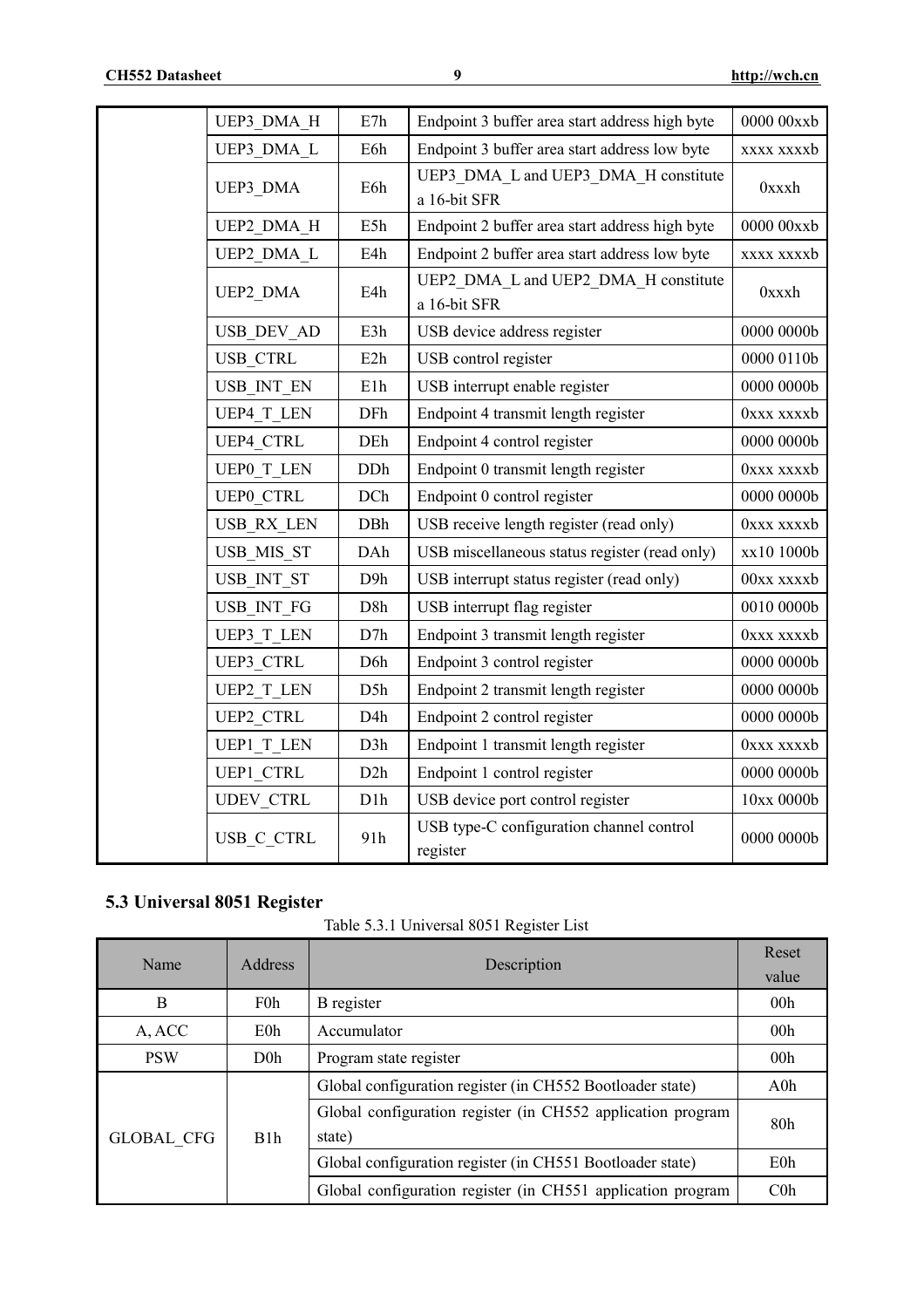|                 |     | state)                                                  |                 |
|-----------------|-----|---------------------------------------------------------|-----------------|
|                 | A1h | ID code of CH552 (read only)                            | 52h             |
| CHIP ID         |     | ID code of CH551 (read only)                            | 51h             |
| <b>SAFE MOD</b> | A1h | Safe mode control register (write only)                 | 00 <sub>h</sub> |
| <b>PCON</b>     | 87h | Power supply control register (in power on reset state) | 10 <sub>h</sub> |
| <b>DPH</b>      | 83h | The higher 8 bits of data address pointer               | 00 <sub>h</sub> |
| DPL.            | 82h | The lower 8 bits of data address pointer                | 00 <sub>h</sub> |
| <b>DPTR</b>     | 82h | DPL and DPH constitute a 16-bit SFR                     | 0000h           |
| <b>SP</b>       | 81h | Stack pointer                                           | 07 <sub>h</sub> |

B register (B):

| Bit  | Name | Access    | Description                                                                                                  | Reset<br>value  |
|------|------|-----------|--------------------------------------------------------------------------------------------------------------|-----------------|
| 7:01 |      | <b>RW</b> | Arithmetic operation register, mainly used for multiplication<br>and division operations, addressable by bit | 00 <sub>h</sub> |

### A accumulator (A, ACC):

| Bit  | Name  | Access    | Description                                          | Reset<br>value  |
|------|-------|-----------|------------------------------------------------------|-----------------|
| 7:01 | A/ACC | <b>RW</b> | Arithmetic operation accumulator, addressable by bit | 00 <sub>h</sub> |

# Program state register (PSW):

| Bit            | Name            | Access    | Description                                                                                                                                                                                                                                                                                                                                                                                                                                     |          |
|----------------|-----------------|-----------|-------------------------------------------------------------------------------------------------------------------------------------------------------------------------------------------------------------------------------------------------------------------------------------------------------------------------------------------------------------------------------------------------------------------------------------------------|----------|
| 7              | <b>CY</b>       | RW        | Carry flag bit: used to record the carry or borrow of the<br>highest bit when performing arithmetic operations and<br>logical operations. In 8-bit addition operation, for the carry<br>of the highest bit, the bit will be set, otherwise it will be<br>cleared to 0. In 8-bit subtraction operation, for the borrow of<br>the highest bit, the bit will be set, otherwise it will be<br>cleared. The logical command can set or clear the bit | $\theta$ |
| 6              | AC              | <b>RW</b> | Auxiliary carry flag bit: Record that in addition and<br>subtraction operations, for carry or borrow from the higher 4<br>bits to the lower 4 bits, AC will be set, otherwise it will be<br>cleared.                                                                                                                                                                                                                                            | $\theta$ |
| 5              | F <sub>0</sub>  | <b>RW</b> | Common flag bit 0 addressable by bit: user-defined, and can<br>be cleared or set by software                                                                                                                                                                                                                                                                                                                                                    | $\theta$ |
| $\overline{4}$ | RS1             | RW        | High bit of register bank selection bit                                                                                                                                                                                                                                                                                                                                                                                                         | $\Omega$ |
| $\overline{3}$ | R <sub>S0</sub> | RW        | Low bit of register bank selection bit                                                                                                                                                                                                                                                                                                                                                                                                          | $\theta$ |
| $\overline{2}$ | <b>OV</b>       | <b>RW</b> | Overflow flag bit: in addition and subtraction operations, if<br>the operation result exceeds 8-bit binary number, OV will be<br>set as 1 and the flag will overflow, otherwise it will be<br>cleared to 0.                                                                                                                                                                                                                                     | $\theta$ |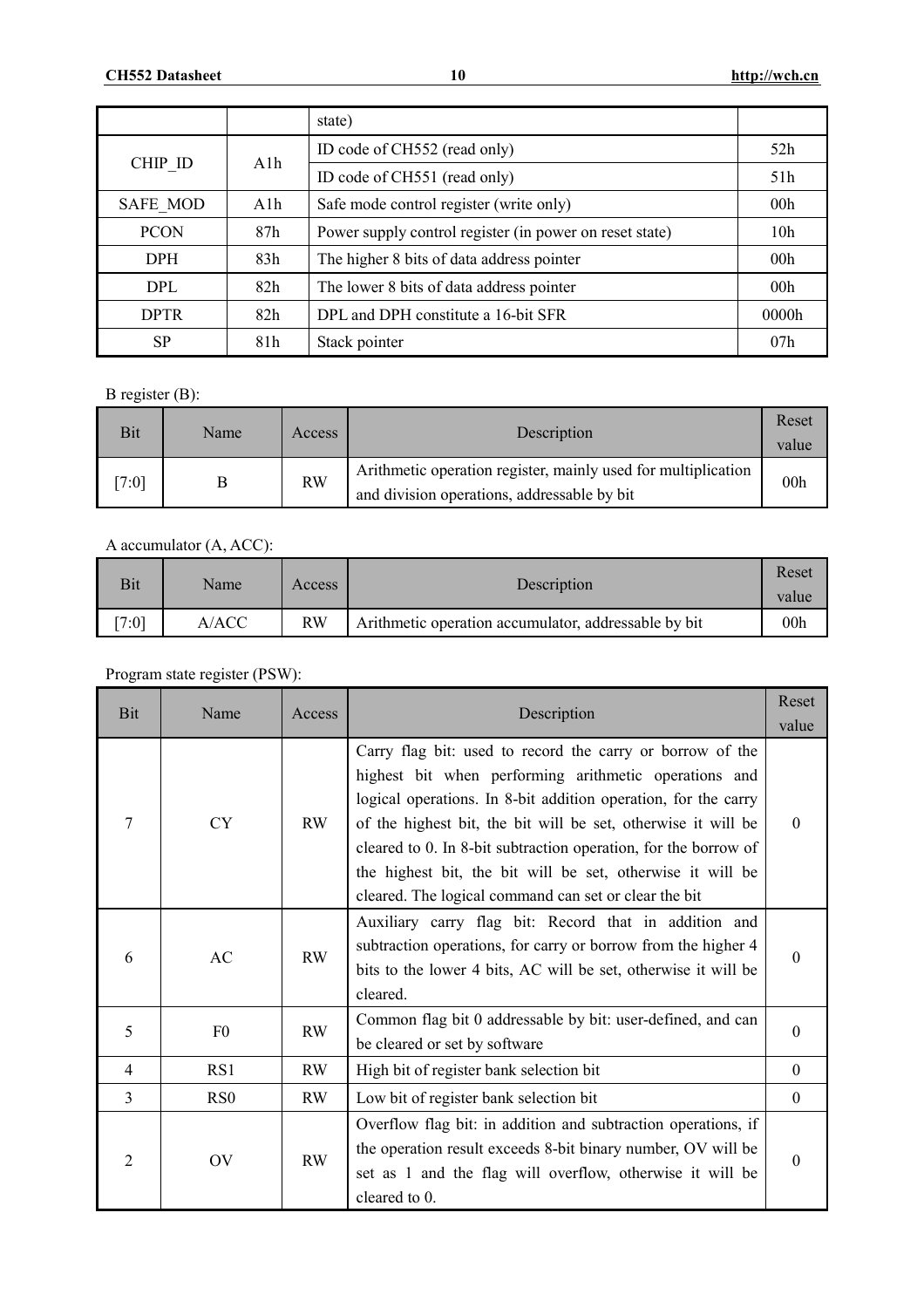| F1 | <b>RW</b> | Common flag bit 1 addressable by bit: user-defined, and can<br>be cleared or set by software.                                                                                                                 |  |
|----|-----------|---------------------------------------------------------------------------------------------------------------------------------------------------------------------------------------------------------------|--|
|    | RO.       | Parity flag bit: record the parity of 1 in accumulator A after<br>the command is executed, if the number of 1 is an odd<br>number, P will be set. If the number of 1 is an even number,<br>P will be cleared. |  |

The state of processor is stored in the program state register PSW, and PSW supports be addressed by bit. The status word includes the carry flag bit, auxiliary carry flag bit for BCD code processing, parity flag bit, overflow flag bit, as well as RS0 and RS1 for working register bank selection.The area where the working register bank is located can be accessed directly or indirectly.

| RS1 | R <sub>S0</sub> | Working register bank |
|-----|-----------------|-----------------------|
|     |                 | Bank 0 (00h-07h)      |
|     |                 | Bank 1 (08h-0Fh)      |
|     |                 | Bank 2 (10h-17h)      |
|     |                 | Bank 3 (18h-1Fh)      |

Table 5.3.2 RS1 and RS0 Working Register Bank Selection Table

|  |  | Table 5.3.3 Operations Affecting Flag Bits (X Indicates that Flag Bit is related to the operation result) |
|--|--|-----------------------------------------------------------------------------------------------------------|
|  |  |                                                                                                           |

| Operation                    | <b>CY</b> | <b>OV</b> | AC | Operation     | <b>CY</b>    | <b>OV</b> | AC |
|------------------------------|-----------|-----------|----|---------------|--------------|-----------|----|
| <b>ADD</b>                   | X         | X         | X  | <b>SETB C</b> | 1            |           |    |
| <b>ADDC</b>                  | X         | X         | X  | <b>CLR C</b>  | $\mathbf{0}$ |           |    |
| <b>SUBB</b>                  | Χ         | Χ         | Χ  | CPL C         | X            |           |    |
| <b>MUL</b>                   | $\theta$  | X         |    | MOV C, bit    | X            |           |    |
| <b>DIV</b>                   | $\theta$  | X         |    | ANL C, bit    | X            |           |    |
| <b>DAA</b>                   | X         |           |    | ANL C,/bit    | X            |           |    |
| <b>RRCA</b>                  | X         |           |    | ORL C, bit    | X            |           |    |
| <b>RLCA</b>                  | X         |           |    | ORL C,/bit    | X            |           |    |
| $\ensuremath{\mathrm{CJNE}}$ | Χ         |           |    |               |              |           |    |

Data address pointer (DPTR):

| Bit  | Name | Access    | Description            | Reset<br>value  |
|------|------|-----------|------------------------|-----------------|
| 7:01 | DPL  | <b>RW</b> | Data pointer low byte  | 00 <sub>h</sub> |
| 7:01 | DPH  | <b>RW</b> | Data pointer high byte | 00 <sub>h</sub> |

DPL and DPH constitute a16-bit data pointer DPTR, which is used to access xRAM data memory or program memory. The actual DPTR corresponds to two sets of physical 16-bit data pointers of DPTR0 and DPTR1, which are dynamically selected by DPS in XBUS\_AUX.

Stack pointer (SP):

| Bit  | Name | Access    | Description                                                                                                   |     |
|------|------|-----------|---------------------------------------------------------------------------------------------------------------|-----|
| 7:01 | SP   | <b>RW</b> | Stack pointer, mainly used for program calls and interrupt  <br>calls as well as data in and out of the stack | 07h |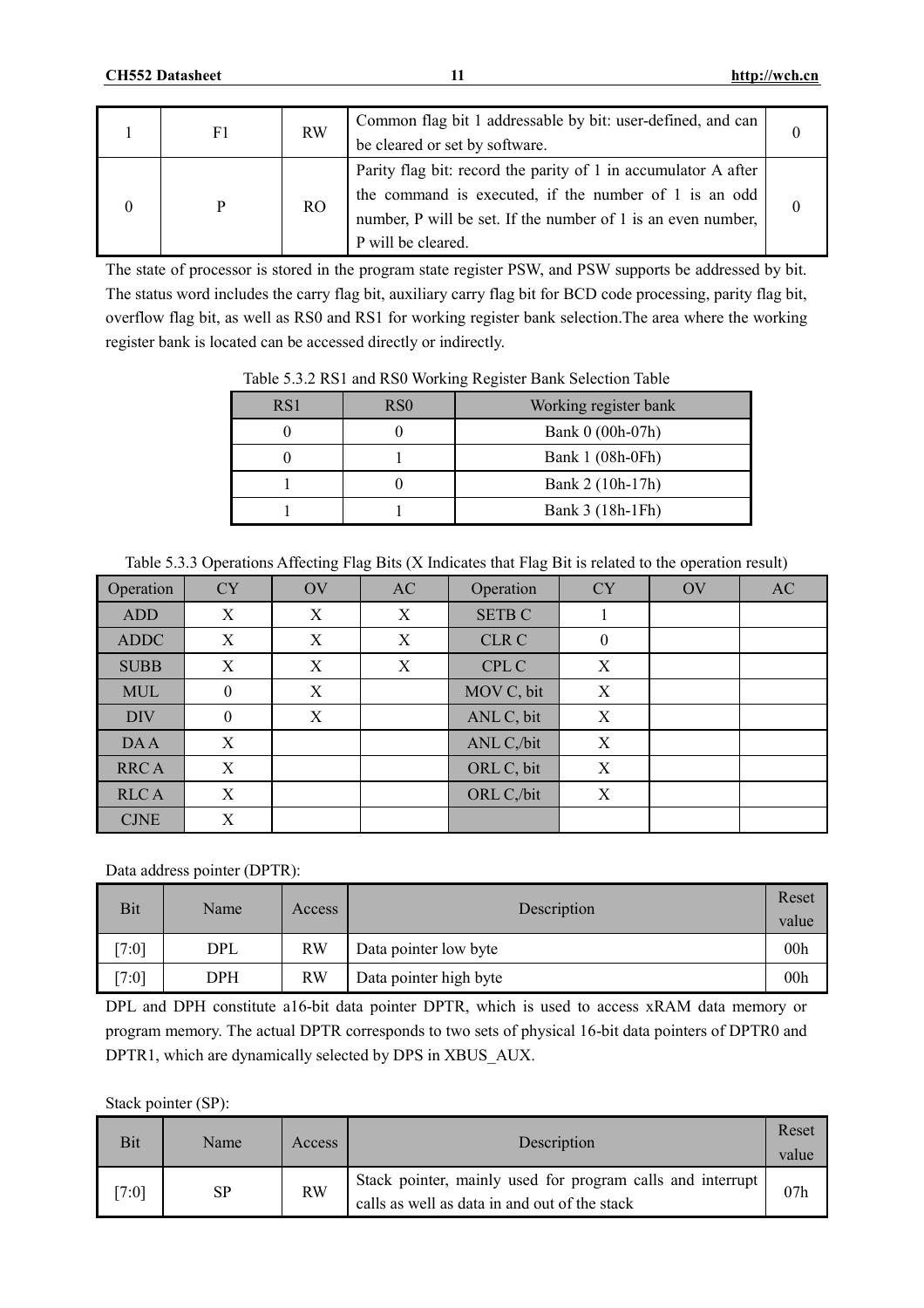**CH552 Datasheet 12 <http://wch.cn>**

Specific function of stack: protect breakpoint and protect site, and carry out management on the principle of FIFO. During instack, SP pointer will automatically add 1, save the data or breakpoint information. During outstack, SP pointer will point to the data unit and automatically substract 1. The initial value of SP is 07h after reset, and the corresponding default stack storage starts from 08h.

# **5.4 Special Register**

|  |  |  | Global configuration register (GLOBAL CFG), only can be written in safe mode: |
|--|--|--|-------------------------------------------------------------------------------|
|  |  |  |                                                                               |

| <b>Bit</b>     | Name              | Access    | Description                                                                                                                                                                                                                                                                                                                                                                                                                                                                      | Reset<br>value   |
|----------------|-------------------|-----------|----------------------------------------------------------------------------------------------------------------------------------------------------------------------------------------------------------------------------------------------------------------------------------------------------------------------------------------------------------------------------------------------------------------------------------------------------------------------------------|------------------|
| $[7:6]$        | Reserved          | <b>RO</b> | For CH552, it is the fixed value of 10                                                                                                                                                                                                                                                                                                                                                                                                                                           | 10 <sub>b</sub>  |
| $[7:6]$        | Reserved          | <b>RO</b> | For CH551, it is the fixed value of 11                                                                                                                                                                                                                                                                                                                                                                                                                                           | 11 <sub>b</sub>  |
| 5              | <b>bBOOT LOAD</b> | <b>RO</b> | Bootloader state bit, used to distinguish ISP boot loader state<br>or application state: set 1 during power on, and cleared to 0<br>during software reset.<br>For the chip with ISP Bootloader, if the bit is 1, it indicates<br>that it has never been reset by software and it is usually in the<br>running state of ISP Bootloader after power on. If the bit is 0,<br>it indicates that it has been reset by software, and it is usually<br>in the application program state | 1                |
| $\overline{4}$ | <b>bSW RESET</b>  | <b>RW</b> | Software reset control bit: setting 1 will cause the software<br>reset and automatic hardware reset                                                                                                                                                                                                                                                                                                                                                                              | $\theta$         |
| 3              | <b>bCODE WE</b>   | <b>RW</b> | Flash-ROM and DataFlash write permission bit:<br>0: Write protection.<br>1: Flash-ROM and Data can be rewritten.                                                                                                                                                                                                                                                                                                                                                                 | $\mathbf{0}$     |
| 2              | bDATA WE          | <b>RW</b> | DataFlash area of Flash-ROM write permission bit:<br>0: Write protection.<br>1: DataFlash area can be rewritten.                                                                                                                                                                                                                                                                                                                                                                 | $\Omega$         |
| 1              | bLDO3V3 OFF       | <b>RW</b> | Disable control bit of USB power regulator LDO:<br>0: LDO is allowed, 3.3V voltage can be generated from 5V<br>power for USB and internal clock oscillator.<br>1: LDO is disabled, and V33 pin must be supplied with<br>external 3.3V power                                                                                                                                                                                                                                      | $\boldsymbol{0}$ |
| $\theta$       | <b>bWDOG EN</b>   | <b>RW</b> | Watchdog reset enable bit:<br>0: Watchdog is only used as timer.<br>1: Watchdog reset is allowed to be generated during timing<br>overflow.                                                                                                                                                                                                                                                                                                                                      | $\mathbf{0}$     |

### ID code of chip (CHIP\_ID):

| <b>Bit</b> | Name    | Access | Description                                                  | Reset<br>value |
|------------|---------|--------|--------------------------------------------------------------|----------------|
| [7:0]      | CHIP ID | RO.    | For CH552, it is the fixed value of 52h to identify the chip | 52h            |
| [7:0]      | CHIP ID | RO.    | For CH551, it is the fixed value of 51h to identify the chip | 51h            |

Safe mode control register (SAFE\_MOD):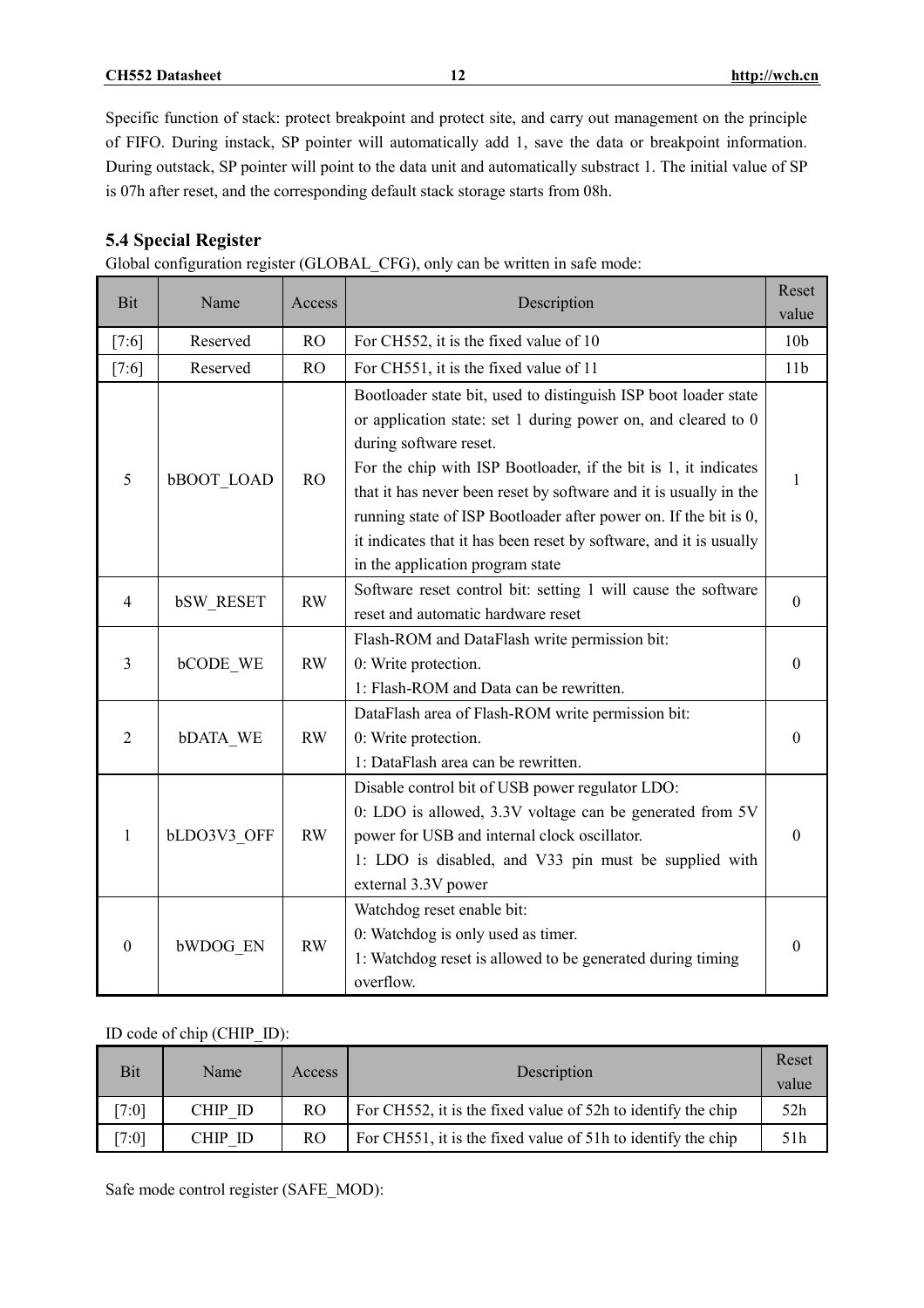| Bit   | Name            | Access    | Description                          | Reset<br>value  |
|-------|-----------------|-----------|--------------------------------------|-----------------|
| [7:0] | <b>SAFE MOD</b> | <b>WO</b> | Used to enter or terminate safe mode | 00 <sub>h</sub> |

Some SFRs can only be written in safe mode, while they are always read-only in non-safe mode. Steps to enter safe mode:

- (1). Write 55h into this register;
- (2). And then write AAh into this register;
- (3). After that, about 13 to 23 dominant frequency cycles of the system are all in the safe mode, and one or more safe class SFR or ordinary SFR can be rewritten in such validity period;
- (4). Automatic termination of the safe mode after the expiration of the above validity period;
- (5). Alternatively, writing any value to the register can prematurely terminate the safe mode.

# **6. Register Structure**

### **6.1 Register Space**

r

CH552 addressing space is divided into program storage space, internal data storage space and external data storage space.

|                   | Internal Data Address Space                                                    |                                                 |                       |
|-------------------|--------------------------------------------------------------------------------|-------------------------------------------------|-----------------------|
| <b>FFH</b><br>80H | Upper 128 bytes internal RAM<br>(indirect addressing by $(\partial_R R0/R1)$ ) | <b>SFR</b><br>(Direct addressing)               |                       |
| 7FH<br>00H        | Lower 128 bytes internal RAM<br>(direct or indirect addressing)                | Program Address Space                           |                       |
|                   |                                                                                | Reserved area                                   | FFFFH<br>C100H        |
|                   |                                                                                | Data Flash<br>DATA_FLASH_ADDR                   | <b>C0FFH</b><br>COOOH |
|                   |                                                                                | Reserved area                                   | <b>BFFFH</b><br>4000H |
|                   | <b>External Data Address Space</b>                                             | Configuration information<br>ROM_CFG_ADDR       | 3FFFH<br>3FF8H        |
| FFFFH             | Reserved area @xdata                                                           | Boot Loader Code Flash<br><b>BOOT LOAD ADDR</b> | 3FF7H<br>3800H        |
| 0400H<br>03FFH    |                                                                                |                                                 | 37FFH                 |
|                   | 1KB on-chip expanded xRAM @xdata<br>(indirect addressing by MOVX)              | <b>Application Code Flash</b>                   |                       |
| 0000H             |                                                                                |                                                 | 0000H                 |

Figure 6.1 Register Structure Chart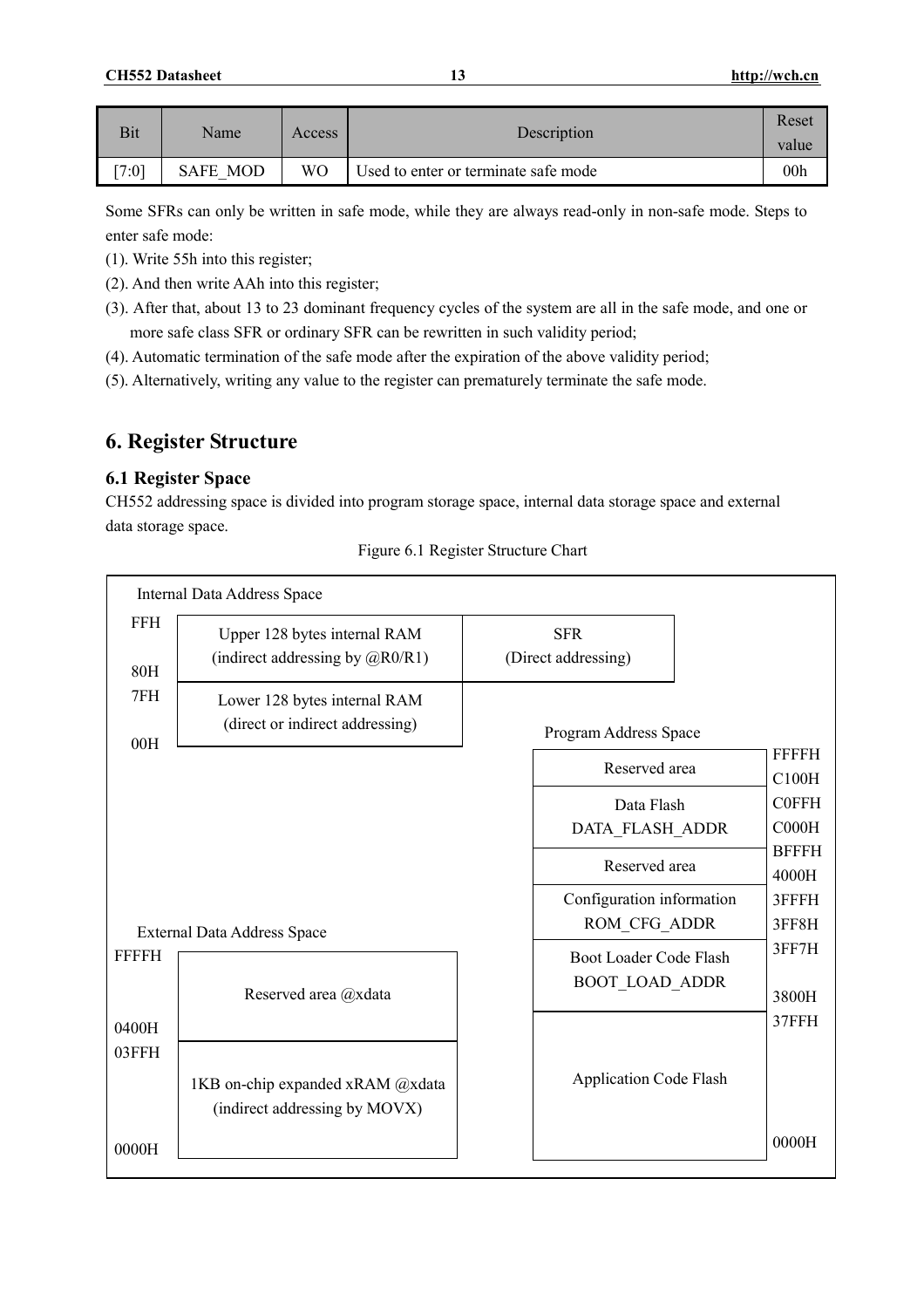#### **6.2 Program Storage Space**

The program storage space is 64KB in total, as shown in Fugure 6.1, in which 16KB is used for ROM, including the Code Flash area to save the command code and the Configuration Information area.

Code Flash includes the application code for the low address area and the boot loader code for the high address area, or these two areas may be combined to save a single application code.

For CH551, the application code area of Code Flash is only 10KB.

ROM is an iFlash<sup>™</sup> process, which can be programmed about 200 times under 5V power supply for the finished products after the formal packaging of blank ROM.

Data Flash address ranges from C000h to C0FFH (only the even address is valid, actually there is a memory cell every other byte), only supports single byte (8-bit) read and write operations, the data remains unchanged when the chip is powered off. Data Flash supports about 10,000 times writes, and balanced use is recommended. It is prohibited to write more than 10K to the same memory cell. For more writes, it is recommended to use CH558 or CH546/7.

Configuration Information includes 4 sets of 16-bit data located at the address from 3FF8H to 3FFFH, and the last three sets are read-only units that provide chip ID. The configuration data located at 3FF8H address is set by the programmer as required, refer to Table 6.2.

| Bit<br>address | Bit name      | Description                                                                                                                                                              | Recommanded<br>value |
|----------------|---------------|--------------------------------------------------------------------------------------------------------------------------------------------------------------------------|----------------------|
| 15             | Code Protect  | Code and data protection mode in flash-ROM:<br>0- Forbid the programmer to read out, and keep the                                                                        | 0/1                  |
| 14             | No Boot Load  | program secret; 1- Read enable<br>Enable BootLoader start mode:<br>0- Start from the application from 0000h address;<br>1- Start from the boot loader from 3800h address | 1                    |
| 13             | En Long Reset | Extra delay reset during enable power on reset:<br>0-standard short reset; 1-wide reset, extra 44mS reset time<br>is added                                               | $\theta$             |
| 12             | En RST RESET  | Enable RST pin as manual reset input pin: 0- Disable; 1 -<br>Enable RST                                                                                                  | $\theta$             |
| [11:10]        | Reserved      | (Automatically set to 00 by the programmer as required)                                                                                                                  | $00\,$               |
| 9              | Must 1        | (Automatically set to 1 by the programmer as required)                                                                                                                   | 1                    |
| 8              | Must 0        | (Automatically set to 0 by the programmer as required)                                                                                                                   | $\boldsymbol{0}$     |
| [7:0]          | All 1         | (Automatically set to FFh by the programmer as required)                                                                                                                 | FFh.                 |

#### Table 6.2 flash-ROM Configuration Information Description

#### **6.3 Data Storage Space**

The internal data storage space, with 256 bytes in total, as shown in Fugure 6.1, has been all used for SFR and iRAM, in which iRAM is used for stack and fast temporary data storage, and can be subdivided into the working registers R0-R7, bit variable bdata, byte variable data and idata, etc.

External data storage space is 64KB in total, as shown in Figure 6.1. Part of it is used to expand xRAM within 1KB chip, and the remaining is reserved.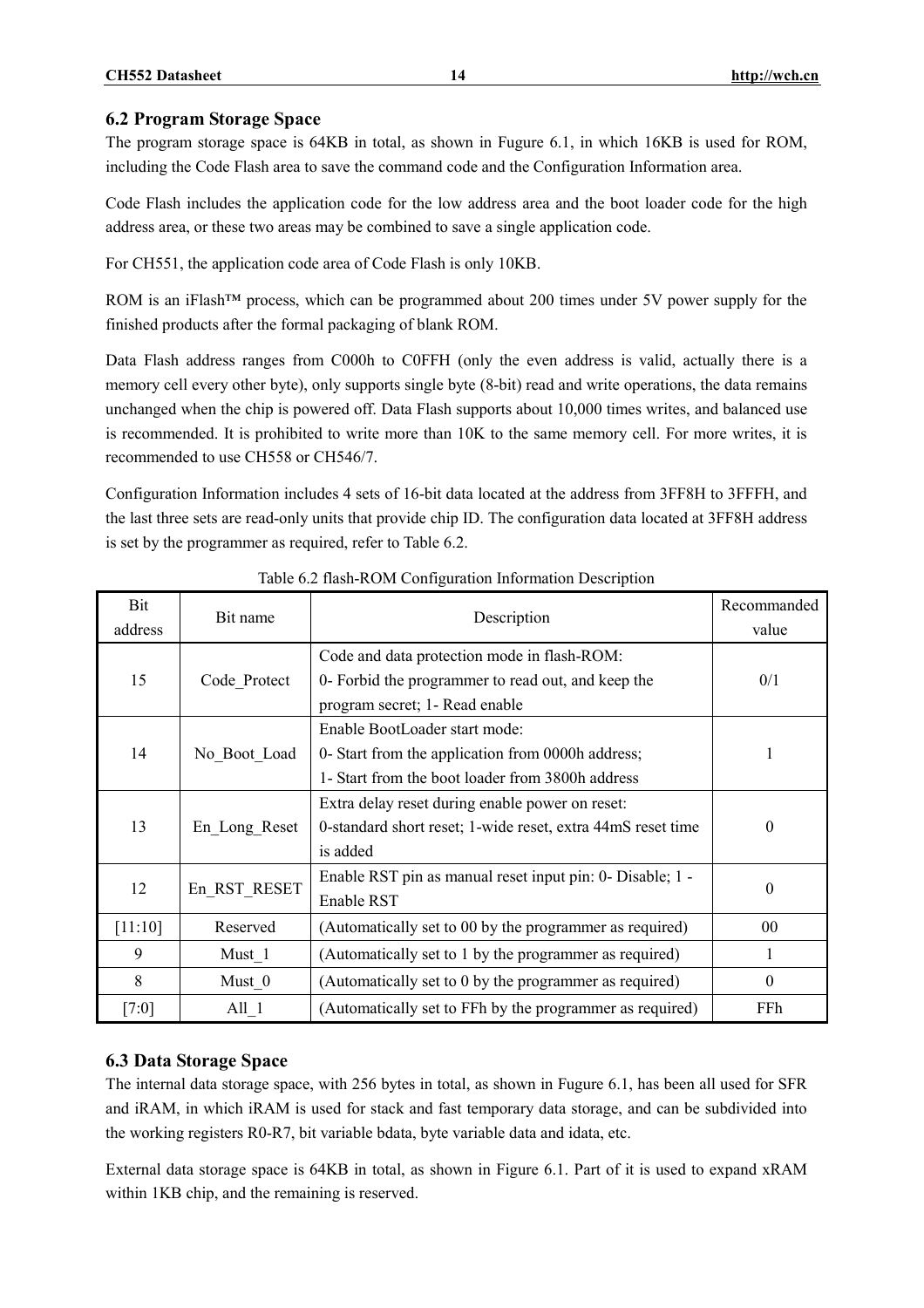For CH551, the on-chip xRAM expansion is only 512 bytes.

# **6.4 flash-ROM Register**

Table 6.4 flash-ROM Operation Register List

| Name              | Add: | Description                             | Reset           |
|-------------------|------|-----------------------------------------|-----------------|
|                   |      |                                         | value           |
| ROM DATA H        | 8Fh  | Flash-ROM data register high byte       | xxh             |
| ROM DATA L        | 8Eh  | Flash-ROM data register low byte        | xxh             |
| <b>ROM DATA</b>   | 8Eh  | ROM DATA L and ROM DATA H constitute a  | xxxxh           |
|                   |      | 16-bit SFR                              |                 |
| <b>ROM STATUS</b> | 86h  | flash-ROM state register (read only)    | 00 <sub>h</sub> |
| ROM CTRL          | 86h  | flash-ROM control register (write only) | 00 <sub>h</sub> |
| ROM ADDR H        | 85h  | flash-ROM address register high byte    | xxh             |
| ROM ADDR L        | 84h  | flash-ROM address register low byte     | xxh             |
| <b>ROM ADDR</b>   | 84h  | ROM ADDR L and ROM ADDR H constitute a  | xxxxh           |
|                   |      | 16-bit SFR                              |                 |

### flash-ROM address register (ROM\_ADDR):

| Bit   | Name       | Access    | Description                                                                                                                                                                                                             | Reset<br>value |
|-------|------------|-----------|-------------------------------------------------------------------------------------------------------------------------------------------------------------------------------------------------------------------------|----------------|
| [7:0] | ROM ADDR H | <b>RW</b> | Flash-ROM address high byte                                                                                                                                                                                             | xxh            |
| [7:0] | ROM ADDR L | <b>RW</b> | Flash -ROM address low byte, only supports even<br>addresses,<br>For Data Flash, the actual offset adress of 00H-7fH must<br>be shifted 1 bit left to become an even address of<br>00H/02H/04H~ FEH and then re-insert. | xxh            |

# flash-ROM data register (ROM\_DATA):

| Bit   | Name                    | Access    | Description                                              | Reset value |
|-------|-------------------------|-----------|----------------------------------------------------------|-------------|
| [7:0] | ROM DATA H              | <b>RW</b> | flash-ROM high bytes of data to be written               | xxh         |
| [7:0] |                         |           | flash-ROM low bytes of data to be written                |             |
|       | <b>RW</b><br>ROM DATA L |           | For DataFlash, they are data bytes to be written or read | xxh         |

### flash-ROM control register (ROM\_CTRL):

| Bit  | Name     | Access | Description                | Reset<br>value  |
|------|----------|--------|----------------------------|-----------------|
| 7:01 | ROM CTRL | WO     | flash-ROM control register | 00 <sub>h</sub> |

#### flash-ROM state register (ROM\_STATUS):

| Bit | Name     | Access | Description | Reset<br>value |
|-----|----------|--------|-------------|----------------|
| -   | Reserved | RO     | Reserved    |                |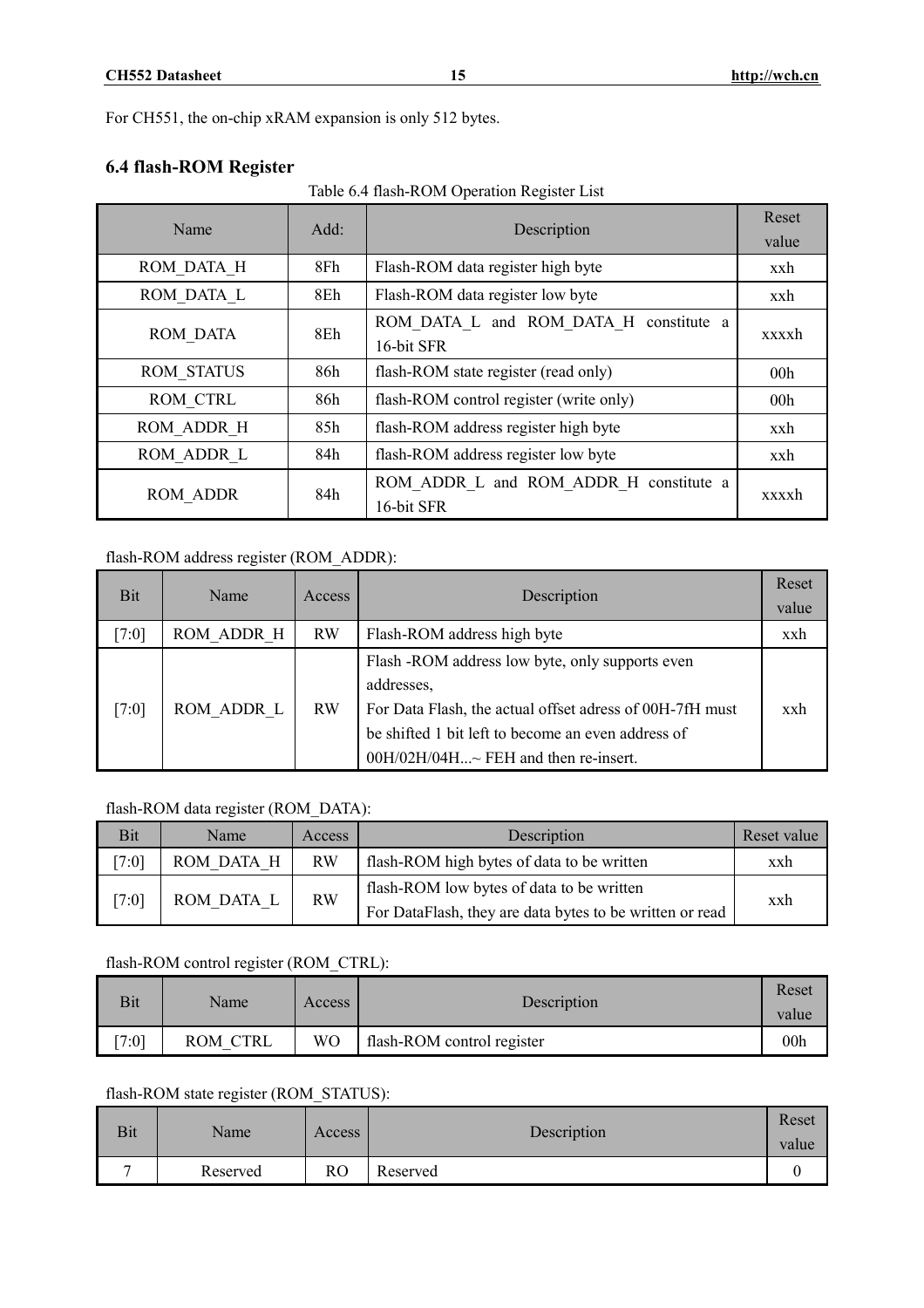| 6                  | <b>bROM ADDR OK</b> | R <sub>O</sub> | flash-ROM write operation address valid status bit:<br>If the bit is 0, it indicates that the parameter is invalid. If<br>the bit is 1, it indicates that the address is valid |                   |
|--------------------|---------------------|----------------|--------------------------------------------------------------------------------------------------------------------------------------------------------------------------------|-------------------|
| $\left[5:2\right]$ | Reserved            | RO.            | Reserved                                                                                                                                                                       | 0000 <sub>b</sub> |
|                    | <b>bROM CMD ERR</b> | RO.            | flash-ROM operation command error status bit:<br>If the bit is 0, it indicates that the command is valid. If the<br>bit is 1, it indicates an unknown command                  |                   |
|                    | Reserved            | RO             | Reserved                                                                                                                                                                       |                   |

### **6.5 flash-ROM Operation Steps**

- 1. Write the flash-ROM code area to write the double bytes data to the target address:
- (1). If the flash-ROM code is required to be written, 5V supply voltage must be selected;
- (2). Enable safe mode, SAFE\_MOD = 55h; SAFE\_MOD = 0AAh;
- (3). Set global configuration register GLOBAL\_CFG to start write enable (bCODE\_WE or bDATA\_WE corresponding code or data);
- (4). Set address register ROM\_ADDR, write 16-bit target address (the lowest digit is always 0);
- (5). Set data register ROM\_DATA, write 16-bit data to be written, the sequence of step (4) and (5) can be alternative;
- (6). Set operation control register ROM\_CTRL as 09Ah, execute the write operation, and the program is automatically suspended during operation;
- (7). After the operation is completed, the program will resume running. At this time, if you inquire the status register ROM\_STATUS, you can check the status of the operation. If more than one data needs to be written, repeat the steps of  $(4)$ ,  $(5)$ ,  $(6)$  and  $(7)$ ;
- (8). Re-enter the safe mode, SAFE\_MOD = 55h; SAFE\_MOD = 0AAh;
- (9). Set global configuration register GLOBAL\_CFG to start write protection (bCODE\_WE=0, bDATA\_WE=0);
- 2. Write the Data Flash data area to write the single byte data to the target address:
- (1). Enable safe mode, SAFE\_MOD = 55h; SAFE\_MOD = 0AAh;
- (2). Set global configuration register GLOBAL\_CFG to start write enable (bDATA\_WE corresponds data);
- (3). Set address register ROM\_ADDR, write 16-bit target address, and the actual offset adress of 00H-7FH must be shifted 1 bit left to become an even address of 00H/02H/04H...~FEH and then re-insert, and the final address is C000H/C002H/C004 in sequence...
- (4). Set data register ROM\_DATA\_L, write 8-bit data to be written, the sequence of step (3) and (4) can be alternative;
- (5). Set operation control register ROM\_CTRL as 09Ah, execute the write operation, and the program is automatically suspended during operation;
- (6). After the operation is completed, the program will resume running. At this time, if you inquire the status register ROM\_STATUS, you can check the status of the operation. If more than one data needs to be written, repeat the steps of  $(3)$ , $(4)$ ,  $(5)$  and  $(6)$ ;
- (7). Re-enter the safe mode, SAFE\_MOD = 55h; SAFE\_MOD = 0AAh;
- (8). Set global configuration register GLOBAL\_CFG to start write protection (bCODE\_WE=0, bDATA\_WE=0);
- 3. Read the Data Flash data area to read the single byte data from the target address: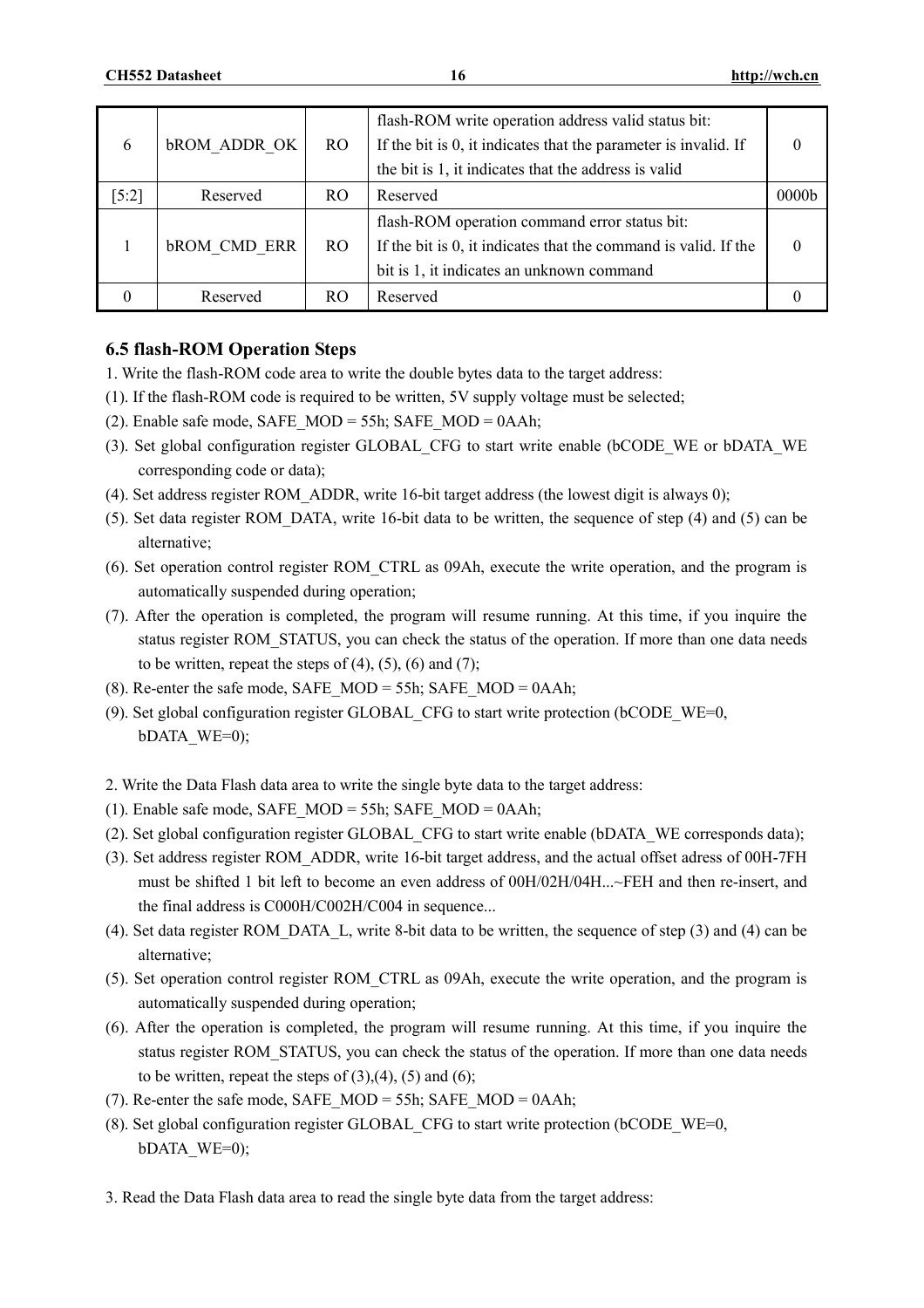- (1). Set address register ROM\_ADDR, write 16-bit target address, and the actual offset adress of 00H-7FH must be shifted 1 bit left to become an even address, and the final address is C000H/C002H/C004 in sequence...
- (2). Set operation control register ROM\_CTRL as 08Eh, execute the read operation, and the program is automatically suspended during operation;
- (3). After the operation is completed, the program will resume running. At this time, if you inquire bROM\_CMD\_ERR in the status register ROM\_STATUS, you can check the status of the operation. If the command is valid, the read 8-bit data will be saved in the data register ROM\_DATA\_L;
- (4). If more than one data needs to be read, repeat the steps of  $(1)$ ,  $(2)$  and  $(3)$ .

4. Read flash-ROM:

Directly use MOVC command, or read the code or data of the target address through the pointer to the program storage space.

#### **6.6 On-board Programming and ISP Downloading**

When the configuration information Code Protect=1, the code in CH552 chip flash-ROM and the data in Data Flash can be read and written by an external programmer through the synchronous serial interface. When the configuration information Code Protect=0, the code in the flash-ROM and the data in Data Flash are protected and cannot be read out, but can be erased, and the code protection will be removed when the code is erased and powered on again.

When the CH552 chip is preset with BootLoader program, it supports various ISP downloading ways such as USB or asynchronous serial port to load the applications. But in the absence of a boot loader program, CH552 can only be written to the boot loader program or application by an external dedicated programmer. To support on-board programming, 5V supply voltage must be used temporarily, and 4 connecting pins between the CH552 and the programmer should be reserved in the circuit. The minimum number of necessary connecting pins are 3: P1.4, P1.6 and P1.7.

| Pin         | <b>GPIO</b>      | Pin description                                                          |  |  |  |
|-------------|------------------|--------------------------------------------------------------------------|--|--|--|
| <b>RST</b>  | <b>RST</b>       | Reset control pin in programming state, it is allowed to enter the       |  |  |  |
|             |                  | programming state at high level                                          |  |  |  |
|             | P1.4             | Chip selection input pin in programming state (necessary), high level by |  |  |  |
| <b>SCS</b>  |                  | default, active at low level                                             |  |  |  |
| <b>SCK</b>  | P <sub>1.7</sub> | Clock input pin in programming state (necessary)                         |  |  |  |
| <b>MISO</b> | P <sub>1.6</sub> | Data input pin in programming state (necessary)                          |  |  |  |

Table 6.6.1 Connecting Pin to Programmer

Notes: Whether programming on board or downloading programs via serial port or USB, 5V supply voltage must be used temporarily.

#### **6.7 Unique ID Number of Chip**

Each MCU has a unique ID when it is delivered from the factory, namely the chip identification number. The ID data is 5 bytes in total and stored in the address from 3FFAH to 3FFFH of Configuration Information area. The address 3FFBH is reserved. The address 3FFCH and address 3FFEH each occupies 16 bits and the address 3FFAH occupies 8 bits, and they are combined into 40-bit chip ID..

Table 6.7.1 Chip ID Address Table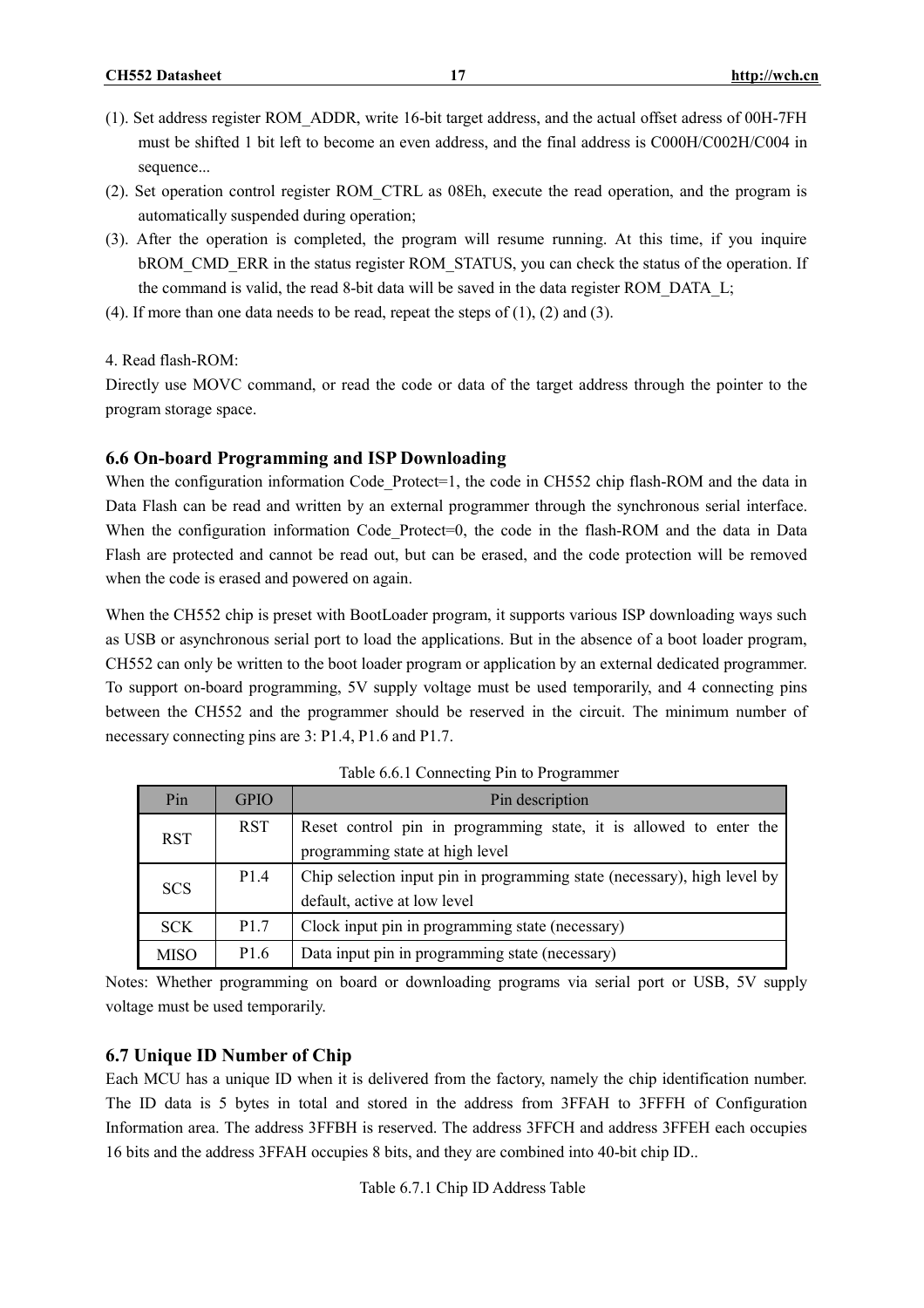| Program space<br>address | ID data description                                                  |
|--------------------------|----------------------------------------------------------------------|
| 3FFAh, 3FFBh             | ID last word data, correspond to the highest byte of the 40-bit ID   |
|                          | number and the reserved byte                                         |
|                          | ID first word data, correspond to the lowest byte of the ID number   |
| 3FFCh, 3FFDh             | and the second lowest byte                                           |
|                          | ID secondary word data, correspond to the secondary high byte of the |
| 3FFEh, 3FFFh             | ID number and the high byte                                          |

This ID can be obtained by reading the Code Flash. The ID number can be used with the downloading tools to encrypt the target program. For the general application, only the first 32 bits of the ID number are used, i.e. the 8-bit data of the 3FFAH address can be ignored.

# **7. Power Management, Sleep and Reset**

# **7.1 External Power Input**

CH552 chip has built-in low dropout voltage regulator of 5V to 3.3V, it supports external 5V or 3.3V or even 2.8V supply voltage input. Refer to the following table for the two supply voltage input modes.

| External supply<br>voltage                | VCC pin voltage: external voltage<br>$3V\sim5V$                                                                                           | V33 pin voltage: internal voltage 3.3V                                                                                                                                          |
|-------------------------------------------|-------------------------------------------------------------------------------------------------------------------------------------------|---------------------------------------------------------------------------------------------------------------------------------------------------------------------------------|
| 3.3V or 3V<br>Including less than<br>3.6V | Input external 3.3V voltage to voltage<br>regulator,<br>The decoupling capacitance no less than<br>0.1 uF must be connected to the ground | Input external 3.3V as internal working<br>power supply,<br>The decoupling capacitance no less than<br>0.1 uF must be connected to the ground                                   |
| 5V<br>Including more than<br>3.6V         | Input external 5V voltage to voltage<br>regulator,<br>The decoupling capacitance no less than<br>0.1 uF must be connected to the ground   | Internal voltage regulator 3.3V output<br>And 3.3V internal working power<br>supply input,<br>The decoupling capacitance no less than<br>0.1 uF must be connected to the ground |

After power on or system reset, CH552 is in running state by default. On the premise that the performance meets the requirements, the power consumption can be reduced during operation by appropriately reducing the dominant frequency of the system. When CH552 does not need to run at all, PD in PCON can be set to enter the sleep state. In the sleep state, external waking can be conducted via USB, UART0, UART1, SPI0 and part of GPIOs.

# **7.2 Power Supply and Sleep Control Register**

|  |  | Table 7.2.1 Power Supply and Sleep Control Register List |
|--|--|----------------------------------------------------------|
|  |  |                                                          |

| Name              | <b>Address</b> | Description                    | Reset<br>value  |
|-------------------|----------------|--------------------------------|-----------------|
| WDOG COUNT        | FFh.           | Watchdog count register        | 00 <sub>h</sub> |
| <b>RESET KEEP</b> | FEh            | Reset keep register            | 00 <sub>h</sub> |
| WAKE CTRL         | A9h            | Sleep wake-up control register | 00 <sub>h</sub> |
| <b>PCON</b>       | 87h            | Power control register         | 10 <sub>h</sub> |

Watchdog count register (WDOG\_COUNT):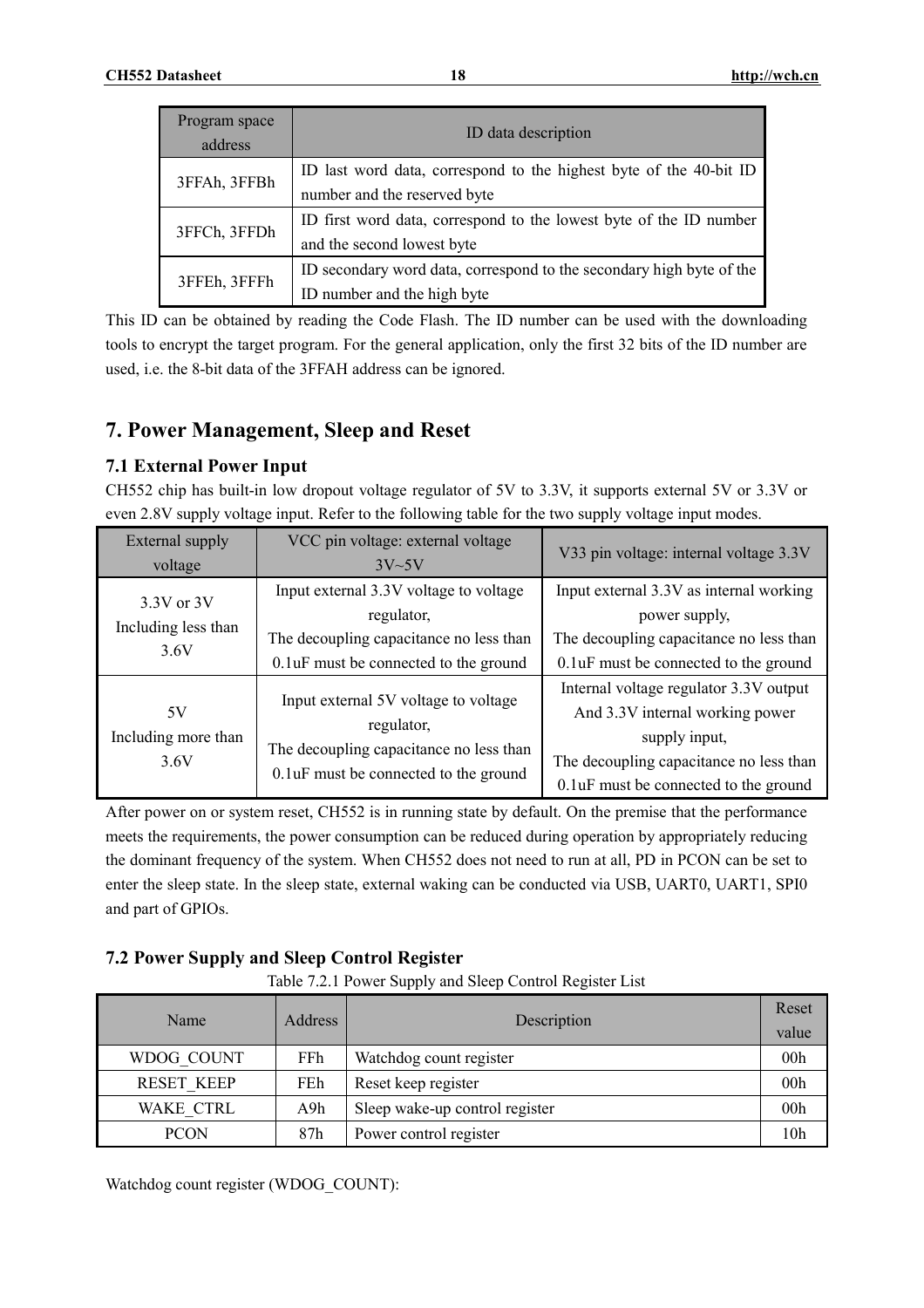| <b>Bit</b> | Name       | Access    | Description                                                                                                                                                                  | Reset<br>value  |
|------------|------------|-----------|------------------------------------------------------------------------------------------------------------------------------------------------------------------------------|-----------------|
| [7:0]      | WDOG COUNT | <b>RW</b> | Current count of watchdog, it will overflow when the<br>count is full from 0FFh to 00h, and it will automatically set<br>the interrupt flag bWDOG IF TO to 1 during overflow | 00 <sub>h</sub> |

Reset keep register (RESET\_KEEP):

| <b>Bit</b> | Name       | Access    | Description                                                                                                                                              | Reset<br>value  |
|------------|------------|-----------|----------------------------------------------------------------------------------------------------------------------------------------------------------|-----------------|
| [7:0]      | RESET KEEP | <b>RW</b> | For the reset keep register, the value can be modified<br>manually and will not be affected by any other reset except<br>for the reset by power on reset | 00 <sub>h</sub> |

# Sleep wake-up control register (WAKE\_CTRL), only can be written in safe mode:

| Bit              | Name                | Access    | Description                                                   | Reset            |
|------------------|---------------------|-----------|---------------------------------------------------------------|------------------|
|                  |                     |           |                                                               | value            |
| 7                | <b>bWAK BY USB</b>  | <b>RW</b> | USB event wake-up enable; the waking is forbidden if the      | $\mathbf{0}$     |
|                  |                     |           | bit is 0                                                      |                  |
|                  |                     |           | UART1 receive input low level waking enable; the waking       |                  |
|                  |                     | <b>RW</b> | is forbidden if the bit is 0.                                 | $\theta$         |
| 6                | <b>bWAK RXD1_LO</b> |           | RXD1<br>Select<br>either<br>RXD1<br><b>or</b><br>based<br>on  |                  |
|                  |                     |           | bUART1 PIN X=0/1                                              |                  |
|                  |                     |           | P1.5 low level waking enable; the waking is forbidden if      |                  |
| 5                | bWAK P1 5 LO        | <b>RW</b> | the bit is 0                                                  | $\theta$         |
|                  |                     | <b>RW</b> | P1.4 low level waking enable; the waking is forbidden if      |                  |
| 4                | bWAK P1 4 LO        |           | the bit is 0                                                  | $\theta$         |
| 3                |                     | <b>RW</b> | P1.3 low level waking enable; the waking is forbidden if      | $\mathbf{0}$     |
|                  | bWAK P1 3 LO        |           | the bit is 0                                                  |                  |
|                  |                     |           | RST high level waking enable; the waking is forbidden if      |                  |
| 2                | <b>bWAK RST HI</b>  | <b>RW</b> | the bit is 0                                                  | $\boldsymbol{0}$ |
|                  |                     |           | P3.2 edge change and P3.3 low level waking enable; the        |                  |
| 1                | bWAK P3 2E 3L       | <b>RW</b> | waking is forbidden if the bit is 0                           | $\theta$         |
|                  |                     |           | UART0 receive input low level waking enable; the waking       |                  |
| $\boldsymbol{0}$ | <b>bWAK RXD0 LO</b> | RW        | is forbidden if the bit is 0.                                 | $\theta$         |
|                  |                     |           | Select either RXD0<br>RXD0<br>pin<br>based<br><b>or</b><br>on |                  |
|                  |                     |           | bUART0 PIN X=0/1                                              |                  |

# Power control register (PCON):

| Bit | Name        | Access    | Description                                                                                                                                    | Reset<br>value |
|-----|-------------|-----------|------------------------------------------------------------------------------------------------------------------------------------------------|----------------|
|     | <b>SMOD</b> | <b>RW</b> | When the UART0 baud rate is generated by timer 1, select<br>the communication baud rate of UART10 mode 1, 2 and 3:<br>0-slow mode; 1-fast mode |                |
|     | Reserved    | RO.       | Reserved                                                                                                                                       |                |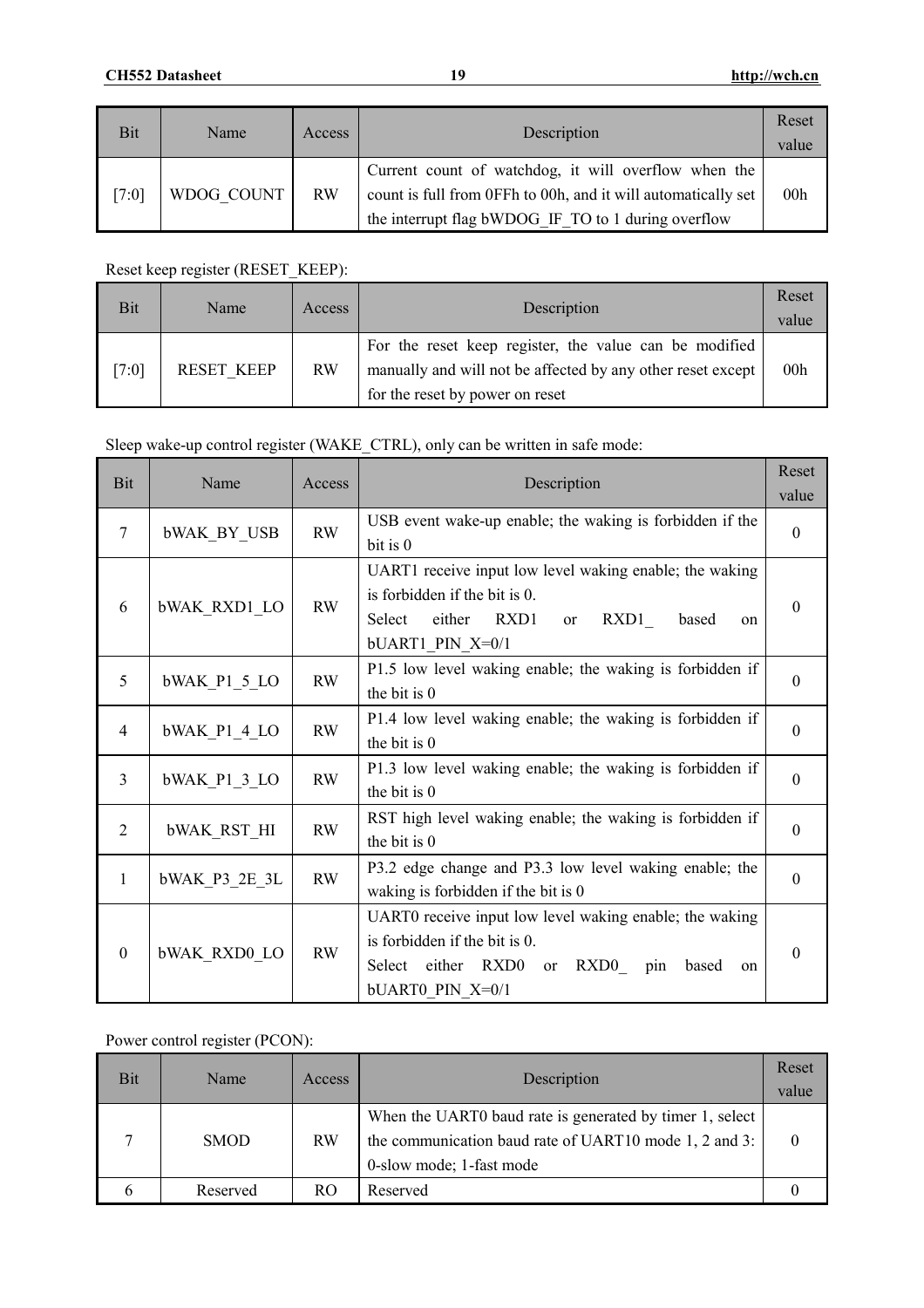|   | <b>bRST FLAG1</b> | RO.       | Last reset flag high bit of chip                                                              | 0        |
|---|-------------------|-----------|-----------------------------------------------------------------------------------------------|----------|
| 4 | <b>bRST FLAG0</b> | RO.       | Last reset flag low bit of chip                                                               |          |
|   | GF1               | <b>RW</b> | Common flag bit 1: user-defined, and can be cleared or set<br>by software                     |          |
|   | GF <sub>0</sub>   | <b>RW</b> | Common flag bit 0: user-defined, and can be cleared or set<br>by software                     | $\theta$ |
|   | PD.               | <b>RW</b> | Sleep mode enabled, sleep after set 1, automatically<br>cleared to 0 by hardware after waking | $\theta$ |
| 0 | Reserved          | RO.       | Reserved                                                                                      |          |

Table 7.2.2 Last Reset Flag Description of Chip

| <b>bRST FLAG1</b> | <b>bRST FLAG0</b> | Reset flag description                                                        |
|-------------------|-------------------|-------------------------------------------------------------------------------|
| $\theta$          | $\theta$          | Software reset, source: bSW RESET=1 and (bBOOT LOAD=0 or<br>$bWDOG EN=1)$     |
|                   |                   | Power on reset, source: VCC pin voltage lower than detection level            |
|                   |                   | Watchdog reset, source: bWDOG EN=1 and watchdog timeout<br>overflows          |
|                   |                   | External pin manual reset, source: En RST RESET=1 and RST input<br>high level |

### **7.3 Reset Control**

CH552 has 4 reset sources: power on reset, external reset, software reset, watchdog reset, and the last three are thermal reset.

#### **7.3.1 Power on Reset**

The power on reset (POR) is generated by the on-chip voltage detection circuit. The POR circuit continuously monitors the supply voltage of VCC pin. When it is lower than the detection level Vpot, the power on reset will be generated, and the hardware will automatically delay Tpor to remain the reset state. After the delay, the CH552 will run.

Only power on reset can enable CH552 to reload the configuration information and reset RESET\_KEEP, other thermal reset is not affected.

# **7.3.2 External Reset**

The external reset is generated by the high level applied to the RST pin. The reset process is triggered when the configuration information En RST\_RESET is 1, and the high level duration on the RST pin is greater than Trst. When the external high level signal is canceled, the hardware will automatically delay Trdl to remain the reset state. After the delay, CH552 will be executed from address 0.

#### **7.3.3 Software Reset**

CH552 supports internal software reset, so that the CPU state can be actively reset and re-run without external intervention. Set bSW\_RESET in global configuration register GLOBAL\_CFG to 1 to reset the software, and automatically delay Trdl to remain the reset state. After the delay, CH552 will be executed from address 0, and the bSW\_RESET bit will be reset automatically by the hardware.

When bSW\_RESET is set to 1, if bBOOT\_LOAD=0 or bWDOG\_EN=1, then bRST\_FLAG1/0 after reset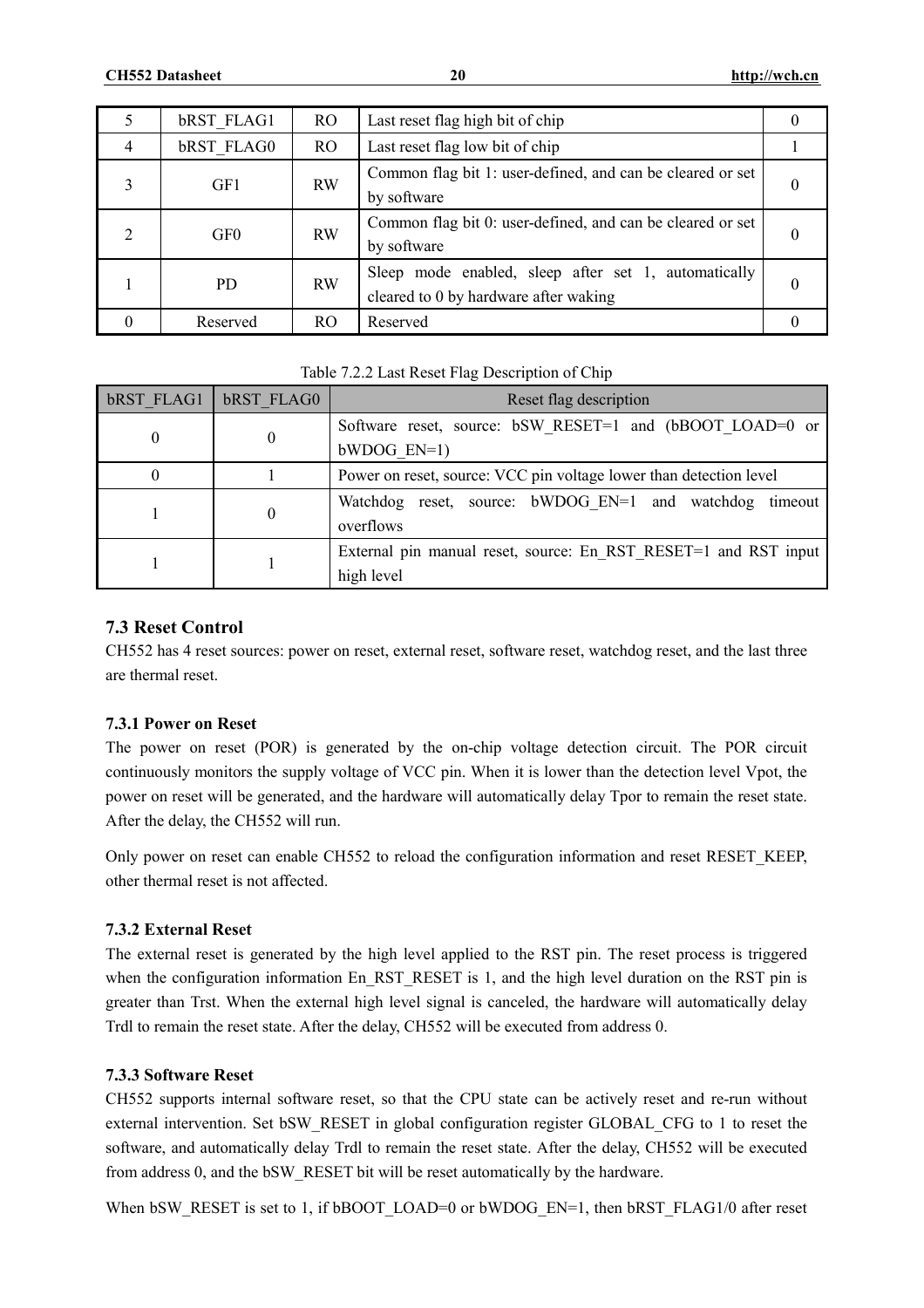will indicate a software reset. When bSW\_RESET is set to 1, if bBOOT\_LOAD=1 and bWDOG\_EN=0, then bRST\_FLAG1/0 will remain the previous reset flag rather than generate a new one.

For a chip with ISP boot loader, after power on reset of power, firstly run the boot loader, and the program will reset the chip via software as needed to switch to the application state. Such software reset only cause reset of bBOOT\_LOAD, and do not affect bRST\_FLAG1/0 state (due to bBOOT\_LOAD = 1 before reset), so when switching to the application state, bRST\_FLAG1/0 still indicate the power on reset state.

#### **7.3.4 Watchdog Reset**

Watchdog reset is generated when the watchdog timer overflows. The watchdog timer is an 8-bit counter, whose clock frequency of its counts is the dominant frequency of the system Fsys/65536, and the overflow signal will be generated when the count reaches 0FFh to 00h.

The watchdog timer overflow signal will trigger an interrupt flag bWDOG IF TO as 1, which is automatically reset when WDOG\_COUNT is reloaded or entering the corresponding interrupt service program.

Different timing cycles Twdc are realized by writing different counting initial values to WDOG\_COUNT. At the dominant frequency of 6MHz, the watchdog timing cycle Twdc is about 2.8 s when 00h is written, and about 1.4 s when 80h is written. The timing cycle is halved at the dominant frequency of 12MHz.

If bWDOG EN=1 when watchdog timer overflows, watchdog reset will be generated and Trdl will be automatically delayed to remain the reset state. After the delay, CH552 will be executed from address 0.

When bWDOG\_EN=1, to avoid being reset by the watchdog, WDOG\_COUNT must be reset timely to avoid its overflow.

# **8. System Clock**

**8.1 Clock Block Diagram**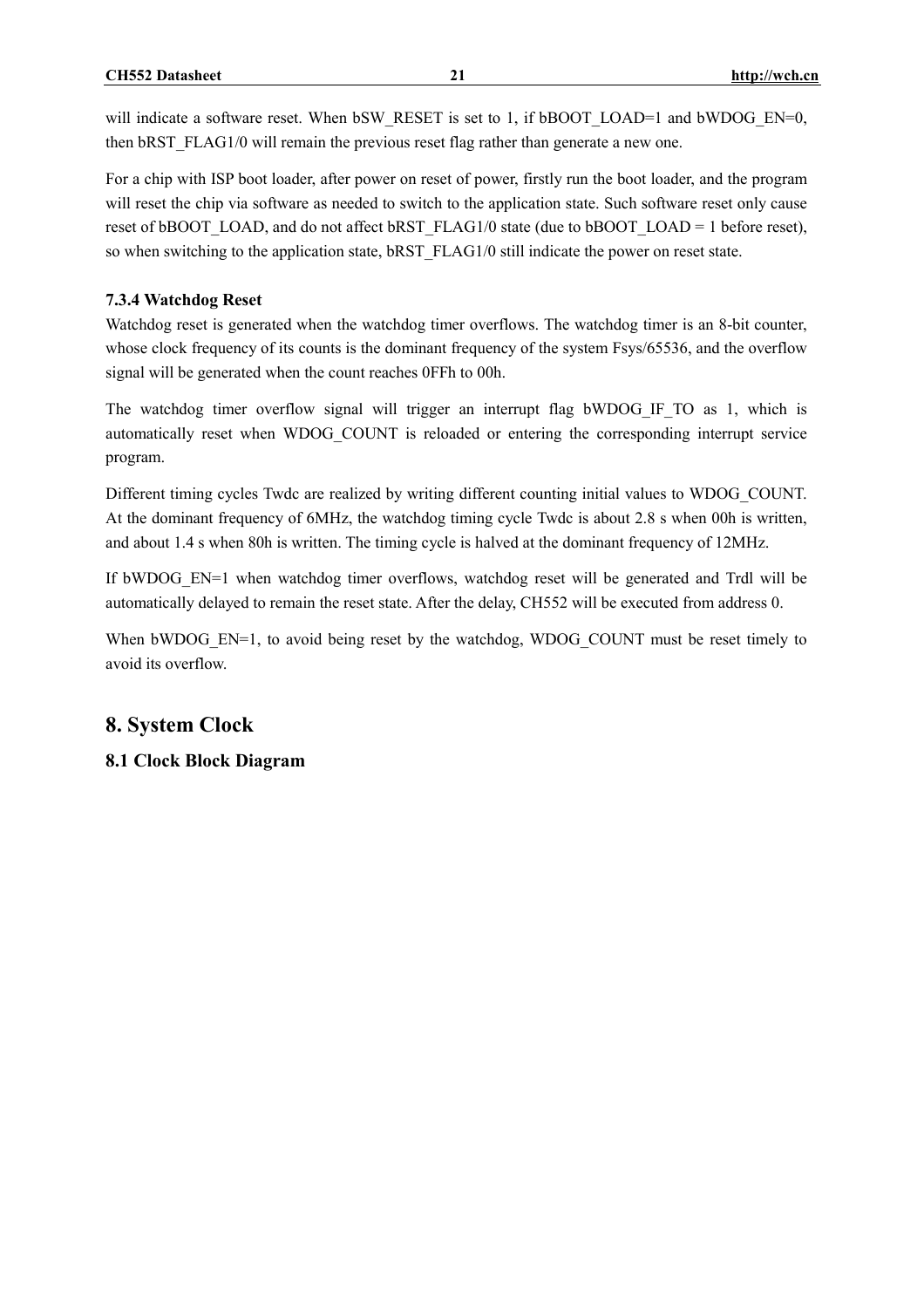

Figure 8.1.1 Clock System and Structure Chart

After the internal clock or external clock is alternatively selected as the original clock Fosc, Fpll high frequency clock is generated after 4xPLL frequency multiplier, and finally the system clock Fsys and USB module clock Fusb4x are respectively obtained via the two groups of frequency dividers. System clock Fsys is directly provided to each module of CH552.

#### **8.2 Register Description**

Table 8.2.1 Clock Control Register List

| Name      | Address | Description                         | Reset value |
|-----------|---------|-------------------------------------|-------------|
| CLOCK CEG | B9h     | System clock configuration register | 83h         |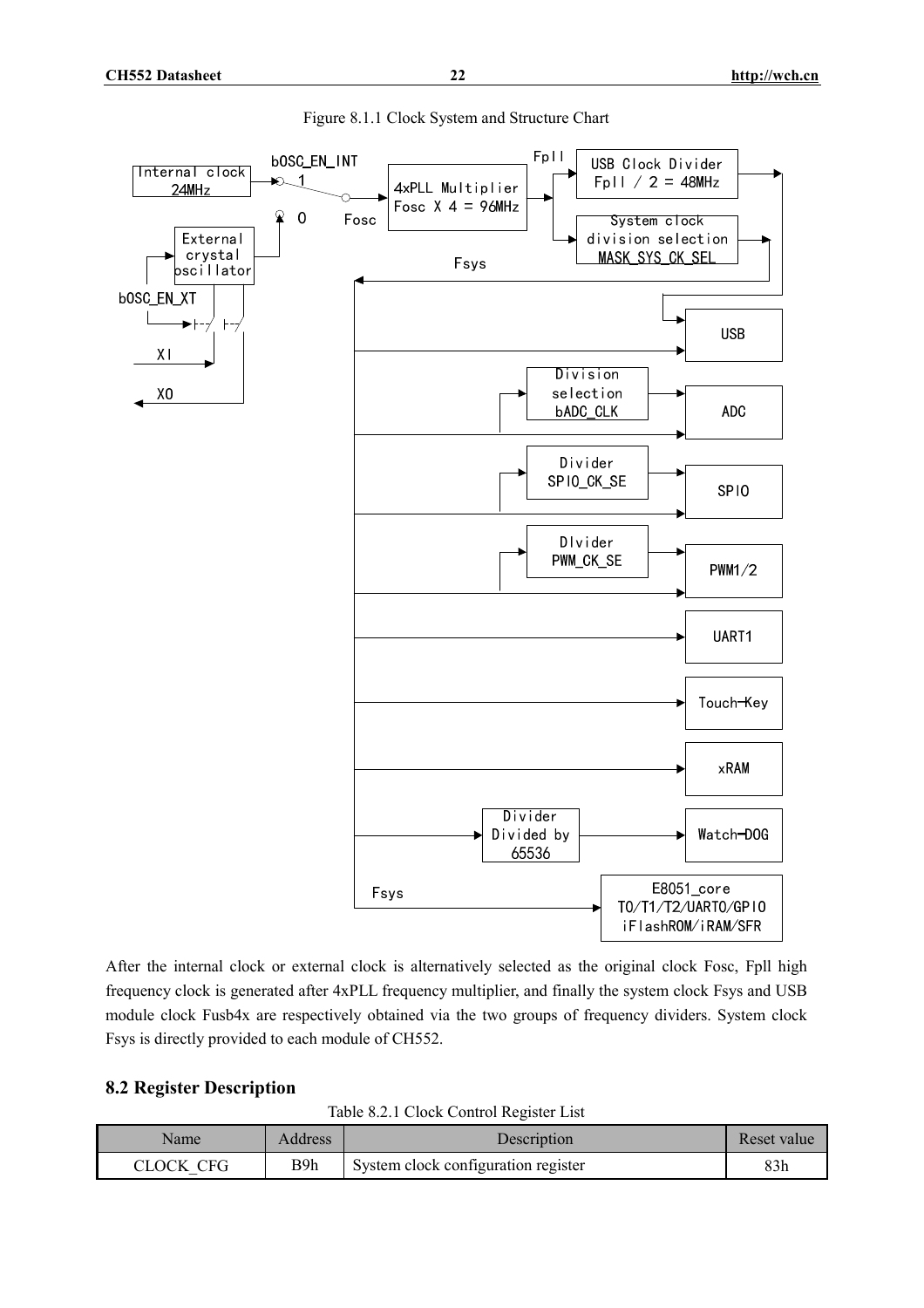|  |  |  | System clock configuration register (CLOCK CFG), only can be written in safe mode: |
|--|--|--|------------------------------------------------------------------------------------|
|--|--|--|------------------------------------------------------------------------------------|

| Bit            | Name                 | Access         | Description                                                                                                                                                                                                                                                                                                                                                            | Reset<br>value   |
|----------------|----------------------|----------------|------------------------------------------------------------------------------------------------------------------------------------------------------------------------------------------------------------------------------------------------------------------------------------------------------------------------------------------------------------------------|------------------|
| $\tau$         | <b>bOSC EN INT</b>   | <b>RW</b>      | Internal clock oscillator enable, if the bit is 1, enable<br>the internal clock oscillator and select the internal<br>clock. If the bit is 0, turn off the internal clock oscillator<br>and select the external crystal oscillator to provide the<br>clock                                                                                                             | 1                |
| 6              | <b>bOSC EN XT</b>    | <b>RW</b>      | External crystal oscillator enable. The P1.2/P1.3 pin is<br>used as XI/XO and the oscillator is enabled if the bit is<br>1, and quartz crystal or ceramic oscillator needs to be<br>externally connected between the XI and XO. Turn off<br>the external oscillator if the bit is 0                                                                                    | $\theta$         |
| 5              | <b>bWDOG IF TO</b>   | R <sub>O</sub> | Watch dog timer interrupt flag. If the bit is 1, it<br>indicates that there is an interrupt triggered by the timer<br>overflow signal. If the bit is 0, it indicates that there is<br>no interrupt. The bit will be automatically reset when<br>the watchdog count register WDOG COUNT is<br>reloaded or after entering the corresponding interrupt<br>service program | $\theta$         |
| $\overline{4}$ | <b>bROM CLK FAST</b> | <b>RW</b>      | flash-ROM reference clock frequency selection: 0-<br>normal (if Fosc>=16MHz); 1-<br>Speed<br>$\int$<br>up<br>Fosc<16MHz                                                                                                                                                                                                                                                | $\boldsymbol{0}$ |
| $\overline{3}$ | bRST                 | RO             | RST pin state input bit                                                                                                                                                                                                                                                                                                                                                | $\mathbf{0}$     |
| $[2:0]$        | MASK SYS CK SEL      | <b>RW</b>      | System clock frequency selection, refer to the Table<br>8.2.2 below                                                                                                                                                                                                                                                                                                    | 011b             |

Table 8.2.2 System Dominant Frequency Selection Table

| MASK SYS CK SEL | System dominant<br>frequency Fsys | Relation with crystal<br>frequency Fxt | Fsys when Fosc=24MHz |
|-----------------|-----------------------------------|----------------------------------------|----------------------|
| 000             | Fpll / 512                        | Fxt / 128                              | 187.5KHz             |
| 001             | Fpll / 128                        | ext/32                                 | 750KHz               |
| 010             | Fpll / 32                         | ext/8                                  | 3MHz                 |
| 011             | Fpll/16                           | Fxt/4                                  | 6MHz                 |
| 100             | Fpll/8                            | ext/2                                  | 12MHz                |
| 101             | Fpll/6                            | ext/1.5                                | 16MHz                |
| 110             | Fpll/4                            | $Fx$ t / 1                             | 24MHz                |
| 111             | Fpll/3                            | $\text{Fxt}$ / 0.75                    | Reserved, disabled   |

# **8.3 Clock Configuration**

The internal clock is used by default after the CH552 chip is powered on, and the internal clock frequency is 24MHz. An internal clock or external crystal oscillator clock can be selected through CLOCK\_CFG. If the external crystal oscillator is turned off, the XI and XO pins can be used as P1.2 and P1.3 common I/O ports. If an external crystal oscillator is used to provide the clock, the crystal should be cross connected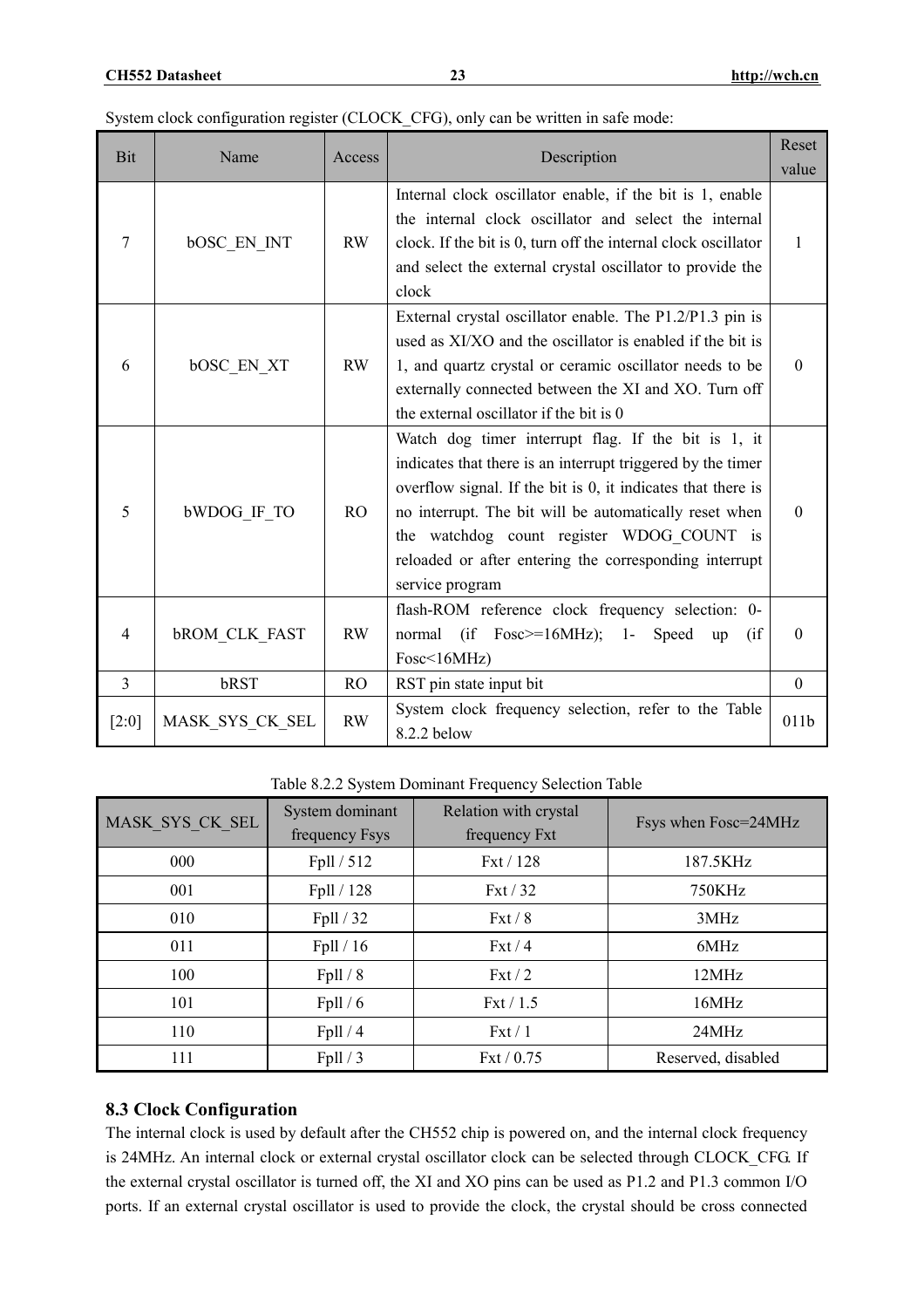between the XI and XO pins, and the oscillating capacitance should be connected for the GND between the XI and XO pins respectively. If the clock signal is input directly from the outside, it should be input from the XI pin with the XO pin suspended.

Original clock frequency Fosc = bOSC\_EN\_INT ? 24MHz: Fxt PLL frequency Fpll = Fosc  $*$  4 = 96MHz USB clock frequency Fusb $4x = Fp11 / 2 = 48MHz$ The system dominant frequency Fsys Reference Table 8.2.2 is obtained by Fpll frequency division In default state after reset, Fosc=24MHz, Fpll=96MHz, Fusb4x=48MHz, and Fsys=6MHz.

Steps for switching to the external crystal oscillator to provide the clock are as follows:

- (1). Enter the safe mode, step one SAFE\_MOD = 55h; step two SAFE\_MOD = AAh;
- (2). Set bOSC\_EN\_XT in CLOCK\_CFG to 1 with a "or by bit" operation, other bits remain unchanged, and enable crystal oscillator;
- (3). Delay several milliseconds, usually  $5 \text{mS} \sim 10 \text{mS}$ , waiting for the crystal oscillator to work steadily;
- (4). Re-enter the safe mode, step one SAFE\_MOD = 55h; step two SAFE\_MOD = AAh;
- (5). Reset bOSC\_EN\_INT in CLOCK\_CFG to 0 with a "and by bit" operation, other bits remain unchanged, and switch to external clock;
- (6). Turn off the safe mode, write any value into SAFE\_MOD to prematurely terminate the safe mode.

Steps for modifying the system dominant frequency are as follows:

- (1). Enter the safe mode, step one SAFE\_MOD = 55h; step two SAFE\_MOD = AAh;
- (2). Write new value to CLOCK\_CFG;
- (3). Turn off the safe mode, write any value into SAFE\_MOD to prematurely terminate the safe mode.

#### Remarks:

- (1). If the USB module is used, the Fusb4x must be 48MHz; in addition, when the full speed USB is used, the system dominant frequency Fsys is not less than 6MHz; when the low speed USB is used, the system dominant frequency Fsys is not less than 1.5mhz.
- (2). A lower system clock frequency Fsys is preferred to be used to reduce the system dynamic power consumption and widen the operating temperature range.
- (3). The internal clock oscillator is powered by a V33 power, so V33 voltage variations, especially low voltages will affect the internal clock frequency.

# **9. Interrupt**

CH552 chip supports 14 sets of interrupt signal sources, including 6 sets of interrupts compatible with the standard MCS51: INT0, T0, INT1, T1, UART0, T2, and 8 sets of extended interrupts: SPI0, TKEY, USB, ADC, UART1, PWMX, GPIO, WDOG, in which GPIO interrupt can be selected from 7 I/O pins.

| Interrupt sources                 | Entry   | Interrupt | Description          | Default priority |
|-----------------------------------|---------|-----------|----------------------|------------------|
|                                   | address | number    |                      | sequence         |
| INT NO INTO                       | 0x0003  |           | External interrupt 0 | High priority    |
| NO TMR <sub>0</sub><br><b>INT</b> | 0x000B  |           | Timer 0 interrupt    | ◡                |

**9.1 Register Description**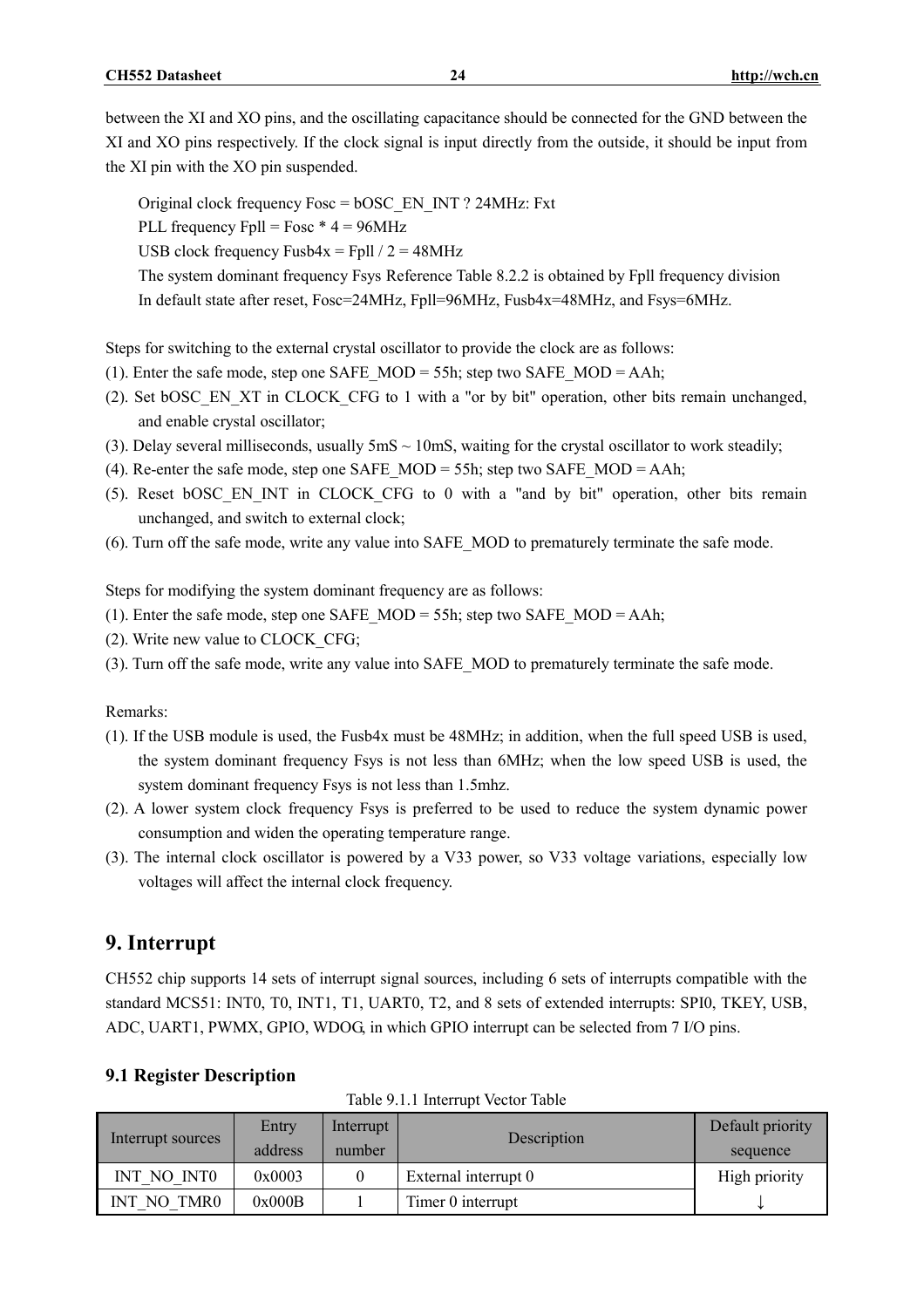| INT NO INT1  | 0x0013 | 2  | External interrupt 1      |              |
|--------------|--------|----|---------------------------|--------------|
| INT NO TMR1  | 0x001B | 3  | Timer 1 interrupt         |              |
| INT NO UARTO | 0x0023 | 4  | UART0 interrupt           |              |
| INT NO TMR2  | 0x002B | 5  | Timer 2 interrupt         |              |
| INT NO SPIO  | 0x0033 | 6  | SPI0 interrupt            |              |
| INT NO TKEY  | 0x003B |    | Touch key timer interrupt |              |
| INT NO USB   | 0x0043 | 8  | USB interrupt             |              |
| INT NO ADC   | 0x004B | 9  | ADC interrupt             |              |
| INT NO UART1 | 0x0053 | 10 | UART1 interrupt           |              |
| INT NO PWMX  | 0x005B | 11 | PWM1/PWM2 interrupt       |              |
| INT NO GPIO  | 0x0063 | 12 | GPIO Interrupt            | Low priority |
| INT NO WDOG  | 0x006B | 13 | Watchdog timer interrupt  |              |

| Table 9.1.2 List of Interrupt Related Registers |
|-------------------------------------------------|
|                                                 |

| Name    | Address | Description                                | Reset value     |
|---------|---------|--------------------------------------------|-----------------|
| IP EX   | E9h     | Extend interrupt priority control register | 00 <sub>h</sub> |
| IE EX   | E8h     | Extend interrupt enable register           | 00 <sub>h</sub> |
| GPIO IE | C7h     | GPIO interrupt enable register             | 00 <sub>h</sub> |
| IP      | B8h     | Interrupt priority control register        | 00 <sub>h</sub> |
| IE      | A8h     | Interrupt enable register                  | 00 <sub>h</sub> |

Interrupt enable register (IE):

| Bit              | Name               | Access    | Description                                                                                                                                                                                                                                    | Reset<br>value   |
|------------------|--------------------|-----------|------------------------------------------------------------------------------------------------------------------------------------------------------------------------------------------------------------------------------------------------|------------------|
| 7                | EA                 | <b>RW</b> | Global interrupt enable control bit, if the bit is 1 and<br>$E$ DIS is 0, it allows interrupt. If the bit is 0, it shields all<br>interrupts requests                                                                                          | $\theta$         |
| 6                | $E$ <sub>DIS</sub> | <b>RW</b> | Global interrupt disable control bit, if the bit is 1, it<br>shields all interrupts requests. If the bit is $0$ and EA is $1$ ,<br>it allows interrupt. This bit is usually used for temporary<br>disable interrupt during flash-ROM operation | $\theta$         |
| 5                | ET <sub>2</sub>    | <b>RW</b> | Timer 2 interrupt enable bit, if the bit is 1, it allows T2<br>interrupt. If the bit is 0, it indicates shielding                                                                                                                              | $\theta$         |
| 4                | ES                 | <b>RW</b> | UART0 interrupt enable bit, if the bit is 1, it allows<br>UART0 interrupt. If the bit is 0, it indicates shielding                                                                                                                             | $\theta$         |
| 3                | ET1                | RW        | Timer 1 interrupt enable bit, if the bit is 1, it allows T1<br>interrupt. If the bit is 0, it indicates shielding                                                                                                                              | $\boldsymbol{0}$ |
| $\overline{2}$   | EX1                | <b>RW</b> | External interrupt 1 enable bit, if the bit is 1, it allows<br>INT1 interrupt. If the bit is 0, it indicates shielding                                                                                                                         | $\boldsymbol{0}$ |
| $\mathbf{1}$     | ET <sub>0</sub>    | <b>RW</b> | Timer $0$ interrupt enable bit, if the bit is 1, it allows $T0$<br>interrupt. If the bit is 0, it indicates shielding                                                                                                                          | $\theta$         |
| $\boldsymbol{0}$ | EX <sub>0</sub>    | <b>RW</b> | External interrupt 0 enable bit, if the bit is 1, it allows<br>INT0 interrupt. If the bit is 0, it indicates shielding                                                                                                                         | $\boldsymbol{0}$ |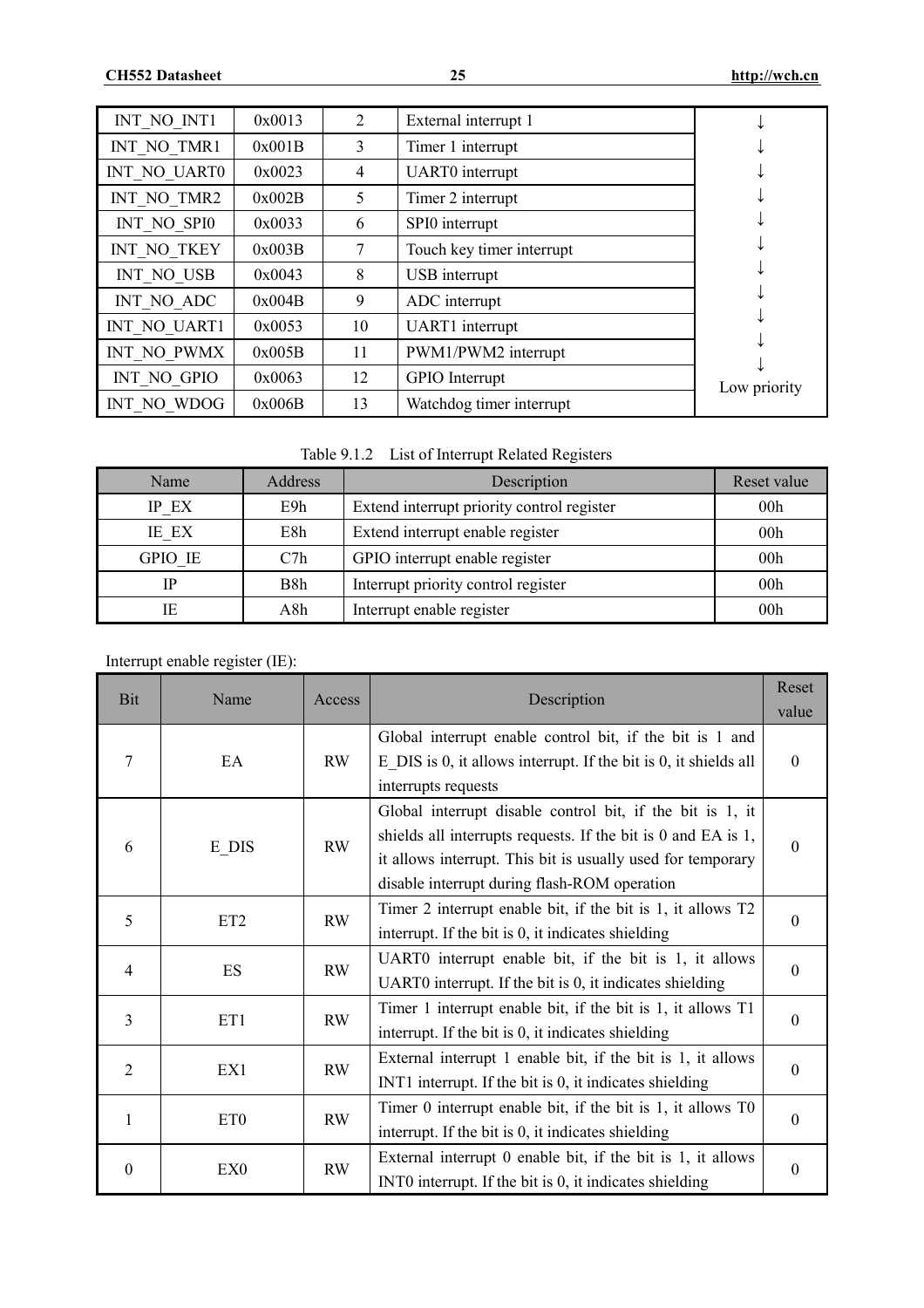Extend interrupt enable register (IE\_EX):

| <b>Bit</b>       | Name            | Access    | Description                                                                                                                                       | Reset<br>value   |
|------------------|-----------------|-----------|---------------------------------------------------------------------------------------------------------------------------------------------------|------------------|
| 7                | IE WDOG         | <b>RW</b> | Watchdog timer interrupt enable bit, if the bit is 1, it<br>allows WDOG interrupt. If the bit is 0, it indicates<br>shielding                     | $\mathbf{0}$     |
| 6                | IE GPIO         | <b>RW</b> | GPIO interrupt enable bit, if the bit is 1, it allows enable<br>interrupt in GPIO_IE. If the bit is 0, it shields all<br>interrupts in GPIO IE    | $\mathbf{0}$     |
| 5                | IE PWMX         | RW        | PWM1/PWM2 interrupt enable bit, if the bit is 1, it<br>allows PWM1/2 interrupt. If the bit is 0, it indicates<br>shielding                        | $\mathbf{0}$     |
| 4                | <b>IE UART1</b> | <b>RW</b> | UART1 interrupt enable bit, if the bit is 1, it allows<br>UART1 interrupt. If the bit is 0, it indicates shielding                                | $\theta$         |
| $\overline{3}$   | IE ADC          | <b>RW</b> | ADC anolog digital conversion interrupt enable bit, if the<br>bit is $1$ , it allows ADC interrupt. If the bit is $0$ , it indicates<br>shielding | $\mathbf{0}$     |
| $\overline{2}$   | IE USB          | <b>RW</b> | USB interrupt enable bit, if the bit is 1, it allows USB<br>interrupt. If the bit is 0, it indicates shielding                                    | $\theta$         |
| 1                | IE_TKEY         | <b>RW</b> | Touch key timer interrupt enable bit, if the bit is 1, it<br>allows timing interrupt. If the bit is 0, it indicates<br>shielding                  | $\mathbf{0}$     |
| $\boldsymbol{0}$ | IE_SPI0         | <b>RW</b> | SPI0 interrupt enable bit, if the bit is 1, it allows SPI0<br>interrupt. If the bit is 0, it indicates shielding                                  | $\boldsymbol{0}$ |

GPIO interrupt enable register (GPIO\_IE):

| Bit | Name               | Access    | Description                                                                                                                                                                                                                                                                                                                                                                                                                                                                                                                                                                                                                                             | Reset<br>value |
|-----|--------------------|-----------|---------------------------------------------------------------------------------------------------------------------------------------------------------------------------------------------------------------------------------------------------------------------------------------------------------------------------------------------------------------------------------------------------------------------------------------------------------------------------------------------------------------------------------------------------------------------------------------------------------------------------------------------------------|----------------|
| 7   | <b>bIE IO EDGE</b> | <b>RW</b> | GPIO edge interrupt mode enable:<br>If the bit is 0, select level interrupt mode. If the GPIO pin<br>inputs the valid level, bIO INT ACT will be 1 and<br>always request interrupt. If the GPIO inputs invalid level,<br>bIO INT ACT will be 0 and cancel the interrupt request.<br>If the bit is 1, select the edge interrupt mode. When GPIO<br>pin inputs valid edge, an interrupt flag bIO INT ACT<br>will be generated and an interrupt is requested. The<br>interrupt flag cannot be reset by software and can only be<br>reset automatically in reset or level interrupt mode or<br>when entering the corresponding interrupt service<br>program | $\theta$       |
| 6   | <b>bIE RXD1 LO</b> | RW        | If the bit is 1, it enables UART1 receive pin interrupt<br>(active at low level in level mode, while active at falling<br>edge in edge mode). If the bit is 0, it indicates forbidden.<br>Select<br>either<br>RXD1<br>RXD1<br>based<br><b>or</b><br>on<br>bUART1 PIN X=0/1                                                                                                                                                                                                                                                                                                                                                                              | $\Omega$       |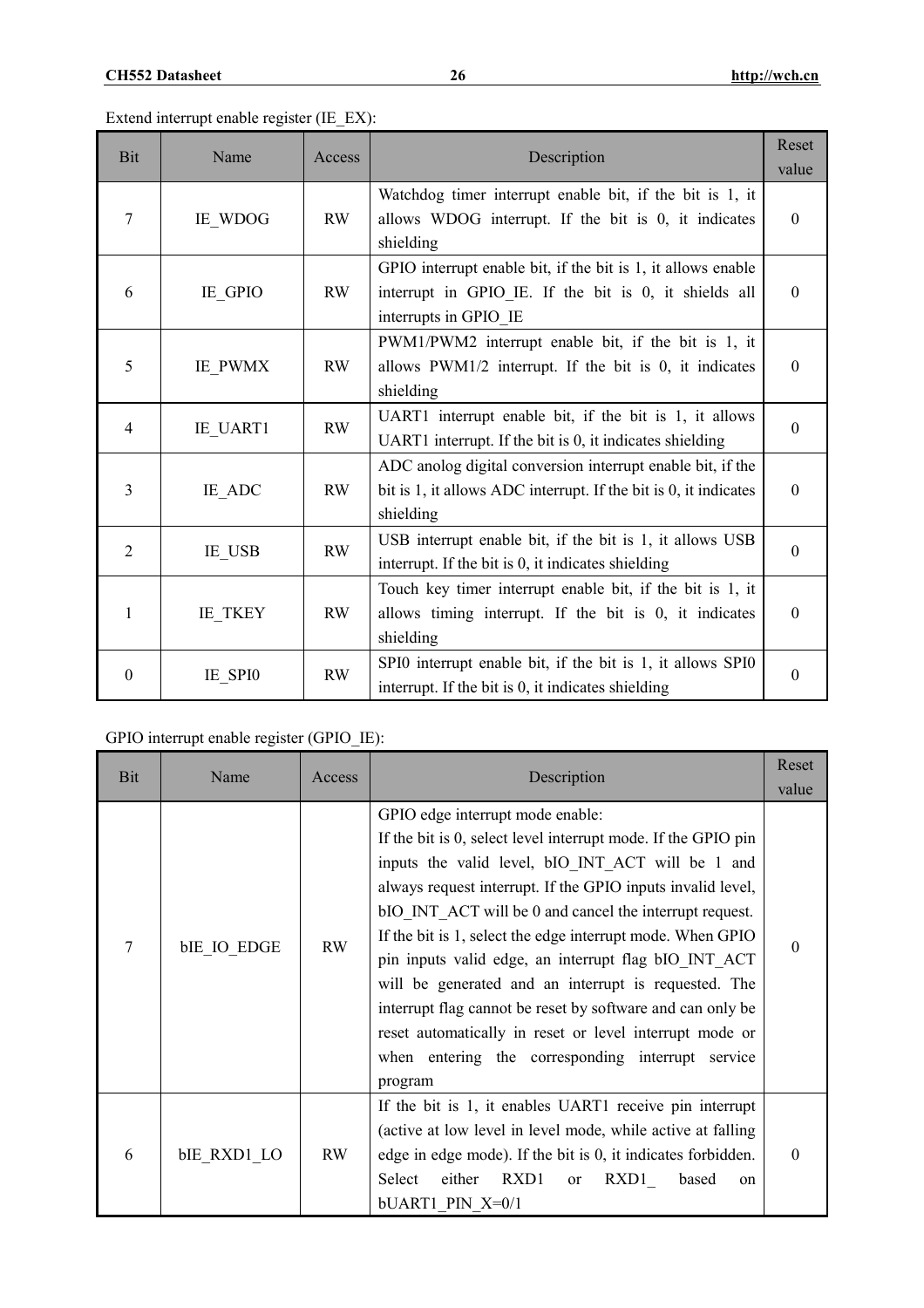| 5                | blE P1 5 LO        | <b>RW</b> | If the bit is 1, it enables P1.5 interrupt (active at low level)<br>in level mode, while active at falling edge in edge mode).<br>If the bit is 0, it indicates forbidden                                                                                   | $\theta$     |
|------------------|--------------------|-----------|-------------------------------------------------------------------------------------------------------------------------------------------------------------------------------------------------------------------------------------------------------------|--------------|
| 4                | bIE P1 4 LO        | <b>RW</b> | If the bit is 1, it enables P1.4 interrupt (active at low level)<br>in level mode, while active at falling edge in edge mode).<br>If the bit is 0, it indicates forbidden                                                                                   | $\mathbf{0}$ |
| 3                | bIE P1 3 LO        | RW        | If the bit is 1, it enables P1.3 interrupt (active at low level)<br>in level mode, while active at falling edge in edge mode).<br>If the bit is 0, it indicates forbidden                                                                                   | $\theta$     |
| $\overline{2}$   | <b>bIE RST HI</b>  | <b>RW</b> | If the bit is 1, it enables RST interrupt (active at high<br>level in level mode, while active at rising edge in edge<br>mode). If the bit is 0, it indicates forbidden                                                                                     | $\Omega$     |
| 1                | bIE P3 1 LO        | RW        | If the bit is 1, it enables P3.1 interrupt (active at low level)<br>in level mode, while active at falling edge in edge mode).<br>If the bit is 0, it indicates forbidden                                                                                   | $\theta$     |
| $\boldsymbol{0}$ | <b>bIE RXD0 LO</b> | <b>RW</b> | If the bit is 1, it enables UART0 receive pin interrupt<br>(active at low level in level mode, while active at falling<br>edge in edge mode). If the bit is 0, it indicates forbidden.<br>Select either RXD0 or RXD0<br>pin based<br>on<br>bUART0 PIN X=0/1 | $\theta$     |

Interrupt priority control register (IP):

| <b>Bit</b>                  | Name            | Access         | Description                                         | Reset<br>value |
|-----------------------------|-----------------|----------------|-----------------------------------------------------|----------------|
| 7                           | PH FLAG         | R <sub>O</sub> | Flag bit for high-priority interrupt in progress    | $\theta$       |
| 6                           | PL FLAG         | R <sub>O</sub> | Flag bit for low-priority interrupt in progress     | $\theta$       |
| 5                           | PT <sub>2</sub> | <b>RW</b>      | Timer 2 interrupt priority control bit              | $\theta$       |
| 4                           | <b>PS</b>       | <b>RW</b>      | UART0 interrupt priority control bit                | $\Omega$       |
| 3                           | PT <sub>1</sub> | <b>RW</b>      | Timer 1 interrupt priority control bit              | $\theta$       |
| $\mathcal{D}_{\mathcal{L}}$ | PX1             | <b>RW</b>      | External interrupt 1 interrupt priority control bit | $\theta$       |
|                             | PT <sub>0</sub> | <b>RW</b>      | Timer 0 interrupt priority control bit              | $\theta$       |
|                             | PX0             | <b>RW</b>      | External interrupt 0 interrupt priority control bit |                |

Extend interrupt priority control register (IP\_EX):

| <b>Bit</b> | Name                | Access    | Description                                                   | Reset<br>value |
|------------|---------------------|-----------|---------------------------------------------------------------|----------------|
|            |                     |           | Current interrupt nesting level flag bit, if the bit is 0, it |                |
|            | bIP LEVEL           | RO.       | indicates no interrupt or nesting level 2 interrupt. If the   | $\theta$       |
|            |                     |           | bit is 1, it indicates current nesting level 1 interrupt      |                |
| 6          | bIP GPIO            | <b>RW</b> | GPIO interrupt priority control bit                           | $\theta$       |
| 5          | bIP PWMX            | <b>RW</b> | PWM1/PWM2 interrupt priority control bit                      | $\theta$       |
| 4          | bIP UART1           | <b>RW</b> | UART1 interrupt priority control bit                          | 0              |
| 3          | bIP ADC             | <b>RW</b> | ADC interrupt priority control bit                            | $\Omega$       |
| 2          | b <sub>IP</sub> USB | <b>RW</b> | USB interrupt priority control bit                            | $\Omega$       |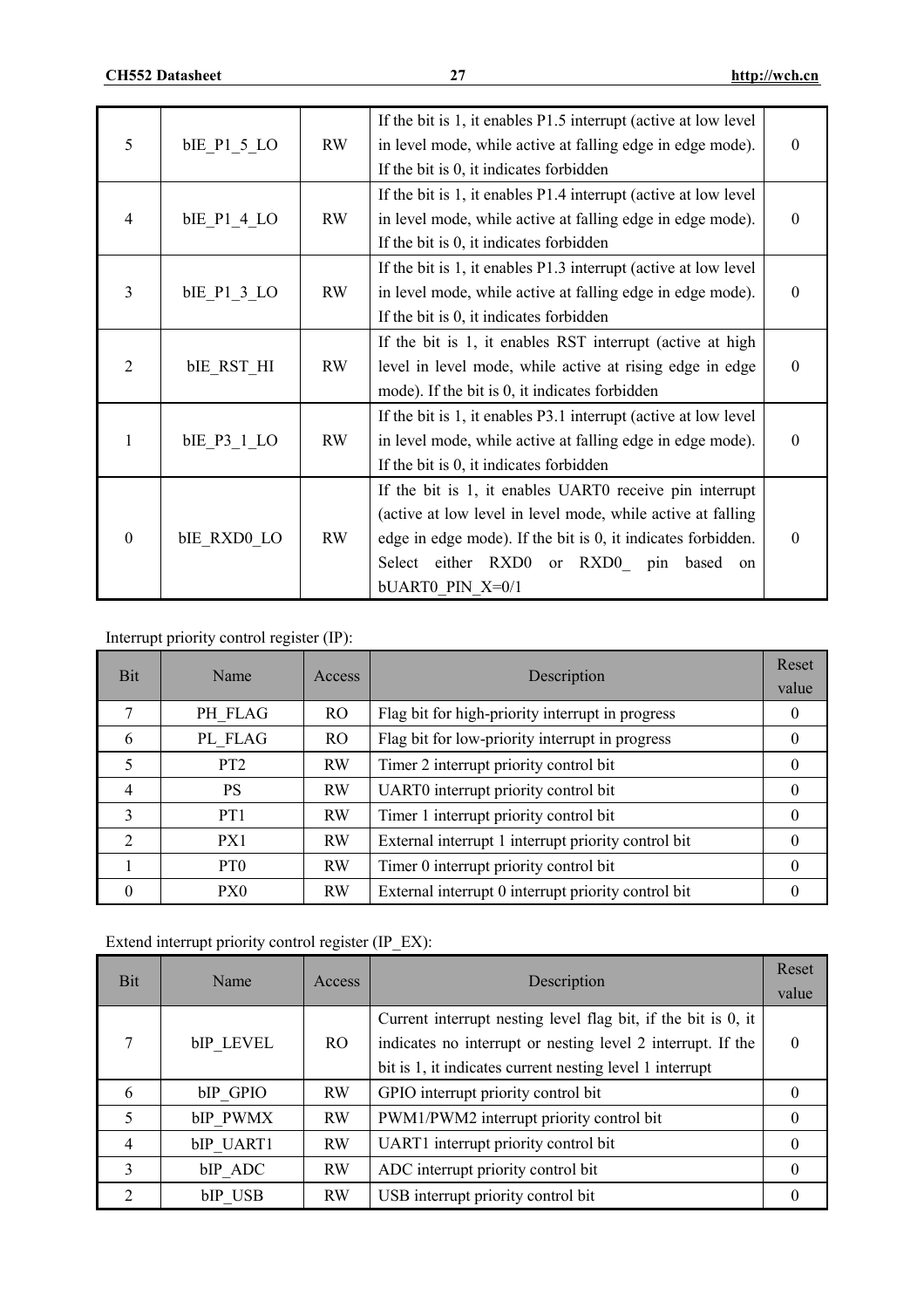| bIP<br>_                | RW | Touch key timer interrupt priority control bit |  |
|-------------------------|----|------------------------------------------------|--|
| SPI <sub>0</sub><br>bIP |    | SPI0 interrupt priority control bit            |  |

IP and IP  $EX$  registers are used to set the interrupt priority, if some bit is set to 1, then the corresponding interrupt source is set to be the high priority. If some bit is reset to 0, then the corresponding interrupt source is set to be the low priority. For the interrupt source at the same level, the system has a priority sequence by default, as shown in Table 9.1.1. Among which the combination of PH\_FLAG and PL\_FLAG represents the priority of the current interrupt.

| PH FLAG | PL FLAG | Interrupt priority state at present             |
|---------|---------|-------------------------------------------------|
|         |         | No interrupt at present                         |
|         |         | Low priority interrupt is executing at present  |
|         |         | High priority interrupt is executing at present |
|         |         | Unexpected state, unknown error                 |

Table 9.1.3 Current Interrupt Priority State Indication

# **10. I/O Port**

### **10.1 Introduction of GPIO**

CH552 provides up to 17 I/O pins, some of which have multiplex function. Among which, the input and output of ports P1 and P3 can be addressable by bit. Port P2 is the internal port and is only used to cooperate with R0 or R1 to select the xRAM page for MOVX access.

If the pin is not configured with the multiplexing function, it is the common I/O pin state by default. When used as a common digital I/O, all I/O ports have a real "read-modify-write" function that allows SETB or CLR equipotential operation commands to independently change the direction of certain pins or port level.

# **10.2 GPIO Register**

All registers and bits in this section are represented in a general format: a lowercase "n" represents the serial number of the port (n=1 or 3), and a lowercase "x" represents the serial number of the bit  $(x=0, 1, 2, ...)$ 3, 4, 5, 6, 7).

| Name           | Address          | Description                                           | Reset           |
|----------------|------------------|-------------------------------------------------------|-----------------|
|                |                  |                                                       | value           |
| P <sub>1</sub> | 90 <sub>h</sub>  | P1 port input and output register                     | FFh             |
| P1 MOD OC      | 92h              | P1 port output mode register                          | FFh             |
| P1 DIR PU      | 93h              | P1 port direction control and pull-up enable register | FFh             |
| P <sub>2</sub> | $A0$ h           | P2 port output register                               | FFh             |
| P <sub>3</sub> | B <sub>0</sub> h | P3 port input and output register                     | FFh             |
| P3 MOD OC      | 96h              | P3 port output mode register                          | FFh             |
| P3 DIR PU      | 97h              | P3 port direction control and pull-up enable register | FFh             |
| PIN FUNC       | C <sub>6</sub> h | Pin function selection register                       | 80h             |
| XBUS AUX       | A2h              | Bus auxiliary setting register                        | 00 <sub>h</sub> |

|  |  |  |  | Table 10.2.1 List of GPIO Register |
|--|--|--|--|------------------------------------|
|--|--|--|--|------------------------------------|

Pn port input and output register (Pn):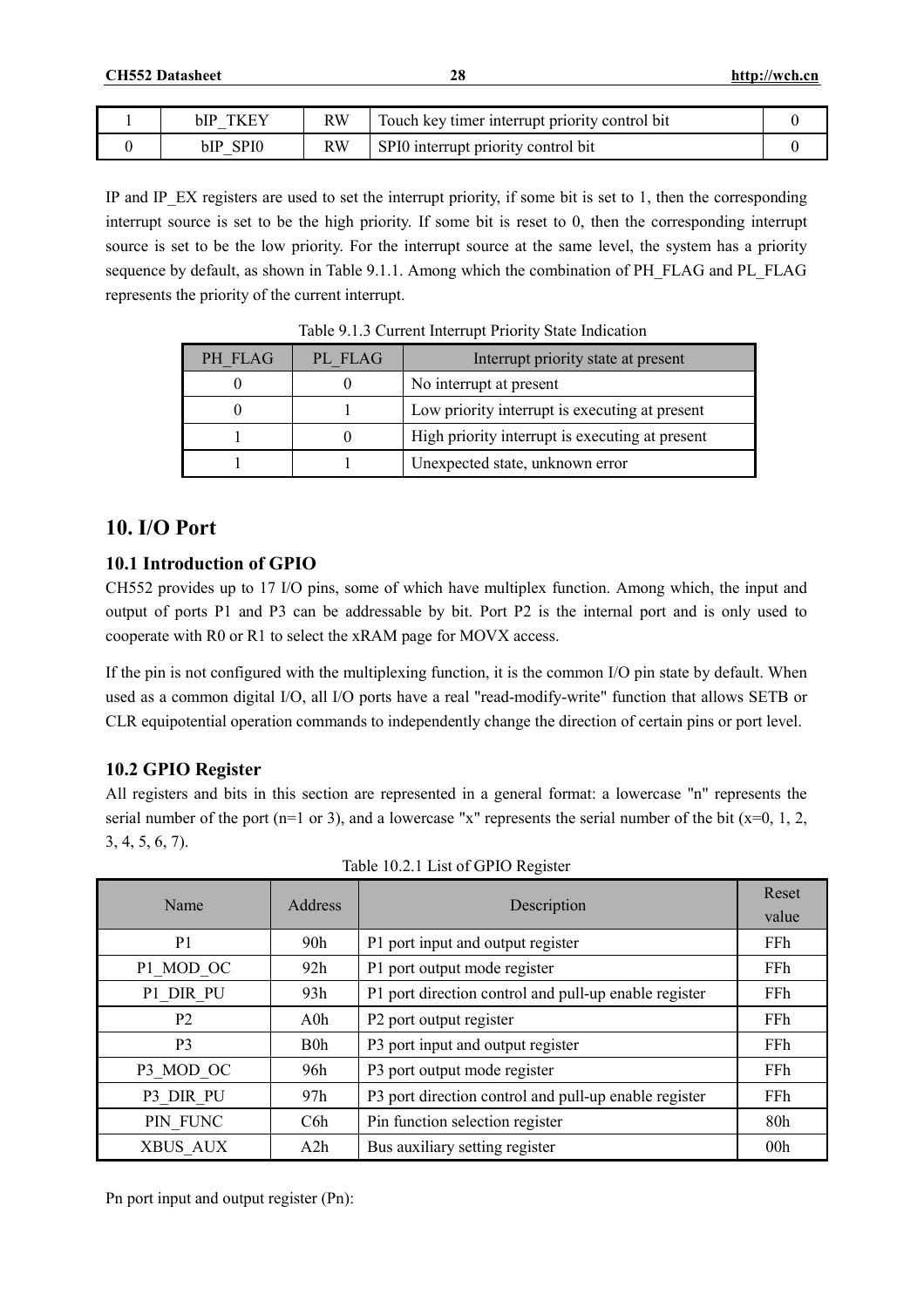| Bit  | Name        | Access    | Description                                                      | Reset<br>value |
|------|-------------|-----------|------------------------------------------------------------------|----------------|
| 7:01 | $Pn.0-Pn.7$ | <b>RW</b> | Pn.x pin state input and data output bits, addressable by<br>bit | FFh            |

#### Pn port output mode register (Pn\_MOD\_OC):

| Bit     | Name <sup>®</sup> | Access    | Description                                                                | Reset<br>value |
|---------|-------------------|-----------|----------------------------------------------------------------------------|----------------|
| $7:0$ ] | Pn MOD OC         | <b>RW</b> | Pn.x pin output mode setting:<br>0- push-pull output; 1- open-drain output | FFh            |

### Pn port direction control and pull-up enable register (Pn\_DIR\_PU):

| Bit   | Name      | Access    | Description                                                                                                                                                                                                                       | Reset<br>value |
|-------|-----------|-----------|-----------------------------------------------------------------------------------------------------------------------------------------------------------------------------------------------------------------------------------|----------------|
| [7:0] | Pn DIR PU | <b>RW</b> | Pn.x pin direction control in push-pull output mode:<br>$0$ - input; 1 - output;<br>Pn.x pin pull-up resistor enable control in open-drain<br>output mode:<br>0- disable the pull-up resistor; 1- enable the pull-up<br>resistor; | FFh            |

Relevant configuration of Pn port is realized by the combination of Pn\_MOD\_OC[x] and Pn\_DIR\_PU[x] as follows.

| Pn MOD OC | Pn DIR PU        | Working mode description                                                    |
|-----------|------------------|-----------------------------------------------------------------------------|
| $\theta$  | $\bf{0}$         | High impedance input mode, pin has no pull-up resistor                      |
| 0         |                  | Push-pull output mode, has symmetrical drive capability which can output    |
|           |                  | or absorb large current                                                     |
|           | $\boldsymbol{0}$ | Open-drain output, support high impedance input, pin has no pull-up         |
|           |                  | resistor                                                                    |
|           |                  | Quasi-bidirectional mode (standard 8051), open-drain output, support input, |
|           |                  | pin has pull-up resistor, when the output is changed from low level to high |
|           |                  | level, it will automatically drive the high level of 2 clock cycles to      |
|           |                  | accelerate the conversion                                                   |

|  |  |  | Table 10.2.2 Port Configuration Register Combination |
|--|--|--|------------------------------------------------------|
|  |  |  |                                                      |
|  |  |  |                                                      |

Ports P1 and P3 support pure input or push-pull output and quasi-bidirectional modes, etc. Each pin has a freely controlled internal pull-up resistor, and a protective diode connected to VCC and GND.

Figure 10.2.1 is the equivalent schematic diagram of pin P1.x of port P1. After AIN is removed, it can be applied to port P3. The VCC in the figure can be applied to P3.6 and P3.7 after changed to V33, that is, the pull-up or input or output high level of P3.6 and P3.7 can only reach V33 voltage.

P3.6 and P3.7 optional standard pull-up resistor (to V33), 15KΩ pull-down resistor, or provide 1.5KΩ pull-up resistor for one pin (to V33). The standard pull-up resistor is only valid when bUSB\_IO\_EN=0, i.e. in GPIO mode, controlled by bit 7 and bit 6 of P3\_DIR\_PU. The pull-down resistor is controlled by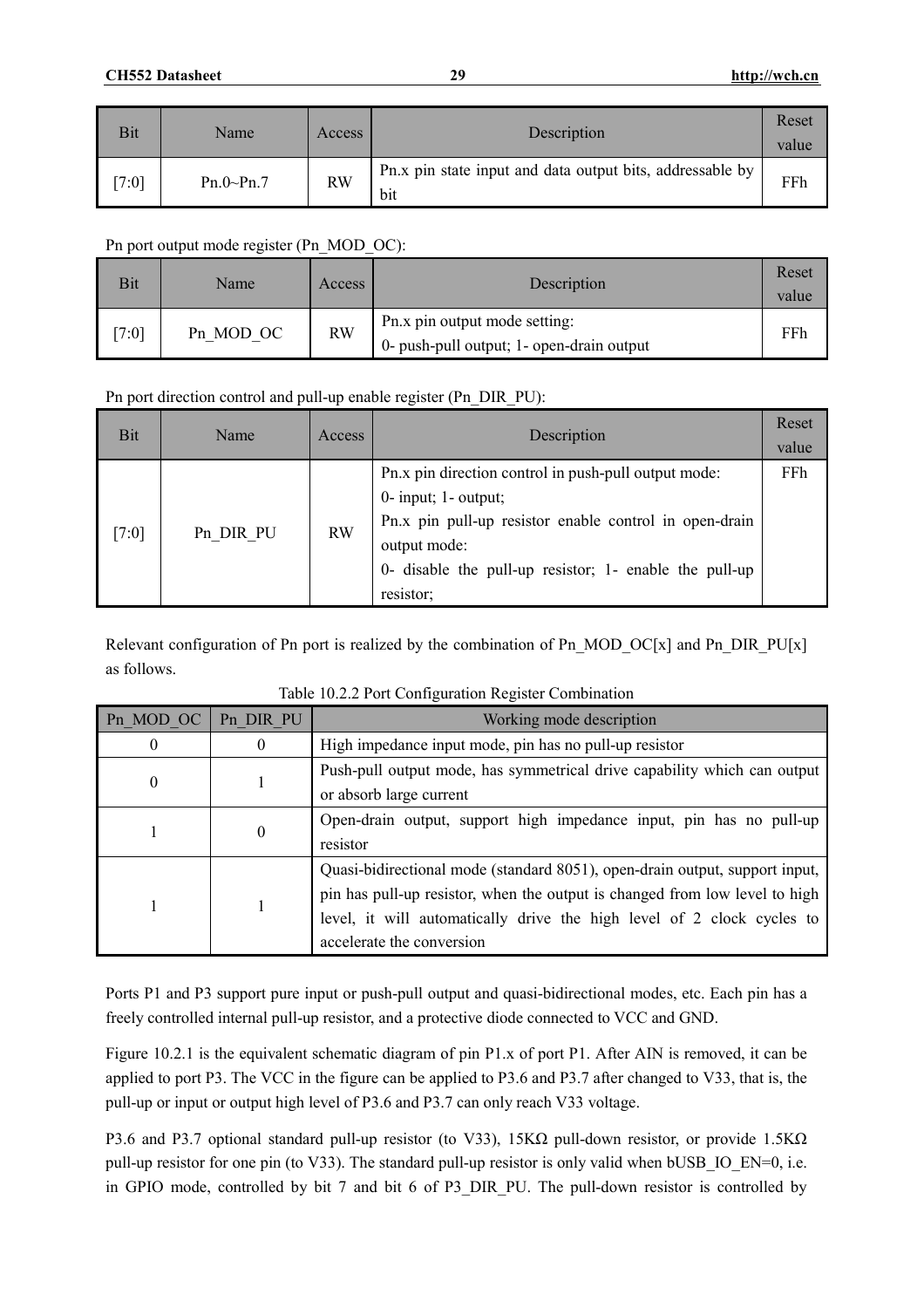bUD\_PD\_DIS when bUC\_RESET\_SIE=0, and has no connection with bUSB\_IO\_EN. 1.5KΩ pull-up resistor is prior to the pull-down resistor, controlled by  $bUC$  DEV\_PU\_EN when  $bUC$ <sub>RESET</sub>\_SIE = 0, and has no connection with bUSB\_IO\_EN.



Figure 10.2.1 I/O Pin Equivalent Schematic Diagram

# **10.3 GPIO Multiplex and Mapping**

Some I/O pins of CH552 have the function of multiplexing. After power on, they are all general purpose I/O pins by default. After enabling different functional modules, the corresponding pins are configured as corresponding functional pins of each functional module.

| Bit | Name              | Access | Description                                                                                                                                                                                                                                                                                                                                                                                                                                                                                                                                                          | Reset<br>value |
|-----|-------------------|--------|----------------------------------------------------------------------------------------------------------------------------------------------------------------------------------------------------------------------------------------------------------------------------------------------------------------------------------------------------------------------------------------------------------------------------------------------------------------------------------------------------------------------------------------------------------------------|----------------|
| 7   | <b>bUSB IO EN</b> | RW     | USB UDP/UDM pin enable bit, P3.6/P3.7 is used for<br>GPIO if the bit is 0, support P3 DIR PU control pull-up<br>resistor, and support P3 MOD OC. If the bit is 1,<br>P3.6/P3.7 is used for UDP/UDM, controlled by USB<br>module, and P3 DIR PU and P3 MOD OC are invalid<br>to it                                                                                                                                                                                                                                                                                    | 1              |
| 6   | bIO INT ACT       | RO     | GPIO interrupt request activation status:<br>When $bIE$ IO $EDGE=0$ , if the bit is 1, it indicates that<br>GPIO inputs valid level and interrupts the request. If the<br>bit is 0, it indicates that the input level is invalid;<br>When $bIE$ IO $EDGE=1$ , the bit is used as the edge<br>interrupt flag, if the bit is 1, it indicates that the effective<br>edge is detected and the bit cannot be reset by software<br>and can only be reset automatically in reset or level<br>interrupt mode or when entering the corresponding<br>interrupt service program | $\Omega$       |

Pin function selection register (PIN\_FUNC):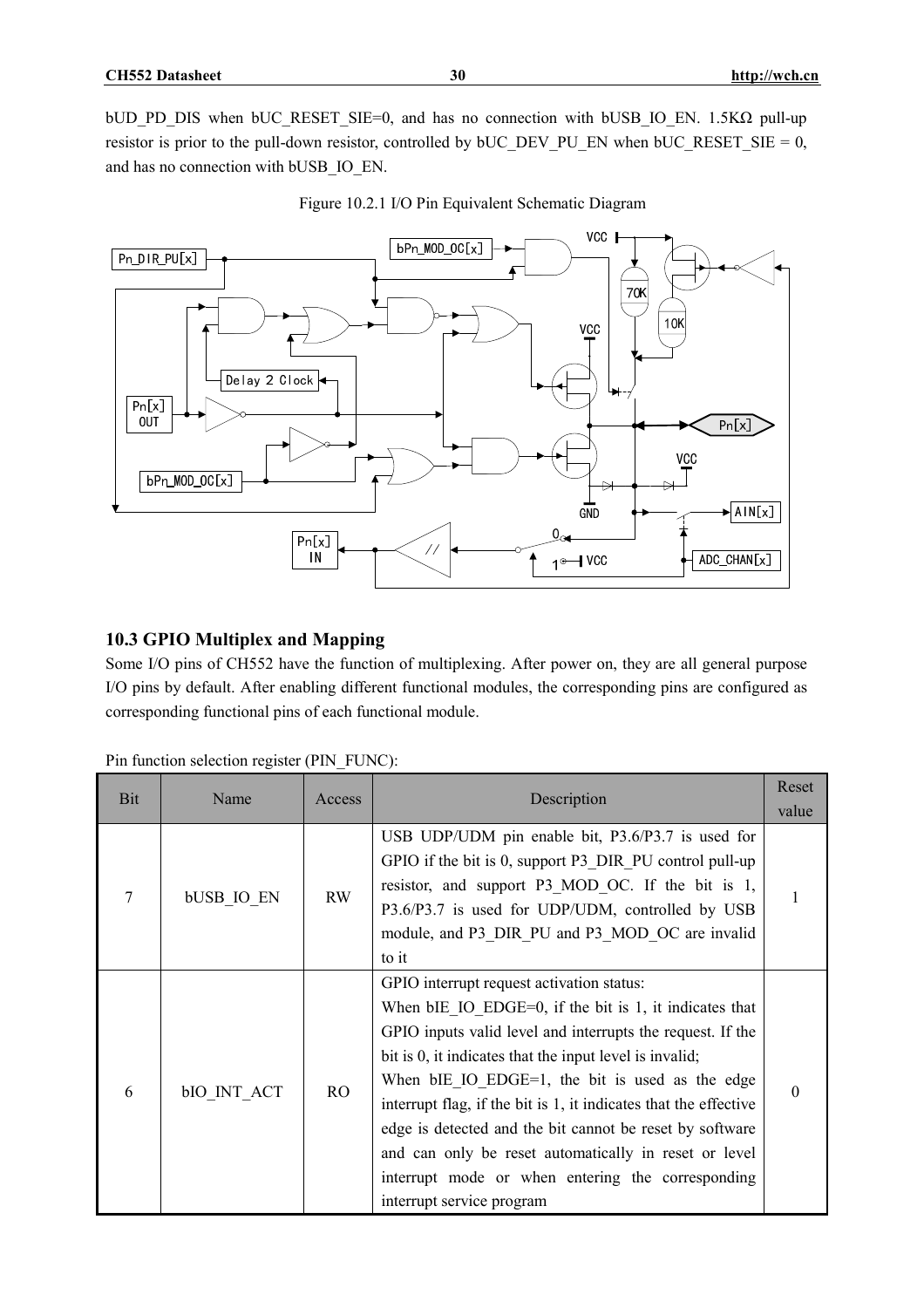| 5              | <b>bUART1 PIN X</b> | RW        | UART1 pin mapping enable bit, if the bit is 0,<br>RXD1/TXD1 uses $P1.6/P1.7$ . If the bit is 1,<br>$RXD1/TXD1$ uses $P3.4/P3.2$            | $\Omega$ |
|----------------|---------------------|-----------|--------------------------------------------------------------------------------------------------------------------------------------------|----------|
| $\overline{4}$ | <b>bUARTO PIN X</b> | RW        | UART0 pin mapping enable bit, if the bit is 0,<br>$\text{RXD0/TXD0}$ uses P3.0/P3.1. If the bit is 1,<br>$\text{RXD0/TXD0}$ uses P1.2/P1.3 | $\Omega$ |
| 3              | bPWM2 PIN X         | <b>RW</b> | PWM2 pin mapping enable bit, if the bit is 0, PWM2<br>uses P3.4. If the bit is 1, PWM2 uses P3.1                                           |          |
| $\overline{2}$ | bPWM1 PIN X         | <b>RW</b> | PWM1 pin mapping enable bit, if the bit is 0, PWM1<br>uses $P1.5$ . If the bit is 1, PWM1 uses $P3.0$                                      |          |
| 1              | <b>bT2EX PIN X</b>  | RW        | T2EX/CAP2 pin mapping enable bit, if the bit is 0,<br>T2EX/CAP2 uses P1.1. If the bit is 1, T2EX/CAP2 uses<br>RST                          | $\Omega$ |
| $\theta$       | bT2 PIN X           | <b>RW</b> | T2/CAP1 pin mapping enable bit, if the bit is 0,<br>T2/CAP1 uses P1.0. If the bit is 1, T2/CAP1 uses P1.4                                  | $\Omega$ |

| <b>GPIO</b> | Other functions: priority sequence from left to right    |
|-------------|----------------------------------------------------------|
| <b>RST</b>  | RST, bT2EX, bCAP2, bRST                                  |
| P1[0]       | T2/bT2, CAP1/bCAP1, TIN0, P1.0                           |
| P1[1]       | T2EX/bT2EX, CAP2/bCAP2, TIN1, VBUS2, AIN0, P1.1          |
| P1[2]       | XI, RXD /bRXD, P1.2                                      |
| P1[3]       | XO, TXD /bTXD, P1.3                                      |
| P1[4]       | T2_/bT2_, CAP1_/bCAP1_, SCS/bSCS, TIN2, UCC1, AIN1, P1.4 |
| P1[5]       | MOSI/bMOSI, PWM1/bPWM1, TIN3, UCC2, AIN2, P1.5           |
| P1[6]       | MISO/bMISO, RXD1/bRXD1, TIN4, P1.6                       |
| P1[7]       | SCK/bSCK, TXD1/bTXD1, TIN5, P1.7                         |
| P3[0]       | PWM1 /bPWM1, RXD/bRXD, P3.0                              |
| P3[1]       | PWM2 /bPWM2, TXD/bTXD, P3.1                              |
| P3[2]       | TXD1 /bTXD1, INT0/bINT0, VBUS1, AIN3, P3.2               |
| P3[3]       | INT1/bINT1, P3.3                                         |
| P3[4]       | PWM2/bPWM2, RXD1 /bRXD1, T0/bT0, P3.4                    |
| P3[5]       | T1/bT1, P3.5                                             |
| P3[6]       | UDP/bUDP, P3.6                                           |
| P3[7]       | UDM/bUDM, P3.7                                           |

The priority sequence from left to right mentioned in the above table refers to the priority when multiple functional modules compete to use the GPIO. For example, when P3.1 is used for TXD serial port transmission, P3.0 can still be used for higher priority PWM1 output.

# **11. External Bus**

CH552 does not provide bus signals outside the chip, does not support the external bus, but can normally access the on-chip xRAM.

External bus auxiliary setting register (XBUS\_AUX):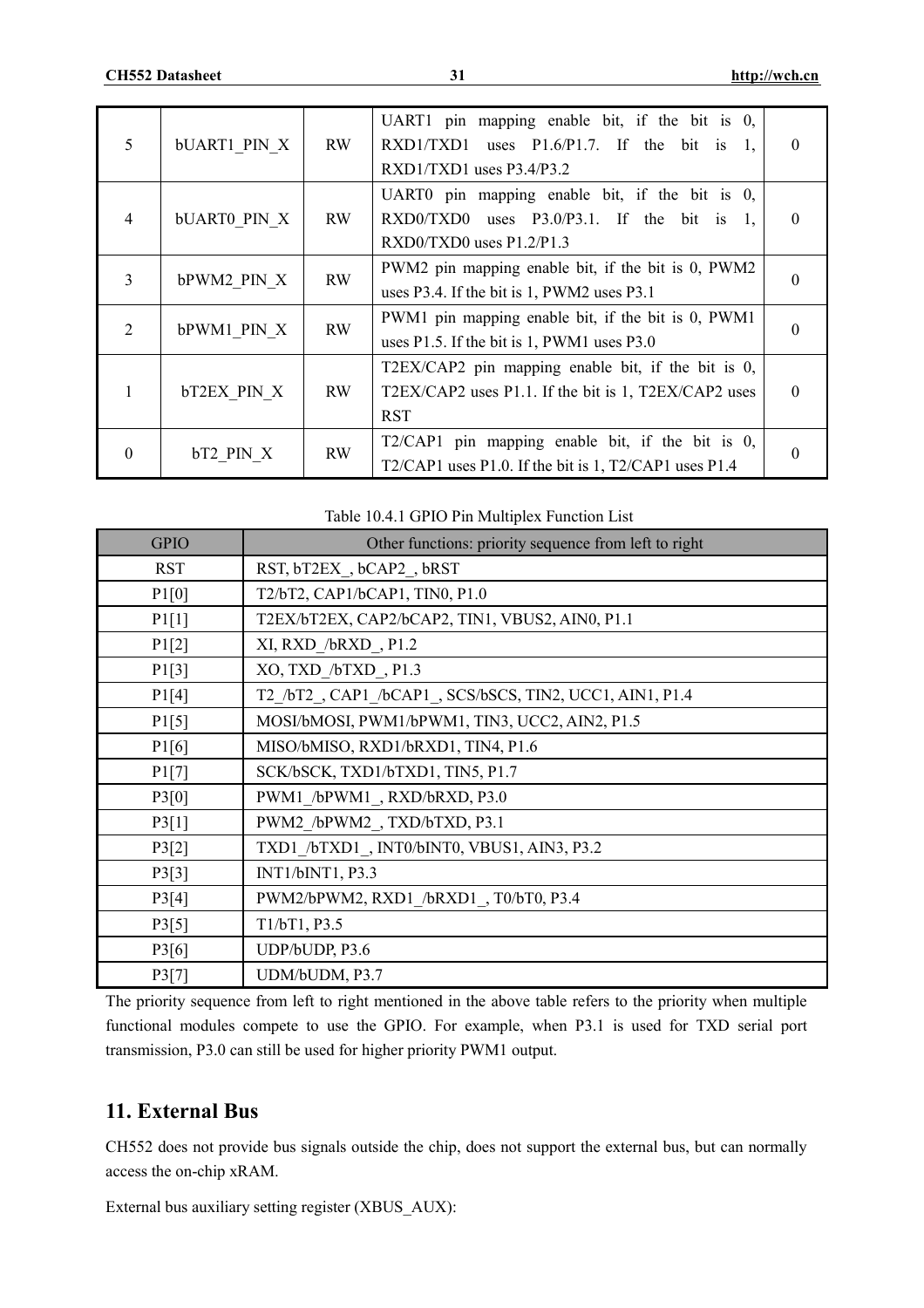| <b>Bit</b>     | Name                  | Access         | Description                                                                                                          | Reset<br>value |
|----------------|-----------------------|----------------|----------------------------------------------------------------------------------------------------------------------|----------------|
| 7              | <b>bUARTO TX</b>      | R <sub>O</sub> | It indicates the transmission status of UART0, if the bit<br>is 1, it indicates that the transmission is in progress | $\theta$       |
| 6              | <b>bUARTO RX</b>      | RO.            | It indicates the reception status of UART0, if the bit is<br>1, it indicates that the reception is in progress       | $\Omega$       |
| 5              | <b>bSAFE MOD ACT</b>  | RO             | It indicates the safe mode status, if the bit is 1, it<br>indicates that it is in safe mode currently                | $\Omega$       |
| $\overline{4}$ | Reserved              | RO.            | Reserved                                                                                                             | $\theta$       |
| 3              | GF <sub>2</sub>       | RW             | Common flag bit 2. The users can define it by their<br>own, and reset or set by software                             | $\Omega$       |
| 2              | <b>bDPTR AUTO INC</b> | <b>RW</b>      | Enable the DPTR to add 1 automatically after on the<br>completion of MOVX @DPTR command                              | $\theta$       |
|                | Reserved              | RO.            | Reserved                                                                                                             | $\theta$       |
| $\Omega$       | <b>DPS</b>            | RW             | Double DPTR data pointer selection bit:<br>If the bit is 0, select DPTR0. If the bit is 1, select<br>DPTR1           | $\Omega$       |

# **12. Timer**

# **12.1 Timer0/1**

Timer0 and Timer1 are 16-bit timers/counters configured by TCON and TMOD. TCON is used for timer/counter T0 and T1 startup control and overflow interrupt as well as external interrupt control. Each timer is a 16-bit timing unit composed of 2 8-bit registers. The high byte counter of timer 0 is TH0 and the low byte is TL0. The high byte counter for timer 1 is TH1 and the low byte is TL1. Timer 1 can also be used as the baud rate generator of UART0.

| Name            | <b>Address</b> | Description                  | Reset value     |
|-----------------|----------------|------------------------------|-----------------|
| TH1             | 8Dh            | Timer 1 count high byte      | xxh             |
| TH <sub>0</sub> | 8Ch            | Timer 0 count high byte      | xxh             |
| TL1             | 8Bh            | Timer 1 count low byte       | xxh             |
| TL0             | 8Ah            | Timer 0 count low byte       | xxh             |
| <b>TMOD</b>     | 89h            | Timer0/1 mode register       | 00 <sub>h</sub> |
| <b>TCON</b>     | 88h            | Timer $0/1$ control register | 00 <sub>h</sub> |

Table 12.1.1 List of Timer0/1 Related Registers

Timer/counter 0/1 control register (TCON):

| Bit | <b>Name</b>     | Access    | Description                                                                            | Reset<br>value |
|-----|-----------------|-----------|----------------------------------------------------------------------------------------|----------------|
|     | TF1             | <b>RW</b> | Timer1 overflow interrupt flag bit, automatic reset after<br>entering Timer1 interrupt |                |
| 6   | TR <sub>1</sub> | <b>RW</b> | Timer1 startup/stop bit, set 1 to start, set or reset by software                      |                |
|     | TF <sub>0</sub> | <b>RW</b> | Timer0 overflow interrupt flag bit, automatic reset after<br>entering Timer0 interrupt |                |
|     | TR0             | <b>RW</b> | Timer0 startup/stop bit, set 1 to start, set or reset by software                      |                |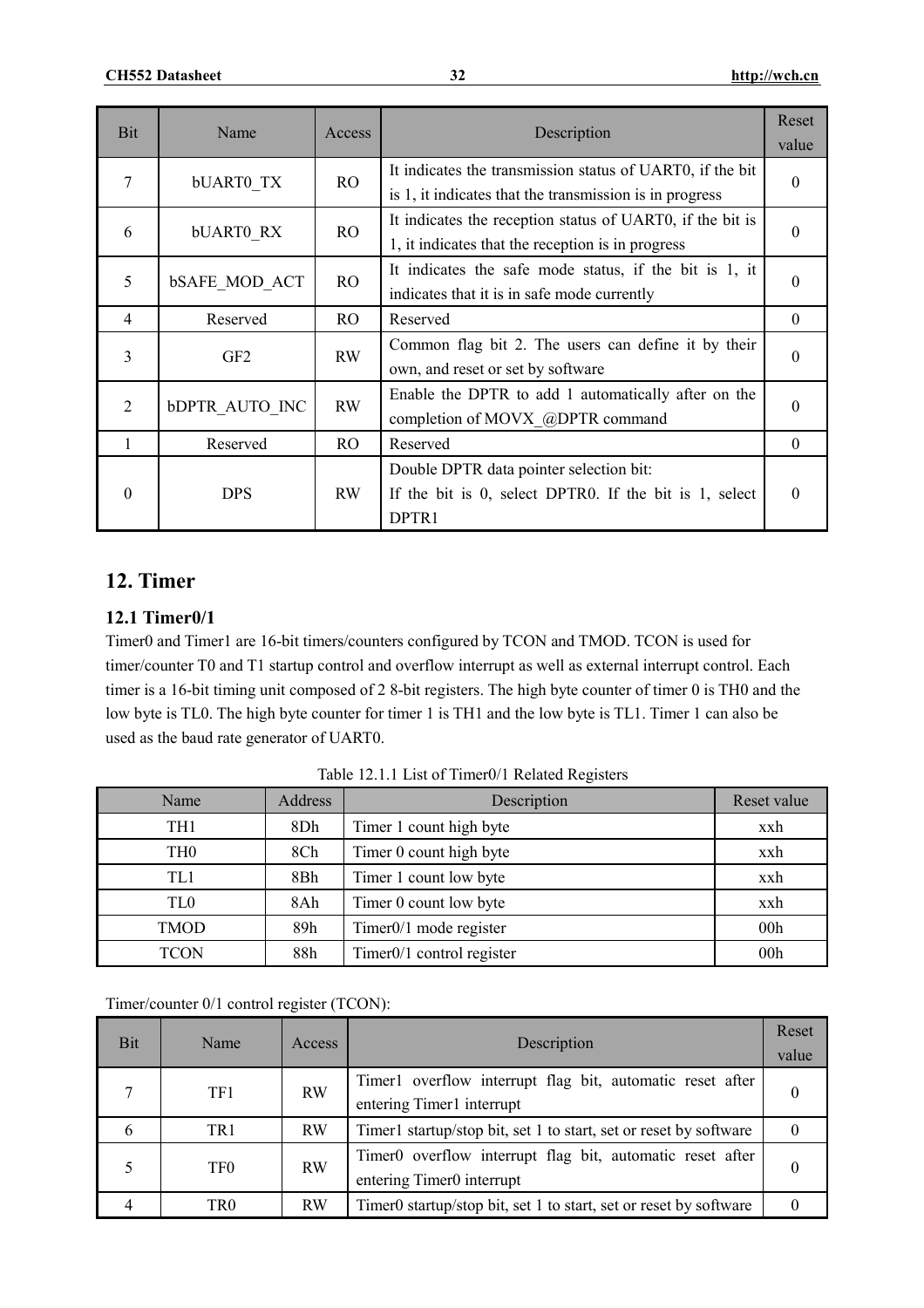|          | IE1             | <b>RW</b> | Interrupt request flag bit of INT1 external interrupt 1,<br>automatic reset after entering interrupt                                                                                               | $\theta$ |
|----------|-----------------|-----------|----------------------------------------------------------------------------------------------------------------------------------------------------------------------------------------------------|----------|
| 2        | IT1             | <b>RW</b> | Trigger mode control bit of INT1 external interrupt 1, if the<br>bit is 0, select low level trigger for external interrupt. If the<br>bit is 1, select falling edge trigger for external interrupt | 0        |
|          | IE <sub>0</sub> | <b>RW</b> | Interrupt request flag bit of INT0 external interrupt 0,<br>automatic reset after entering interrupt                                                                                               | 0        |
| $\theta$ | IT <sub>0</sub> | <b>RW</b> | Trigger mode control bit of INT0 external interrupt 0, if the<br>bit is 0, select low level trigger for external interrupt. If the<br>bit is 1, select falling trigger for external interrupt      | $\theta$ |

# Timer/counter 0/1 mode register (TMOD):

| <b>Bit</b>       | Name     | Access    | Description                                                                                                                                                                                                                                                                                       | Reset<br>value   |
|------------------|----------|-----------|---------------------------------------------------------------------------------------------------------------------------------------------------------------------------------------------------------------------------------------------------------------------------------------------------|------------------|
| 7                | bT1 GATE | RW        | Door control enable bit controls whether the Timer1boot is<br>affected by the external interrupt signal INT1. If the bit is 0,<br>whether the timer/counter $1$ is started is independent of<br>INT1. If the bit is 1, it can only be started when the INT1 pin<br>is in high level and TR1 is 1  | $\Omega$         |
| 6                | bT1 CT   | <b>RW</b> | Timing or counting mode selection bit, if the bit is 0, it<br>works in timing mode. If the bit is 1, it works in counting<br>mode, and uses the falling edge of T1 pin as the clock                                                                                                               | $\Omega$         |
| 5                | bT1 M1   | RW        | Timer/counter 1 mode selection high bit                                                                                                                                                                                                                                                           | $\Omega$         |
| $\overline{4}$   | bT1 M0   | RW        | Timer/counter 1 mode selection low bit                                                                                                                                                                                                                                                            | $\Omega$         |
| $\overline{3}$   | bT0 GATE | RW        | Door control enable bit controls whether the Timer0 boot is<br>affected by the external interrupt signal INT0. If the bit is 0,<br>whether the timer/counter $0$ is started is independent of<br>INTO. If the bit is 1, it can only be started when the INTO pin<br>is in high level and TR1 is 0 | $\Omega$         |
| 2                | bT0 CT   | <b>RW</b> | Timing or counting mode selection bit, if the bit is 0, it<br>works in timing mode. If the bit is 1, it works in counting<br>mode, and uses the falling edge of T0 pin as the clock                                                                                                               | $\Omega$         |
| 1                | bT0 M1   | RW        | Timer/counter 0 mode selection high bit                                                                                                                                                                                                                                                           | $\Omega$         |
| $\boldsymbol{0}$ | bT0 M0   | <b>RW</b> | Timer/counter 0 mode selection low bit                                                                                                                                                                                                                                                            | $\boldsymbol{0}$ |

# Table 12.1.2 bTn\_M1 and bTn\_M0 Select Timern Working Mode (n=0,1)

| bTn M1   | bTn M0   | Timern working mode $(n=0,1)$                                                          |
|----------|----------|----------------------------------------------------------------------------------------|
|          |          | Mode 0: 13-bit timer/counter n, the counting unit is composed of the lower 5 bits of   |
| $\theta$ | $\theta$ | TLn and THn, and the higher 3 bits of TLn is invalid. When the count changes from 1    |
|          |          | to 0 of all 13 bits, set the overflow flag TFn and reset the initial value             |
|          |          | Mode 1: 16-bit timer/counter n, the counting unit is composed of TLn and THn.          |
| $\theta$ |          | When the count changes from 1 to 0 of all 16 bits, set the overflow flag TFn and reset |
|          |          | the initial value                                                                      |
|          | 0        | Mode 2: 8-bit overload timer/counter n, TLn is used for the counting unit, and THn is  |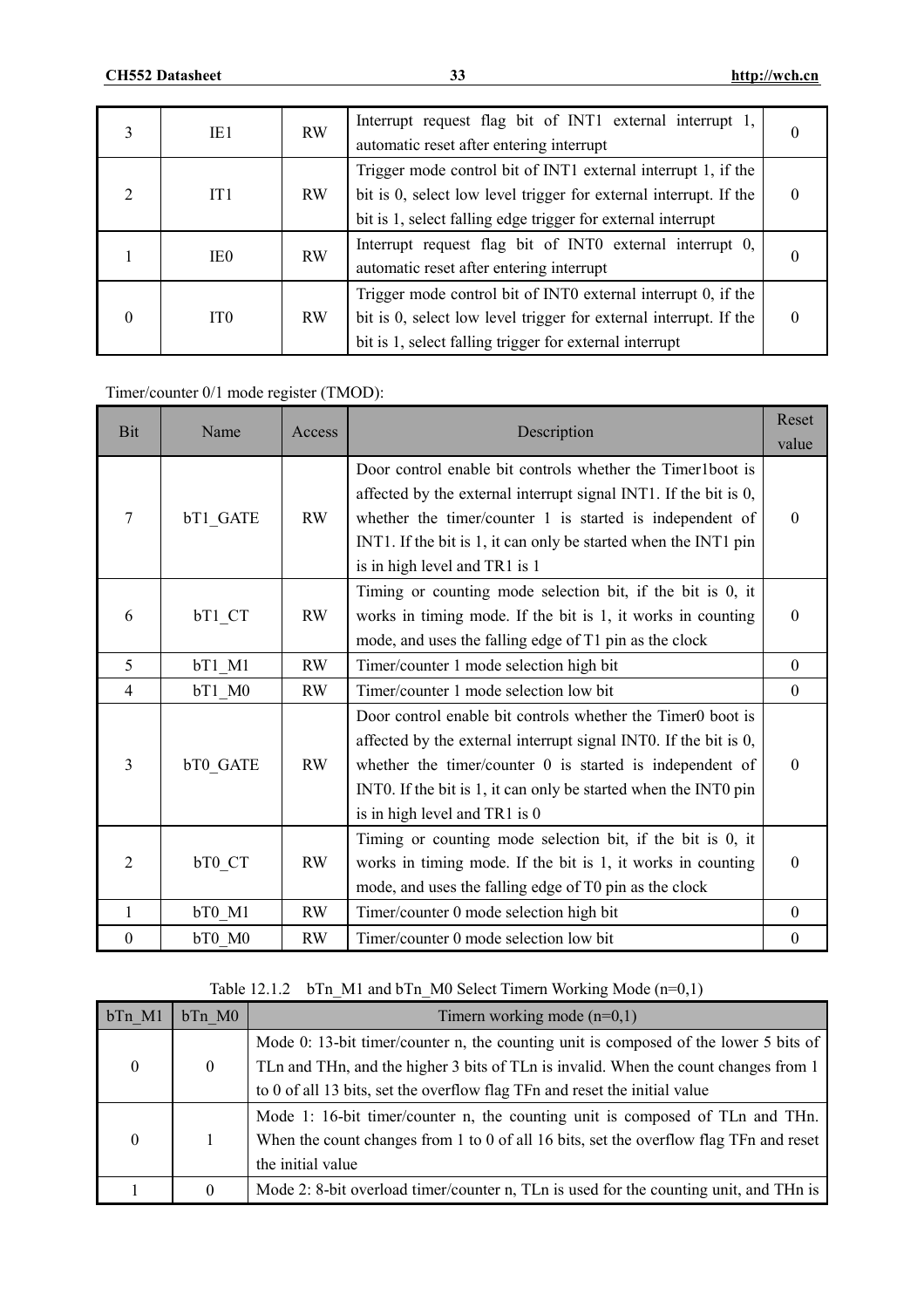|  | used as the overload counting unit. When the count changes from 1 to 0 of all 8 bits,   |
|--|-----------------------------------------------------------------------------------------|
|  | set the overflow flag TFn and automatically load the initial value from THn             |
|  | Mode 3: If it is timer/counter 0, then timer/counter 0 is divided into 2 parts, TLO and |
|  | THO. TLO is used as 8-bit timer/counter, occupying all control bits of TimerO. THO is   |
|  | also used as another 8-bit timer, occupying TR1, TF1 and interrupt resources of         |
|  | Timer1. At this time, Timer1 is still available, but the startup control bit TR1 and    |
|  | overflow flag bit TF1 cannot be used.                                                   |
|  | If it is timer/counter 1, it will enter mode 3 and stop timer/counter 1.                |

Timern count low byte  $(TLn)$   $(n=0, 1)$ :

| <b>Bit</b> | Name | Access    | Description           | Reset<br>value |
|------------|------|-----------|-----------------------|----------------|
| [7:0]      | TLn  | <b>RW</b> | Timern count low byte | xxh            |

Timern count high byte (THn) (n=0, 1):

| <b>Bit</b> | Name | Access    | Description            | Reset<br>value |
|------------|------|-----------|------------------------|----------------|
| [7:0]      | THn  | <b>RW</b> | Timern count high byte | xxh            |

### **12.2 Timer2**

Timer2 is a 16-bit automatic overload timer/counter configured via T2CON and T2MOD registers, with the high byte counter being TH2 and the low byte being TL2 for Timer2.Timer2 can be used as the baud rate generator of UART0, and it also has the function of 2-channel signal level capture. The capture count is stored in RCAP2 and T2CAP1 registers.

| Name                              | Address         | Description                                                 | Reset value     |
|-----------------------------------|-----------------|-------------------------------------------------------------|-----------------|
| TH <sub>2</sub>                   | CD <sub>h</sub> | Timer 2 counter high byte                                   | 00 <sub>h</sub> |
| TL <sub>2</sub>                   | CC <sub>h</sub> | Timer 2 counter low byte                                    | 00 <sub>h</sub> |
| T <sub>2</sub> COUNT              | CCh             | TL <sub>2</sub> and TH <sub>2</sub> constitute a 16-bit SFR | 0000h           |
| T <sub>2</sub> CAP <sub>1</sub> H | CF <sub>h</sub> | Timer2 capture 1 data high byte (read only)                 | xxh             |
| T2CAP1L                           | <b>CEh</b>      | Timer2 capture 1 data low byte (read only)                  | xxh             |
| T <sub>2</sub> CAP <sub>1</sub>   | <b>CEh</b>      | T2CAP1L and T2CAP1H constitute a 16-bit SFR                 | xxxxh           |
| RCAP2H                            | CBh             | Count reload/capature 2 data register high byte             | 00 <sub>h</sub> |
| RCAP2L                            | CAh             | Count reload/capature 2 data register low byte              | 00 <sub>h</sub> |
| RCAP <sub>2</sub>                 | CAh             | RCAP2L and RCAP2H constitute a 16-bit SFR                   | 0000h           |
| T <sub>2</sub> MO <sub>D</sub>    | C9h             | Timer2 mode register                                        | 00 <sub>h</sub> |
| T <sub>2</sub> CON                | C8h             | Timer <sub>2</sub> control register                         | 00 <sub>h</sub> |

| Table 12.2.1 List of Timer2 Related Register |  |  |  |  |
|----------------------------------------------|--|--|--|--|
|----------------------------------------------|--|--|--|--|

Timer/counter 2 control register (T2CON):

| Bit | Name | Access    | Description                                                                                                  | Reset<br>value |
|-----|------|-----------|--------------------------------------------------------------------------------------------------------------|----------------|
|     | TF2  | <b>RW</b> | When bT2 CAP1 EN=0, it is the Timer2 overflow<br>interrupt flag, when the Timer2 count changes from all 1 to |                |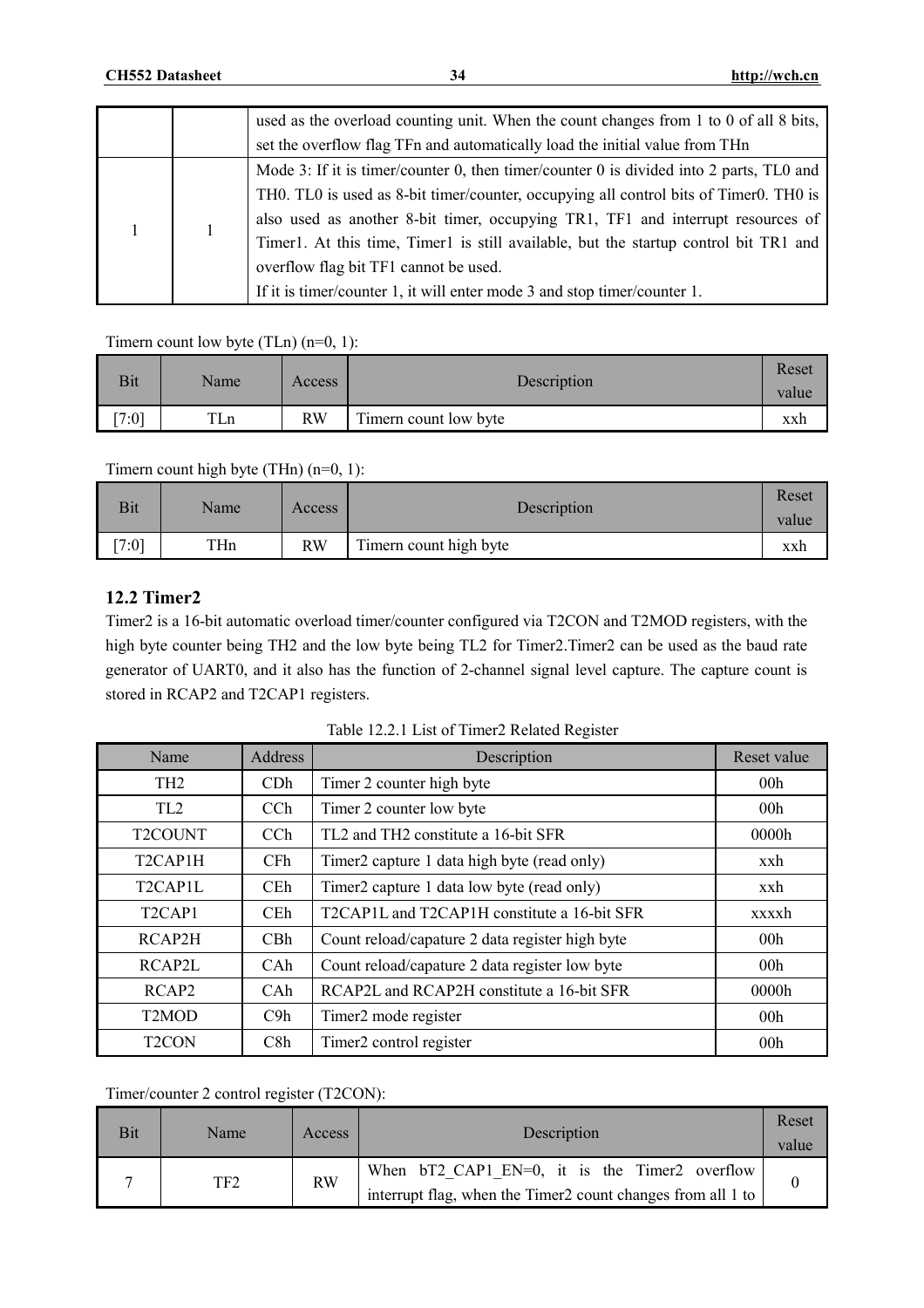|                  |                    |    | all $0$ of 16 bits, the overflow flag is set as 1, which requires |                  |
|------------------|--------------------|----|-------------------------------------------------------------------|------------------|
|                  |                    |    | the software to reset. When RCLK=1 or TCLK=1, the bit             |                  |
|                  |                    |    | will not be set to 1                                              |                  |
|                  |                    |    | When bT2 CAP1 EN=1, it is the Timer2 capture 1                    |                  |
| 7                | CAP1F              | RW | interrupt flag, which is triggered by the effective edge of       | $\boldsymbol{0}$ |
|                  |                    |    | T2, which requires software to reset it                           |                  |
|                  |                    |    | Timer2 external trigger flag, when EXEN2=1, T2EX                  |                  |
| 6                | EXF <sub>2</sub>   | RW | effective edge trigger set as 1, which requires software to       | $\boldsymbol{0}$ |
|                  |                    |    | reset                                                             |                  |
|                  |                    |    | UART0 receive clock selection, if the bit is 0, select            |                  |
| 5                | <b>RCLK</b>        | RW | Timer1 overflow pulse to generate the baud rate. If the bit       | $\boldsymbol{0}$ |
|                  |                    |    | is 1, select Timer2 overflow pulse to generate the baud rate      |                  |
|                  |                    |    | UART0 transmit clock selection, if the bit is 0, select           |                  |
| $\overline{4}$   | <b>TCLK</b>        | RW | Timer1 overflow pulse to generate the baud rate. If the bit       | $\boldsymbol{0}$ |
|                  |                    |    | is 1, select Timer2 overflow pulse to generate the baud rate      |                  |
|                  |                    |    | T2EX trigger enable bit, if the bit is 0, ignore T2EX. If the     |                  |
| 3                | EXEN2              | RW | bit is 1, enable overload or capture to be triggered in T2EX      | $\mathbf{0}$     |
|                  |                    |    | effective edge                                                    |                  |
|                  |                    |    | Timer2 startup/stop bit, set 1 to start, set or reset by          |                  |
| $\sqrt{2}$       | TR <sub>2</sub>    | RW | software                                                          | $\boldsymbol{0}$ |
|                  |                    |    | Timer2 clock source selection bit, if the bit is 0, use the       |                  |
| $\mathbf{1}$     | $C$ T <sub>2</sub> | RW | internal clock. If the bit is 1, use the edge counting based      | $\boldsymbol{0}$ |
|                  |                    |    | on T2 pin falling edge                                            |                  |
|                  |                    |    | Timer2 function selection bit, which should be forced to be       |                  |
|                  |                    |    | 0 if RCLK or TCLK is 1. If the bit is 0, Timer2 is used as        |                  |
|                  |                    |    | timer/counter to automatically reload the initial value of        |                  |
| $\boldsymbol{0}$ | CP RL2             | RW | the count when the counter overflows or T2EX level                | $\boldsymbol{0}$ |
|                  |                    |    | changes. If the bit is 1, enable Timer2 capture 2 function,       |                  |
|                  |                    |    | and capture the effective edge of T2EX                            |                  |

Timer/counter 2 mode register (T2MOD):

| Bit | Name            | Access    | Description                                                                                                                                                                                                                                                                                                                                               | Reset<br>value |
|-----|-----------------|-----------|-----------------------------------------------------------------------------------------------------------------------------------------------------------------------------------------------------------------------------------------------------------------------------------------------------------------------------------------------------------|----------------|
| 7   | <b>bTMR CLK</b> | <b>RW</b> | The fastest clock mode enable of T0/T1/T2 timer of the<br>selected fast clock, if the bit is 1, use the dominant<br>frequency Fsys of the system without frequency division as<br>the counting clock. If the bit is 0, use the clock with<br>frequency division. This bit has no affect on the timer that<br>selects the standard clock                   | 0              |
| 6   | bT2 CLK         | <b>RW</b> | Timer2 internal clock frequency selection bit, if the bit is 0,<br>select the standard clock, timer/counter mode is Fsys/12,<br>and UART0 clock mode is Fsys/4. If the bit is 1, select the<br>fast clock, timer/counter mode is $Fsys/4$ (bTMR CLK=0)<br>or Fsys (bTMR CLK=1), and UART0 clock mode is<br>Fsys/2 (bTMR $CLK=0$ ) or Fsys (bTMR $CLK=1$ ) | $\Omega$       |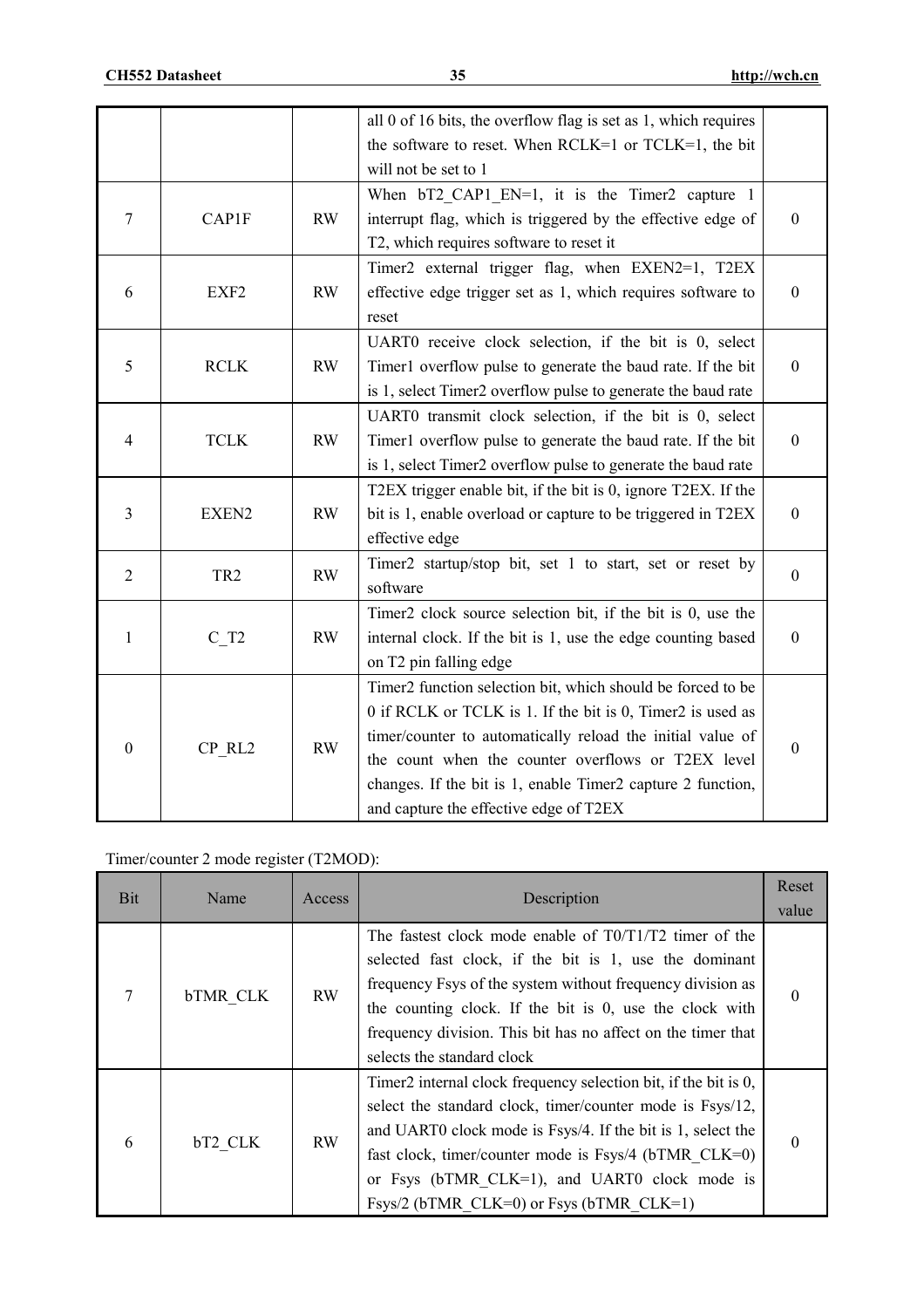| 5              | bT1 CLK           | <b>RW</b> | Timer1 internal clock frequency selection bit, if the bit is 0,<br>select the standard clock Fsys/12. If the bit is 1, select the<br>$F$ sys/4<br>$(bTMR CLK=0)$<br>clock<br><sub>or</sub><br><b>Fsys</b><br>fast<br>$(bTMR CLK=1)$ | $\theta$ |
|----------------|-------------------|-----------|-------------------------------------------------------------------------------------------------------------------------------------------------------------------------------------------------------------------------------------|----------|
| $\overline{4}$ | bT0 CLK           | <b>RW</b> | Timer0 internal clock frequency selection bit, if the bit is 0,<br>select the standard clock Fsys/12. If the bit is 1, select the<br>$F$ sys/4<br>$(bTMR CLK=0)$<br>clock<br>fast<br><b>Fsys</b><br><sub>or</sub><br>$(bTMR CLK=1)$ | $\Omega$ |
| 3              | bT2 CAP M1        | <b>RW</b> | Timer2 capture<br>Capture mode selection:<br>mode high bit<br>X0: from falling ege to falling edge                                                                                                                                  | $\theta$ |
| $\overline{2}$ | bT2 CAP M0        | <b>RW</b> | 01: from any edge to any edge, i.e. level<br>Timer2 capture<br>change<br>mode low bit<br>11: from rising edge to rising edge                                                                                                        | $\Omega$ |
| 1              | T <sub>2</sub> OE | RW        | Timer2 clock output enable bit, if the bit is 0, disable<br>output. If the bit is 1, enable T2 pin output clock, and the<br>frequency is the half of the Timer2 overflow rate                                                       | $\Omega$ |
| $\mathbf{0}$   | bT2 CAP1 EN       | <b>RW</b> | Capture 1 mode enable when $RCLK=0$ , $TCLK=0$ ,<br>CP RL2=1, C T2=0, T2OE=0, if the bit is 1, enable<br>capture 1 function to capture the effective edge of T2. If<br>the bit is 0, disable capture 1                              | $\theta$ |

#### Count reload/capature 2 data register (RCAP2):

| <b>Bit</b> | Name   | Access    | Description                                                                                             | Reset<br>value  |
|------------|--------|-----------|---------------------------------------------------------------------------------------------------------|-----------------|
| [7:0]      | RCAP2H | <b>RW</b> | High byte of reload value in timer/counter mode.<br>High byte of timer captured by CAP2 in capture mode | 00 <sub>h</sub> |
| [7:0]      | RCAP2L | <b>RW</b> | Low byte of reload value in timer/counter mode.<br>Low byte of timer captured by CAP2 in capture mode   | 00 <sub>h</sub> |

#### Timer2 counter (T2COUNT):

| Bit           | Name            | Access | Description               | Reset<br>value  |
|---------------|-----------------|--------|---------------------------|-----------------|
| $\sqrt{7:01}$ | TH <sub>2</sub> | RW     | Current counter high byte | 00 <sub>h</sub> |
| 7:01          | TL2             | RW     | Current counter low byte  | 00 <sub>h</sub> |

# Timer2 capture 1 data (T2CAP0):

| Bit     | Name                              | Access         | Description                         | Reset<br>value |
|---------|-----------------------------------|----------------|-------------------------------------|----------------|
| $7:0$ ] | T <sub>2</sub> CAP <sub>1</sub> H | R <sub>O</sub> | High byte of timer captured by CAP1 | xxh            |
| 7:01    | T <sub>2</sub> CAP <sub>1</sub> L | RO.            | Low byte of timer captured by CAP1  | xxh            |

# **12.3 PWM Function**

CH552 provides 2-channel 8-bit PWM, the default output polarity can be selected by default as low level or high level for PWM, and the output duty cycle of PWM can be dynamically modified. After integrating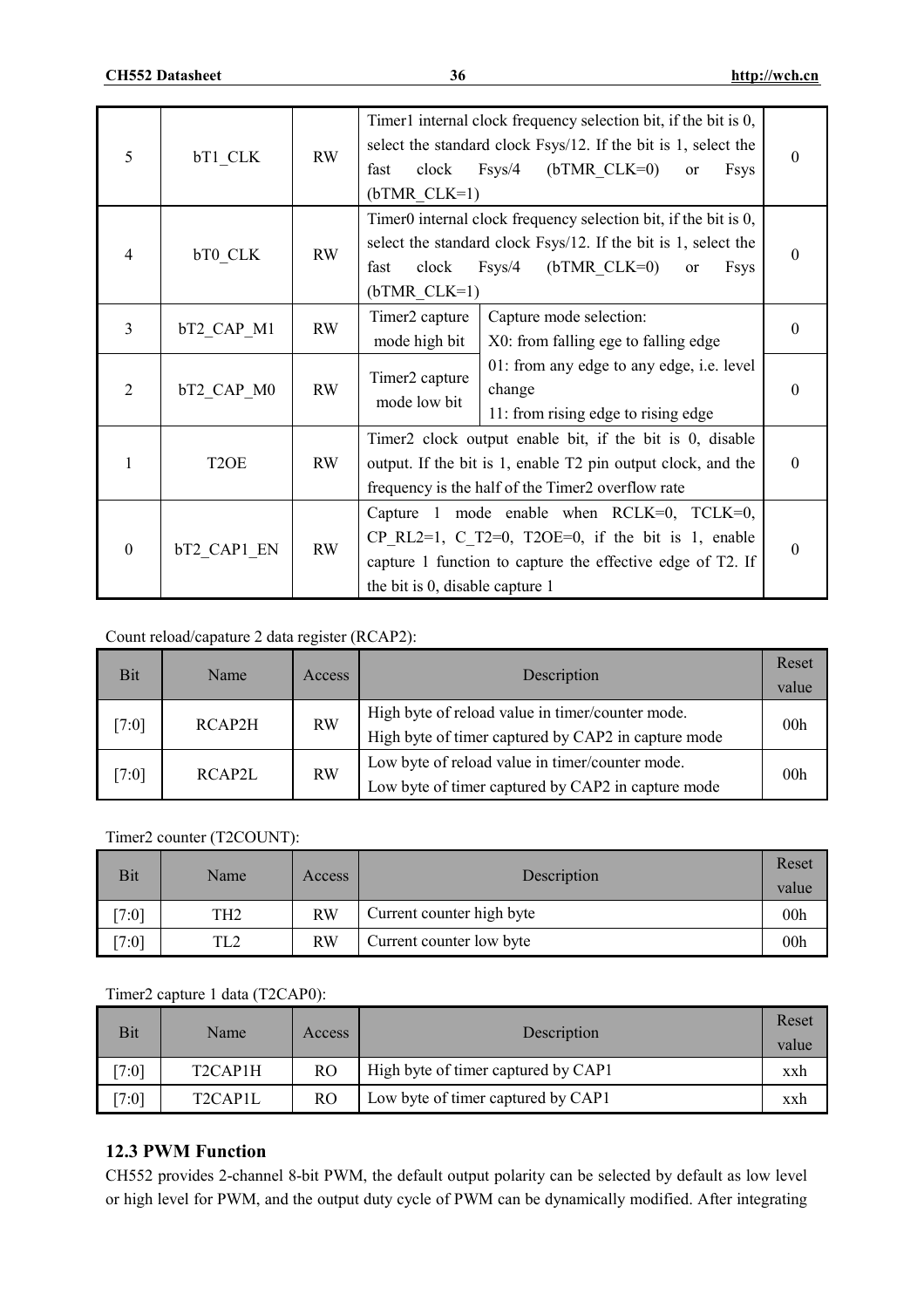low-pass filtering via simple Resistor-Capacitor (RC), various output voltages can be obtained, which is equivalent to the low speed Digital Analog Converter (DAC).

PWM1 output duty cycle= PWM\_DATA1 / 256, support range from 0% to 99.6%. PWM2 output duty cycle= PWM\_DATA2 / 256, support range from 0% to 99.6%.

In practical application, it is recommended to allow the PWM pin output and set the PWM output pin in push-pull output mode.

### **12.3.1 PWM1 and PWM2**

| Table 12.3.1 Relevant Registers List of PWM1 and PWM2 |  |
|-------------------------------------------------------|--|
|-------------------------------------------------------|--|

| Name             | Address | Description                                   | Reset value     |
|------------------|---------|-----------------------------------------------|-----------------|
| PWM CK SE        | 9Eh     | PWM clock frequency division setting register | 00 <sub>h</sub> |
| PWM CTRL         | 9Dh     | PWM control register                          | 02h             |
| <b>PWM DATA1</b> | 9Ch     | PWM1 data register                            | xxh             |
| <b>PWM DATA2</b> | 9Bh     | PWM2 data register                            | xxh             |

#### PWM2 data register (PWM\_DATA2):

| Bit   | Name      | Access    | Description                                                                                             | Reset<br>value |
|-------|-----------|-----------|---------------------------------------------------------------------------------------------------------|----------------|
| [7:0] | PWM DATA2 | <b>RW</b> | Store the current PWM2 data,<br>cycle of PWM2<br>output effective<br>level<br>Duty<br>$=$ PWM DATA2/256 | xxh            |

### PWM1 data register (PWM\_DATA1):

| Bit   | Name             | Access    | Description                                                                                             | Reset<br>value |
|-------|------------------|-----------|---------------------------------------------------------------------------------------------------------|----------------|
| [7:0] | <b>PWM DATA1</b> | <b>RW</b> | Store the current PWM1 data,<br>cycle of PWM1<br>output effective<br>level<br>Duty<br>$=$ PWM DATA1/256 | xxh            |

#### PWM control register (PWM\_CTRL):

| <b>Bit</b> | Name               | Access    | Description                                                                                                                                                                               | Reset<br>value |
|------------|--------------------|-----------|-------------------------------------------------------------------------------------------------------------------------------------------------------------------------------------------|----------------|
| 7          | <b>bPWM IE END</b> | <b>RW</b> | If the bit is 1, it enables PWM cycle end or MFM buffer<br>interrupt                                                                                                                      |                |
| 6          | bPWM2 POLAR        | <b>RW</b> | The output polarity of PWM2 is controlled. If the bit is 0,<br>low level by default while active at high level. If the bit is<br>1, high level by default while active at low level.      | $\theta$       |
| 5          | bPWM1 POLAR        | <b>RW</b> | The output polarity of PWM1 is controlled. If the bit is 0,<br>low level by default while active at high level. If the bit is<br>1, high level by default while active at low level       | 0              |
| 4          | <b>bPWM IF END</b> | <b>RW</b> | The interrupt flag bit at the end of the PWM cycle. If the<br>bit is 1, it indicates that there is interrupt. If the bit is 1, it<br>can be reset when reset or reload the PWM DATA1 data | $\Omega$       |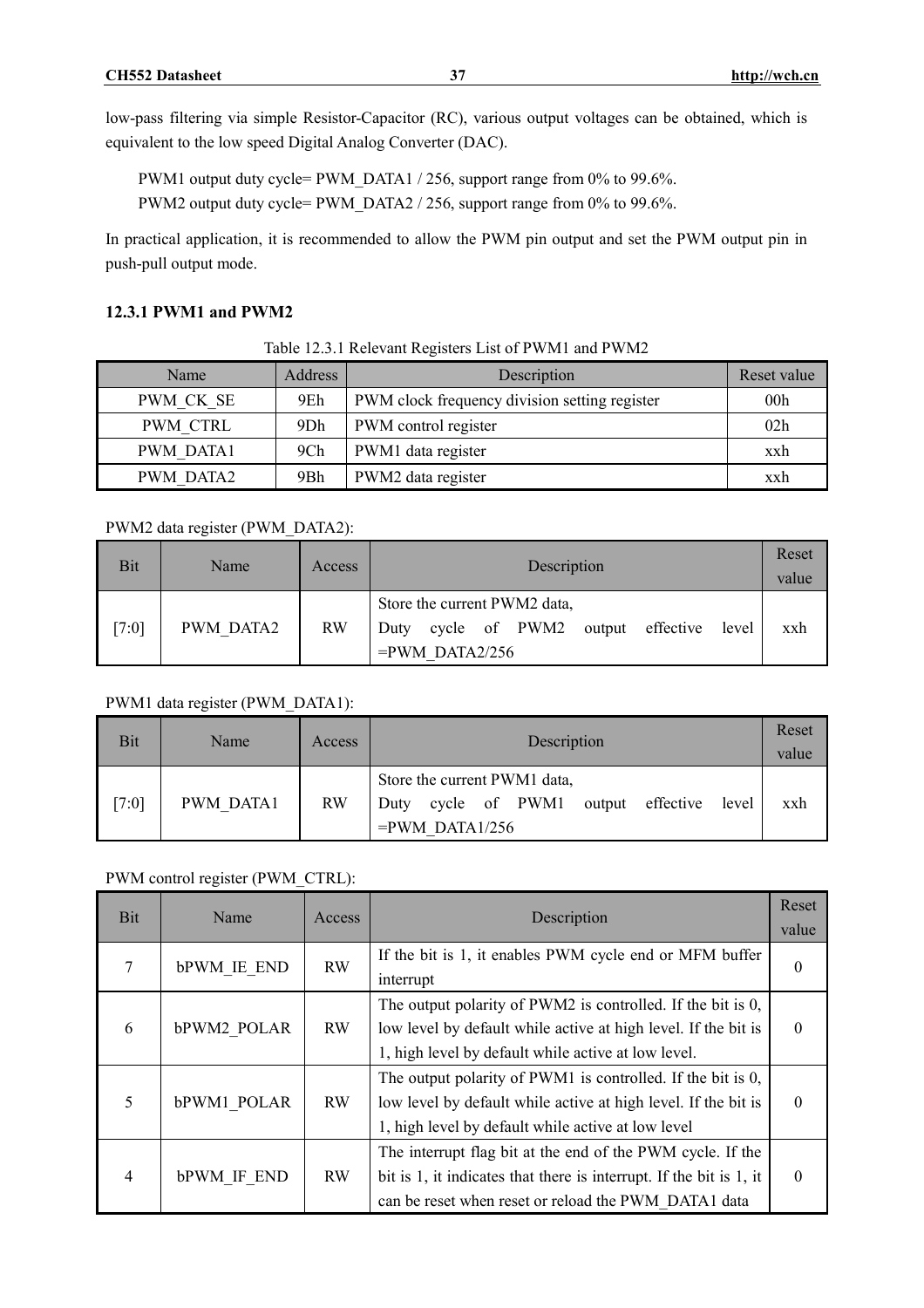| <b>bPWM2 OUT EN</b> | <b>RW</b> | PWM2 output enable, if the bit is 1, enable PWM2 output                                    | $\theta$ |
|---------------------|-----------|--------------------------------------------------------------------------------------------|----------|
| bPWM1 OUT EN        | <b>RW</b> | PWM1 output enable, if the bit is 1, enable PWM1 output                                    | $\theta$ |
| <b>bPWM CLR ALL</b> | <b>RW</b> | If the bit is 1, empty PWM1 and PWM2 counts and FIFO,<br>and software is required to reset |          |
| Reserved            | RO.       | Reserved                                                                                   |          |

PWM clock frequency division setting register (PWM\_CK\_SE):

| Bit   | Name      | Access | Description                              | Reset<br>value  |
|-------|-----------|--------|------------------------------------------|-----------------|
| [7:0] | PWM CK SE | RW     | Set PWM clock frequency division divisor | 00 <sub>h</sub> |

# **12.4 Timer Function**

# **12.4.1 Timer0/1**

- (1). Set T2MOD, select Timer internal clock frequency, if bTn\_CLK(n=0/1) is 0, then the corresponding clock of Timer0/1 is Fsys/12. If bTn\_CLK is 1, then bTMR\_CLK=0 or 1 selects Fsys/4 or Fsys as the clock.
- (2). Set TMOD to configure the working mode of Timer.

Mode 0: 13-bit timer/counter





Mode 1: 16-bit timer/counter



Figure 12.4.1.2 Timer0/1 Mode 1

Mode 2: automatic reload 8-bit timer/counter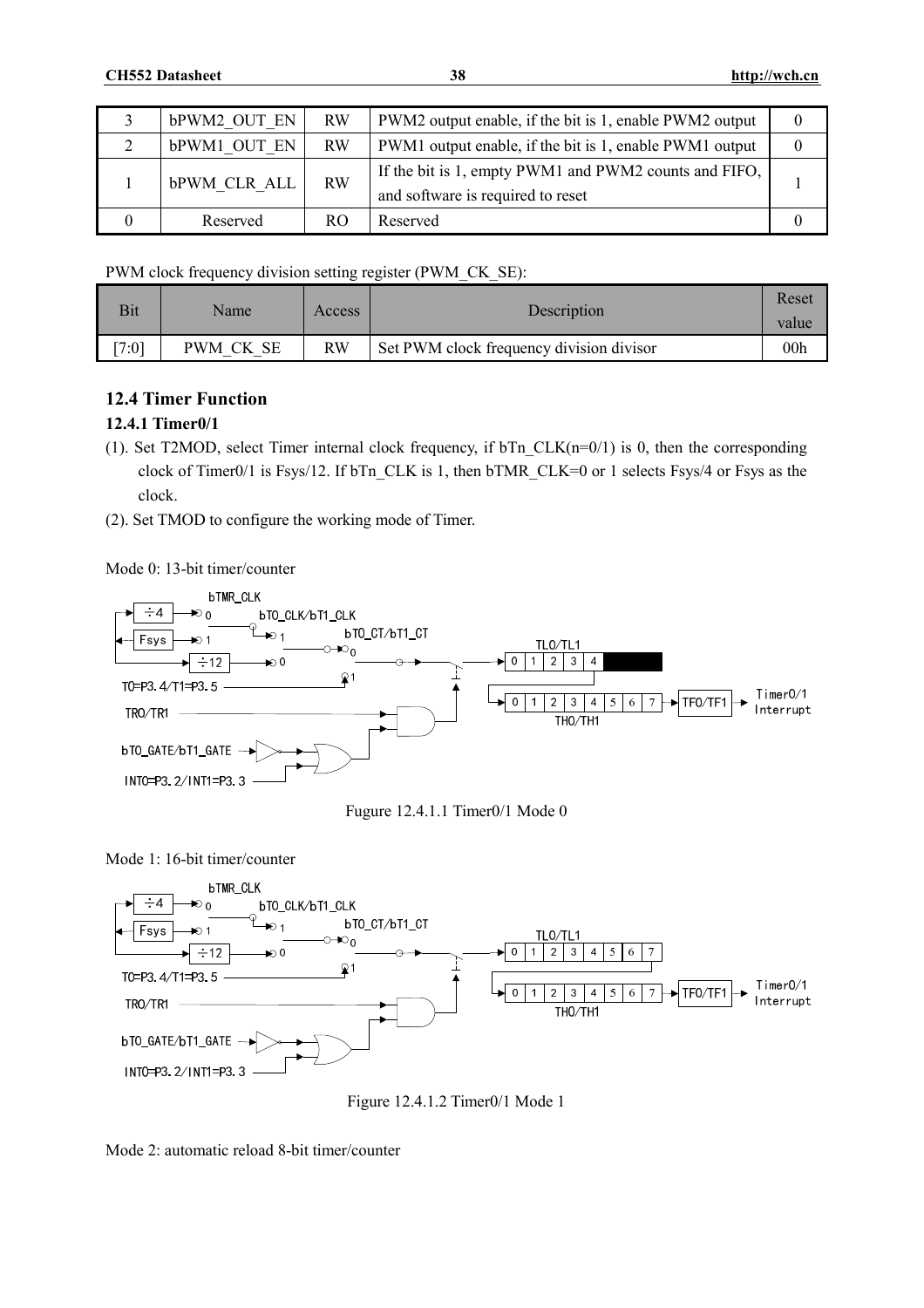

Fugure 12.4.1.3 Timer0/1 Mode 2

Mode 3: Timer0 is divided into two independent 8-bit timer/counter and borrows the TR1 control bit of Timer1. Timer1 substitutes the borrowed TR1 control bit by whether starting mode 3, and stops running when it enters mode 3.



Figure 12.4.1.4 Timer0 Mode 3

(3). Set initial value TLn and  $THn(n=0/1)$  of timer/counter.

(4). Set the bit TRn(n=0/1) in TCON to turn on or stop timer/counter, which can be checked by bit  $TFn(n=0/1)$  query or by interrupt mode.

# **12.4.2 Timer2**

Timer2 16-bit reload timer/counter mode:

- (1). Set the bit RCLK and TCLK in T2CON to 0, and select the non-serial port baud rate generator mode.
- (2). Set the bit C\_T2 in T2CON to 0, select to use the internal clock, and turn to step (3). Alternatively, set 1 to select the falling edge of T2 pin as the count clock and skip step (3).
- (3). Set T2MOD to select the Timer internal clock frequency. If bT2\_CLK is 0, then Timer2 clock is Fsys/12. If bT2\_CLK is 1, then Fsys/4 or Fsys is selected as the clock by bTMR\_CLK=0 or 1.
- (4). Set bit CP\_RL2 of T2CON to 0, and select 16-bit reload timer/counter function of Timer2.
- (5). Set RCAP2L and RCAP2H as the reload value of timer after overflow, set TL2 and TH2 as the initial value of the timer (generally it is the same as RCAP2L and RCAP2H), set TR2 to 1 and turn on Timer2.
- (6). Inquire TF2 or Timer2 interrupt to obtain the current timer/counter state.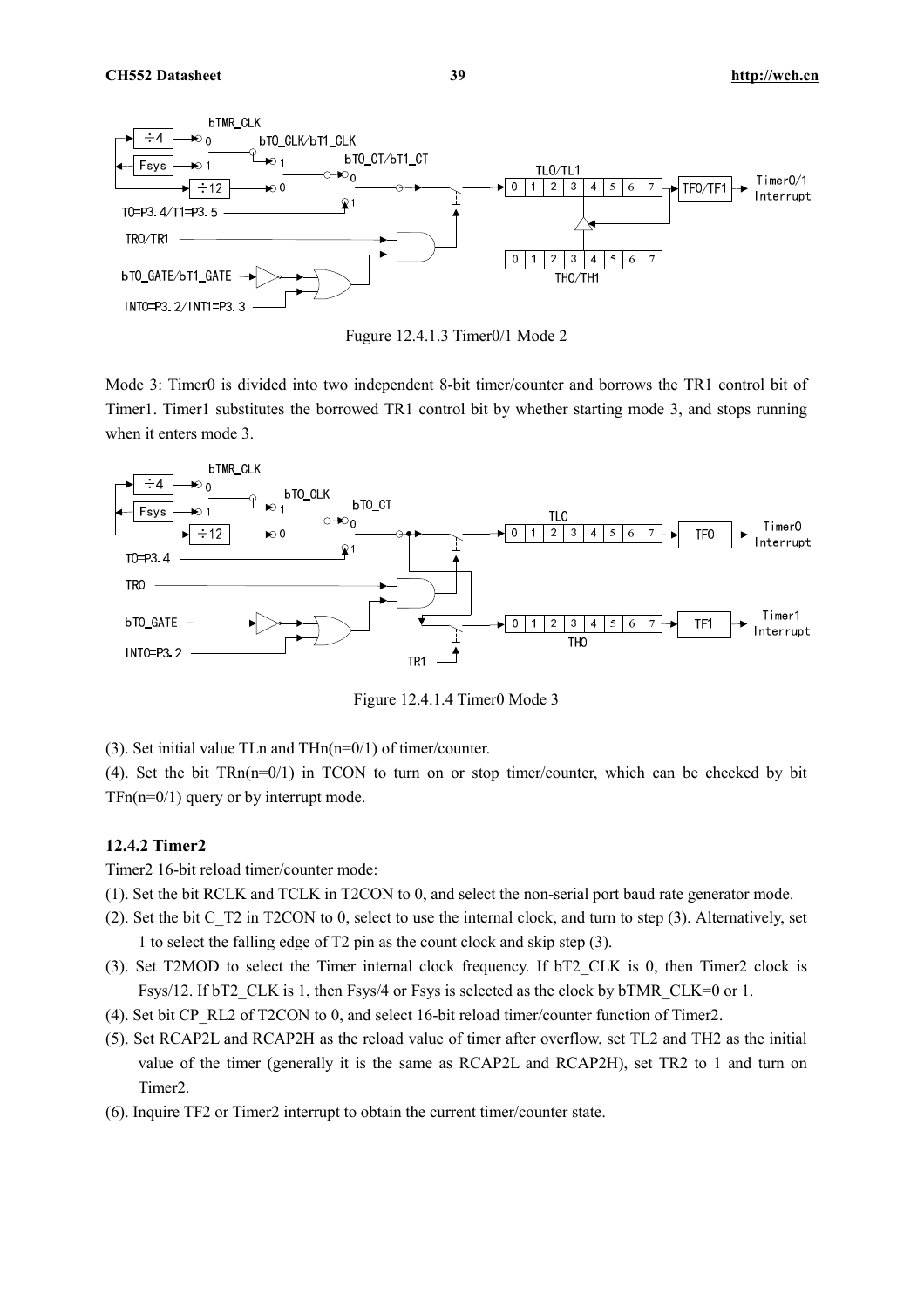

Figure 12.4.2.1 Timer2 16-bit Reload Timer/Counter

Timer2 clock output mode:

Refer to the 16-bit reload timer/counter mode and then set the bit T2OE in T2MOD to 1 to enable a two divided-frequency clock of TF2 frequency output from T2 pin.

Timer2 UART0 baud rate generator mode:

- (1). Set the bit C\_T2 in T2CON to 0, select to use the internal clock, alternatively, set 1 to select the falling edge of T2 pin as the clock, set the bit RCLK and TCLK in T2CON to 1 or one of them to 1 as required, and select the serial port baud rate generator mode.
- (2). Set T2MOD, select Timer internal clock frequency, if bT2\_CLK is 0, then the clock of Timer2 is Fsys/4. If bT2 CLK is 1, then bTMR CLK=0 or 1 selects Fsys/2 or Fsys as the clock.
- (3). Set RCAP2L and RCAP2H as the reload value of timer after overflow, set TR2 to 1 and turn on Timer2.



Fugure 12.4.2.2 Timer2 UART0 Baud Rate Generator

Timer2 two-channel capture mode:

- (1). Set the bit RCLK and TCLK in T2CON to 0, and select the non-serial port baud rate generator mode.
- (2). Set the bit C\_T2 in T2CON to 0, select to use the internal clock, and turn to step (3). Alternatively, set 1 to select the falling edge of T2 pin as the count clock and skip step (3).
- (3). Set T2MOD to select the Timer internal clock frequency. If bT2\_CLK is 0, then Timer2 clock is Fsys/12. If bT2 CLK is 1, then Fsys/4 or Fsys is selected as the clock by bTMR CLK=0 or 1.
- (4). Set the bit bT2\_CAP\_M1 and bT2\_CAP\_M0 in T2MOD, and select corresponding edge capture mode.
- (5). Set the bit CP\_RL2 in T2CON to 1, and select the capture function of Timer2 to T2EX pin.
- (6). Set TL2 and TH2 as the initial value of the timer, and set TR2 to 1 and turn on Timer2.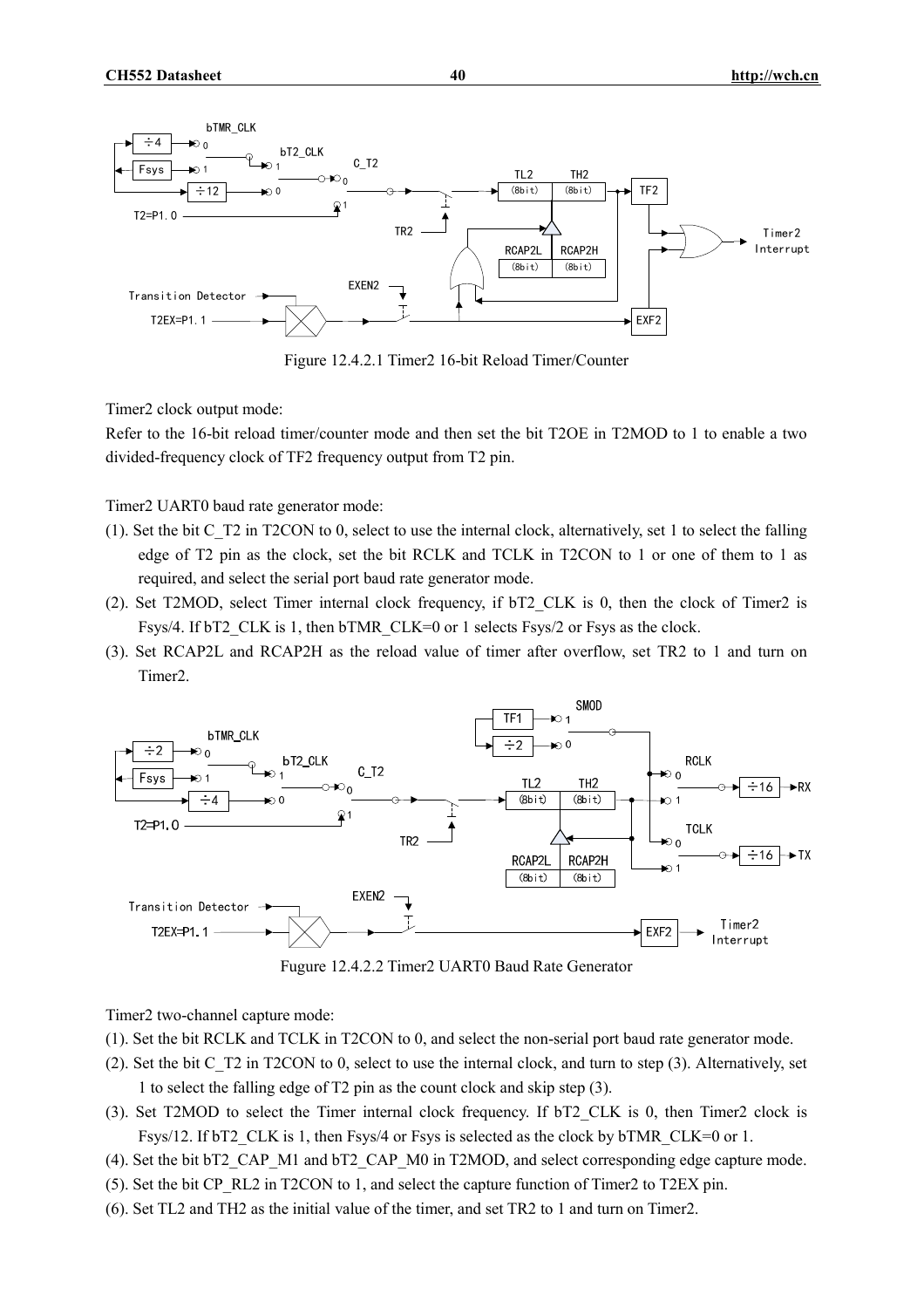- (7). When CAP2 capture is completed, RCAP2L and RCAP2H will save the current count values of TL2 and TH2 and set EXF2 to generate an interrupt. The difference between the next captured RCAP2L and RCAP2H and the last captured RCAP2L and RCAP2H is the signal width between the two effective edges.
- (8). If the bit C\_T2 in T2CON is 0, and the bit bT2\_CAP1\_EN in T2MOD is 1, Timer2 will be enabled to capture the T2 pin at the same time. When the CAP1 capture is completed, T2CAP1L and T2CAP1H will save the current count values of TL2 and TH2, and set CAP1F to generate an interrupt.

![](_page_40_Figure_4.jpeg)

Fugure 12.4.2.3 Timer2 Capture Mode

# **13. Universal Asynchronous Receiver/Transmitter, UART**

#### **13.1 Introduction of UART**

CH552 chip provides 2 full-duplex UARTs: UART0 and UART1. CH551 only provides UART0.

UART0 is a standard MCS51 serial port, whose data reception and transmission are realized by physically separated receive/transmit registers via SBUF access. The data written to SBUF is loaded into the transmit register, and the read operation to SBUF corresponds to the receive buffer register.

UART1 is a simplified MCS51 serial port, whose data reception and transmission are realized by physically separated receive/transmit registers via SBUF access. The data written to SBUF1 is loaded into the transmit register, and the read operation to SBUF1 corresponds to the receive buffer register. Compared with UART0, UART1 has removed the multi-device communication mode and fixed baud rate with independent baud rate generator.

| Table 13.2.1 List of UART Related Register |         |                        |                 |  |
|--------------------------------------------|---------|------------------------|-----------------|--|
| Name                                       | Address | Description            | Reset value     |  |
| <b>SCON</b>                                | 98h     | UART0 control register | 00 <sub>h</sub> |  |
| <b>SBUF</b>                                | 99h     | UART0 data register    | xxh             |  |
| SCON <sub>1</sub>                          | $C0$ h  | UART1 control register | 40h             |  |
| SBUF1                                      | C1h     | UART1 data register    | xxh             |  |

#### **13.2 UART Register**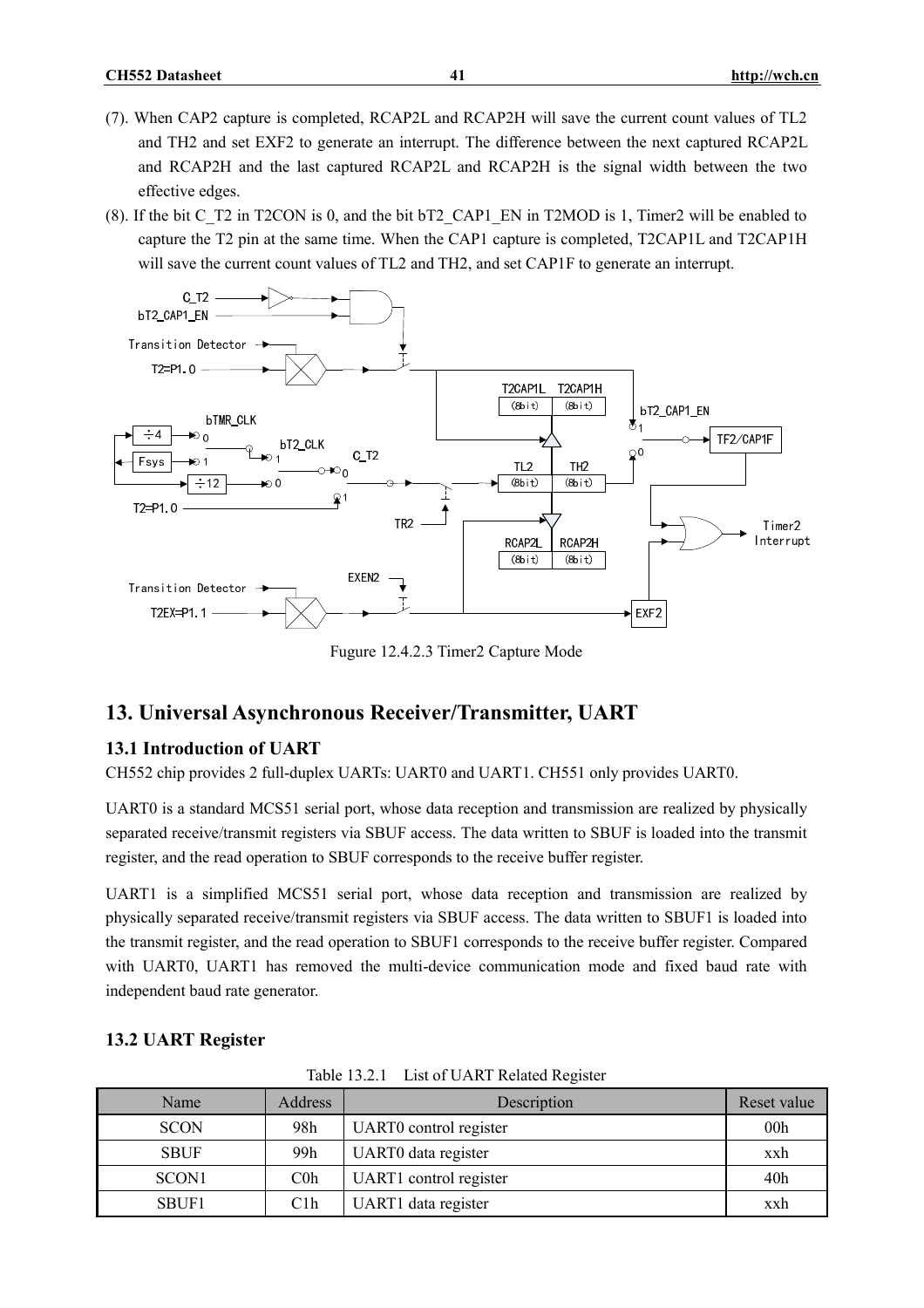| ٦L | C2h | .RT'<br>Δ<br>register<br>baud rate setting | vvrh<br>ллп |
|----|-----|--------------------------------------------|-------------|
|----|-----|--------------------------------------------|-------------|

# **13.2.1 UART0 Register Description**

UART0 control register (SCON):

| Bit              | Name            | Access |                                                                            | Reset            |
|------------------|-----------------|--------|----------------------------------------------------------------------------|------------------|
|                  |                 |        | Description                                                                | value            |
|                  |                 |        | UART0 working mode selection bit, if the bit is 0, select 8-bit            |                  |
| $\tau$           | SM <sub>0</sub> | RW     | data asynchronous communication. If the bit is 1, select 9-bit             | $\boldsymbol{0}$ |
|                  |                 |        | data asynchronous communication                                            |                  |
|                  |                 |        | UART0 working mode selection bit 1, if the bit is 0, set fixed             |                  |
| 6                | SM1             | RW     | baud rate. If the bit is 1, set variable baud rate, which is               | $\boldsymbol{0}$ |
|                  |                 |        | generated by timer T1 or T2                                                |                  |
|                  |                 |        | UART0 multi-device communication control bit:                              |                  |
|                  |                 |        | When receiving data in mode 2 and 3 and $SM2=1$ , if RB8 is 0,             |                  |
|                  |                 |        | then RI will not be set to 1 and the reception is invalid. If RB8          |                  |
|                  |                 |        | is 1, then RI is set to 1 and the reception is valid. When                 |                  |
| 5                | SM <sub>2</sub> | RW     | SM2=0, no matter RB8 is 0 or 1, RI is set when receiving data              | $\boldsymbol{0}$ |
|                  |                 |        | and the reception is valid;                                                |                  |
|                  |                 |        | In mode 1, if $SM2=1$ , only when the effective stop bit is                |                  |
|                  |                 |        | received can the receiving be valid;                                       |                  |
|                  |                 |        | In mode 0, the bit SM2 must be set to 0                                    |                  |
| 4                | <b>REN</b>      | RW     | UART0 allow receive control bit, if the bit is 0, it indicates             | $\mathbf{0}$     |
|                  |                 |        | receiving forbidden. If the bit is 1, it allows receive                    |                  |
|                  |                 |        | The 9 <sup>th</sup> bit of data transmitted, in modes 2 and 3, TB8 is used |                  |
|                  |                 |        | to write the 9th bit of data transmitted, which can be a parity            |                  |
| 3                | TB8             | RW     | bit. In multi-machine communication, it is used to indicate                | $\boldsymbol{0}$ |
|                  |                 |        | whether the host sends an address byte or a data byte, TB8=0               |                  |
|                  |                 |        | is the data, and TB8=1 is the address                                      |                  |
|                  |                 |        | The 9 <sup>th</sup> bit of data received, in mode 2 and 3, RB8 is used to  |                  |
| $\overline{2}$   | RB8             | RW     | store the 9 <sup>th</sup> bit of data received. In mode 1, if SM2=0, then  | $\boldsymbol{0}$ |
|                  |                 |        | RB8 is used to store the received stop bit. In mode 0, RB8 is              |                  |
|                  |                 |        | not used                                                                   |                  |
| $\mathbf{1}$     | TI              | RW     | Transmit interrupt flag bit, a data byte is set by hardware after          | $\boldsymbol{0}$ |
|                  |                 |        | transmission, which requires software to reset                             |                  |
| $\boldsymbol{0}$ | RI              | RW     | Receive interrupt flag bit, a data byte is set by hardware after           | $\boldsymbol{0}$ |
|                  |                 |        | effective reception, which requires software to reset                      |                  |

| SM <sub>0</sub> | SM <sub>1</sub> | Description                                                                    |  |  |  |
|-----------------|-----------------|--------------------------------------------------------------------------------|--|--|--|
| $\theta$        | 0               | Mode 0, shift register mode, baud rate is fixed to be Fsys/12                  |  |  |  |
| $\theta$        |                 | Mode 1, 8-bit asynchronous communication way, variable baud rate, generated by |  |  |  |
|                 |                 | timer $T1$ or $T2$                                                             |  |  |  |
|                 |                 | Mode 2, 9-bit asynchronous communication<br>baud<br>rate<br>way.               |  |  |  |
|                 |                 | $Fsys/128(SMOD=0)$ or $Fsys/32(SMOD=1)$                                        |  |  |  |

# Table 13.2.1.1 UART0 Working Mode Selection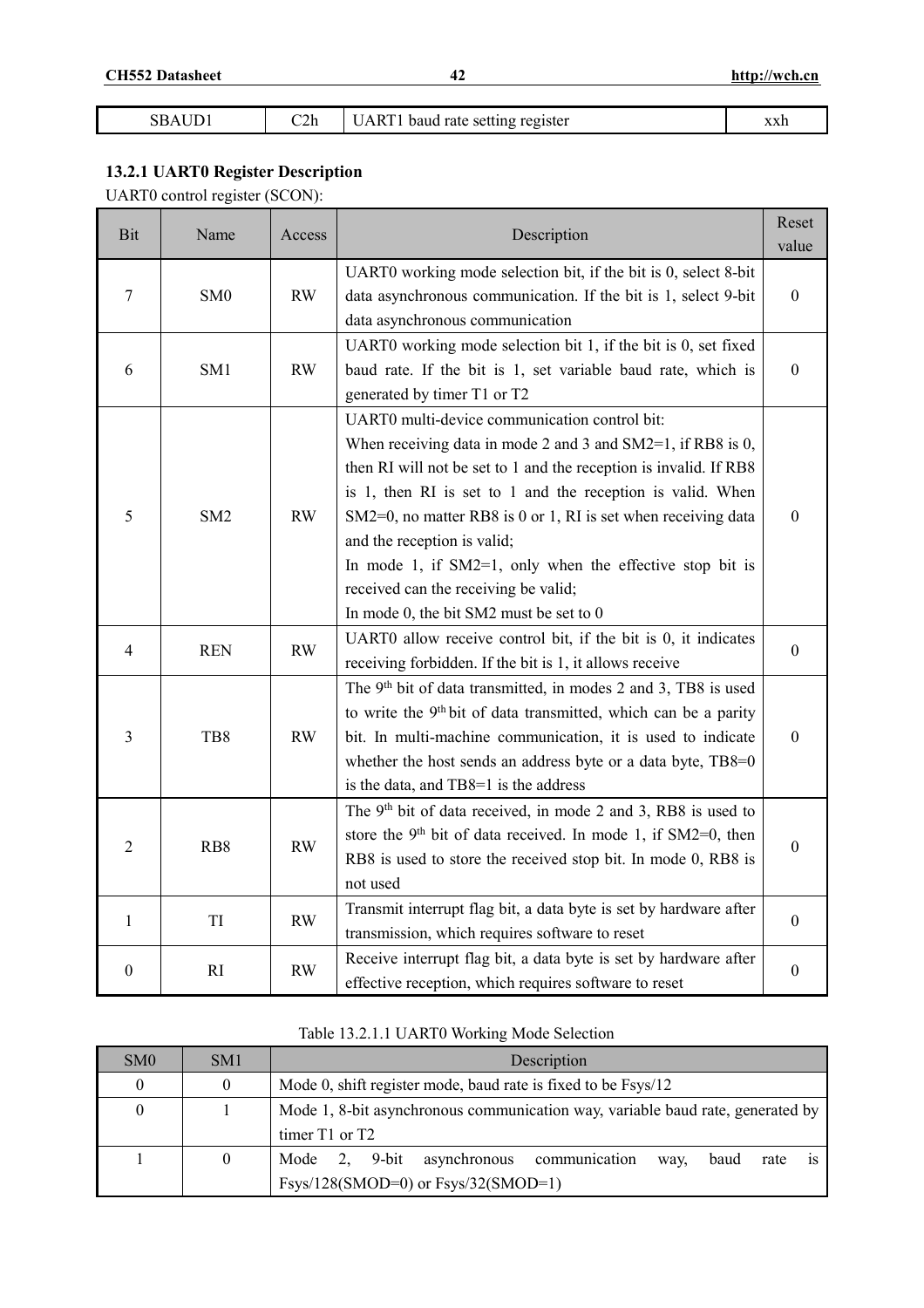| http://wch.cn |  |
|---------------|--|
|               |  |

|  | Mode 3, 9-bit asynchronous communication way, variable baud rate, generated by |
|--|--------------------------------------------------------------------------------|
|  | timer $T1$ or $T2$                                                             |

In mode 1 and 3, when RCLK=0 and TCLK=0, UART0 baud rate is generated by timer T1. T1 should be set as mode 2 automatic reload 8-bit timer mode, both bT1\_CT and bT1\_GATE must be 0. There are the following clock types.

| bTMR CLK   bT1 CLK | <b>SMOD</b> | Description                              |
|--------------------|-------------|------------------------------------------|
|                    |             | TH $1 = 256$ - Fsys / 32 / baud rate     |
|                    |             | TH $1 = 256$ - Fsys / 16 / baud rate     |
| $\theta$           |             | TH1 = $256$ - Fsys / 4 / 32 / baud rate  |
|                    |             | TH1 = $256 - Fsys / 4 / 16 / baud rate$  |
| X                  |             | TH1 = $256 - Fsys / 12 / 32 / band rate$ |
|                    |             | TH1 = $256 - Fsys / 12 / 16 / baud rate$ |

Table 13.2.1.2 Calculation Formula of UART0 Baud Rate Generated from T1

In mode 1 and 3, when RCLK=1 or TCLK=1, UART0 baud rate is generated by timer T2. T2 should be set as 16-bit automatic reload baud rate generator mode, both C\_T2 and CP\_RL2 must be 0. There are the following clock types.

| Table 13.2.1.3 Calculation Formula of UART0 Baud Rate Generated from T2 |  |
|-------------------------------------------------------------------------|--|
|-------------------------------------------------------------------------|--|

| <b>bTMR CLK I</b> | bT <sub>2</sub> CLK | Description                                 |
|-------------------|---------------------|---------------------------------------------|
|                   |                     | $RCAP2 = 65536 - Fsys / 16 / baud rate$     |
|                   |                     | $RCAP2 = 65536 - Fsys / 2 / 16 /$ baud rate |
|                   |                     | $RCAP2 = 65536 - Fsys / 4 / 16 / band rate$ |

### UART0 data register (SBUF):

| Bit     | Name        | Access    | Description                                                                                                                                                                                                                | Reset<br>value |
|---------|-------------|-----------|----------------------------------------------------------------------------------------------------------------------------------------------------------------------------------------------------------------------------|----------------|
| $[7:0]$ | <b>SBUF</b> | <b>RW</b> | UART0 data register, including the transmit and receive<br>registers that are physically separated. Write data to SBUF<br>correspond to transmit data register. Read data from SBUF<br>correspond to receive data register | xxh            |

# **13.2.2 UART1 Register Description**

UART1 control register (SCON1):

| <b>Bit</b> | Name     | Access    | Description                                                                                                                       | Reset<br>value |
|------------|----------|-----------|-----------------------------------------------------------------------------------------------------------------------------------|----------------|
| 7          | U1SM0    | <b>RW</b> | UART1 working mode selection bit, if the bit is 0, select 8-bit<br>data asynchronous communication. If the bit is 1, select 9-bit | 0              |
|            |          |           | data asynchronous communication                                                                                                   |                |
| 6          | Reserved | RO.       | Reserved                                                                                                                          |                |
|            | U1SMOD   | <b>RW</b> | Select communication baud rate of UART1:<br>0-slow mode; 1-fast mode                                                              |                |
|            | U1REN    | <b>RW</b> | UART1 allow receive control bit, if the bit is 0, it indicates                                                                    |                |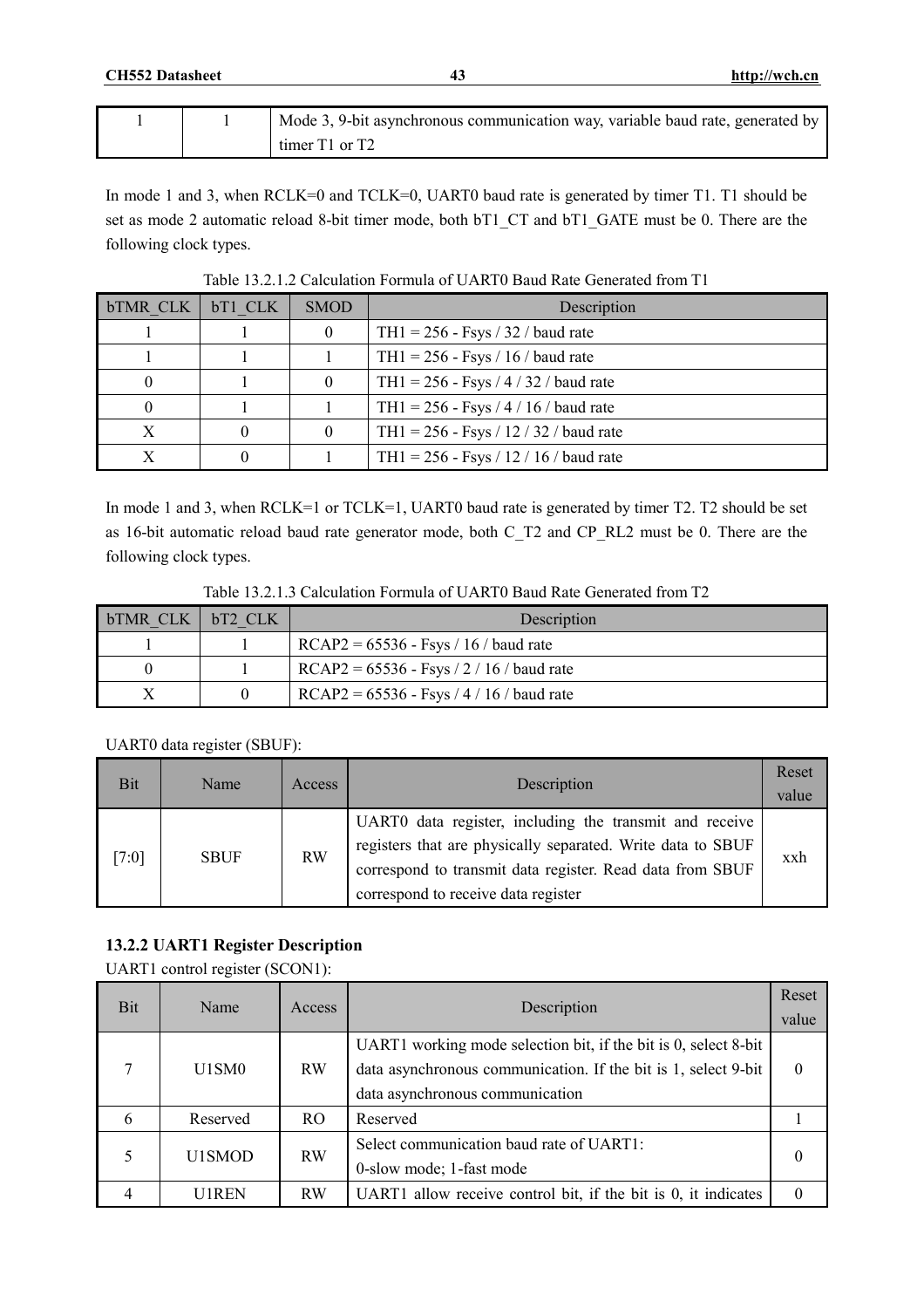|                             |                   |           | receiving forbidden. If the bit is 1, it allows receive.                      |  |
|-----------------------------|-------------------|-----------|-------------------------------------------------------------------------------|--|
|                             |                   |           | The 9 <sup>th</sup> bit of data transmitted, in 9-bit data mode, TB8 is used  |  |
| 3                           | U1TB8             | <b>RW</b> | to write the 9 <sup>th</sup> bit of data transmitted, which can be a parity   |  |
|                             |                   |           | bit. In 8-bit data mode, TB8 is ignored                                       |  |
|                             |                   |           | The 9 <sup>th</sup> bit of data received, in 9-bit data mode, RB8 is used     |  |
| $\mathcal{D}_{\mathcal{L}}$ | U1RB8             | <b>RW</b> | to store the 9 <sup>th</sup> bit of data received. In 8-bit data mode, RB8 is |  |
|                             |                   |           | used to store the received stop bit                                           |  |
|                             | U <sub>1</sub> TI | <b>RW</b> | Transmit interrupt flag bit, a data byte is set by hardware after             |  |
|                             |                   |           | being sent, which requires software to reset                                  |  |
|                             | U1RI              | <b>RW</b> | Receive interrupt flag bit, a data byte is set by hardware after              |  |
| $\theta$                    |                   |           | being received effectively, which requires software to reset                  |  |

UART1 Baud rate is generated by the SBAUD1 setting and can be divided into two cases according to the selection of U1SMOD:

When U1SMOD=0, SBAUD1 =  $256$  - Fsys / 32 / baud rate; When U1SMOD=1, SBAUD1 =  $256$  - Fsys / 16 / baud rate.

UART1 data register (SBUF1):

| <b>Bit</b> | Name  | <b>Access</b> | Description                                                                                                                                                                                                                  | Reset<br>value |
|------------|-------|---------------|------------------------------------------------------------------------------------------------------------------------------------------------------------------------------------------------------------------------------|----------------|
| [7:0]      | SBUF1 | <b>RW</b>     | UART1 data register, including the transmit and receive<br>registers that are physically separated. Write data to SBUF1<br>correspond to transmit data register. Read data from SBUF1<br>correspond to receive data register | xxh            |

# **13.3 UART Application**

UART0 Application:

- (1). Select UART0 baud rate generator, either from timer T1 or T2, and configure the corresponding counter.
- (2). Turn on the timer T1 or T2.
- (3).Set SM0, SM1, SM2 of SCON to select the working mode of UART0. Set REN as 1 and enable UART0 receiving.
- (4). UART interrupt can be set or R1 and T1 interrupt state can be inquired.
- (5). Read and write SBUF to realize data reception and transmission of UART, and the allowable baud rate error of UART receive signal is not more than 2%.

UART1 application:

- (1). Select U1SMOD and set SBAUD1 based on the baud rate.
- (2).Set U1SM0 of SCON1 to select the working mode of UART1. Set U1REN as 1 and enable UART1 receiving.
- (3). UART1 interrupt can be set or U1RI and U1TI interrupt state can be inquired.
- (4). Read and write SBUF1 to realize data reception and transmission of UART1, and the allowable baud rate error of UART receive signal is not more than 2%.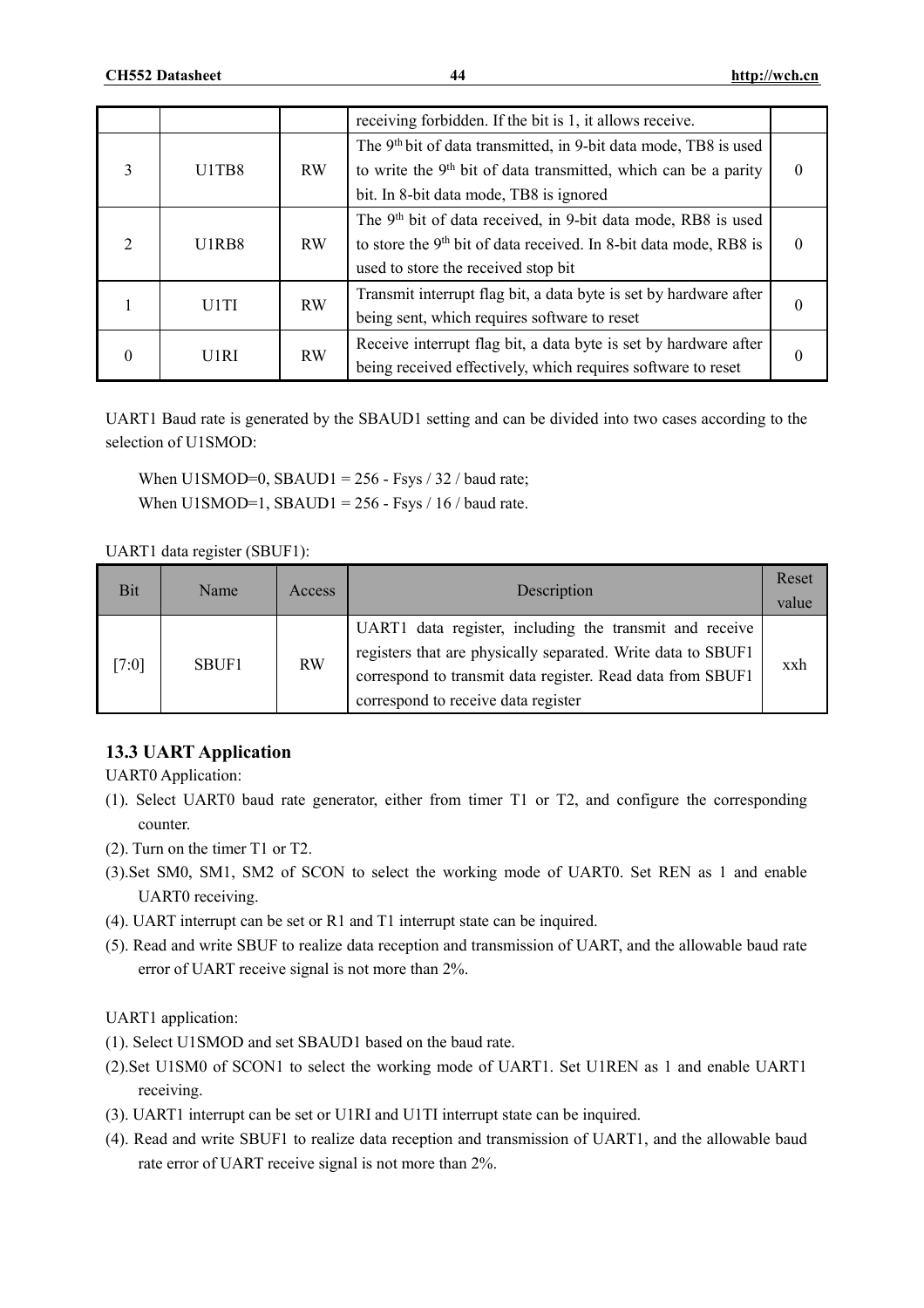# **14. Synchronous Serial Interface, SPI**

# **14.1 SPI Introduction**

CH552 chip provides an SPI interface for high-speed synchronous data transmission with peripherals.

- (1). Support master mode and slave mode;
- (2). Support clock modes of mode 0 and mode 3;
- (3). Optional 3-line full duplex or 2-line half-duplex mode;
- (4). Optional MSB high bit is sent first or LSB low bit is sent first;
- (5). Clock frequency is adjustable, up to nearly half of the dominant frequency of the system;
- (6). Built-in 1-byte receiver FIFO and 1-byte transmitter FIFO;
- (7). Support the first byte pre-load data in slave mode to facilitate the host to obtain the returned data immediately in the first byte.

# **14.2 SPI Register**

| Table 14.2.1 List of SPI Related Register |
|-------------------------------------------|
|-------------------------------------------|

| Name       | <b>Address</b> | Description                                    | Reset value     |
|------------|----------------|------------------------------------------------|-----------------|
| SPIO SETUP | FCh            | SPI0 register                                  | 00 <sub>h</sub> |
| SPIO S PRE | FBh            | SPI0 slave mode preset data register           | 20h             |
| SPIO CK SE | FBh            | SPI0 clock frequency division setting register | 20 <sub>h</sub> |
| SPIO CTRL  | FAh            | SPI0 control register                          | 02h             |
| SPI0 DATA  | F9h            | SPI0 data receive/transmit register            | xxh             |
| SPIO STAT  | F8h            | SPI0 state register                            | 08 <sub>h</sub> |

#### SPI0 setting register (SPI0\_SETUP):

| <b>Bit</b>     | Name                  | Access        | Description                                                                                                                                                                                                                                                    | Reset<br>value   |
|----------------|-----------------------|---------------|----------------------------------------------------------------------------------------------------------------------------------------------------------------------------------------------------------------------------------------------------------------|------------------|
| $\overline{7}$ | <b>bS0 MODE SLV</b>   | <b>RW</b>     | SPI0 master slave mode selection bit, if the bit is 0,<br>SPI0 is in master mode. If the bit is 1, SPI0 is in slave<br>mode/device mode                                                                                                                        | $\theta$         |
| 6              | <b>bSO IE FIFO OV</b> | <b>RW</b>     | FIFO overflow interrupt enable bit in slave mode, if<br>the bit is 1, it enables FIFO overflow interrupt. If the<br>bit is 0, FIFO overflows but not generates interrupt                                                                                       | $\Omega$         |
| 5              | bS0_IE_FIRST          | <b>RW</b>     | Receive first byte complete interrupt enable bit in<br>slave mode, if the bit is 1, the interrupt is trigger when<br>the first data byte is received in slave mode. If the bit<br>is 0, the interrupt will not be generated when the first<br>byte is received | $\theta$         |
| 4              | <b>bSO IE BYTE</b>    | RW            | Data byte transmission complete interrupt enable bit,<br>if the bit is 1, it allows the byte transmission to<br>complete interrupt. If the bit is 0, the interrupt will not<br>be generated when the byte transmission is completed                            | $\Omega$         |
| 3              | <b>bSO BIT ORDER</b>  | <b>RW</b>     | Order control bit of data byte, if the bit is 0, MSB<br>high bit is in front. If the bit is 1, LSB low bit is in<br>front                                                                                                                                      | $\theta$         |
| $\overline{2}$ | Reserved              | <sub>RO</sub> | Reserved                                                                                                                                                                                                                                                       | $\boldsymbol{0}$ |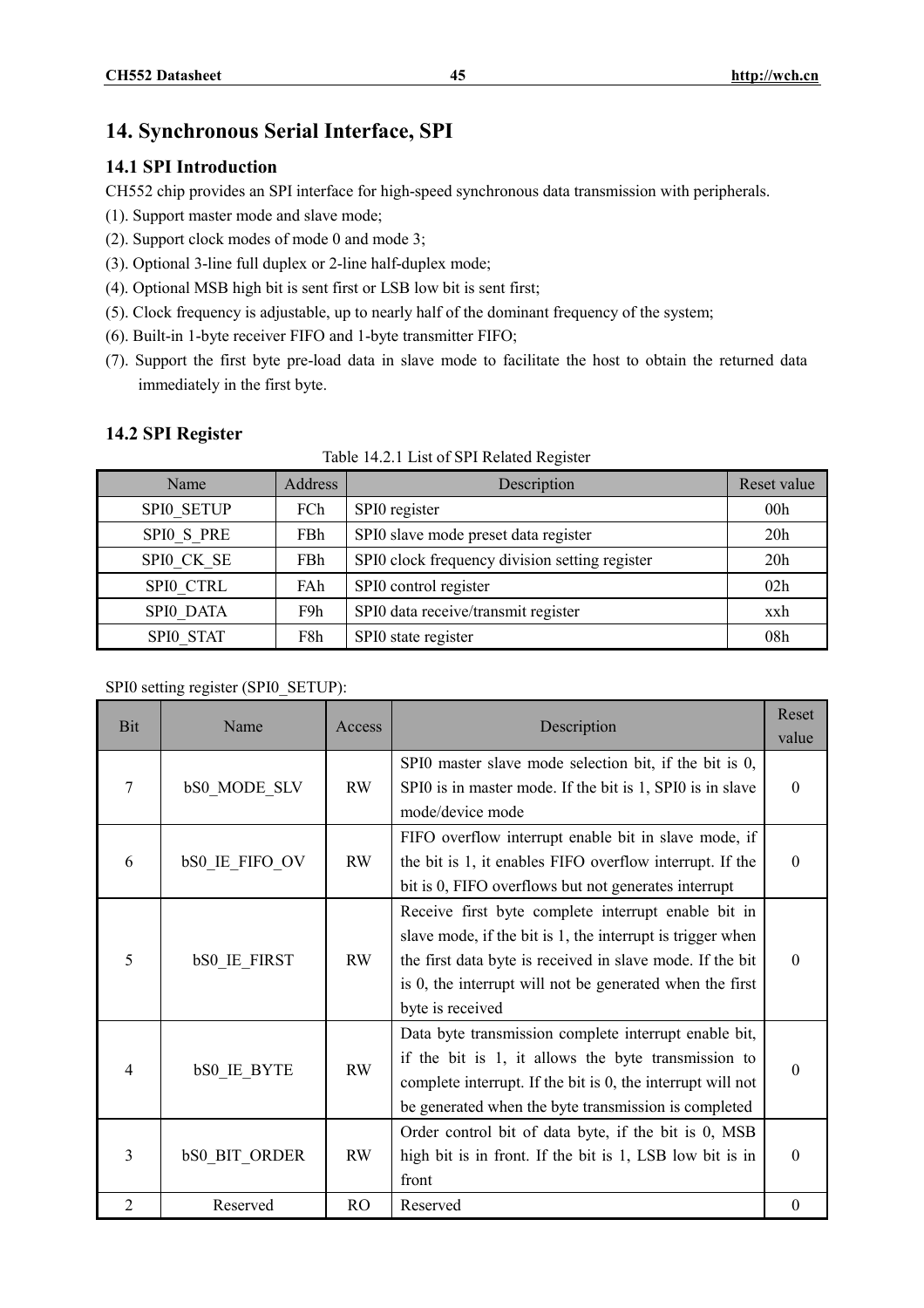|   | <b>bSO SLV SELT</b>    | <sub>RO</sub> | Chip selection activation status bit in slave mode, if<br>the bit is 0, it indicates not selected currently. If the bit                                                              |  |
|---|------------------------|---------------|--------------------------------------------------------------------------------------------------------------------------------------------------------------------------------------|--|
|   |                        |               | is 1, it indicates being selected currently                                                                                                                                          |  |
| 0 | <b>bS0 SLV PRELOAD</b> | <b>RO</b>     | Pre-load data status bit in slave mode, if the bit is 1, it<br>indicates the current pre-load state after the chip<br>selection is valid and before the data has been<br>transmitted |  |

# SPI0 clock frequency division setting register (SPI0\_CK\_SE):

| Bit  | Name       | Access    | Description                                                     | Reset<br>value  |
|------|------------|-----------|-----------------------------------------------------------------|-----------------|
| 7:01 | SPIO CK SE | <b>RW</b> | Set SPI0 clock frequency division coefficient in<br>master mode | 20 <sub>h</sub> |

# SPI0 preset data register in slave mode (SPI0\_S\_PRE)

| <b>Bit</b> | Name       | Access    | Description                                   | Reset<br>value |
|------------|------------|-----------|-----------------------------------------------|----------------|
| [7:0]      | SPIO S PRE | <b>RW</b> | Preload first transmission data in slave mode | 20h            |

# SPI0 control register (SPI0\_CTRL):

| <b>Bit</b>     | Name                                  | Access    | Description                                                | Reset            |
|----------------|---------------------------------------|-----------|------------------------------------------------------------|------------------|
|                |                                       |           |                                                            | value            |
| 7              |                                       | <b>RW</b> | MISO output enable control bit of SPI0, if the bit is 1,   |                  |
|                | bS0_MISO_OE                           |           | it allows output. If the bit is 0, it disables output      | $\mathbf{0}$     |
|                |                                       |           | MOSI output enable control bit of SPI0, if the bit is 1,   |                  |
| 6              | <b>bS0 MOSI OE</b>                    | RW        | it allows output. If the bit is 0, it disables output      | $\boldsymbol{0}$ |
| 5              |                                       | RW        | SCK output enable control bit of SPI0, if the bit is 1, it | $\mathbf{0}$     |
|                | bS0_SCK_OE                            |           | allows output. If the bit is 0, it disables output         |                  |
|                |                                       |           | SPI0 data direction control bit, if the bis 0, the data    |                  |
|                |                                       |           | will be output. Only write FIFO will be regarded as        | $\theta$         |
|                | $\overline{4}$<br><b>bS0 DATA DIR</b> |           | effective operation, and start an SPI transmission. If     |                  |
|                |                                       | RW        | the bit is 1, the data will be input, write or read FIFO   |                  |
|                |                                       |           | will be regarded as a effective operation, and start an    |                  |
|                |                                       |           | SPI transmission                                           |                  |
|                |                                       |           | SPI0 host clock mode control bit, if the bit is 0, the     |                  |
|                | <b>bSO MST CLK</b>                    | RW        | mode will be 0, and the SCK defaults to low level          | $\theta$         |
| 3              |                                       |           | when in idle. If the bit is 1, the mode will be 3, and     |                  |
|                |                                       |           | the SCK defaults to high level                             |                  |
|                |                                       |           | 2-line half-duplex mode enable bit of SPI0, if the bit     |                  |
| $\overline{2}$ |                                       |           | is 0, it will be 3-line full duplex mode, including SCK,   | $\boldsymbol{0}$ |
|                | bS0_2_WIRE                            | <b>RW</b> | MOSI and MISO. If the bit is 1, it will be 2-line          |                  |
|                |                                       |           | half-duplex mode, including SCK, MISO                      |                  |
|                |                                       |           | If the bit is 1, empty SPI0 interrupt flag and FIFO, and   |                  |
| 1              | <b>bSO CLR ALL</b>                    | <b>RW</b> | the software is required to reset                          | $\mathbf{1}$     |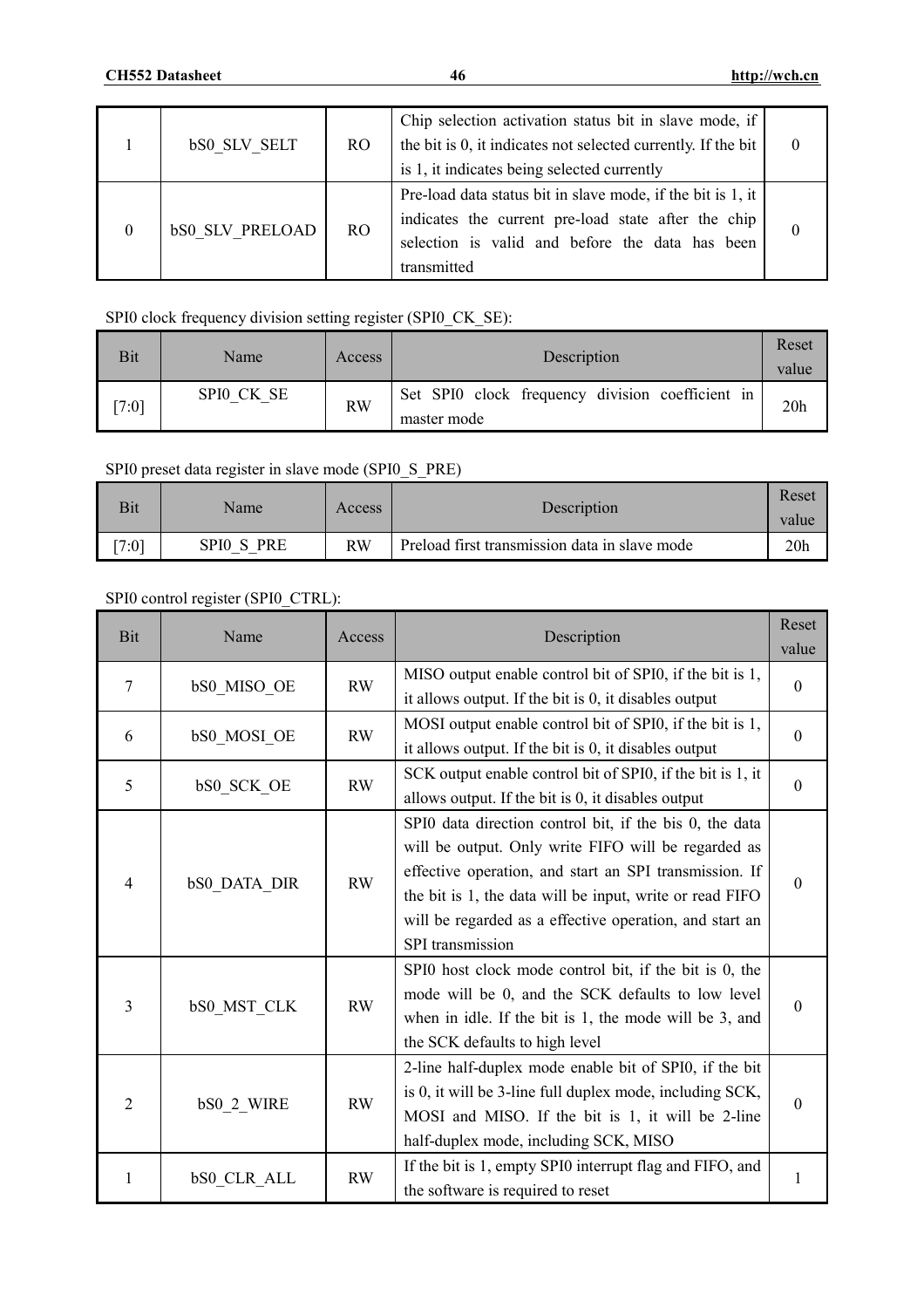| $\overline{0}$ | bS0 AUTO IF | <b>RW</b> | Enable bit that allows automatic reset of byte<br>receiving completion interrupt flag through FIFO<br>effective operation, if the bit is 1, it will automatically<br>reset the byte receiving completion interrupt flag<br>S0 IF BYTE during the effective read and write<br>operation of FIFO |  |
|----------------|-------------|-----------|------------------------------------------------------------------------------------------------------------------------------------------------------------------------------------------------------------------------------------------------------------------------------------------------|--|
|----------------|-------------|-----------|------------------------------------------------------------------------------------------------------------------------------------------------------------------------------------------------------------------------------------------------------------------------------------------------|--|

### SPI0 data receive/transmit register (SPI0\_DATA):

| Bit   | Name      | Access    | Description                                                                                                                                                                                                                                                | Reset<br>value |
|-------|-----------|-----------|------------------------------------------------------------------------------------------------------------------------------------------------------------------------------------------------------------------------------------------------------------|----------------|
| [7:0] | SPI0 DATA | <b>RW</b> | Including transmit FIFO and receive FIFO physically<br>separated, read operation corresponds to receive data<br>FIFO. Write operation corresponds to transmit data<br>FIFO, and the effective read and write operation can<br>initiate an SPI transmission | xxh            |

# SPI0 state register (SPI0\_STAT):

| Bit              | Name                  | Access         | Description                                                  |                  |
|------------------|-----------------------|----------------|--------------------------------------------------------------|------------------|
|                  |                       |                |                                                              | value            |
| $\overline{7}$   | S0 FST ACT            | <b>RO</b>      | If the bit is 1, it indicates that the current state is the  | $\theta$         |
|                  |                       |                | completion of the first byte receiving in slave mode         |                  |
|                  |                       |                | FIFO overflow flag bit in slave mode, if the bit is 1, it    |                  |
|                  |                       |                | indicates FIFO overflow interrupt. If the bit is 0, it       |                  |
|                  |                       |                | indicates that there is no interrupt. Direct bit access to   |                  |
| 6                | $SO$ <sub>IF</sub> OV | <b>RW</b>      | reset or write 1 to reset. When bS0 DATA DIR=0,              | $\boldsymbol{0}$ |
|                  |                       |                | transmit FIFO empty triggers interrupt. When                 |                  |
|                  |                       |                | bS0 DATA DIR=1, receive<br>full<br><b>FIFO</b><br>triggers   |                  |
|                  |                       |                | interrupt                                                    |                  |
|                  |                       |                | Receive first byte completion interrupt flag bit in slave    |                  |
| 5                | S0 IF FIRST           | <b>RW</b>      | mode, if the bit is 1, it indicates that the first byte is   | $\theta$         |
|                  |                       |                | received. Direct bit access to reset or write 1 to reset     |                  |
|                  |                       |                | Data byte transmission completon interrupt flag bit, if      |                  |
|                  |                       |                | the bit is 1, it indicates that one byte transmission is     |                  |
| 4                |                       | <b>RW</b>      | completed Direct bit access to reset or write 1 to reset,    | $\theta$         |
|                  | S0 IF BYTE            |                | by FIFO                                                      |                  |
|                  |                       |                | effective<br>reset<br>operation<br>when<br><sub>or</sub>     |                  |
|                  |                       |                | bS0_AUTO_IF=1                                                |                  |
|                  |                       |                | SPI0 idle flag bit, if the bit is 1, it indicates that there |                  |
| 3                | S0 FREE               | RO             | is no SPI shift at present, usually it is in the idle period | $\mathbf{1}$     |
|                  |                       |                | between the data bytes                                       |                  |
| $\overline{2}$   | S0 T FIFO             | R <sub>O</sub> | SPI0 transmit FIFO count, effective value is 0 or 1          | $\mathbf{0}$     |
| $\mathbf{1}$     | Reserved              | R <sub>O</sub> | Reserved                                                     | $\boldsymbol{0}$ |
| $\boldsymbol{0}$ | S0 R FIFO             | <b>RO</b>      | SPI0 receive FIFO count, effective value is 0 or 1           | $\boldsymbol{0}$ |

# **14.3 SPI Transmission Format**

SPI host mode supports two transmission formats, i.e. mode 0 and mode 3. You can select it by setting the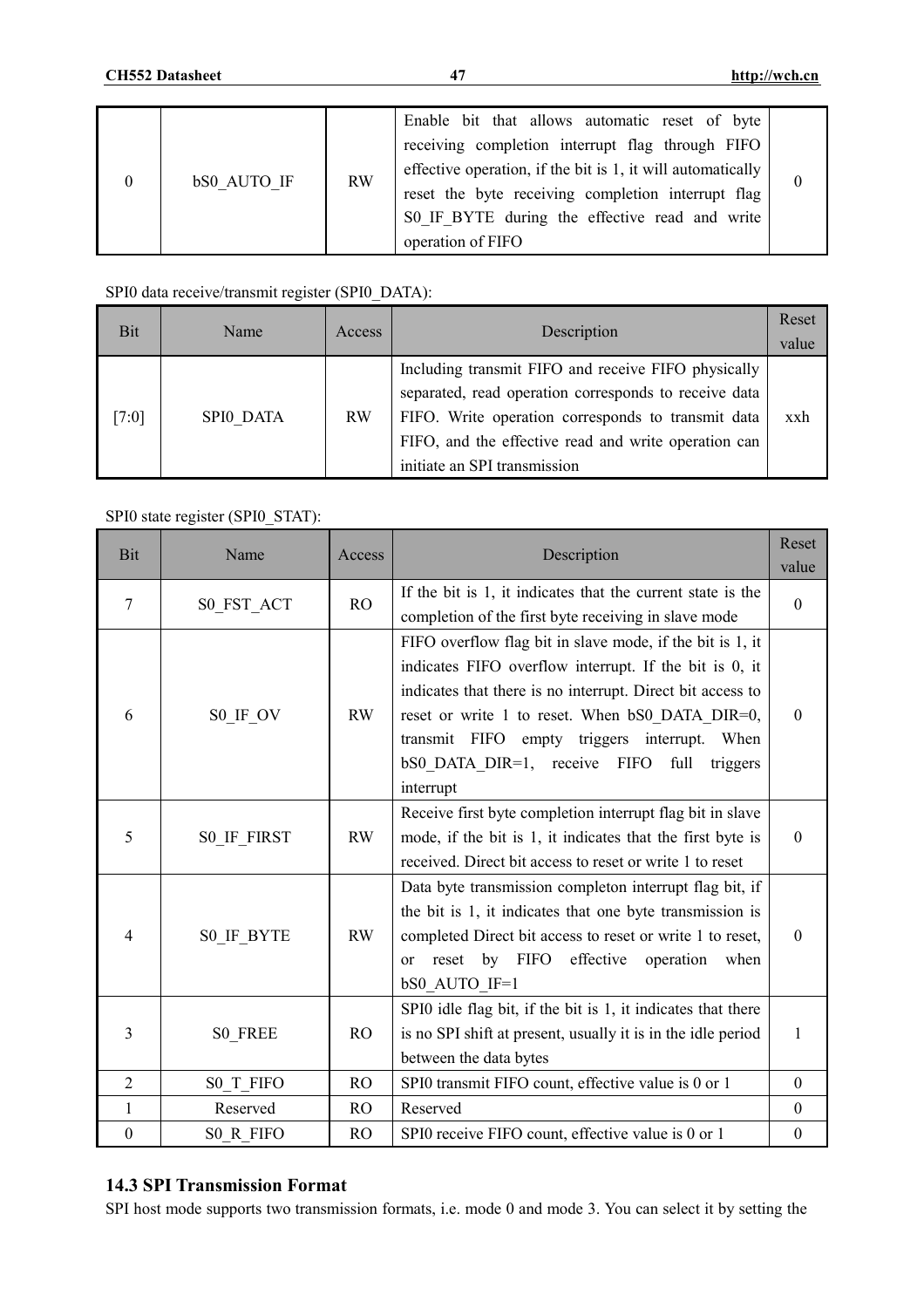bit bSn\_MST\_CLK in SPI control register SPIn\_CTRL. CH552 always samples MISO data on the rising edge of CLK. The data transmission format is shown in the figure below.

Mode 0: bSn MST  $CLK = 0$ 

![](_page_47_Figure_3.jpeg)

Fugure 14.3.1 SPI Mode 0 Sequence Diagram

![](_page_47_Figure_5.jpeg)

![](_page_47_Figure_6.jpeg)

Fugure 14.3.2 SPI Mode 3 Sequence Diagram

# **14.4 SPI Configuration**

# **14.4.1 SPI Master Mode Configuration**

In SPI master mode, SCK pin output serial clock, and chip selection output pins can be specified as any I/O pins.

SPI0 configuration steps:

- (1) Set SPI clock frequency division setting register SPI0\_CK\_SE, and configure SPI clock frequency.
- (2). Set the bit bS0\_MODE\_SLV of SPI setting register SPI0\_SETUP to 0, and configure as the master mode.
- (3). Set the bit bS0\_MST\_CLK of SPI control register SPI0\_CTRL, and set as mode 0 or 3 as required.
- (4). Set the bit bS0\_SCK\_OE and bS0\_MOSI\_OE of SPI control register SPI0\_CTRL to 1, and the bit bS0 MISO OE to 0, set the P1 port direction bSCK and bMOSI as output, bMISO as input, and chip selection pin as output.

Data transmission process:

- (1). Write SPI0\_DATA register, write the data to be sent to FIFO to automatically initiate an SPI transmission.
- (2). Wait for S0\_FREE to be 1, it indicates that the transmission is completed and the transmission of the next byte can be proceeded.

Data reception process:

- (1). Write SPI0\_DATA register, write any data to FIFO, e.g. 0FFh, to initiate an SPI transmission.
- (2). Wait for S0\_FREE to be 1, it indicates that the reception is completed and can read SPI0\_DATA to obtain the received data.
- (3). If bS0\_DATA\_DIR is set to 1 previously, the above read operation will also initiate the next SPI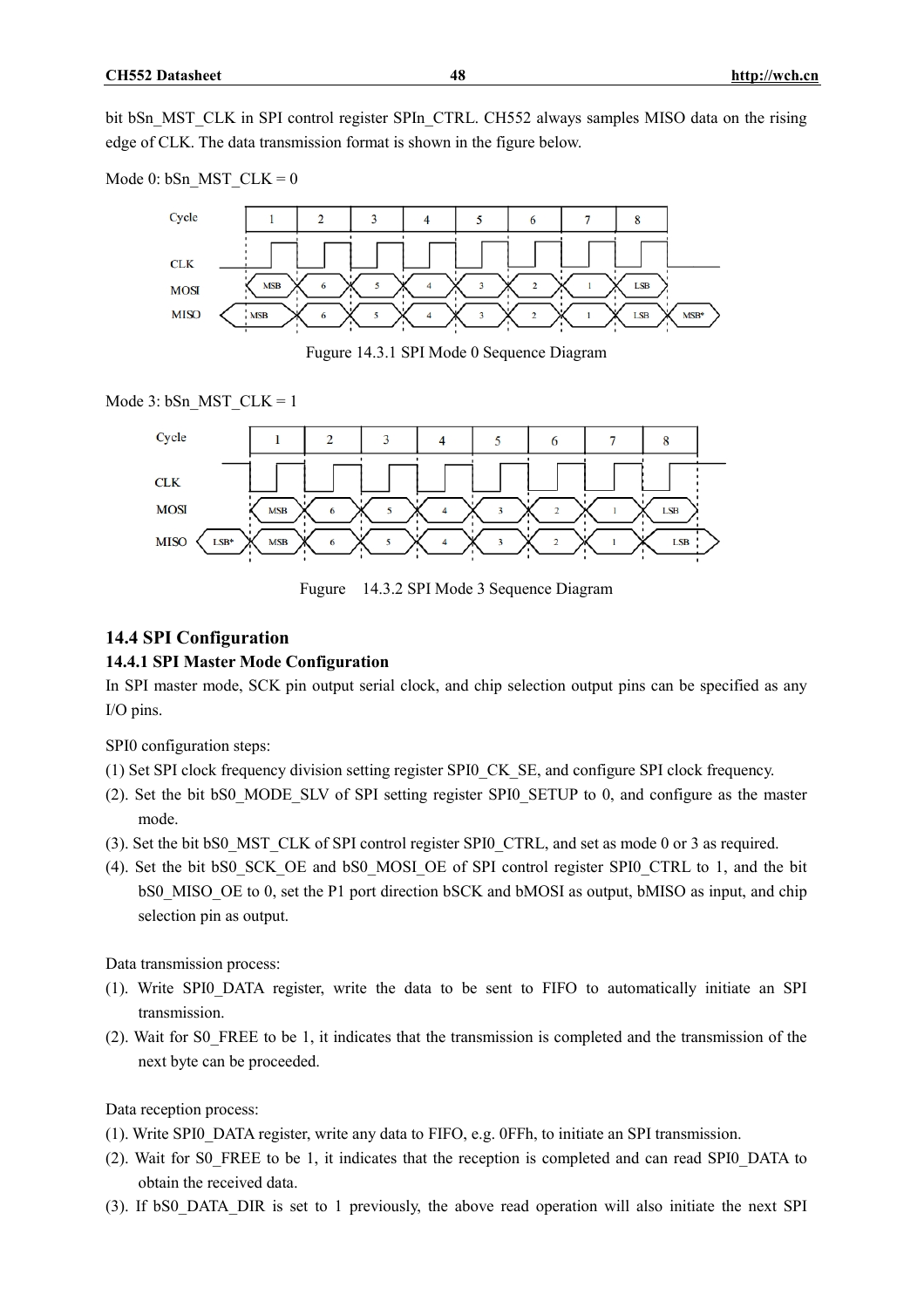transmission, otherwise it will not start.

#### **14.4.2 SPI Slave Mode Configuration**

Only SPI0 supports the slave mode. In the slave mode, SCK pin is used to receive the serial clock of the connected SPI host.

- (1). Set the bit bS0\_MODE\_SLV of SPI0 setting register SPI0\_SETUP to 1, and configure as the slave mode.
- (2). Set the bit bS0\_SCK\_OE and bS0\_MOSI\_OE of SPI0 control register SPI0\_CTRL to 0, and the bit bS0 MISO OE to 1, set the P1 port direction bSCK, bMOSI and bMISO as well as chip selection pin as input. When SCS chip selection is valid (low level), MISO will automatically enable output. At the same time, it is recommended to set MISO pin as high impedance input mode  $(P1 \text{ MOD }OC[6]=0$ , P1\_DIR\_PU[6]=0), so that MISO will not output during invalid chip selection, which is convenient for sharing SPI bus.
- (3). Optionally, set the preset data register SPI0\_S\_PRE in SPI slave mode, to be automatically loaded into the buffer for the first time after chip selection for external output. After 8 serial clocks, that is, the first byte of data transmission and exchange is completed, CH552 obtains the first byte of data (possibly command code) sent by the external SPI host, and the external SPI host obtains the preset data (possibly the status value) in SPI0\_S\_PRE through exchange. The bit 7 of register SPI0\_S\_PRE will be automatically loaded into the MISO pins during the low level period of SCK after the SPI chip selection is effective. For SPI mode 0, if the bit 7 of SPI0 S PRE is preset by CH552, the external SPI host will obtain the preset value of bit 7 of SPI0\_S\_PRE by inquiring the MISO pins when the SPI chip selection is effective but has no data transmission, thereby the value of bit 7 of SPI0 S PRE can be obtained only by the effective SPI chip selection.

Data transmission process:

Inquire S0 IF BYTE or wait for interrupt, and after each SPI data byte transmission, write the SPI0\_DATA register and write the data to be sent to FIFO. Or wait for S0\_FREE to be changed from 0 to 1, and the transmission of the next byte can be proceeded.

Data reception process:

Inquire S0\_IF\_BYTE or wait for interrupt, and after each SPI data byte transmission, read the SPI0\_DATA register and obtain the received data from FIFO. Inquire S0 R FIFO to know whether there are any remaining bytes in the FIFO.

# **15. Analog-to-Digital Converter (ADC) and Voltage Comparator** (not apply to

#### CH551)

#### **15.1 ADC Introduction**

CH552 chip provides an 8-bit analog digital converter, including voltage comparator and ADC module. The converter has 4 analog signal input channels, which allows time-sharing acquisition, and supports analog input voltage that ranges from 0 to VCC.

#### **15.2 ADC Register**

Table 15.2.1 List of ADC Related Register

|--|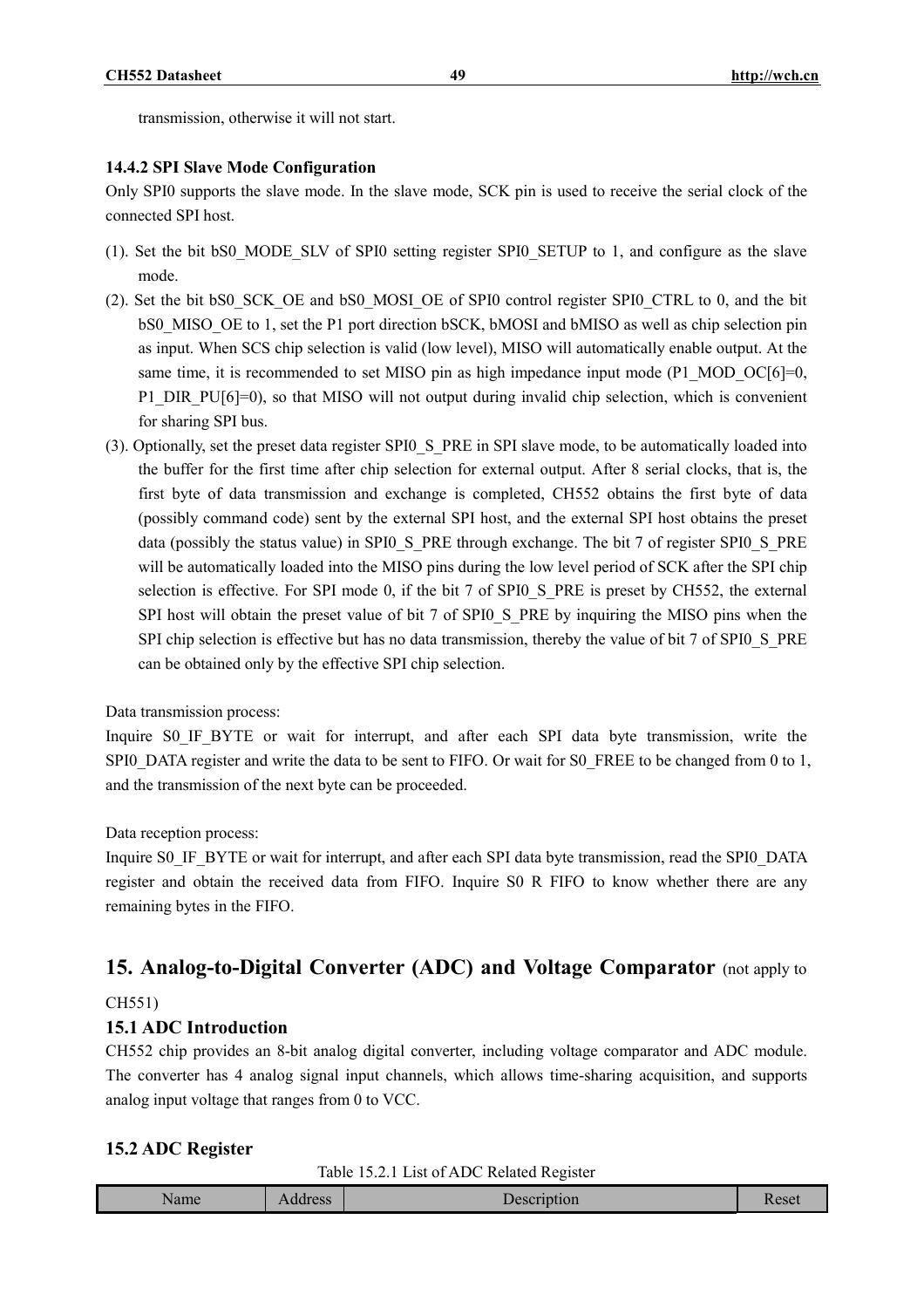|          |     |                            | value           |
|----------|-----|----------------------------|-----------------|
| ADC CTRL | 80h | ADC control register       | x0h             |
| ADC CFG  | 9AH | ADC configuration register | 00 <sub>h</sub> |
| ADC DATA | 9Fh | ADC data register          | xxh             |

ADC control register (ADC\_CTRL):

| Bit              | Name                  | Access        | Description                                                                                                                                                                                                                                                                                                                                    | Reset<br>value   |
|------------------|-----------------------|---------------|------------------------------------------------------------------------------------------------------------------------------------------------------------------------------------------------------------------------------------------------------------------------------------------------------------------------------------------------|------------------|
| 7                | <b>CMPO</b>           | <b>RO</b>     | The result output bit of the voltage comparator, if the bit<br>is 0, it indicates that the voltage of the positive phase<br>input terminal is lower than that of the inverting input<br>terminal. If the bit is 1, it indicates that the voltage of the<br>positive phase input terminal is higher than that of the<br>inverted input terminal | X                |
| 6                | $CMP$ <sub>_</sub> IF | <b>RW</b>     | Voltage comparator result change flag, if the bit is 1, it<br>indicates that the voltage comparator results have<br>changed, and the direct bit access reset to zero                                                                                                                                                                           | $\theta$         |
| 5                | ADC IF                | <b>RW</b>     | ADC conversion completion interrupt flag, if the bit is 1,<br>it indicates that an ADC conversion is completed, and the<br>direct bit access reset to zero                                                                                                                                                                                     | $\theta$         |
| 4                | ADC START             | <b>RW</b>     | ADC start control bit, set 1 to start an ADC conversion,<br>the bit will be reset automatically after the ADC<br>conversion is completed                                                                                                                                                                                                       | $\theta$         |
| 3                | CMP CHAN              | <b>RW</b>     | Voltage comparator inverted input terminal selection:<br>$0-AIN1$ ; $1-AIN3$                                                                                                                                                                                                                                                                   | $\theta$         |
| $\overline{2}$   | Reserved              | <sub>RO</sub> | Reserved                                                                                                                                                                                                                                                                                                                                       | $\Omega$         |
| 1                | ADC CHAN1             | <b>RW</b>     | High bit is selected for the voltage comparator positive<br>phase input terminal and ADC input channel                                                                                                                                                                                                                                         | $\theta$         |
| $\boldsymbol{0}$ | ADC CHAN0             | <b>RW</b>     | Low bit is selected for the voltage comparator positive<br>phase input terminal and ADC input channel                                                                                                                                                                                                                                          | $\boldsymbol{0}$ |

|  |  |  |  |  | Table 15.2.1 Voltage Comparator CMP Positive Phase Input Terminal and ADC Input Channel Table |
|--|--|--|--|--|-----------------------------------------------------------------------------------------------|
|--|--|--|--|--|-----------------------------------------------------------------------------------------------|

| ADC CHAN1   ADC CHAN0 | Select the voltage comparator positive phase input<br>terminal and ADC input channel |
|-----------------------|--------------------------------------------------------------------------------------|
|                       | AINO $(P1.1)$                                                                        |
|                       | AIN1 $(P1.4)$                                                                        |
|                       | AIN2 $(P1.5)$                                                                        |
|                       | AIN3 (P3.2)                                                                          |

ADC configuration register (ADC\_CFG):

| Bit   | Name     | Access    | Description                                              | Reset<br>value    |
|-------|----------|-----------|----------------------------------------------------------|-------------------|
| [7:4] | Reserved | RO        | Reserved                                                 | 0000 <sub>b</sub> |
|       | ADC EN   | <b>RW</b> | The power control bit of ADC module, if the bit is 0, it |                   |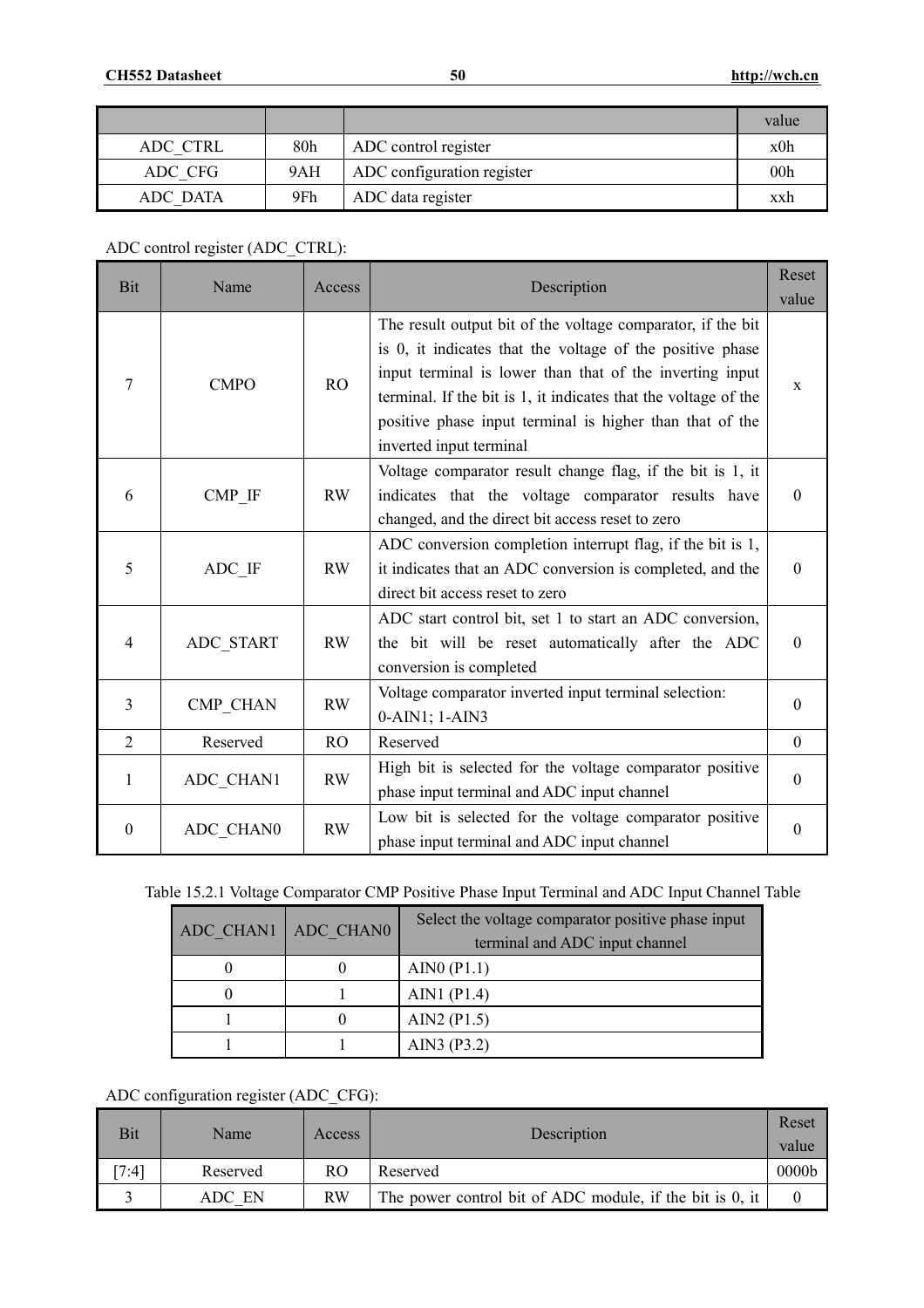|                |          |                | indicates that turn off the power supply of the ADC<br>module and enter the sleep state. If the bit is 1, it indicates<br><b>ON</b>                                                                                               |          |
|----------------|----------|----------------|-----------------------------------------------------------------------------------------------------------------------------------------------------------------------------------------------------------------------------------|----------|
| $\overline{2}$ | CMP EN   | <b>RW</b>      | The power control bit of voltage comparator, if the bit is<br>0, it indicates that turn off the power supply of the voltage<br>comparator and enter the sleep state. If the bit is 1, it<br>indicates ON                          | $\theta$ |
|                | Reserved | R <sub>O</sub> | Reserved                                                                                                                                                                                                                          | $\theta$ |
| $\Omega$       | ADC CLK  | <b>RW</b>      | ADC reference clock frequency selection bit, if the bit is<br>0, select the slow clock, and 384 Fosc cycles are required<br>for each ADC. If the bit is 1, select the fast clock, and 96<br>Fosc cycles are required for each ADC | $\Omega$ |

#### ADC data register (ADC\_DATA):

| Bit  | Name     | Access | Description              | Reset<br>value |
|------|----------|--------|--------------------------|----------------|
| 7:01 | ADC DATA | RO     | ADC sampling result data | xxh            |

### **15.3 ADC Function**

ADC sampling mode configuration steps:

- (1). Set the ADC\_EN bit in ADC\_CFG register as 1, turn on ADC module, and set the bADC\_CLK to select frequency.
- (2). Set ADC\_CHAN1/0 in ADC\_CTRL register, and select the input channel.
- (3). Optional, reset interrupt flag ADC\_IF. Optional, if the interrupt mode is used, the interrupt needs to be enabled here.
- (4). Set ADC\_START in ADC\_CTRL register, and start an ADC conversion.
- (5). Wait for ADC\_START to be changed into 0, or ADC\_IF to be set to 1 (if reset to zero before), it indicates that the result data can be read through ADC\_DATA after ADC conversion. This data is the value of the input voltage relative to 255 equal parts of the VCC supply voltage, for example, if the result data is 47, it indicates that the input voltage is approximate to 47/255 of the VCC voltage. If the VCC supply voltage is also uncertain, another determined reference voltage value can be measured, and the measured input voltage value and the VCC supply voltage value can be calculated proportionally.
- (6). If ADC\_START is set again, start the next ADC conversion.

Voltage comparator mode configuration steps:

- (1). Set the CMP\_EN bit in ADC\_CFG register as 1, turn on the voltage comparator module.
- (2). Set ADC\_CHAN1/0 and CMP\_CHAN in ADC\_CTRL register, and select the positive and inverted input channels.
- (3). Optional, reset flag CMP\_IF.
- (4). You can inquire the status of the CMPO bit at any time to obtain the results of the current comparator.
- (5). If the CMP\_IF is changed into 1, it indicates that the result of the comparator has changed.

For the above selected analog signal input channel, the GPIO pin where it's located must be set in either high-impedance input mode or open-drain output mode and in output 1 state (equivalent to high-impedance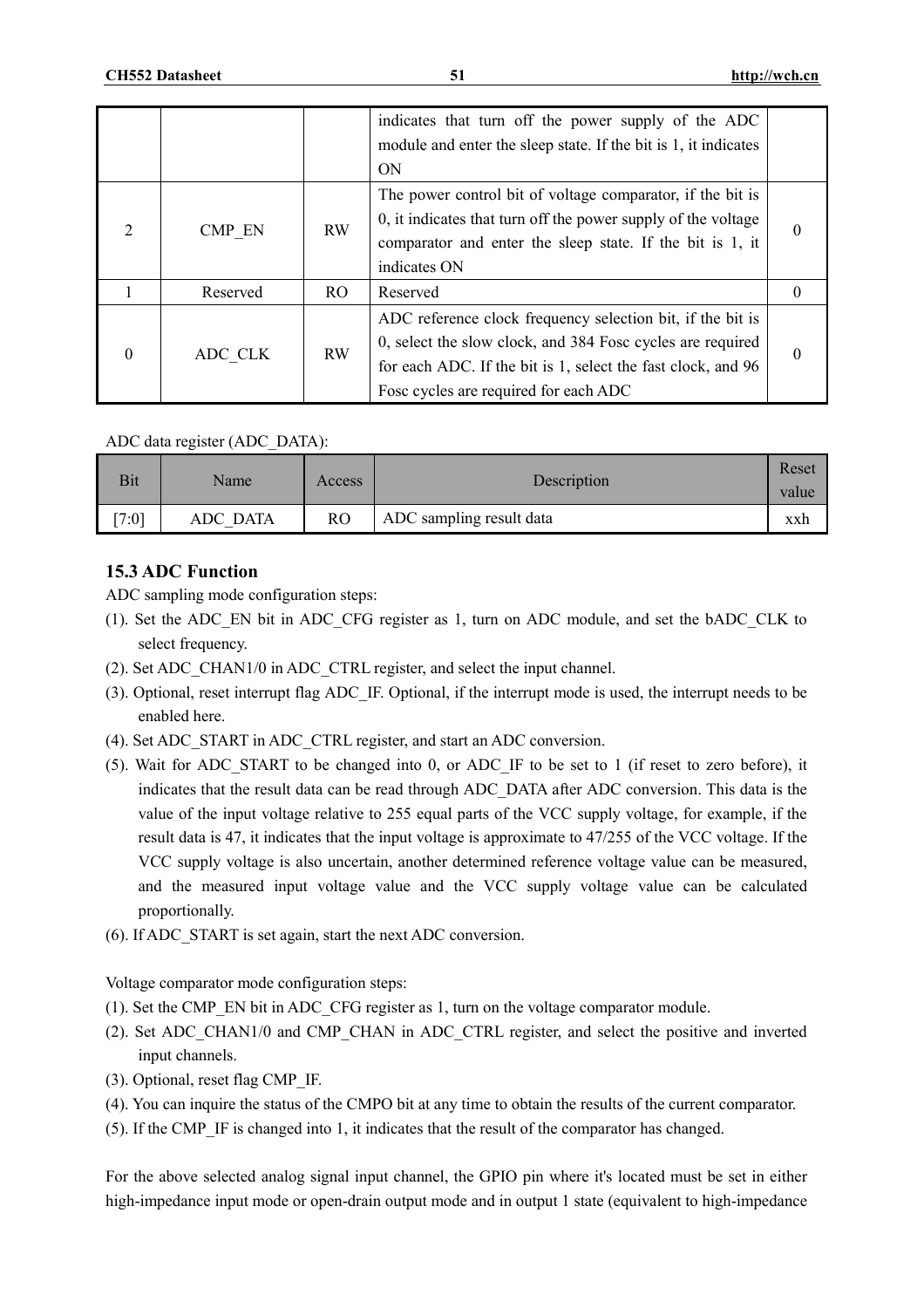input), Pn\_DIR\_PU[x]=0, and it is recommended to turn off the pull-up resistor and pull-down resistor.

# **16. USB Controller**

# **16.1 USB Controller Introduction**

CH552 is built-in with USB controller and USB transceiver, with the features as follows:

- (1). Support USB Device function, support USB 2.0 full speed 12Mbps or low speed 1.5Mbps;
- (2). Support USB control transmission, bulk transmission, interrupt transmission, synchronous/real-time transmission;
- (3). Support data packet of up to 64 bytes, built-in FIFO, support interrupts and DMA.

The USB related registers of CH552 are divided into 2 parts: USB global register and USB endpoint register.

### **16.2 Global Register**

Table 16.2.1 USB Global Register List (those marked in grey are controlled by bUC\_RESET\_SIE reset)

| Name              | Address          | Description                                       | Reset value  |
|-------------------|------------------|---------------------------------------------------|--------------|
| USB C CTRL        | 91 <sub>h</sub>  | USB type-C configuration channel control register | 0000 0000b   |
| USB INT FG        | D <sub>8</sub> h | USB interrupt flag register                       | 0010 0000b   |
| USB INT ST        | D <sub>9</sub> h | USB interrupt status register (read only)         | $00xx$ xxxxb |
| USB MIS ST        | DAh              | USB miscellaneous status register (read only)     | xx10 1000b   |
| <b>USB RX LEN</b> | DBh              | USB receive length register (read only)           | 0xxx xxxxb   |
| USB INT EN        | E1h              | USB interrupt enable register                     | 0000 0000b   |
| <b>USB CTRL</b>   | E2h              | USB control register                              | 0000 0110b   |
| USB DEV AD        | E3h              | USB device address register                       | 0000 0000b   |

USB type-C configuration channel control register (USB\_C\_CTRL): (not apply to CH551)

| Bit            | Name                | Access    | Description                                                    |          |
|----------------|---------------------|-----------|----------------------------------------------------------------|----------|
|                |                     |           |                                                                | value    |
| 7              | <b>bVBUS2 PD EN</b> | <b>RW</b> | If the bit is 1, enable the internal 10K pull-down resistor    | $\theta$ |
|                |                     |           | of VBUS2 pin. If the bit is 0, disable.                        |          |
| 6              | <b>bUCC2 PD EN</b>  | <b>RW</b> | If the bit is 1, enable the internal $5.1K$ pull-down resistor | $\theta$ |
|                |                     |           | of UCC2 pin. If the bit is 0, disable.                         |          |
| 5              | <b>bUCC2 PU1 EN</b> | <b>RW</b> | This bit is the high bit of the internal pull-up resistor      | $\Omega$ |
|                |                     |           | control selection of UCC2 pin                                  |          |
| $\overline{4}$ |                     | <b>RW</b> | This bit is the low bit of the internal pull-up resistor       | $\Omega$ |
|                | <b>bUCC2 PU0 EN</b> |           | control selection of UCC2 pin                                  |          |
|                |                     |           | If the bit is 1, enable the internal 10K pull-down resistor    |          |
| 3              | <b>bVBUS1 PD EN</b> | <b>RW</b> | of VBUS1 pin. If the bit is 0, disable.                        | $\Omega$ |
|                |                     |           | If the bit is 1, enable the internal 5.1K pull-down resistor   |          |
| $\overline{2}$ | <b>bUCC1 PD EN</b>  | <b>RW</b> | of UCC1 pin. If the bit is 0, disable.                         | $\theta$ |
|                |                     |           | This bit is the high bit of the internal pull-up resistor      |          |
|                | <b>bUCC1 PU1 EN</b> | <b>RW</b> | control selection of UCC1 pin                                  | $\Omega$ |
| $\theta$       | <b>bUCC1 PU0 EN</b> | <b>RW</b> | This bit is the low bit of the internal pull-up resistor       | $\theta$ |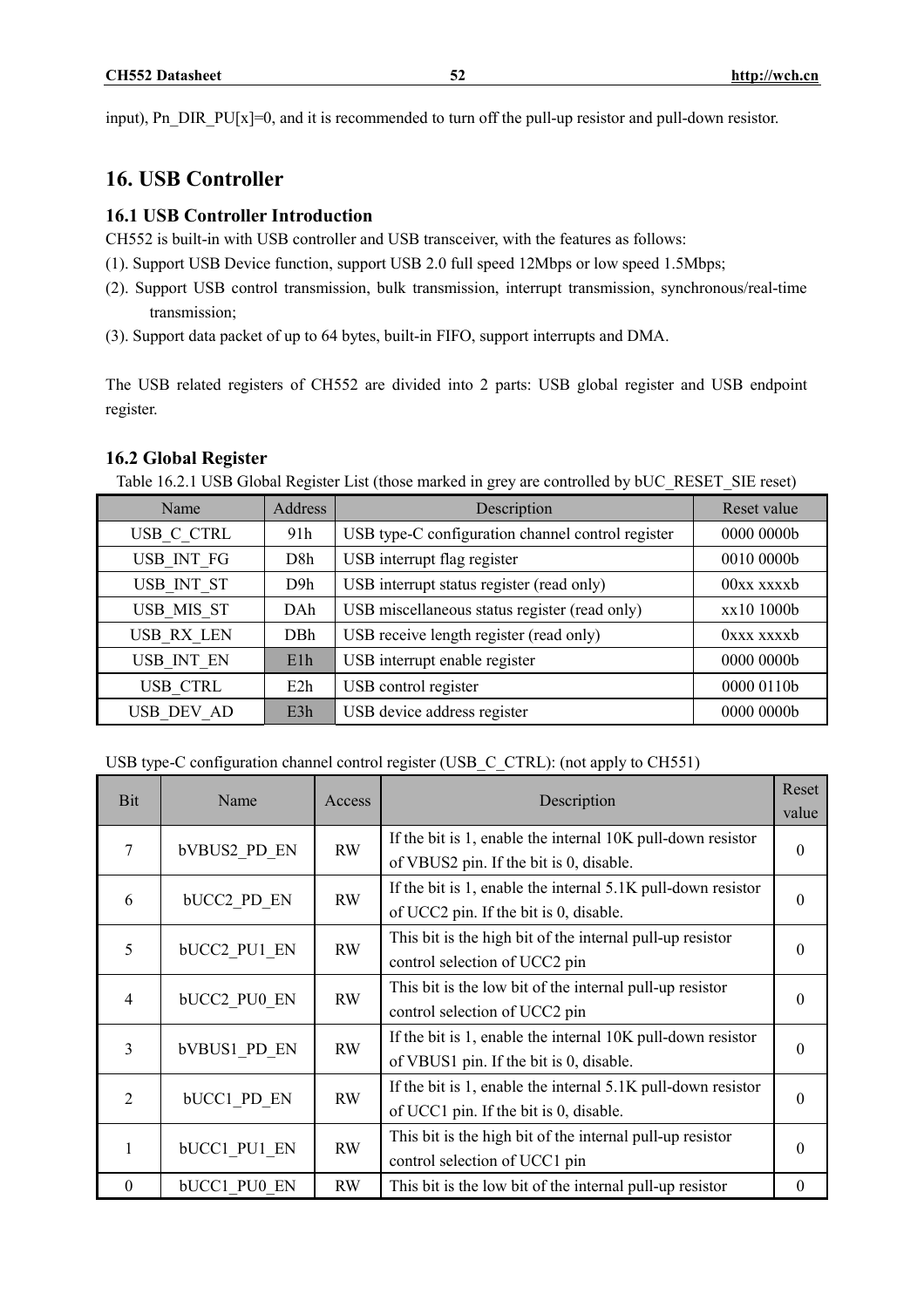|  | ***<br>μш<br>_________ |  |
|--|------------------------|--|
|  |                        |  |

The pull-up resistor inside the UCCn pin is selected by bUCCn\_PU1\_EN and bUCCn\_PU0\_EN.

| bUCCn PU1 EN | bUCCn PU0 EN | Select the pull-up resistor inside the UCCn pin                         |
|--------------|--------------|-------------------------------------------------------------------------|
|              |              | Disable the internal pull-up resistor                                   |
|              |              | Enable internal $56K\Omega$ pull-up resistor, it indicates providing    |
|              |              | default USB current                                                     |
|              | O            | Enable internal $22K\Omega$ pull-up resistor, it indicates providing    |
|              |              | 1.5A current                                                            |
|              |              | Enable internal $10K\Omega$ pull-up resistor, it indicates providing 3A |
|              |              | current                                                                 |

The above mentioned USB type - C pull-up resistor and pull-down resistor are independent from the Pn\_DIR\_PU port direction control and the port pull-up resistor controlled by the pull-up enable register, when a pin is used for USB type-C, the corresponding port pull-up resistor of the pin should be forbidden. It's recommended to enable the high impedance input mode of the pin (to avoid low level or high level output by the pin).

For detailed control and input detection of USB type-C configuration channels, please refer to USB type-C application commands and routines.

| Bit            | Name                | Access    | Description                                                                                                                                                                                                                                                                                                   | Reset            |
|----------------|---------------------|-----------|---------------------------------------------------------------------------------------------------------------------------------------------------------------------------------------------------------------------------------------------------------------------------------------------------------------|------------------|
|                |                     |           |                                                                                                                                                                                                                                                                                                               | value            |
| 7              | U IS NAK            | RO        | If the bit is 1, it indicates that NAK busy response is<br>received during current USB transmission. If the bit is 0,<br>it indicates that non-NAK response is received                                                                                                                                       | $\Omega$         |
| 6              | U TOG OK            | RO        | Current USB transmission DATA0/1 synchronization<br>flag matching state, if the bit is 1, it indicates<br>synchronization and the data is valid. If the bit is 0, it<br>indicates desynchrony and the data may be invalid                                                                                     | $\Omega$         |
| 5              | <b>U_SIE_FREE</b>   | <b>RO</b> | Idle status bit of USB protocol processor, if the bit is 0, it<br>indicates busy and USB transmission is in progress. If<br>the bit is 1, it indicates USB in idle                                                                                                                                            | $\mathbf{1}$     |
| $\overline{4}$ | UIF FIFO OV         | RW        | USB FIFO overflow interrupt flag bit, if the bit is 1, it<br>indicates FIFO overflow interrupt. If the bit is 0, it<br>indicates that there is no interrupt. Direct bit access to<br>reset or write 1 to reset                                                                                                | $\Omega$         |
| $\overline{3}$ | Reserved            | <b>RO</b> | Reserved                                                                                                                                                                                                                                                                                                      | $\boldsymbol{0}$ |
| $\overline{2}$ | <b>UIF SUSPEND</b>  | <b>RW</b> | USB bus suspended or wake-up event interrupt flag bit,<br>if the bit is 1, it indicates that there is an interrupt, and<br>the interrupt is triggered by USB suspended event or<br>wake-up event. If the bit is 0, it indicates that there is no<br>interrupt. Direct bit access to reset or write 1 to reset | $\Omega$         |
| 1              | <b>UIF TRANSFER</b> | <b>RW</b> | USB transmission completion interrupt flag bit, if the bit<br>is 1, it indicates that there is an interrupt, and the                                                                                                                                                                                          | $\theta$         |

USB interrupt flag register (USB\_INT\_FG):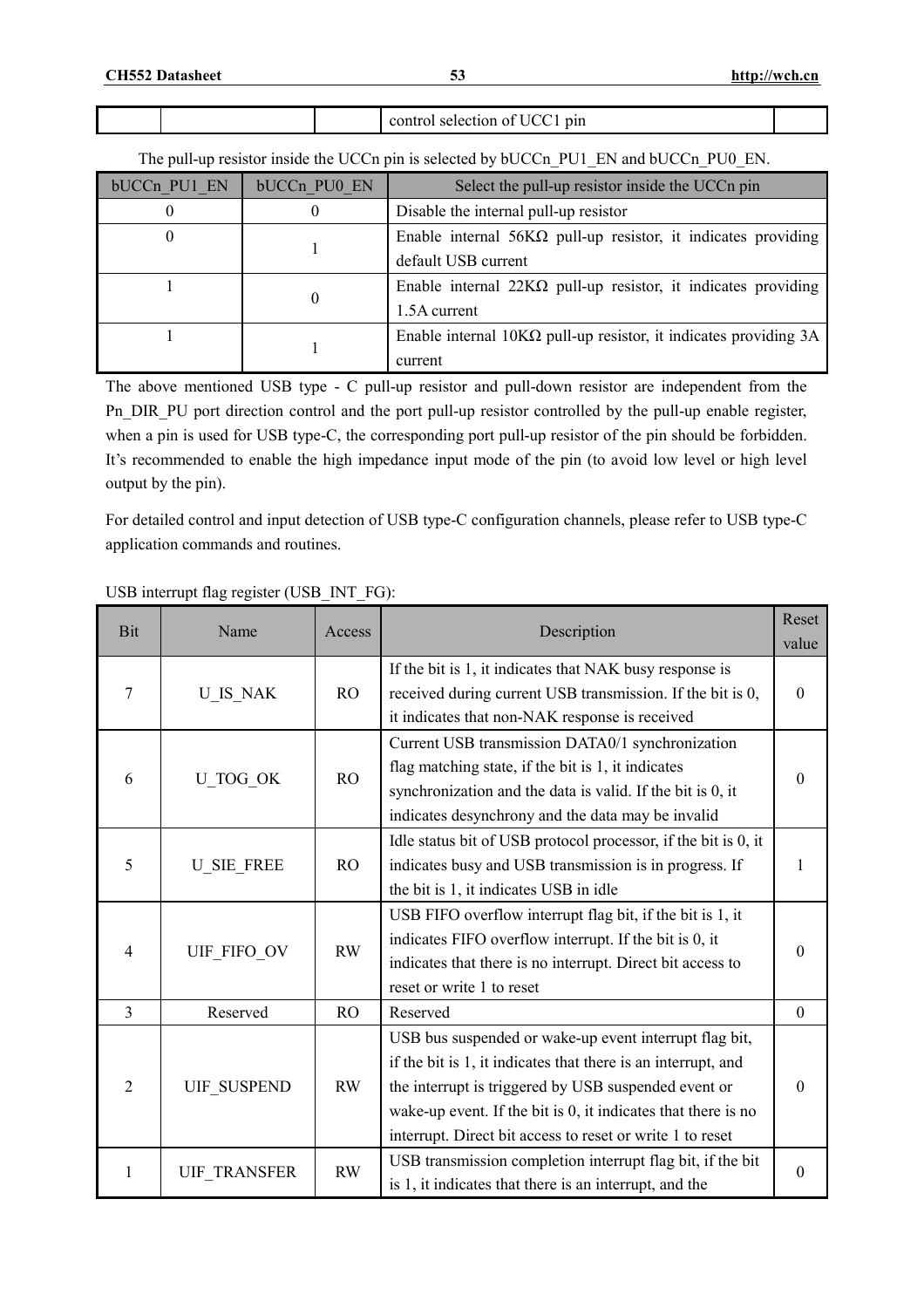|                  |             |    | interrupt is triggered by a USB transmission completion.<br>If the bit is 0, it indicates that there is no interrupt. Direct |  |
|------------------|-------------|----|------------------------------------------------------------------------------------------------------------------------------|--|
|                  |             |    | bit access to reset or write 1 to reset                                                                                      |  |
|                  |             |    | USB bus reset event interrupt flag bit, if the bit is 1, it                                                                  |  |
|                  |             |    | indicates that there is an interrupt, and the interrupt is                                                                   |  |
| $\boldsymbol{0}$ | UIF BUS RST | RW | triggered by the USB bus reset event. If the bit is 0, it                                                                    |  |
|                  |             |    | indicates that there is no interrupt. Direct bit access to                                                                   |  |
|                  |             |    | reset or write 1 to reset                                                                                                    |  |

### USB interrupt state register (USB\_INT\_ST):

| Bit   | Name               | Access | Description                                                                                                                                                                                   | Reset<br>value |
|-------|--------------------|--------|-----------------------------------------------------------------------------------------------------------------------------------------------------------------------------------------------|----------------|
|       | bUIS IS NAK        | RO.    | If the bit is 1, it indicates that NAK busy response is<br>received during current USB transmission. The same as<br>U IS NAK                                                                  | 0              |
| 6     | <b>bUIS TOG OK</b> | RO     | Current USB transmission DATA0/1 synchronization<br>flag matching state, if the bit is 1, it indicates<br>synchronization. If the bit is 0, it indicates desynchrony.<br>The same as U TOG OK | 0              |
| 5     | <b>bUIS TOKEN1</b> | RO     | The token PID high bit of the current USB transmission<br>service                                                                                                                             | X              |
| 4     | <b>bUIS TOKEN0</b> | RO.    | The token PID low bit of the current USB transmission<br>service                                                                                                                              | X              |
| [3:0] | MASK UIS ENDP      | RO.    | The endpoint number of the current USB transmission<br>service, 0000 represents endpoint 0; ; 1111 represents<br>endpoint 15                                                                  | xxxxb          |

BUIS\_TOKEN1 and bUIS\_TOKEN0 constitute MASK\_UIS\_TOKEN, which is used to identify the token PID of the current USB transmission service: 00 represents OUT package; 01 represents SOF package; 10 represents IN package; 11 represents SETUP package.

USB miscellaneous state register (USB\_MIS\_ST):

| Bit   | Name                   | Access         | Description                                                                                                                                                                                          | Reset<br>value |
|-------|------------------------|----------------|------------------------------------------------------------------------------------------------------------------------------------------------------------------------------------------------------|----------------|
| [7:6] | Reserved               | RO.            | Reserved                                                                                                                                                                                             | xxb            |
| 5     | <b>bUMS SIE FREE</b>   | R <sub>O</sub> | Idle status bit of USB protocol processor, if the bit is 0,<br>it indicates busy and USB transmission is in progress. If<br>the bit is 1, it indicates USB in idle. The same as<br><b>U SIE FREE</b> |                |
| 4     | <b>bUMS R FIFO RDY</b> | RO.            | USB receive FIFO data ready status bit, if the bit is 0, it<br>indicates that receive FIFO is null. If the bit is 1, it<br>indicates that receive FIFO is not null                                   |                |
| 3     | <b>bUMS BUS RESET</b>  | RO.            | USB bus reset status bit, if the bit is 0, it indicates that<br>there is no USB bus reset at present. If the bit is 1, it<br>indicates that USB bus reset is in progress                             |                |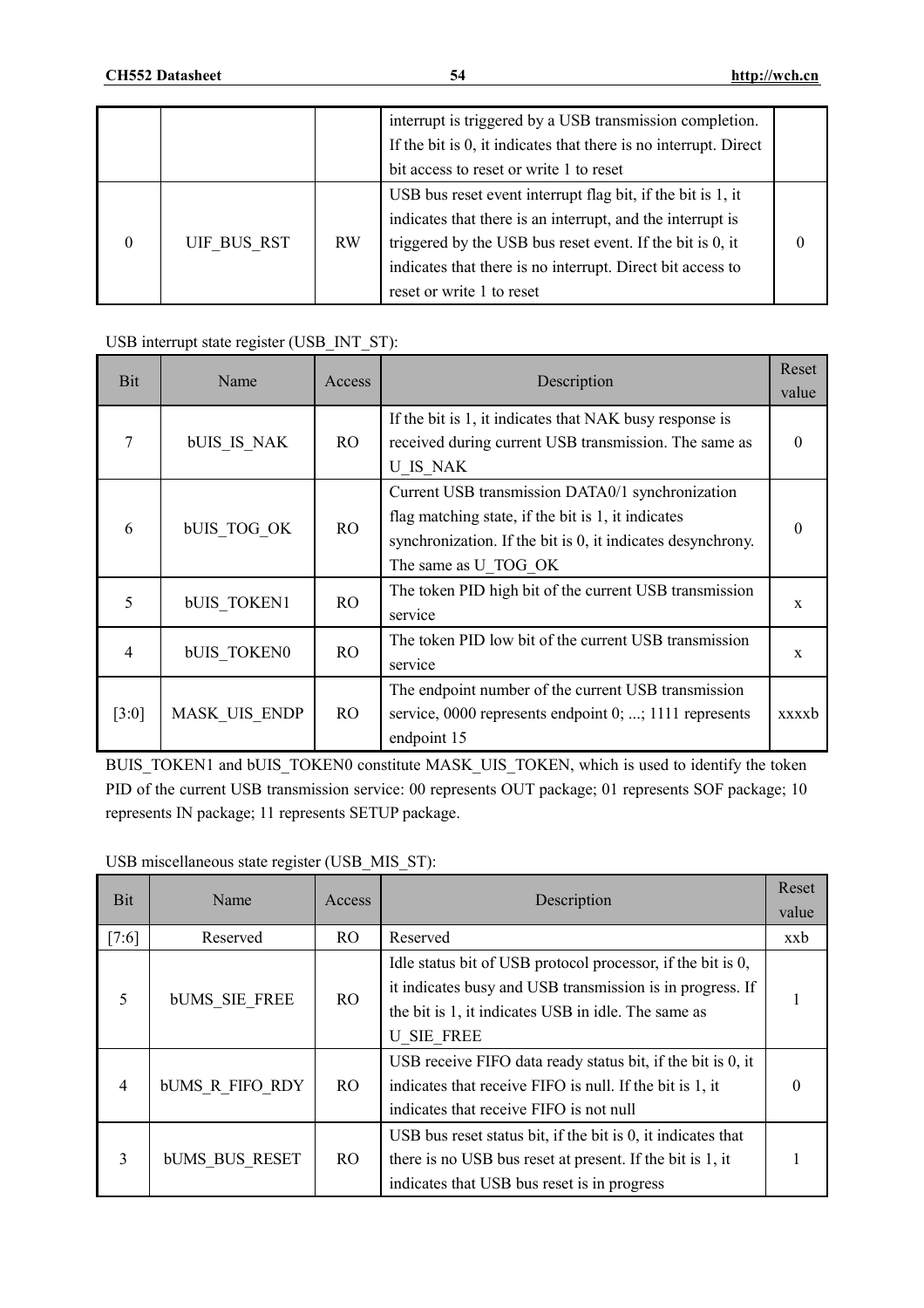|       | <b>bUMS SUSPEND</b> | RO. | USB suspending status bit, if the bit is 0, it indicates<br>that there is USB activity at present. If the bit is 1, it<br>indicates that there has been no USB activity for some<br>time and suspending is requested |                |
|-------|---------------------|-----|----------------------------------------------------------------------------------------------------------------------------------------------------------------------------------------------------------------------|----------------|
| [1:0] | Reserved            | RO. | Reserved                                                                                                                                                                                                             | $00\mathrm{b}$ |

# USB receive length register (USB\_RX\_LEN):

| Bit   | Name               | Access | Description                                                             | Reset<br>value |
|-------|--------------------|--------|-------------------------------------------------------------------------|----------------|
| 17:01 | <b>bUSB RX LEN</b> | RO     | The number of bytes of the data received by the current<br>USB endpoint | xxh            |

# USB interrupt enable register (USB\_INT\_EN):

| Bit            | Name                 | Access    | Description                                                                                        | Reset<br>value   |
|----------------|----------------------|-----------|----------------------------------------------------------------------------------------------------|------------------|
| 7              | <b>bUIE DEV SOF</b>  | RW        | If the bit is 1, enable receiving SOF package interrupt.<br>If the bit is 0, disable.              | $\theta$         |
| 6              | <b>bUIE DEV NAK</b>  | <b>RW</b> | If the bit is 1, enable receiving NAK interrupt. If the bit<br>is 0, disable.                      | $\theta$         |
| 5              | Reserved             | RO.       | Reserved                                                                                           | $\bf{0}$         |
| 4              | <b>bUIE FIFO OV</b>  | <b>RW</b> | If the bit is 1, enable FIFO overflow interrupt. If the bit<br>is 0, close enable                  | $\theta$         |
| 3              | Reserved             | RO        | Reserved                                                                                           | $\boldsymbol{0}$ |
| $\overline{2}$ | <b>bUIE SUSPEND</b>  | <b>RW</b> | If the bit is 1, enable USB bus suspended or wake-up<br>event interrupt. If the bit is 0, disable. | $\Omega$         |
|                | <b>bUIE TRANSFER</b> | <b>RW</b> | If the bit is 1, enable USB transmission completion<br>interrupt. If the bit is 0, disable.        | $\theta$         |
| $\theta$       | <b>bUIE BUS RST</b>  | RW        | If the bit is 1, enable USB bus reset event interrupt. If<br>the bit is 0, disable.                | 0                |

# USB control register (USB\_CTRL):

| Bit            | Name                 | Access    | Description                                                 | Reset            |
|----------------|----------------------|-----------|-------------------------------------------------------------|------------------|
|                |                      |           |                                                             | value            |
| 7              | Reserved             | RO.       | Reserved                                                    | $\boldsymbol{0}$ |
|                |                      |           | USB bus signal transmission rate selection bit, if the bit  |                  |
| 6              | <b>bUC LOW SPEED</b> | <b>RW</b> | is 0, select full speed 12Mbps. If the bit is 1, select low | $\theta$         |
|                |                      |           | speed 1.5Mbps                                               |                  |
|                |                      |           | USB device enable and internal pull-up resistor control     |                  |
| 5              | <b>bUC DEV PU EN</b> | <b>RW</b> | bit. if the bit is 1, enable USB device transmission and    |                  |
|                |                      |           | enable internal pull-up resistor                            |                  |
| 5              | <b>bUC SYS CTRL1</b> | RW        | USB system control high bit                                 | $\Omega$         |
| $\overline{4}$ | <b>bUC SYS CTRL0</b> | <b>RW</b> | USB system control low bit                                  | $\Omega$         |
| 3              |                      | <b>RW</b> | Automatical pause enable bit before the USB                 |                  |
|                | <b>bUC INT BUSY</b>  |           | transmission completion interrupt flag is not reset, if the | $\Omega$         |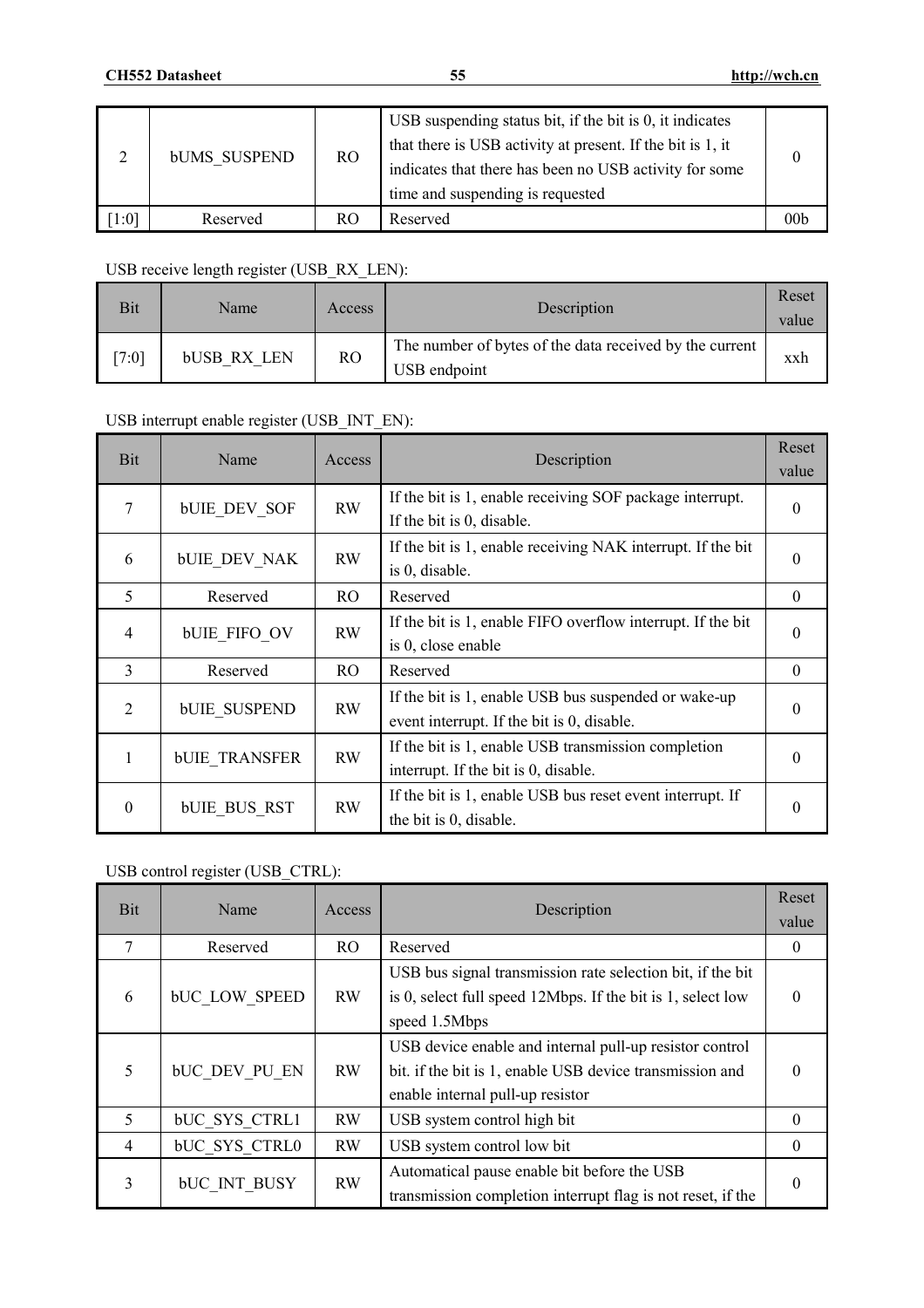|                    |                      |           | bit is 1, it will automatically pause and reply to the busy<br>NAK before the interrupt flag UIF TRANSFER is |  |
|--------------------|----------------------|-----------|--------------------------------------------------------------------------------------------------------------|--|
|                    |                      |           | reset. If the bit is 0, it will not pause                                                                    |  |
|                    |                      |           | USB protocol processor software reset control bit, if the                                                    |  |
|                    | <b>bUC RESET SIE</b> | RW        | bit 1, it will forcefully reset the USB protocol processor                                                   |  |
| $\overline{2}$     |                      |           | and most of the USB control registers, which requires                                                        |  |
|                    |                      |           | the software to reset                                                                                        |  |
| <b>bUC CLR ALL</b> |                      | <b>RW</b> | If the bit is 1, empty USB interrupt flag and FIFO,                                                          |  |
|                    |                      |           | which requires the software to reset                                                                         |  |
| 0                  |                      | RW        | If the bit is 1, enable USB DMA and DMA interrupt. If                                                        |  |
|                    | <b>bUC DMA EN</b>    |           | the bit is 0, close enable                                                                                   |  |

#### bUC\_SYS\_CTRL1 and bUC\_SYS\_CTRL0 constitute the USB system control combination:

| <b>bUC SYS CTRL1</b> | bUC SYS CTRL0 | USB system control description                                    |
|----------------------|---------------|-------------------------------------------------------------------|
|                      |               | Disable USB device function, turn off internal pull-up resistor   |
|                      |               | Enable USB device function, turn off internal pull-up, and        |
| 0                    |               | external pull-up is required.                                     |
|                      |               | Enable USB device function, turn on internal $1.5K\Omega$ pull-up |
|                      |               | resistor                                                          |
|                      |               | This pull-up resistor is prior to the pull-down resistor, which   |
|                      |               | also can be used in GPIO mode                                     |

USB device address register (USB\_DEV\_AD):

| Bit   | Name                 | Access    | Description                                                       | Reset<br>value |
|-------|----------------------|-----------|-------------------------------------------------------------------|----------------|
|       | <b>bUDA GP BIT</b>   | <b>RW</b> | USB common flag bit, user-defind, and reset or set by<br>software |                |
| [6:0] | <b>MASK USB ADDR</b> | <b>RW</b> | Address of the USB device                                         | $00\mathrm{h}$ |

#### **16.3 Endpoint Register**

CH552 provides 5 sets of bidirectional endpoints, including endpoint0, endpoint1, endpoint2, endpoint3 and endpoint4. The maximum data packet length of all endpoints is 64 bytes.

Endpoint0 is the default endpoint and supports control transmission. The transmit endpoint and receive endpoint share a 64-byte data buffer area.

Endpoint1, endpoint2, endpoint3 each includes a transmit endpoint IN and a receive endpoint OUT. The transmit endpoint and receive endpoint each has a separate 64 bytes or double 64 bytes data buffer respectively, supporting control transmission, bulk transmission, interrupt transmission, and real-time/synchronous transmission.

Endpoint4 each includes a transmit endpoint IN and a receive endpoint OUT. The transmit endpoint and receive endpoint each has a separate 64 bytes data buffer respectively, supporting control transmission, bulk transmission, interrupt transmission, and real-time/synchronous transmission.

Each group of endpoints has a control register UEPn\_CTRL and a length transmit register UEPn T LEN(n=0/1/2/3/4), which are used to set the synchronization trigger bit of endpoint, the response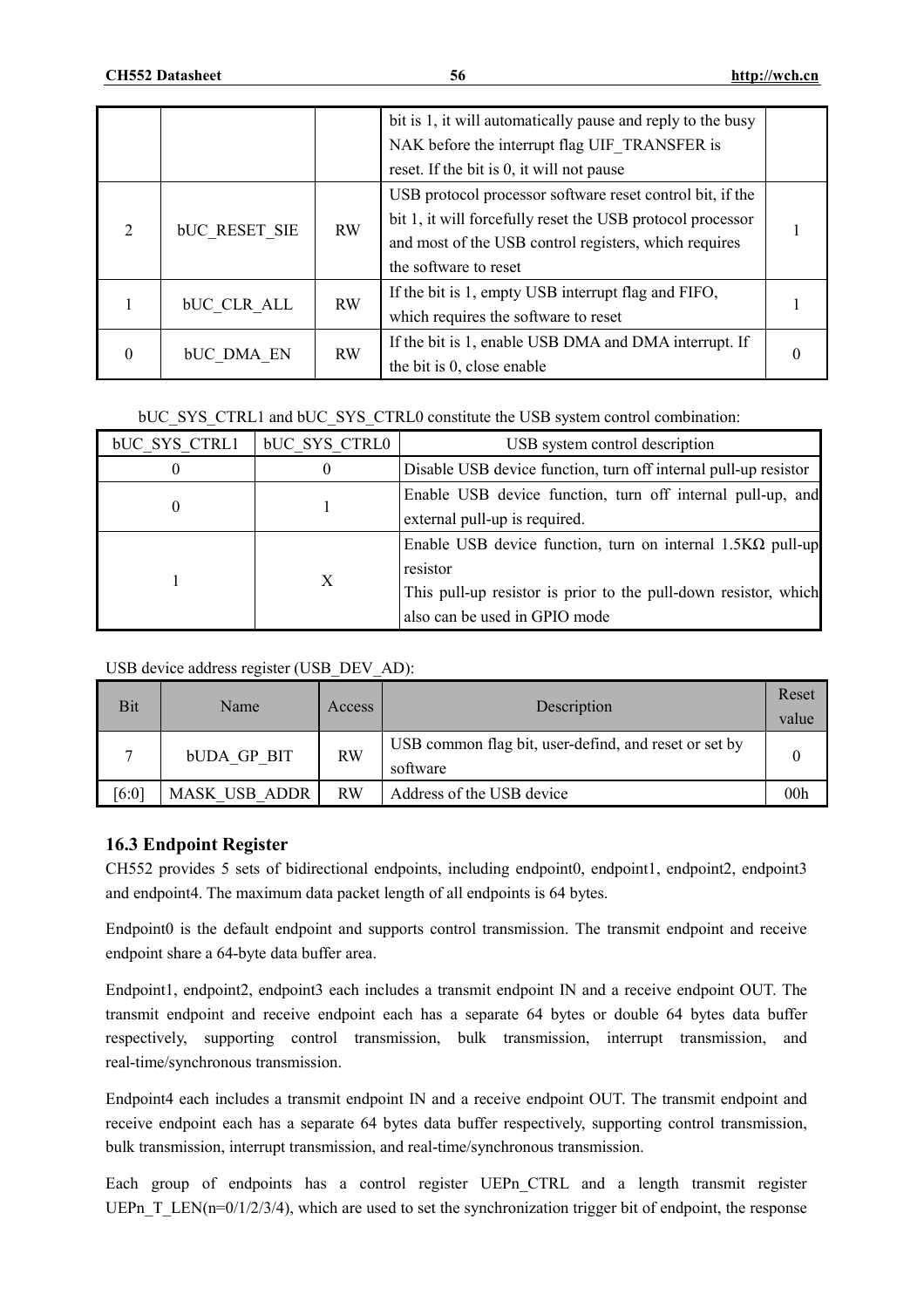to OUT transactions and IN transactions and the length of data to be sent.

As the necessary USB bus pull-up resistor of USB device, it can be set whether to be enabled by the software at any time. When bUC\_DEV\_PU\_EN in the USB control register USB\_CTRL is set to 1, CH552 will internally connect the pull-up resistor with the DP pin or DM pin of the USB bus based on bUD LOW SPEED and enable the USB device function.

When a USB bus reset, USB bus suspended or wake-up event is detected, or when the USB successfully processes data transmission or reception, the USB protocol processor will set corresponding interrupt flag and generate an interrupt request. The application program can directly query, or query and analyze the interrupt flag register USB\_INT\_FG in the USB interrupt service program, and perform corresponding processing according to UIF\_BUS\_RST and UIF\_SUSPEND. In addition, if UIF\_TRANSFER is valid, it is required to continue to analyze the USB interrupt state register USB\_INT\_ST, and perform the corresponding processing according to the current endpoint number MASK\_UIS\_ENDP and the current transaction token PID identifier MASK\_UIS\_TOKEN. If the synchronization trigger bit bUEP\_R\_TOG of OUT transaction of each endpoint is set in advance, you can judge whether the synchronization trigger bit of the data packet received matches the synchronization trigger bit of the endpoint through U\_TOG\_OK or bUIS TOG OK. If the data is synchronized, the data is valid. If the data is not synchronized, the data should be discarded. After the USB transmit or receive interrupt is processed each time, the synchronization trigger bit of corresponding endpoint should be modified correctly to synchronize the data packet sent next time and detect whether the data packet received next time is synchronized. In addition, bUEP\_AUTO\_TOG can be set to automatically flip the corresponding synchronization trigger bit after successful transmission oe reception.

The data to be transmissted by each endpoint is in their own buffer, and the length of the data to betransmitted is independently set in UEPn T\_LEN. The data received by each endpoint is in their own buffer, but the length of the data received is in the USB receive length register USB\_RX\_LEN, and it can be distinguished according to the current endpoint number when the USB is receiving an interrupt.

| Name              | Address    | Description                                            | Reset value |
|-------------------|------------|--------------------------------------------------------|-------------|
| <b>UDEV CTRL</b>  | D1h        | USB device physical port control register              | 10xx0000b   |
| UEP1 CTRL         | D2h        | Endpoint1 control register                             | 0000 0000b  |
| <b>UEP1 T LEN</b> | D3h        | Endpoint1 transmist length register                    | 0xxx xxxxb  |
| <b>UEP2 CTRL</b>  | D4h        | Endpoint2 control register                             | 0000 0000b  |
| UEP2 T LEN        | D5h        | Endpoint2 transmist length register                    | 0000 0000b  |
| UEP3 CTRL         | D6h        | Endpoint3 control register                             | 0000 0000b  |
| <b>UEP3 T LEN</b> | D7h        | Endpoint3 transmist length register                    | 0xxx xxxxb  |
| <b>UEPO CTRL</b>  | DCh        | Endpoint0 control register                             | 0000 0000b  |
| <b>UEPO T LEN</b> | <b>DDh</b> | Endpoint0 transmist length register                    | 0xxx xxxxb  |
| <b>UEP4 CTRL</b>  | DEh        | Endpoint4 control register                             | 0000 0000b  |
| <b>UEP4 T LEN</b> | DFh        | Endpoint4 transmist length register                    | 0xxx xxxxb  |
| UEP4 1 MOD        | EAh        | Endpoint1, endpoint4 mode control register             | 0000 0000b  |
| UEP2 3 MOD        | EBh        | Endpoint2, endpoint3 mode control register             | 0000 0000b  |
| UEP0 DMA H        | EDh        | Endpoint0 and endpoint4 buffer start address high byte | 0000 00xxb  |
| UEP0 DMA L        | ECh        | Endpoint0 and endpoint4 buffer start address low byte  | xxxx xxxxb  |

| Table 16.3.1 List of USB Device Endpoint Related Registers (those marked in grey are controlled by |
|----------------------------------------------------------------------------------------------------|
| RB UC RESET SIE reset)                                                                             |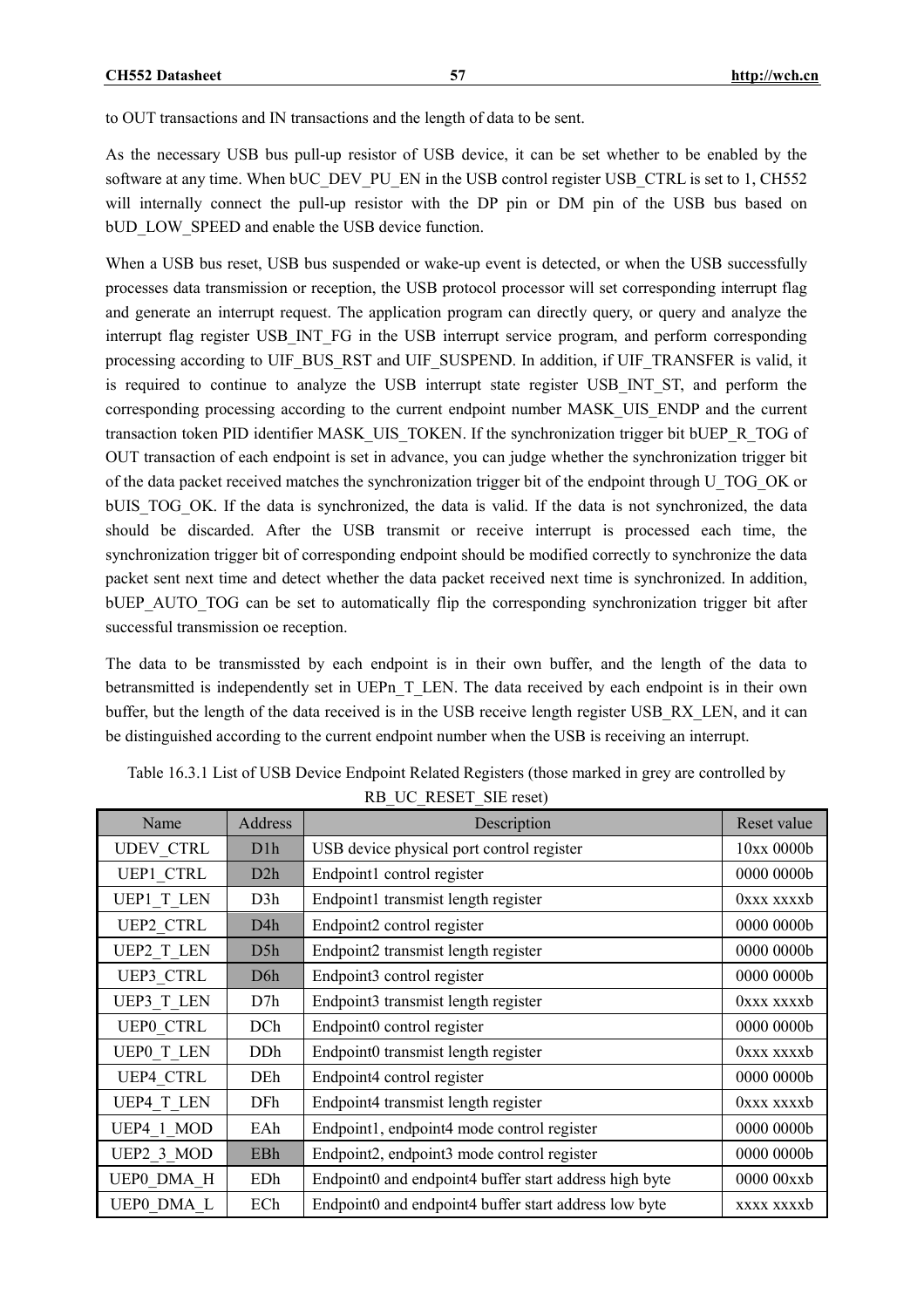| <b>UEPO DMA</b> | ECh | UEP0 DMA L and UEP0 DMA H constitute a 16-bit SFR | 0xxxh       |
|-----------------|-----|---------------------------------------------------|-------------|
| UEP1 DMA H      | EFh | Endpoint1 buffer area start address high byte     | 0000 00xxb  |
| UEP1 DMA L      | EEh | Endpoint1 buffer area start address low byte      | xxxx xxxxb  |
| UEP1 DMA        | EEh | UEP1 DMA L and UEP1 DMA H constitute a 16-bit SFR | $0$ xxx $h$ |
| UEP2 DMA H      | E5h | Endpoint2 buffer area start address high byte     | 0000 00xxb  |
| UEP2 DMA L      | E4h | Endpoint2 buffer area start address low byte      | xxxx xxxxb  |
| UEP2 DMA        | E4h | UEP2 DMA L and UEP2 DMA H constitute a 16-bit SFR | $0$ xxx $h$ |
| UEP3 DMA H      | E7h | Endpoint3 buffer area start address high byte     | 0000 00xxb  |
| UEP3 DMA L      | E6h | Endpoint3 buffer area start address low byte      | xxxx xxxxb  |
| UEP3 DMA        | E6h | UEP3 DMA L and UEP3 DMA H constitute a 16-bit SFR | $0$ xxx $h$ |

USB device physical port control register (UDEV\_CTRL), controlled by bUC\_RESET\_SIE reset:

| <b>Bit</b>       | Name                 | Access         | Description                                                                                                                                                                                                                                                                                                         | Reset<br>value |
|------------------|----------------------|----------------|---------------------------------------------------------------------------------------------------------------------------------------------------------------------------------------------------------------------------------------------------------------------------------------------------------------------|----------------|
| 7                | <b>bUD PD DIS</b>    | <b>RW</b>      | USB device port UDP/UDM pin internal pull-down<br>resistor disable bit, if the bit is 1, disable the internal<br>pull-down resistor. If the bit is 0, enable the internal<br>pull-down resistor. This bit is not controlled by<br>bUSB IO EN, and it also can be used in GPIO mode to<br>provide pull-down resistor | 1              |
| 6                | Reserved             | R <sub>O</sub> | Reserved                                                                                                                                                                                                                                                                                                            | $\theta$       |
| 5                | <b>bUD DP PIN</b>    | RO             | Current UDP pin status<br>0 represents low level; 1 represents high level                                                                                                                                                                                                                                           | $\mathbf{X}$   |
| 4                | <b>bUD DM PIN</b>    | RO.            | Current UDM pin status<br>0 represents low level; 1 represents high level                                                                                                                                                                                                                                           | $\mathbf{X}$   |
| 3                | Reserved             | RO             | Reserved                                                                                                                                                                                                                                                                                                            | $\mathbf{0}$   |
| 2                | <b>bUD LOW SPEED</b> | RW             | USB device physical port low speed mode enable bit, if<br>the bit is 1, select 1.5Mbps low speed mode. If the bit is<br>0, select 12Mbps full speed mode                                                                                                                                                            | $\theta$       |
| 1                | <b>bUD GP BIT</b>    | RW             | Device common flag bit, user-defines, and reset or set<br>by software                                                                                                                                                                                                                                               | $\theta$       |
| $\boldsymbol{0}$ | <b>bUD PORT EN</b>   | RW             | USB device physical port enable bit, if the bit is 1,<br>enable physical port. If the bit is 0, disable the physical<br>port                                                                                                                                                                                        | $\theta$       |

Endpoint n control register (UEPn\_CTRL):

| <b>Bit</b> | Name              | Access    | Description                                                                                                                                                                       | Reset<br>value |
|------------|-------------------|-----------|-----------------------------------------------------------------------------------------------------------------------------------------------------------------------------------|----------------|
| ⇁          | <b>bUEP R TOG</b> | <b>RW</b> | The synchronization trigger bit expected by the receiver<br>of USB endpoint n (handle SETUP/OUT services). If<br>the bit is 0, expected DATA0. If the bit is 1, expected<br>DATA1 |                |
| 6          | <b>bUEP T TOG</b> | <b>RW</b> | The synchronization trigger bit prepared by the<br>transmitter of USB endpoint n (handle IN services). If                                                                         |                |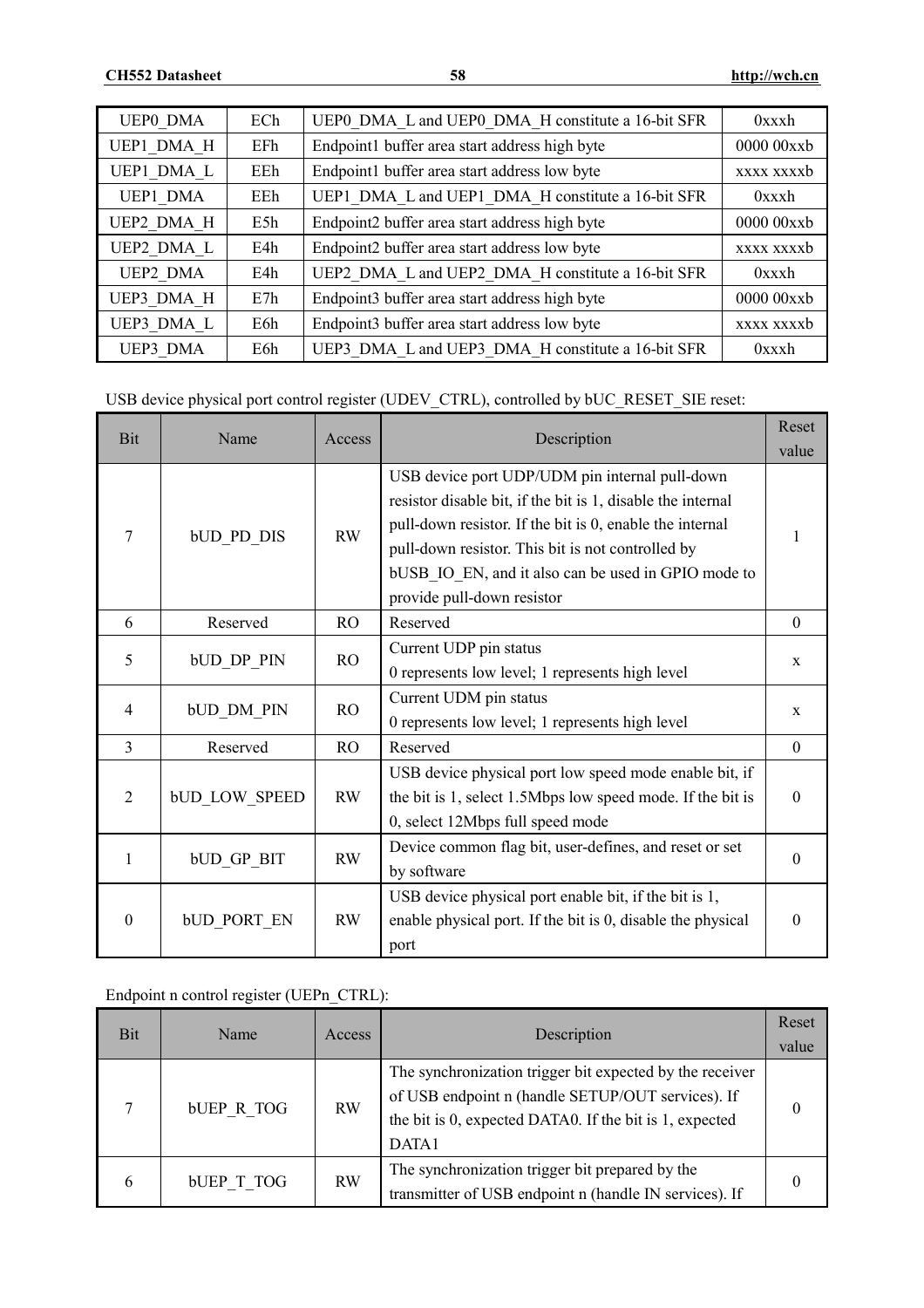|                |                      |                                 | the bit is 0, transmit DATA0. If the bit is 1, transmit     |          |
|----------------|----------------------|---------------------------------|-------------------------------------------------------------|----------|
|                |                      |                                 | DATA1.                                                      |          |
| 5              | Reserved             | RO.                             | Reserved                                                    | $\theta$ |
|                |                      |                                 | The synchronization trigger bit automatic turnover          |          |
|                |                      |                                 | enable control bit. If the bit is 1, automatic turnonver of |          |
| $\overline{4}$ |                      |                                 | the corresponding synchronization trigger bit after         | 0        |
|                | <b>bUEP AUTO TOG</b> | <b>RW</b>                       | sucessful transmission or reception. If the bit is 0, no    |          |
|                |                      |                                 | automatic turnover, but manual switch is allowed. Only      |          |
|                |                      |                                 | support endpoint1/2/3                                       |          |
| 3              |                      | <b>RW</b><br><b>bUEP R RES1</b> | Response control high bit from the receiver of endpoint     | 0        |
|                |                      |                                 | n to SETUP/OUT services                                     |          |
| $\mathcal{L}$  | <b>bUEP R RESO</b>   | <b>RW</b>                       | Response control low bit from the receiver of endpoint      | $\Omega$ |
|                |                      |                                 | n to SETUP/OUT services                                     |          |
|                |                      | <b>RW</b>                       | Response control high bit from the transmitter of           |          |
|                | <b>bUEP T RES1</b>   |                                 | endpoint n to IN services                                   | $\Omega$ |
|                |                      | RW                              | Response control low bit from the transmitter of            | $\theta$ |
| $\theta$       | <b>bUEP T RESO</b>   |                                 | endpoint n to IN services                                   |          |

MASK\_UEP\_R\_RES, consisting of bUEP\_R\_RES1 and bUEP\_R\_RES0, is used to control the response of the receiver of endpoint n to the SETUP/OUT services: 00 represents reply ACK or ready. 01 represents timeout/no response, which is used to realize real-time/synchronous transmission of non-endpoint0. 10 represents reply NAK or busy. 11 represents reply STALL or error.

MASK\_UEP\_T\_RES, consisting of bUEP\_T\_RES1 and bUEP\_T\_RES0, is used to control the response of the transmitter of endpoint n to the IN services: 00 represents reply DATA0/DATA1 or data ready or expected ACK. 01 represents reply DATA0/DATA1 and expected no response, which is used to realize real-time/synchronous transmission of non-endpoint0. 10 represents reply NAK or busy. 11 represents reply STALL or error.

| Bit   | Name               | Access    | Description                                                                       | Reset<br>value  |
|-------|--------------------|-----------|-----------------------------------------------------------------------------------|-----------------|
| [7:0] | bUEPn T LEN        | <b>RW</b> | Set the number of data bytes that USB endpointn<br>$(n=0/1/3/4)$ is ready to send | xxh             |
|       | <b>bUEP2 T LEN</b> |           | Set the number of data bytes that USB endpoint2 is<br>ready to send               | 00 <sub>h</sub> |

# Endpoint n transmit length register (UEPn\_T\_LEN):

#### USB endpoint1, endpoint4 mode control register (UEP4\_1\_MOD):

| Bit | Name               | Access    | Description                                                                                                                            | Reset<br>value |
|-----|--------------------|-----------|----------------------------------------------------------------------------------------------------------------------------------------|----------------|
|     | <b>bUEP1 RX EN</b> | <b>RW</b> | If the bit is 0, it represents disable receiving by<br>endpoint. If the bit is 1, it represents enable receiving<br>by endpoint1 (OUT) | 0              |
| 6   | <b>bUEP1 TX EN</b> | <b>RW</b> | If the bit is 0, it represents disable sending by<br>endpoint1. If the bit is 1, it represents enable sending by<br>endpoint $1$ (IN)  | 0              |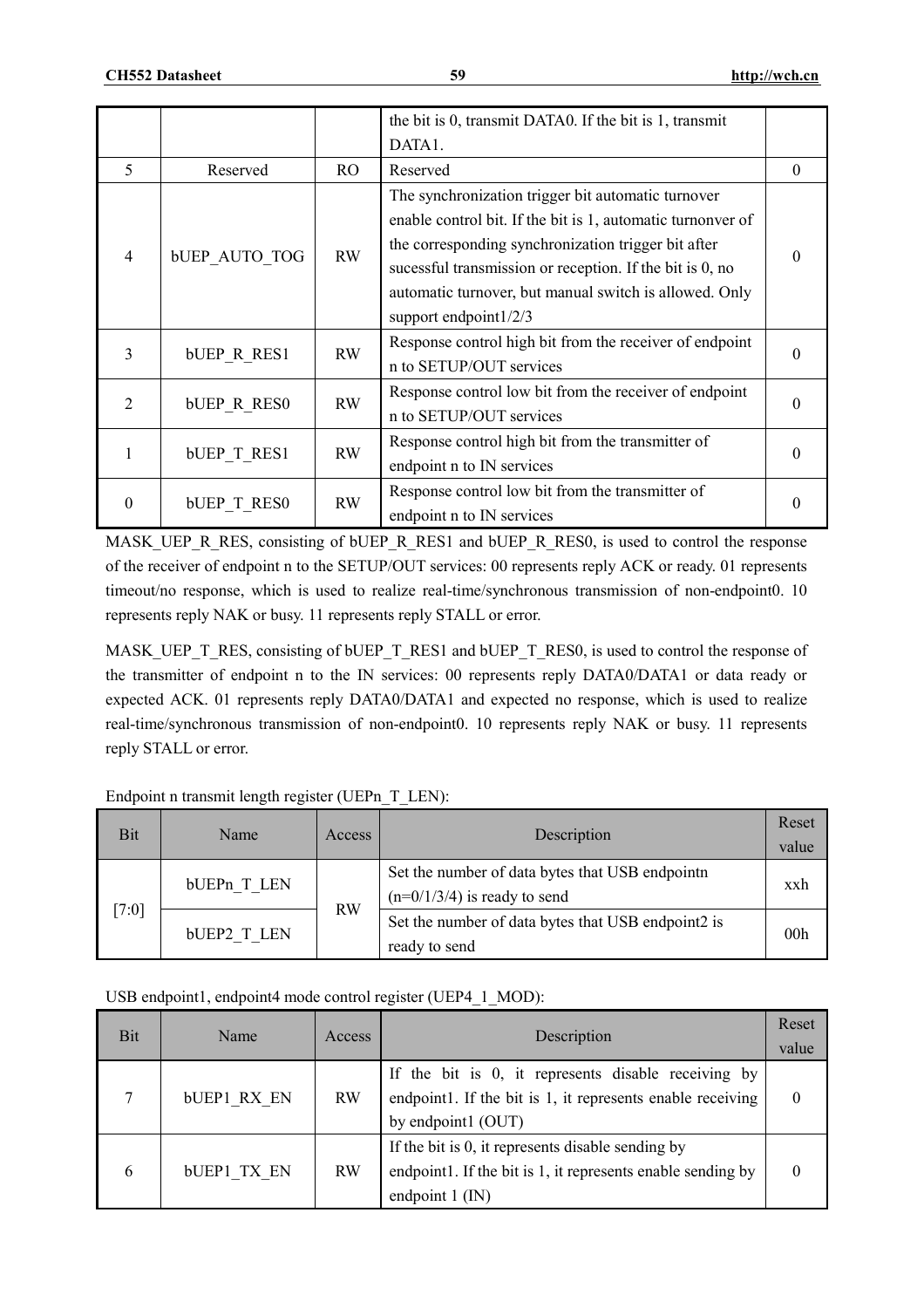|                | Reserved             | R <sub>O</sub> | Reserved                                                    |     |
|----------------|----------------------|----------------|-------------------------------------------------------------|-----|
| 4              | <b>bUEP1 BUF MOD</b> | RW             | Endpoint 1 data buffer mode contro bit                      |     |
|                |                      |                | If the bit is 0, it represents disable receiving by         |     |
| 3              | <b>bUEP4 RX EN</b>   | RO.            | endpoint4. If the bit is 1, it represents enable receiving  |     |
|                |                      |                | by endpoint4 (OUT)                                          |     |
|                |                      |                | If the bit is 0, it represents disable sending by           |     |
| $\overline{2}$ | <b>bUEP4 TX EN</b>   | <b>RW</b>      | endpoint4. If the bit is 1, it represents enable sending by |     |
|                |                      |                | endpoint $4$ (IN)                                           |     |
| [1:0]          | Reserved             | RO.            | Reserved                                                    | 00b |

The data buffer modes of USB endpoint0 and endpoint4 are controlled by a combination of bUEP4\_RX\_EN and bUEP4\_TX\_EN, refer to the following table.

| <b>bUEP4 RX EN bUEP4 TX EN</b> |   | Structure description: arrange from low to high with UEP0 DMA as the<br>start address |
|--------------------------------|---|---------------------------------------------------------------------------------------|
| 0                              | 0 | Endpoint0 single 64-byte receive/transmit shared buffers (IN and OUT)                 |
|                                | 0 | Endpoint0 single 64-byte receive/transmit shared buffers. Endpoint4                   |
|                                |   | single 64-byte receive buffer (OUT)                                                   |
|                                |   | Endpoint0 single 64-byte receive/transmit shared buffers. Endpoint4                   |
| $\bf{0}$                       |   | single 64-byte transmit buffer (IN)                                                   |
|                                |   | Endpoint0 single 64-byte receive/transmit shared buffers. Endpoint4                   |
|                                |   | single 64-byte receive buffer (OUT). Endpoint4 single 64-byte transmit                |
|                                |   | buffer (IN). All 192 bytes are arranged as follows:                                   |
|                                |   | UEP0 DMA+0 address: endpoint0 receive/transmit;                                       |
|                                |   | UEP0 DMA+64 address: endpoint4 receive;                                               |
|                                |   | UEP0 DMA+128: endpoint4 transmit                                                      |

Table 16.3.2 Endpoint0 and endpoint4 Buffer Mode

### USB endpoint2, endpoint3 mode control register (UEP2\_3\_MOD):

| Bit            | Name                 | Access    | Description                                                    | Reset<br>value |
|----------------|----------------------|-----------|----------------------------------------------------------------|----------------|
|                | <b>bUEP3 RX EN</b>   | <b>RW</b> | If the bit is 0, disable receiving by endpoint3. If the bit is | $\theta$       |
|                |                      |           | 1, enable receiving by endpoint3 (OUT)                         |                |
| 6              |                      | <b>RW</b> | If the bit is 0, disable sending by endpoint3. If the bit is   |                |
|                | <b>bUEP3 TX EN</b>   |           | 1, enable sending by endpoint3 (IN)                            |                |
| 5              | Reserved             | RO.       | Reserved                                                       | $\Omega$       |
| $\overline{4}$ | <b>bUEP3 BUF MOD</b> | <b>RW</b> | Endpoint3 data buffer mode control bit                         | $\theta$       |
| 3              |                      | RO        | If the bit is 0, disable receiving by endpoint2. If the bit is |                |
|                | <b>bUEP2 RX EN</b>   |           | 1, enable receiving by endpoint2 (OUT)                         | $\theta$       |
|                |                      |           | If the bit is 0, disable sending by endpoint2. If the bit is   |                |
| $\overline{2}$ | <b>bUEP2 TX EN</b>   | RW        | 1, enable sending by endpoint2 (IN)                            | $\theta$       |
| 1              | Reserved             | RO.       | Reserved                                                       | $\theta$       |
| $\theta$       | <b>bUEP2 BUF MOD</b> | <b>RW</b> | Endpoint2 data buffer mode contro bit                          | $\theta$       |

The data buffer modes of USB endpoint1, endpoint2 and endpoint3 are controlled by a combination of bUEPn\_RX\_EN, bUEPn\_TX\_EN and bUEPn\_BUF\_MOD(n=1/2/3) respectively, refer to the following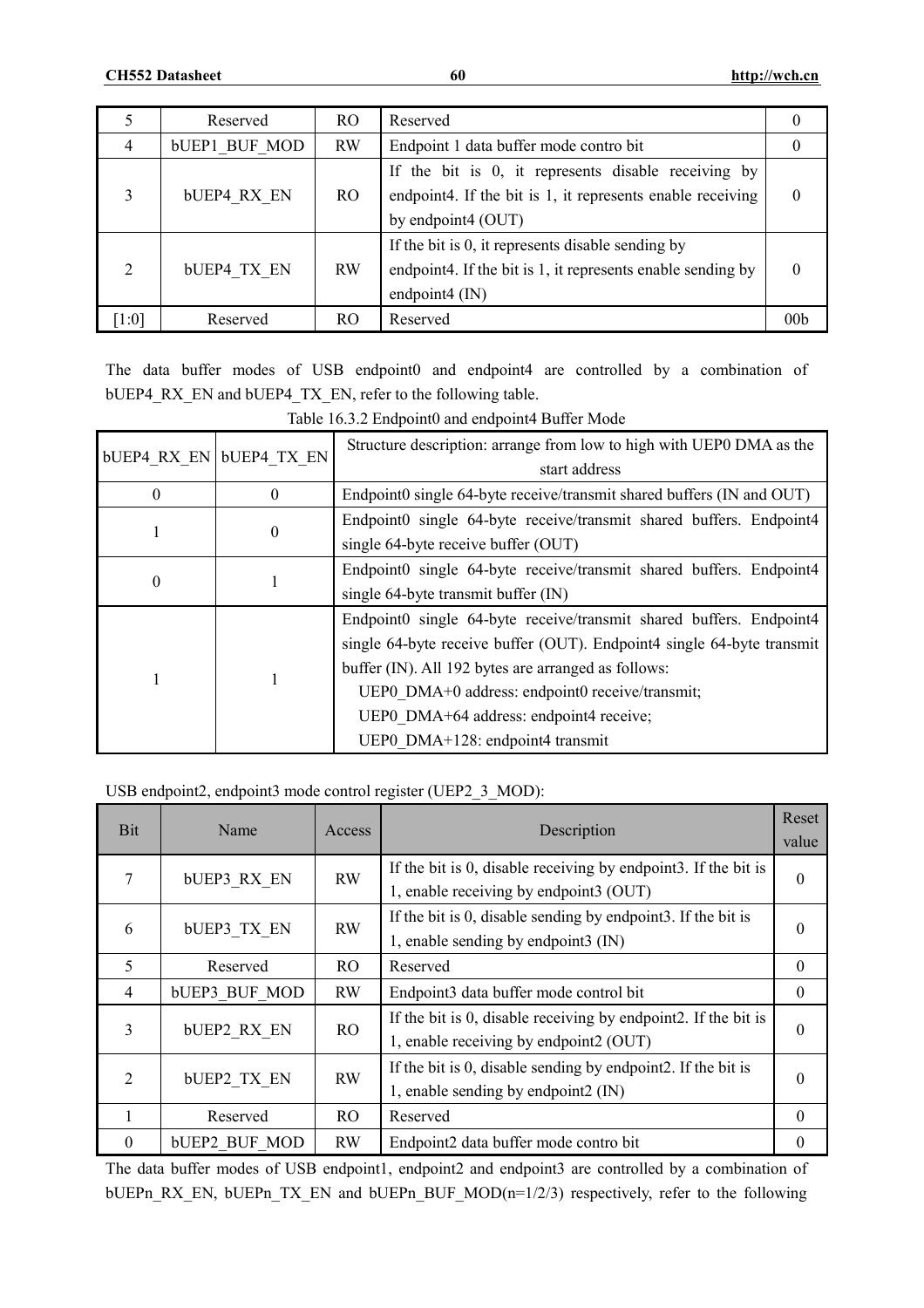|                  |                       | bUEPn RX EN bUEPn TX EN bUEPn BUF MOD | Structure description: arrange from low to high<br>with UEPn DMA as the start address |  |  |  |
|------------------|-----------------------|---------------------------------------|---------------------------------------------------------------------------------------|--|--|--|
|                  | $\boldsymbol{0}$<br>X |                                       | Endpoint is disabled, and the UEPn DMA buffer                                         |  |  |  |
| $\boldsymbol{0}$ |                       |                                       | is not used                                                                           |  |  |  |
| $\mathbf{1}$     | $\boldsymbol{0}$      | $\mathbf{0}$                          | Single-64-byte receive buffer (OUT)                                                   |  |  |  |
| 1                | $\boldsymbol{0}$      | 1                                     | Double 64-byte receive buffer, selected by                                            |  |  |  |
|                  |                       |                                       | <b>bUEP R TOG.</b>                                                                    |  |  |  |
| $\boldsymbol{0}$ | $\mathbf{1}$          | $\mathbf{0}$                          | Single-64-byte transmit buffer (IN)                                                   |  |  |  |
| $\boldsymbol{0}$ | 1                     | 1                                     | Double-64-byte transmit buffer, selected by                                           |  |  |  |
|                  |                       |                                       | <b>bUEP T TOG.</b>                                                                    |  |  |  |
| 1                | 1                     | $\boldsymbol{0}$                      | Single-64-byte receive buffer (OUT). Single                                           |  |  |  |
|                  |                       |                                       | 64-byte transmit buffer (IN)                                                          |  |  |  |
|                  |                       |                                       | Double-64-byte receive buffer, selected by                                            |  |  |  |
|                  |                       |                                       | bUEP R TOG. Double 64-byte transmit buffer,                                           |  |  |  |
|                  |                       |                                       | selected by bUEP T TOG.                                                               |  |  |  |
|                  |                       |                                       | All 256 bytes are arranged as follows:                                                |  |  |  |
|                  |                       |                                       | UEPn DMA+0 address: endpoint reception when                                           |  |  |  |
| 1                | 1                     | 1                                     | bUEP R TOG=0;                                                                         |  |  |  |
|                  |                       |                                       | UEPn DMA+64 address: endpoint reception                                               |  |  |  |
|                  |                       |                                       | when bUEP $\,$ R TOG=1;                                                               |  |  |  |
|                  |                       |                                       | UEPn DMA+128 address: endpoint transmission                                           |  |  |  |
|                  |                       |                                       | when bUEP T TOG=0;                                                                    |  |  |  |
|                  |                       |                                       | UEPn DMA+192 address: endpoint transmission                                           |  |  |  |
|                  |                       |                                       | when bUEP T TOG=1                                                                     |  |  |  |

USB endpointn (n=0/1/2/3) buffer start address (UEPn\_DMA):

| Bit   | Name                   | Access    | Description                                                                                                           |     |
|-------|------------------------|-----------|-----------------------------------------------------------------------------------------------------------------------|-----|
| [7:0] | UEPn DMA H             | <b>RW</b> | Endpointn buffer start address high byte, only the lower<br>2 bits are valid, and the higher 6 bits are fixed to be 0 | 0xh |
| 7:01  | UEP <sub>n</sub> DMA L | <b>RW</b> | Endpointn buffer area start address low byte                                                                          | xxh |

Note: the length of the buffer that receives data  $\ge$ = min (maximum data packet length possibly received + 2 bytes, 64 bytes)

# **17. Touch-Key**

# **17.1 Touch-Key Introduction**

CH552 chip provides capacitance detection module and related timer. It has 6 input channels and supports capacitance range of 5pF~150pF. Self-capacitance mode can support up to 6 touch keys, while mutual capacitance mode can support up to 15 touch keys.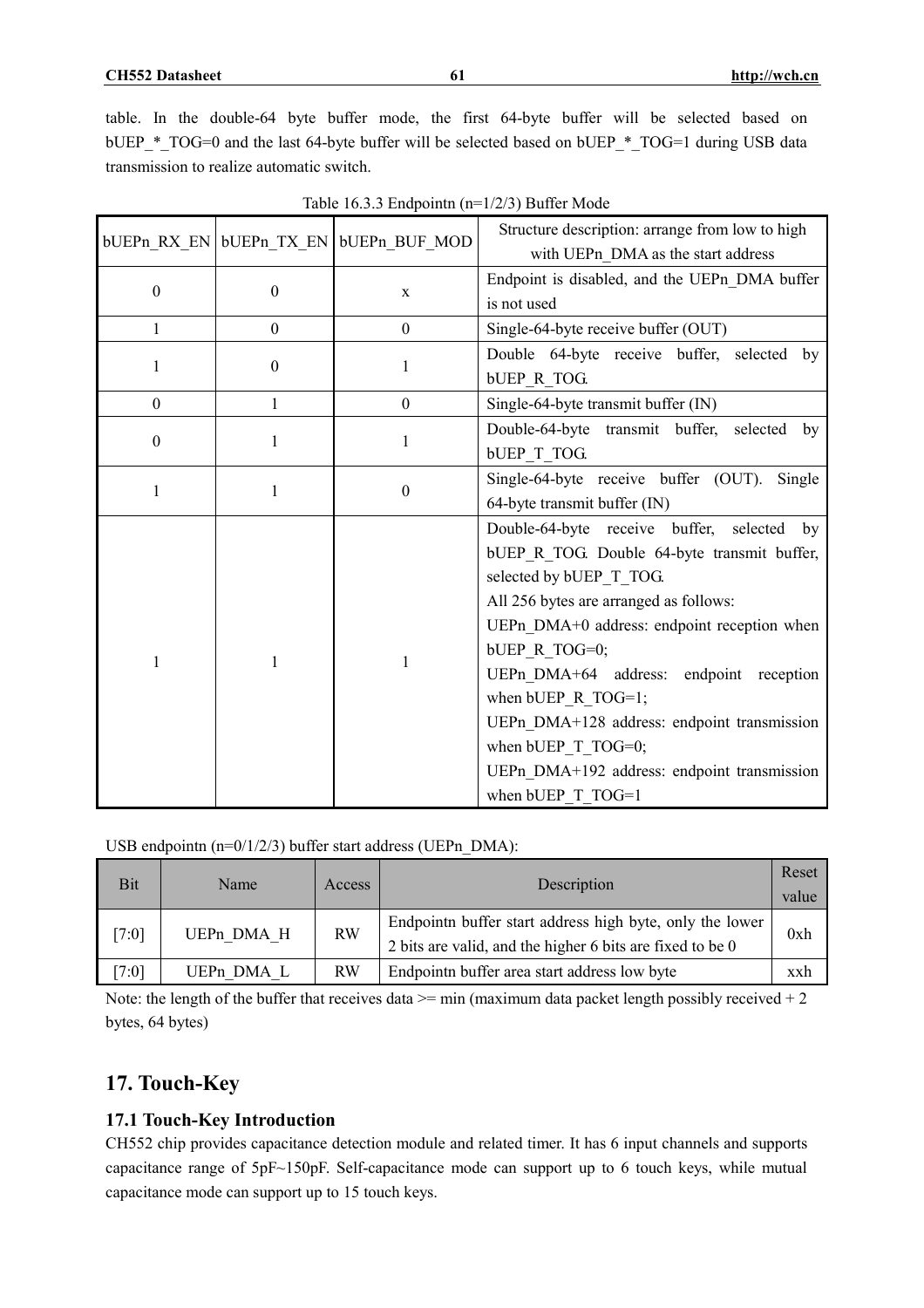# **17.2 Touch-Key Register**

Table 17.2.1 List of Touch-Key Related Registers

| Name      | Address | Description                                    | Reset<br>value  |
|-----------|---------|------------------------------------------------|-----------------|
| TKEY CTRL | C3h     | Touch-Key control register                     | x0h             |
| TKEY DATH | C5h     | Touch-Key data high byte (read only)           | 00 <sub>h</sub> |
| TKEY DATL | C4h     | Touch-Key data low byte (read only)            | xxh             |
| TKEY DAT  | C4h     | TKEY DATL and KEY DATH constitute a 16-bit SFR | 00xxh           |

# Touch-Key control register (TKEY\_CTRL):

| Bit              | Name              | Access         | Description                                                                                                                                                                                                                                                                                                                                                                                                                                                                                                               |                  |
|------------------|-------------------|----------------|---------------------------------------------------------------------------------------------------------------------------------------------------------------------------------------------------------------------------------------------------------------------------------------------------------------------------------------------------------------------------------------------------------------------------------------------------------------------------------------------------------------------------|------------------|
|                  |                   |                |                                                                                                                                                                                                                                                                                                                                                                                                                                                                                                                           | value            |
| 7                | bTKC IF           | R <sub>O</sub> | interrupt flag. If bTKD CHG=0, it will<br>Timing<br>automatically set to 1 and request interrupt at the end of<br>the current timing cycle, and it will automatically reset to<br>zero at the end of the preparation stage, or reset to zero by<br>writing TKEY CTRL. If bTKD CHG=1, it will<br>automatically reset to zero and request no interrupt, skip<br>the current cyle, and then re-prepare and detect in the next<br>cycle, and automatically set to 1 and request for interrupt<br>at the end of the next cycle | $\mathbf{x}$     |
| $[6:5]$          | Reserved          | <sub>RO</sub>  | Reserved                                                                                                                                                                                                                                                                                                                                                                                                                                                                                                                  | 00 <sub>b</sub>  |
| $\overline{4}$   | bTKC 2MS          | RW             | Cycle selection of capacitance detection timer: 0~1mS;<br>$1 - 2$ mS.<br>The first 87uS of each cycle is for preparation, and the<br>remaining time is for detection.<br>The above time is based on the time when Fosc=24MHz                                                                                                                                                                                                                                                                                              | $\theta$         |
| 3                | Reserved          | <b>RO</b>      | Reserved                                                                                                                                                                                                                                                                                                                                                                                                                                                                                                                  | $\theta$         |
| $\overline{2}$   | <b>bTKC CHAN2</b> | <b>RW</b>      | Touch key capacitance detection input selection high bit                                                                                                                                                                                                                                                                                                                                                                                                                                                                  | $\theta$         |
| 1                | bTKC_CHAN1        | RW             | Touch key capacitance detection input selection median<br>bit                                                                                                                                                                                                                                                                                                                                                                                                                                                             | $\theta$         |
| $\boldsymbol{0}$ | <b>bTKC CHAN0</b> | RW             | Touch key capacitance detection input selection low bit                                                                                                                                                                                                                                                                                                                                                                                                                                                                   | $\boldsymbol{0}$ |

# The input channel of touch key capacitance detection is selected by bTKC\_CHAN2~bTKC\_CHAN0.

| <b>bTKC CHAN2</b> | <b>bTKC CHAN1</b> | <b>bTKC CHAN0</b> | Select touch key capacitance detection input channel |  |  |
|-------------------|-------------------|-------------------|------------------------------------------------------|--|--|
|                   |                   |                   | Turn off the power of capacitance detection module,  |  |  |
|                   |                   | $\theta$          | Only used for independent timing interrupts with     |  |  |
|                   |                   |                   | cycles of 1mS or 2mS                                 |  |  |
|                   |                   |                   | TINO (P1.0)                                          |  |  |
|                   |                   |                   | TIN1(P1.1)                                           |  |  |
|                   |                   |                   | $TIN2$ (P1.4)                                        |  |  |
|                   |                   |                   | TIN3 (P1.5)                                          |  |  |
|                   |                   |                   | TIN4(P1.6)                                           |  |  |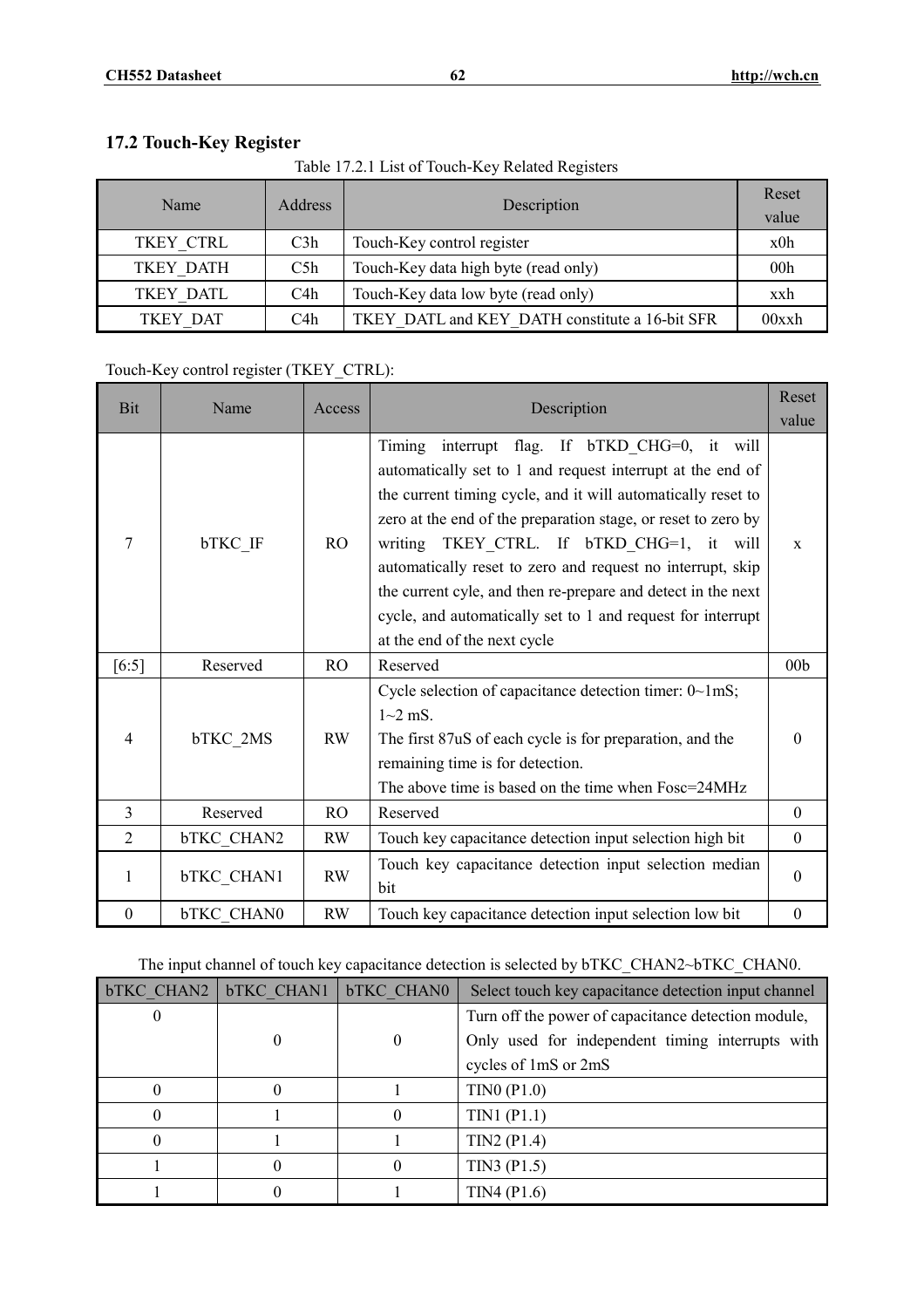|  | TIN5 (P1.7)                                                                         |
|--|-------------------------------------------------------------------------------------|
|  | Turn on the power of capacitance detection module<br>without connecting any channel |

#### Touch-Key data register (TKEY\_DAT):

| <b>Bit</b>          | Name                            | Access         | Description                                                                                                                                                                                                                                                                                                                                                               | Reset<br>value  |
|---------------------|---------------------------------|----------------|---------------------------------------------------------------------------------------------------------------------------------------------------------------------------------------------------------------------------------------------------------------------------------------------------------------------------------------------------------------------------|-----------------|
| 7                   | <b>bTKD CHG</b><br>TKEY DATH[7] | R <sub>O</sub> | Touch-Key control change flag. If the bit is 1,<br>TKEY CTRL is rewritten during capacitance detection,<br>which may result in invalid TKEY DAT data, and<br>bTKC IF will not be set at the end of the current cycle.<br>The bit is automatically reset at the end of the preparation<br>stage of each timing cycle, and the bit should be shielded<br>to obtain the data | 0               |
| 6                   | Reserved                        | R <sub>O</sub> | Reserved                                                                                                                                                                                                                                                                                                                                                                  | $\theta$        |
| $\lceil 5:0 \rceil$ | TKEY DATH                       | R <sub>O</sub> | Touch-Key data high byte. Automatic reset at the end of<br>the preparation stage of each timing cycle. Automatic<br>counting in the capacitance detection stage. Keep the data<br>unchanged in the preparation stage to read the timing<br>interrupt program                                                                                                              | 00 <sub>h</sub> |
| [7:0]               | TKEY DATL                       | R <sub>O</sub> | Touch-Key data low byte. Automatic reset at the end of<br>the preparation stage of each timing cycle. Automatic<br>counting in the capacitance detection stage. Keep the data<br>unchanged in the preparation stage to read the timing<br>interrupt program                                                                                                               | xxh             |

# **17.3 Touch-Key Function**

Capacitance detection steps:

- (1). Set bTKC\_2MS and bTKC\_CHAN2  $\sim$  bTKC\_CHAN0 in the TKEY\_CTRL register, select the cycle and input channel. For the selected input channel, the GPIO pin where it's located must be set in either high-impedance input mode or open-drain output mode and in output 1 state (equivalent to high-impedance input), Pn\_DIR\_PU[x]=0.
- (2). Reset bTKC\_IF and turn on interrupt IE\_TKEY to wait for timing interrupt, or enter the interrupt program by actively querying bTKC\_IF.
- (3). Upon the completion of the capacitance detection of the current channel, bTKC\_IF request interrupt will be set automatically, meanwhile enter the preparation stage of the next cycle, and keep the TKEY\_DAT data unchanged about 87uS.
- (4). Enter the interrupt program, firstly read the capacitance data of the current channel from TKEY\_DAT, and shield the highest bit bTKD CHG. This data is the relative value which is inversely proportional to the capacitance. When the touch key is pressed, the data is smaller than that when the key is not pressed.
- (5). Set bTKC\_2MS and bTKC\_CHAN2 ~ bTKC\_CHAN0 in TKEY\_CTRL register, and select the next input channel. This write operation will automatically reset bTKC\_IF, and end the interrupt request.
- (6). The TKEY\_DAT data read in step (4) is compared with that saved before when there is no pressing of the key to determine whether there is capacitance change and whether any key is pressed.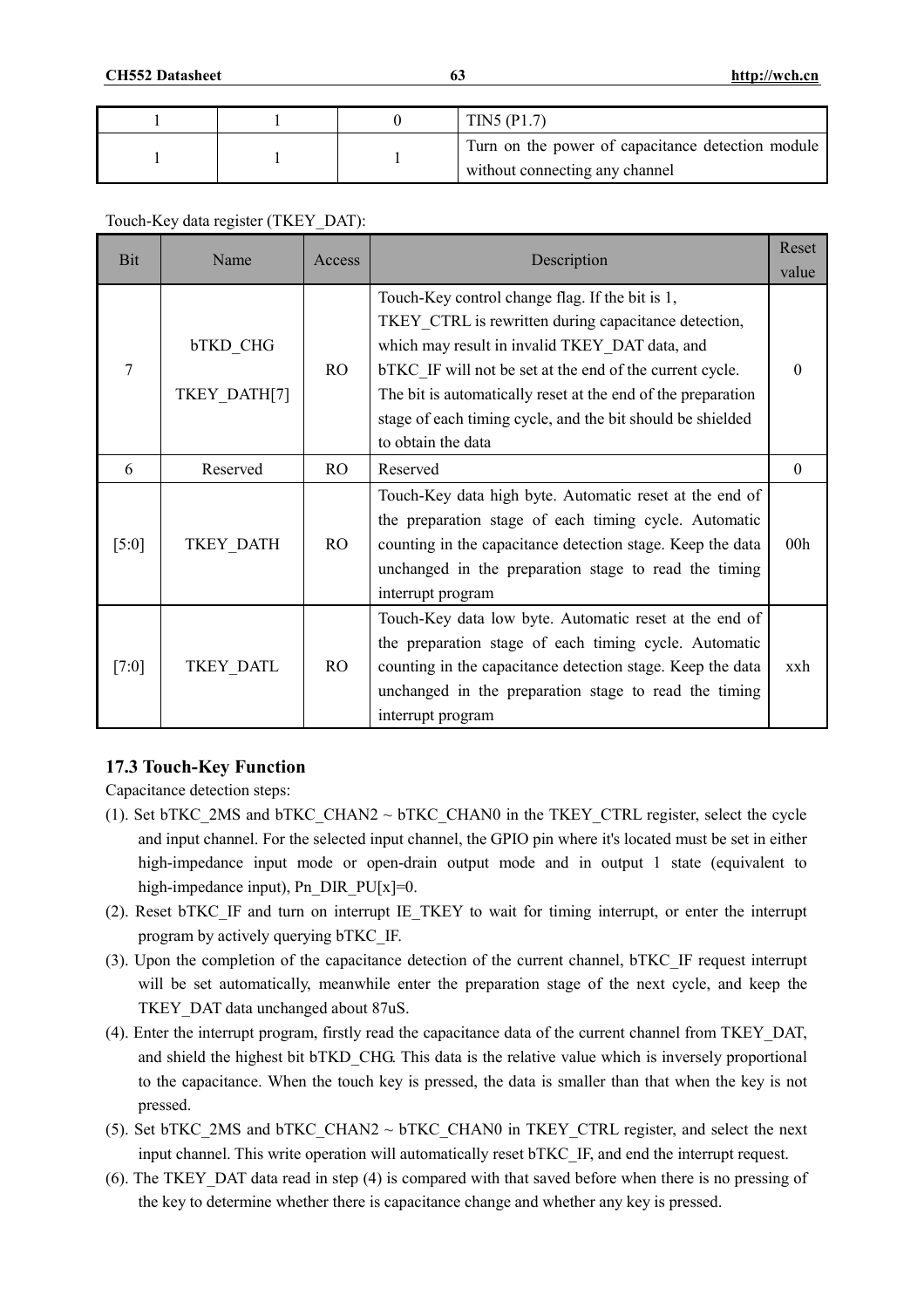- **CH552 Datasheet 64 <http://wch.cn>**
- (7). Interrupt returns, and then turn to step (3) after the capacitance detection of the next channel is completed.

# **18. Parameters**

# **18.1 Absolute Maximum Value**

Critical value or exceeding the absolute maximum value may cause the chip to work abnormally or even be damaged.

| Name | Parameter description                                      | Min.   | Max.      | Unit            |
|------|------------------------------------------------------------|--------|-----------|-----------------|
| TA   | Ambient temperature during operation                       | $-40$  | 85        | $\rm ^{\circ}C$ |
| TS   | Ambient temperature during storage                         | -55    | 125       | $\circ$ C       |
| VCC  | Supply voltage (VCC connects to power, GND to ground)      | $-0.4$ | 5.8       |                 |
| VIO  | Voltage on other input or output pins except for P3.6/P3.7 | $-0.4$ | $VCC+0.4$ |                 |
| VIOU | Voltage on P3.6/P3.7 input or output pins                  | $-0.4$ | $V33+0.4$ |                 |

# **18.2 Electrical Parameters at 5V**

Test Conditions: TA=25℃, VCC=5V, Fsys=6MHz

| Name             | Parameter description                                                                                                                  |                                                    | Min.           | Typ.  | Max.      | Unit        |
|------------------|----------------------------------------------------------------------------------------------------------------------------------------|----------------------------------------------------|----------------|-------|-----------|-------------|
| VCC <sub>5</sub> | VCC pin supply voltage                                                                                                                 | V33 only connects<br>with an external<br>capacitor | 3.7            | 5     | 5.5       | V           |
| V33              | Internal USB power regulator output voltage                                                                                            |                                                    | 3.14           | 3.27  | 3.4       | V           |
| ICC24M5          | Total supply current during operation at<br>Fsys=24MHz                                                                                 |                                                    | 8              | 11    |           | mA          |
| ICC6M5           | Total supply current during operation at<br>Fsys=6MHz                                                                                  |                                                    | $\overline{4}$ | 6     |           | mA          |
| <b>ICC750K5</b>  | Total supply current during operation at<br>Fsys=750KHz                                                                                | $\overline{2}$                                     | 3              |       | mA        |             |
| ISLP5            | Total supply current after sleep                                                                                                       |                                                    | 0.1            | 0.2   | mA        |             |
| ISLP5L           | Total supply current when VCC=V33=5V,<br>external crystal clock is selected,<br>and bLDO3V3 OFF=1, LDO is off,<br>after complete sleep |                                                    |                | 0.008 | 0.02      | mA          |
| IADC5            | ADC analog to digital conversion module<br>working current                                                                             |                                                    |                | 200   | 800       | uA          |
| ICMP5            | Voltage comparator module working current                                                                                              |                                                    |                | 100   | 500       | uA          |
| <b>ITKEY5</b>    | Touch key capacitance detection module<br>working current                                                                              |                                                    |                | 150   | 250       | uA          |
| VIL5             | Low level input voltage                                                                                                                |                                                    | $-0.4$         |       | 1.2       | V           |
| VIH <sub>5</sub> | High level input voltage                                                                                                               |                                                    | 2.4            |       | $VCC+0.4$ | V           |
| VOL5             | Low level output voltage (12mA draw current)                                                                                           |                                                    |                |       | 0.4       | $\mathbf V$ |
| VOH <sub>5</sub> | High level output voltage (8mA output current)                                                                                         |                                                    | $VCC-0.4$      |       |           | V           |
| VOH5U            | P3.6/P3.7 high level output voltage (8mA<br>output current)                                                                            |                                                    | $V33-0.4$      |       |           | V           |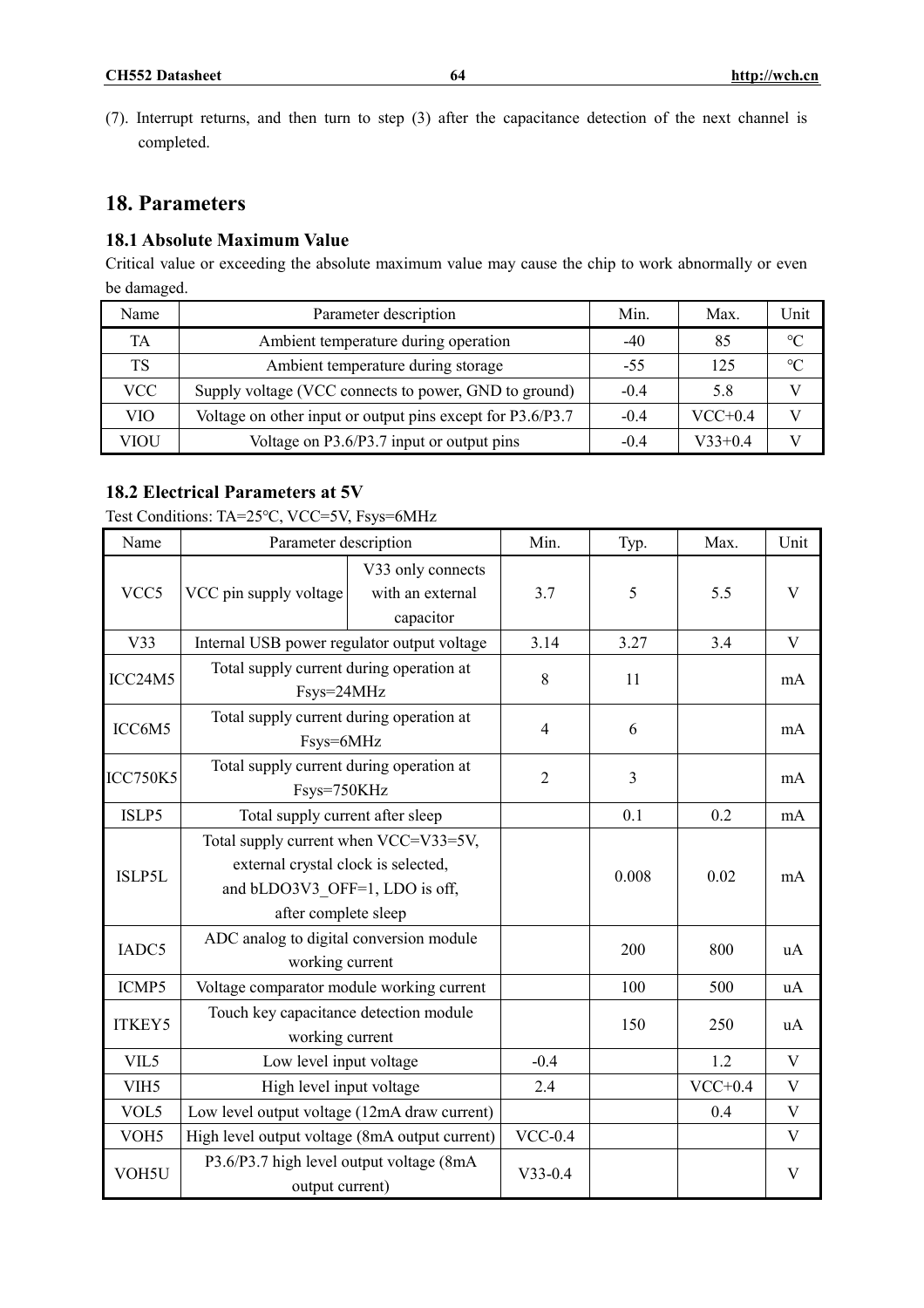| <b>IIN</b>       | Input current of input terminal with no built-in<br>pull-down resistor                                            | $-5$  | $\theta$ | 5      | uA |
|------------------|-------------------------------------------------------------------------------------------------------------------|-------|----------|--------|----|
| IDN <sub>5</sub> | Input current of the input terminal with the<br>built-in pull-down resistor                                       | $-35$ | $-70$    | $-140$ | uA |
| IUP <sub>5</sub> | Input current of the input terminal with the<br>built-in pull-up resistor                                         | 35    | 70       | 140    | uA |
| <b>IUP5X</b>     | Input current of the input terminal with the<br>built-in pull-up resistor during the turnover<br>from low to high | 250   | 400      | 600    | uA |
| Vpot             | Threshold voltage of power on reset of power<br>supply                                                            | 2.1   | 2.3      | 2.5    |    |

# **18.3 Electrical Parameters at 3.3V**

# Test Conditions: TA=25℃, VCC=V33=3.3V, Fsys=6MHz

| Name             |                                                                        | Parameter description                                                           | Min.           | Typ.             | Max.      | Unit        |
|------------------|------------------------------------------------------------------------|---------------------------------------------------------------------------------|----------------|------------------|-----------|-------------|
| VCC3             | VCC pin supply                                                         | V33 is short-connected to<br>VCC, and turn on USB                               | 3.0            | 3.3              | 3.6       | V           |
|                  | voltage                                                                | V33 is short-connected to<br>VCC, and turn off USB                              | 2.7            | 3.3              | 3.6       | V           |
| ICC16M3          |                                                                        | Total supply current during operation at<br>Fsys=16MHz                          | $\overline{4}$ | 6                |           | mA          |
| ICC6M3           |                                                                        | Total supply current during operation at<br>Fsys=6MHz                           | $\overline{2}$ | $\overline{4}$   |           | mA          |
| <b>ICC750K3</b>  |                                                                        | Total supply current during operation at<br>Fsys=750KHz                         | $\mathbf{1}$   | $\overline{2}$   |           | mA          |
| ISLP3            |                                                                        | Total supply current after sleep                                                |                | 0.07             | 0.15      | mA          |
| ISLP3L           |                                                                        | Total supply current when bLDO3V3 OFF=1<br>and LDO is off, after complete sleep |                | 0.004            | 0.01      | mA          |
| IADC3            |                                                                        | ADC analog to digital conversion module<br>working current                      |                | 150              | 500       | uA          |
| ICMP3            |                                                                        | Voltage comparator module working current                                       |                | 70               | 300       | uA          |
| <b>ITKEY3</b>    |                                                                        | Touch key capacitance detection module<br>working current                       |                | 130              | 200       | uA          |
| VIL3             |                                                                        | Low level input voltage                                                         | $-0.4$         |                  | 0.8       | $\mathbf V$ |
| VIH <sub>3</sub> |                                                                        | High level input voltage                                                        | 1.9            |                  | $VCC+0.4$ | V           |
| VOL3             |                                                                        | Low level output voltage (8mA draw current)                                     |                |                  | 0.4       | $\mathbf V$ |
| VOH3             |                                                                        | High level output voltage (5mA output current)                                  | $VCC-0.4$      |                  |           | V           |
| VOH3U            | P3.6/P3.7 high level output voltage (8mA<br>output current)            |                                                                                 | $V33-0.4$      |                  |           | V           |
| <b>IIN</b>       | Input current of input terminal with no built-in<br>pull-down resistor |                                                                                 | $-5$           | $\boldsymbol{0}$ | 5         | uA          |
| IDN3             |                                                                        | Input current of the input terminal with the<br>built-in pull-down resistor     | $-15$          | $-30$            | $-60$     | uA          |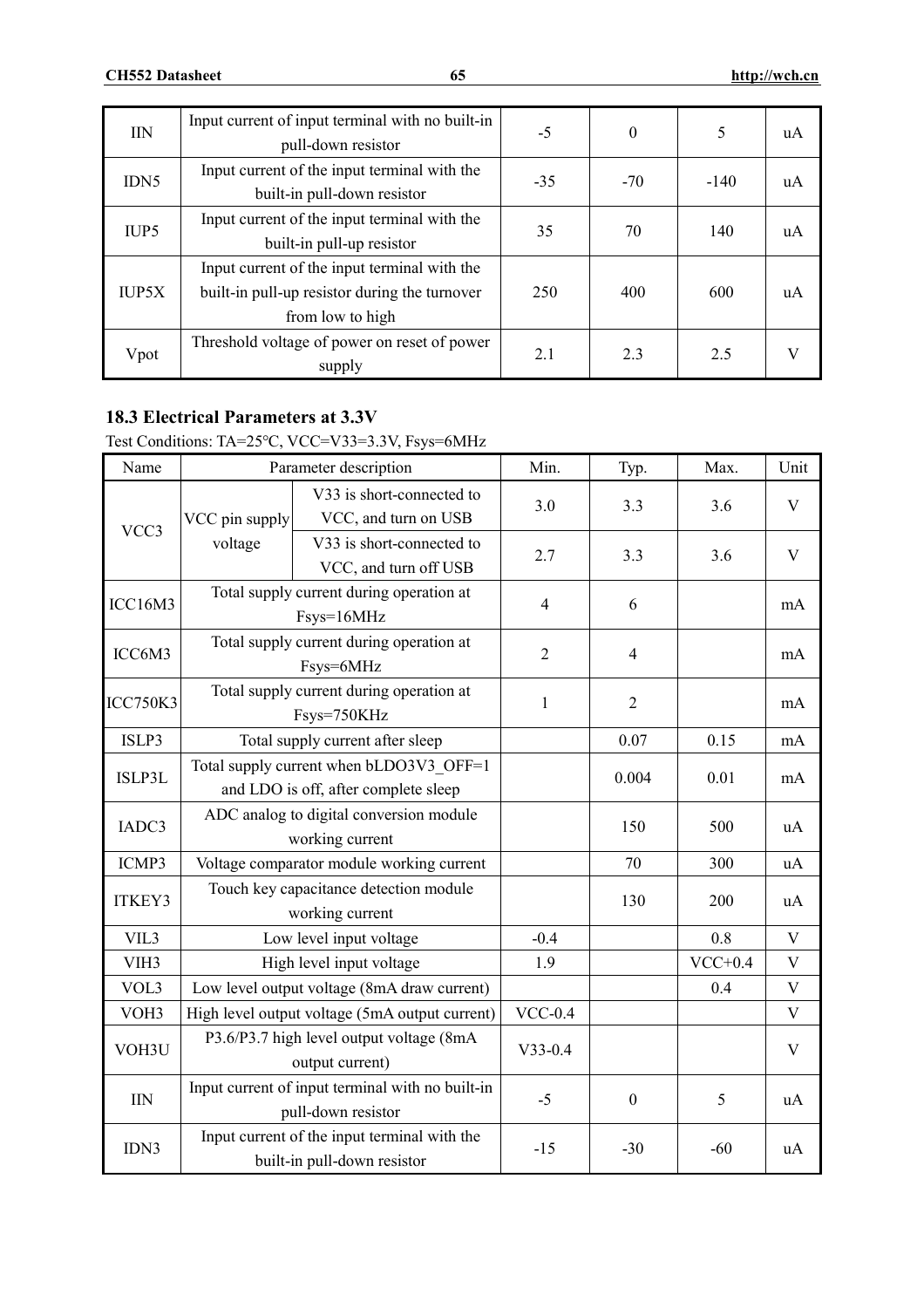| IUP3         | Input current of the input terminal with the<br>built-in pull-up resistor                                         | 15  | 30  | 60  | uA |
|--------------|-------------------------------------------------------------------------------------------------------------------|-----|-----|-----|----|
| <b>IUP3X</b> | Input current of the input terminal with the<br>built-in pull-up resistor during the turnover<br>from low to high | 100 | 170 | 250 | uA |
| Vpot         | Threshold voltage of power on reset of power<br>supply                                                            | 2.1 | 2.3 | 2.5 |    |

# **18.4 Timing Parameters**

Test Conditions: TA=25℃, VCC=5V or VCC=V33=3.3V, Fsys=6MHz

| Name        | Parameter description                                                       | Min.                                | Typ.           | Max.  | Unit       |
|-------------|-----------------------------------------------------------------------------|-------------------------------------|----------------|-------|------------|
| Fxt         | External crystal frequency or XI input clock<br>frequency                   | 6                                   | 24             | 25    | <b>MHz</b> |
| Fosc        | When $V33=3V \sim 3.6V$ , the internal clock<br>frequency after calibration | 23.64                               | 24             | 24.36 | <b>MHz</b> |
| Fosc28      | When $V33=2.8V~3V$ , the internal clock<br>frequency after calibration      | 23.28                               | 24             | 24.72 | <b>MHz</b> |
| Fosc27      | When V33=2.7V, the internal clock frequency<br>after calibration            | 21                                  | 24             | 25    | <b>MHz</b> |
| Fpll        | PLL frequency after internal frequency<br>24<br>muitiplication              |                                     | 96             | 100   | <b>MHz</b> |
| Fusb4x      | USB sampling clock frequency when using<br>USB device function              | 47.04                               | 48             | 48.96 | <b>MHz</b> |
| Fsys        | System dominant frequency clock frequency<br>$(VCC>=4.4V)$                  | 0.1                                 | 6              | 24    | <b>MHz</b> |
|             | System dominant frequency clock frequency<br>$(4.4V>VCC>=3.3V)$             | 0.1                                 | 6              | 16    | <b>MHz</b> |
|             | System dominant frequency clock frequency<br>(VCC<3.3V)                     | 0.1                                 | 6              | 12    | <b>MHz</b> |
| Tpor        | Power on reset delay of power supply                                        | 9                                   | 11             | 15    | mS         |
| <b>Trst</b> | Width of the input effective reset signal from<br>the outside of RST        | 70                                  |                |       | nS         |
| Trdl        | Thermal reset delay                                                         | 30                                  | 45             | 60    | uS         |
| Twdc        | Formula for watchdog overflow cycle/timing<br>cycle                         | 65536 * (0x100 - WDOG COUNT) / Fsys |                |       |            |
| Tusp        | Time to detect automatic USB suspension                                     | $\overline{4}$                      | 5              | 6     | mS         |
| Twak        | Wake-up completion time after chip sleep                                    | $\mathbf{1}$                        | $\overline{2}$ | 10    | uS         |

# **19. Package**

**19.1 TSSOP20**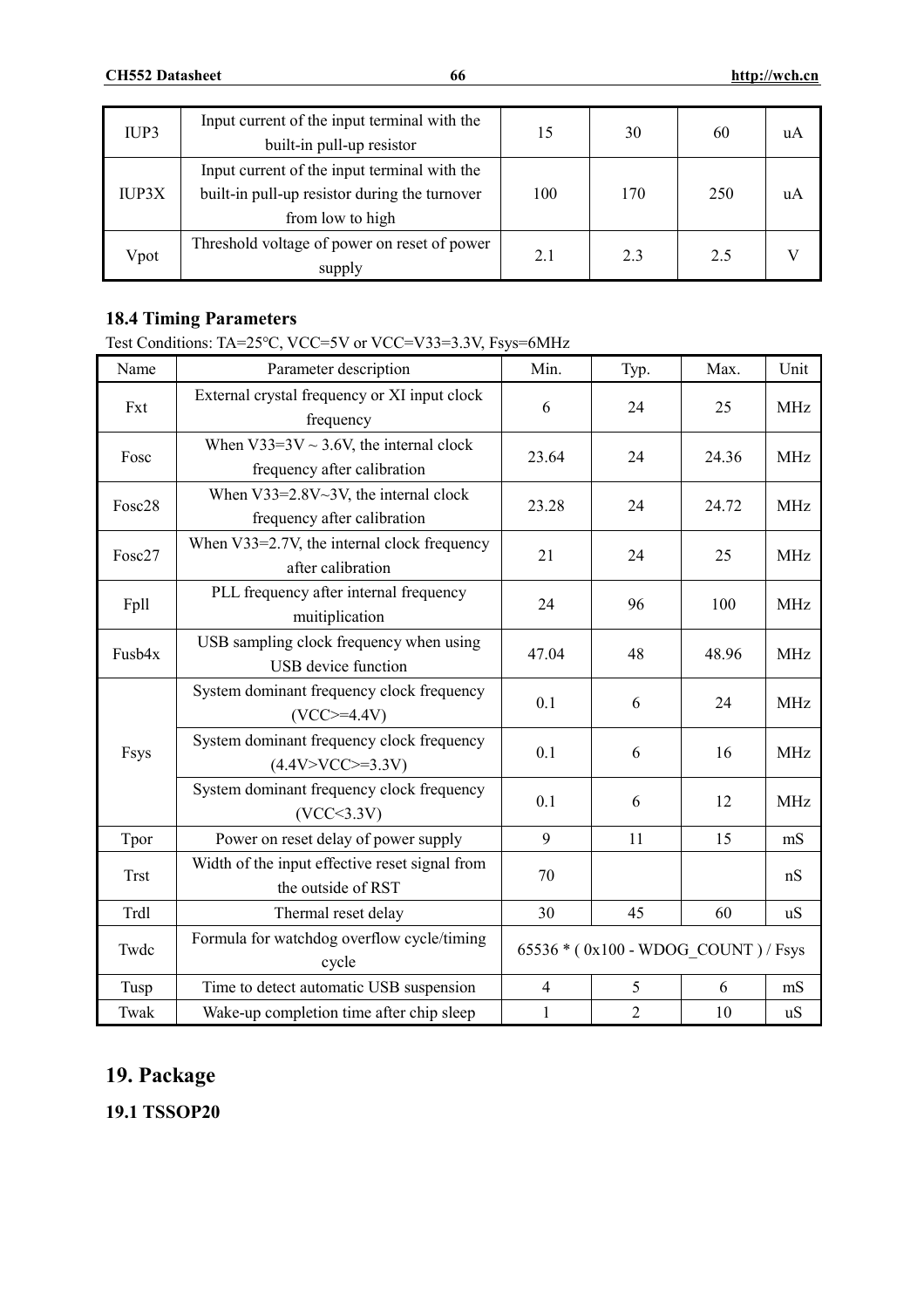![](_page_66_Figure_2.jpeg)

![](_page_66_Figure_3.jpeg)

 $4.4$ 

**19.2 QFN16-3\*3** 

![](_page_66_Figure_5.jpeg)

![](_page_66_Figure_6.jpeg)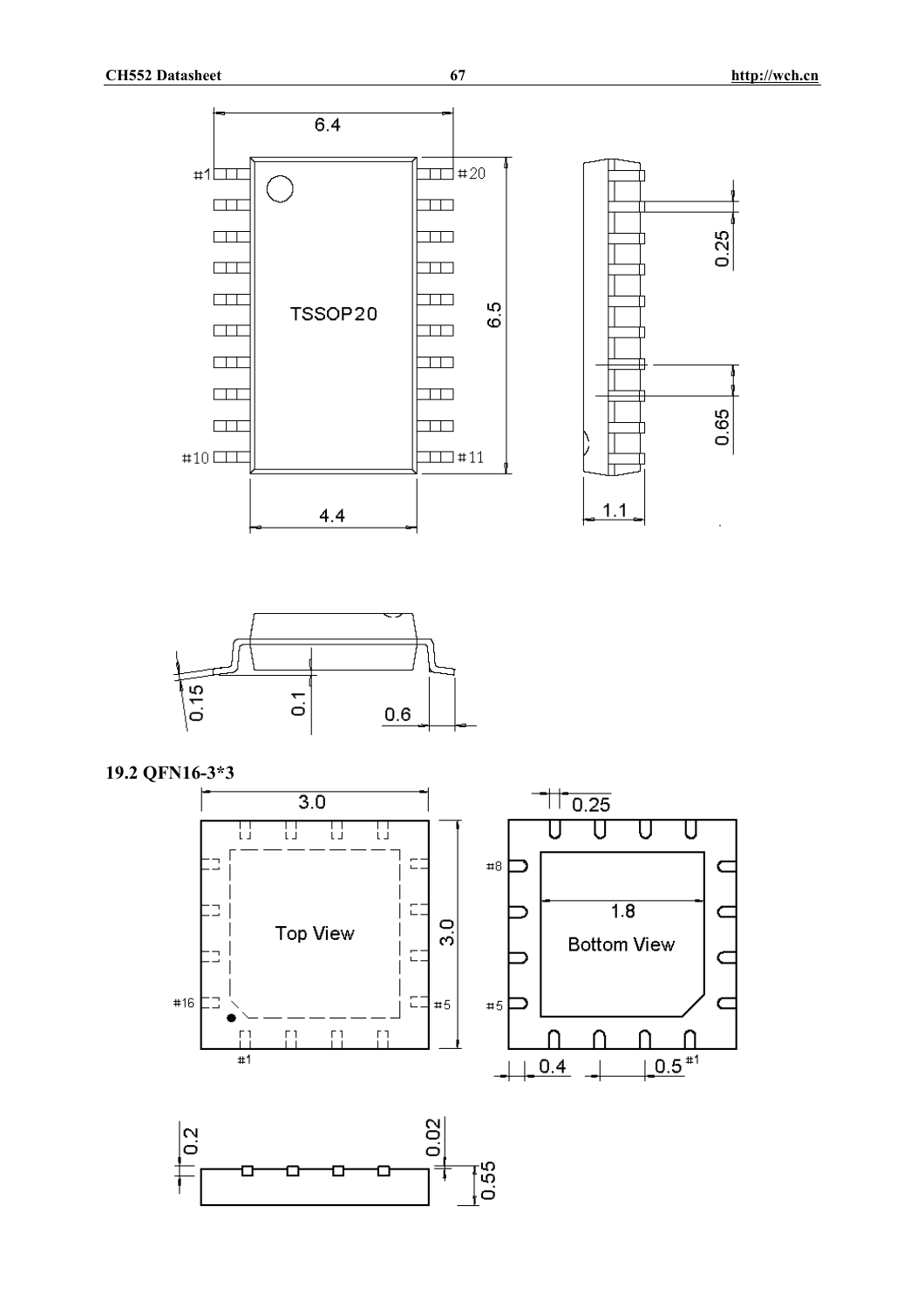### **19.3 SOP16-150mil**

![](_page_67_Figure_3.jpeg)

![](_page_67_Figure_4.jpeg)

![](_page_67_Figure_5.jpeg)

# **19.4 MSOP10**

![](_page_67_Figure_7.jpeg)

![](_page_67_Figure_8.jpeg)

![](_page_67_Figure_9.jpeg)